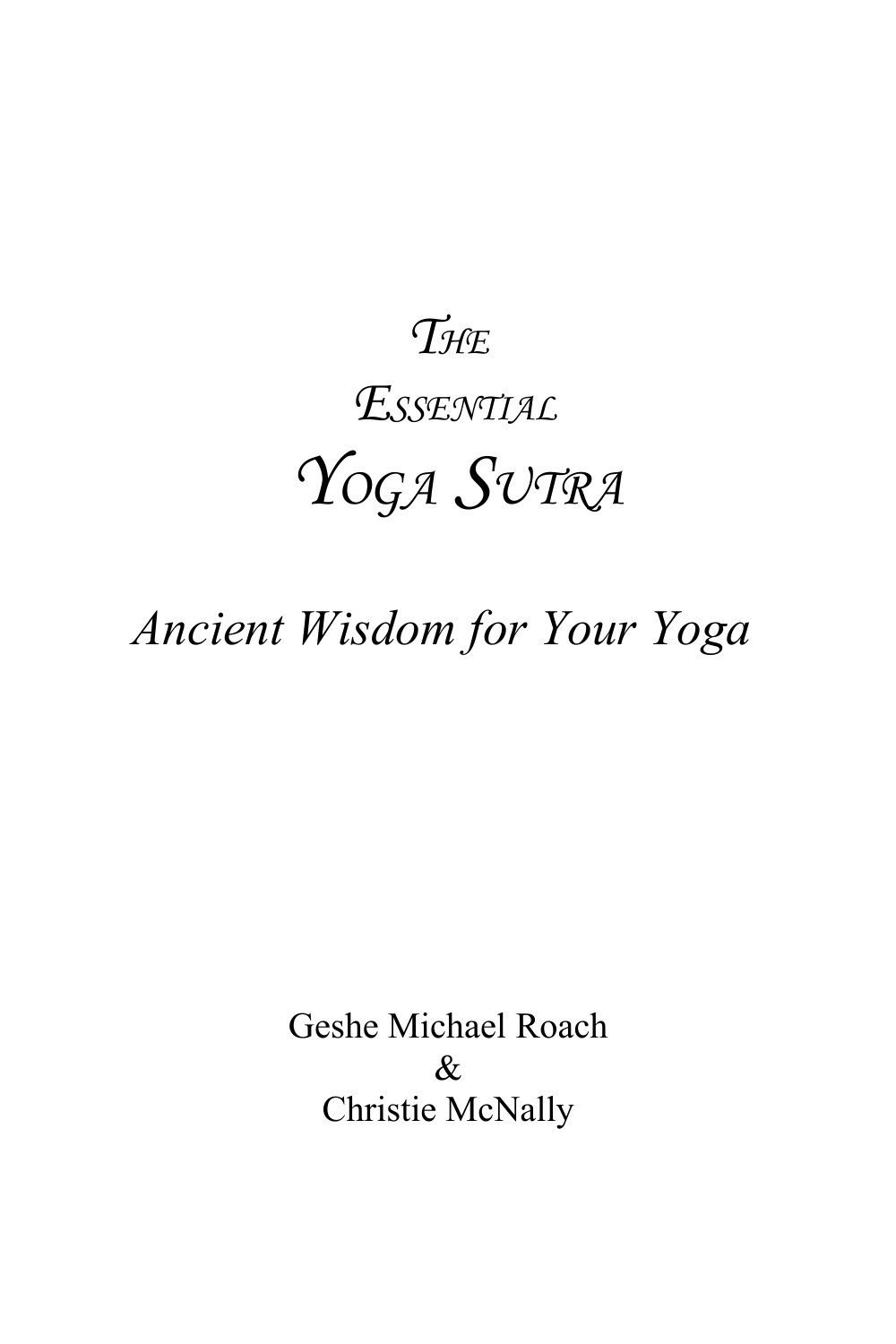by the same authors

*The Diamond Cutter: The Buddha on Managing Your Business and Your Life\**

*The Tibetan Book of Yoga\**

*The Garden: A Parable\**

*How Yoga Works*

*The 18 Books of the Foundation Series Asian Classics Institute*

> *The 10 Meditation Modules Asian Classics Institute*

*\*published by Doubleday/Random House*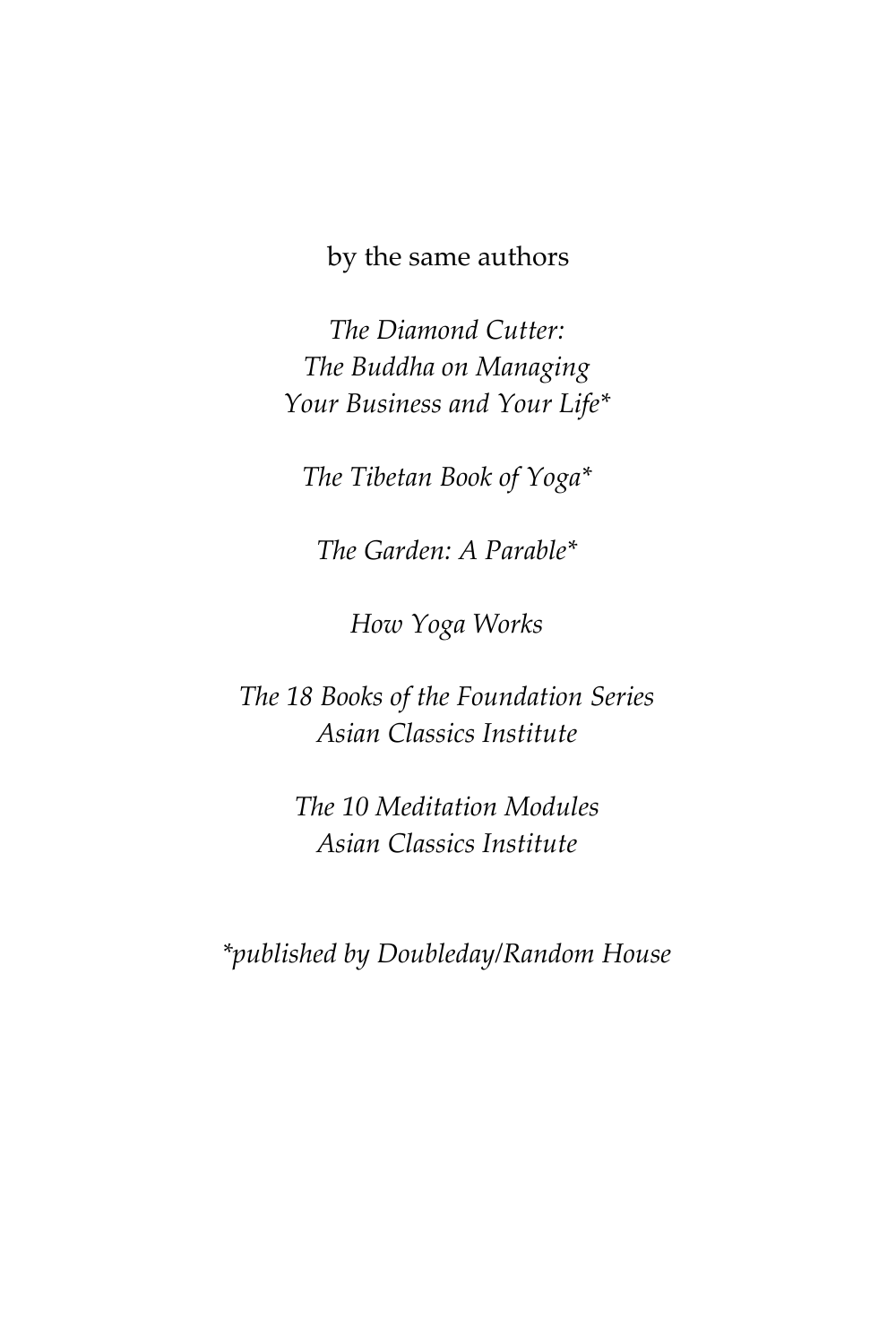*Dedicated to the memory of Samuel D. Atkins (1911-2002)*

*Professor of Sanskrit; Chairman, Department of Classics, Princeton University; and a good man.*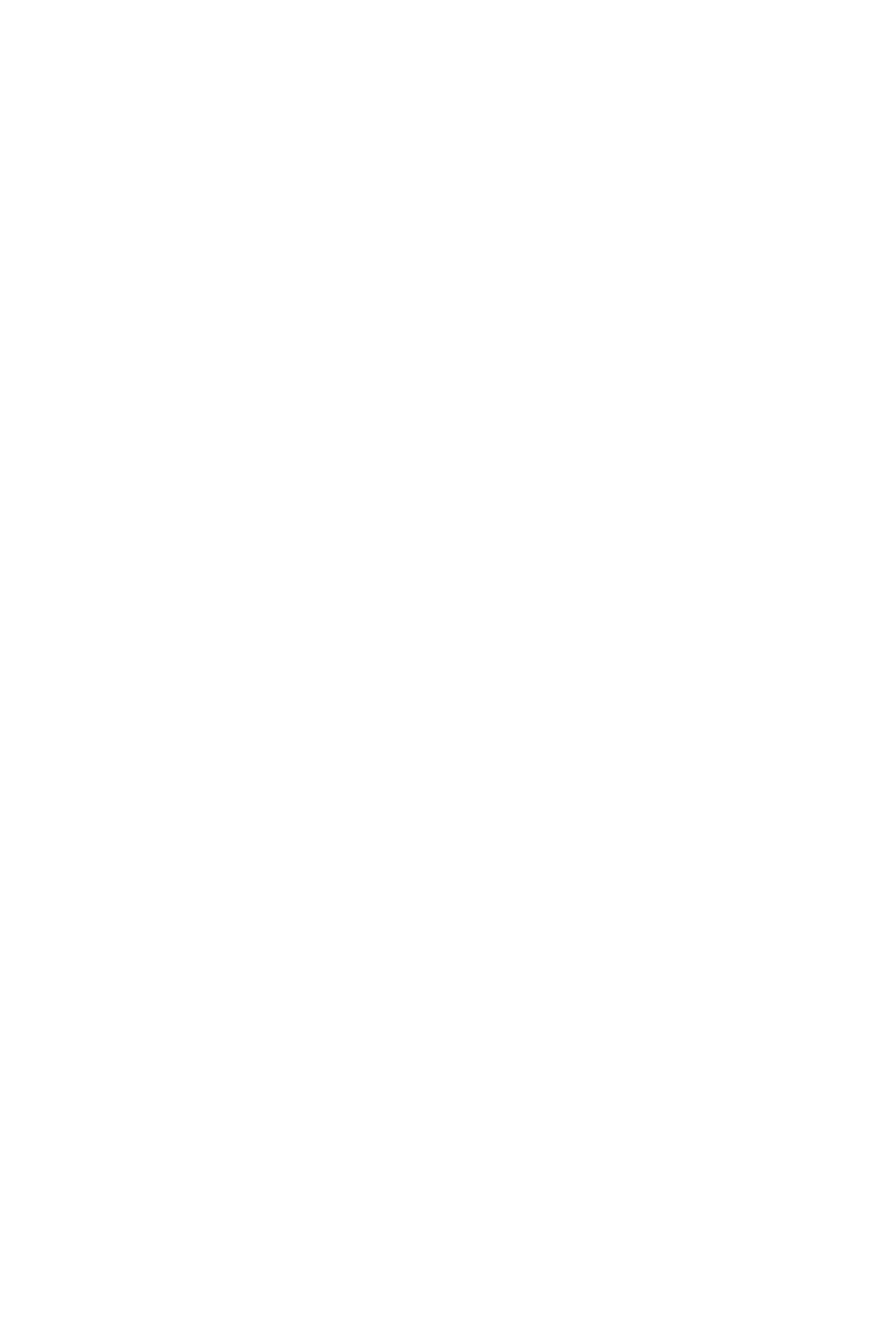## TABLE OF CONTENTS

| FOREWORD                  |  |
|---------------------------|--|
|                           |  |
| <b>FIRST CORNERSTONE:</b> |  |
|                           |  |
|                           |  |
|                           |  |
|                           |  |
|                           |  |
|                           |  |
|                           |  |
|                           |  |
|                           |  |
|                           |  |
|                           |  |
|                           |  |
|                           |  |
|                           |  |
|                           |  |
|                           |  |
|                           |  |
|                           |  |
|                           |  |
|                           |  |
|                           |  |
|                           |  |
|                           |  |
|                           |  |
|                           |  |
|                           |  |
|                           |  |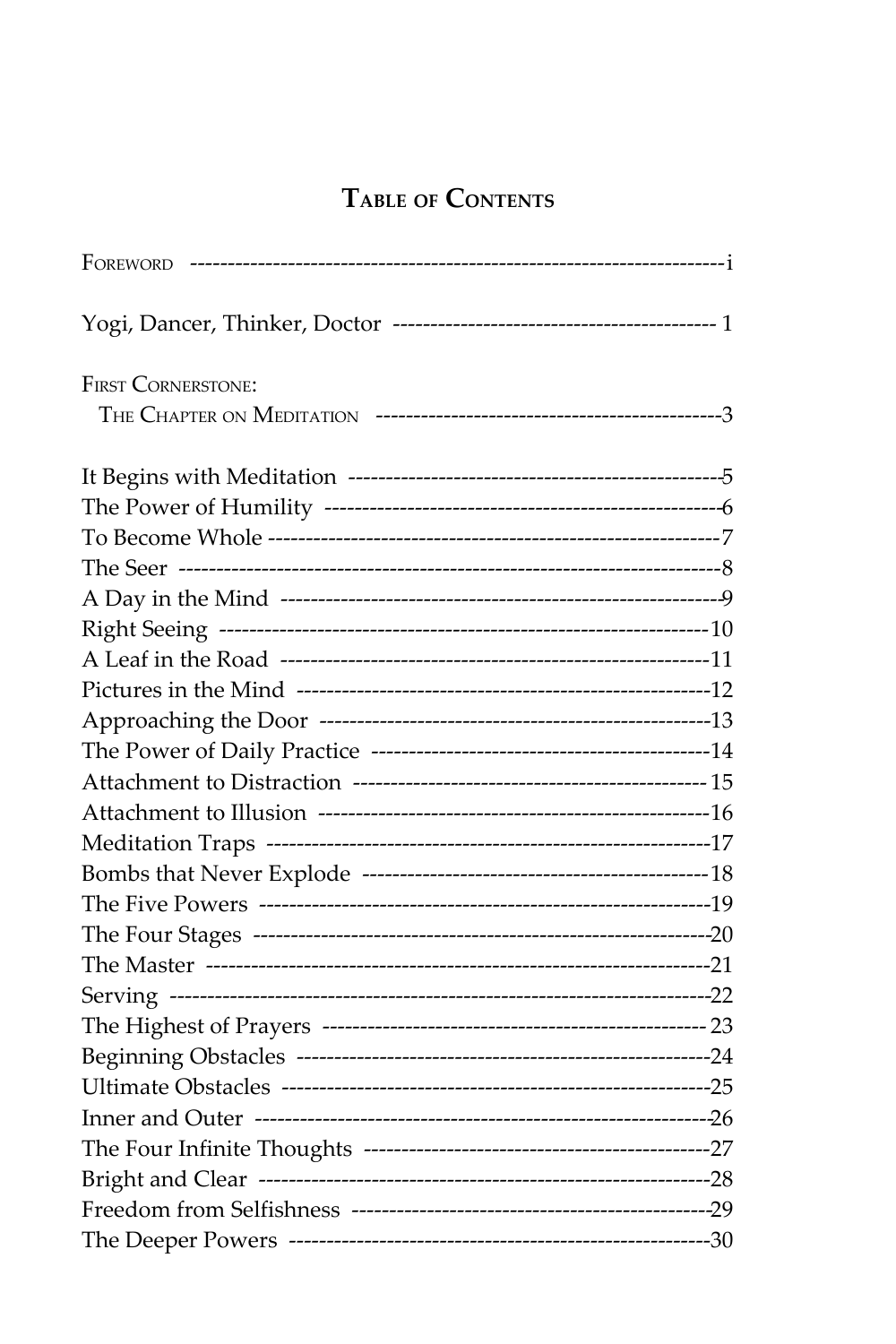| <b>SECOND CORNERSTONE:</b> |  |
|----------------------------|--|
|                            |  |
|                            |  |
|                            |  |
|                            |  |
|                            |  |
|                            |  |
|                            |  |
|                            |  |
|                            |  |
|                            |  |
|                            |  |
|                            |  |
|                            |  |
|                            |  |
|                            |  |
|                            |  |
|                            |  |
|                            |  |
|                            |  |
|                            |  |
|                            |  |
|                            |  |
|                            |  |
|                            |  |
|                            |  |
|                            |  |
|                            |  |
|                            |  |
|                            |  |
|                            |  |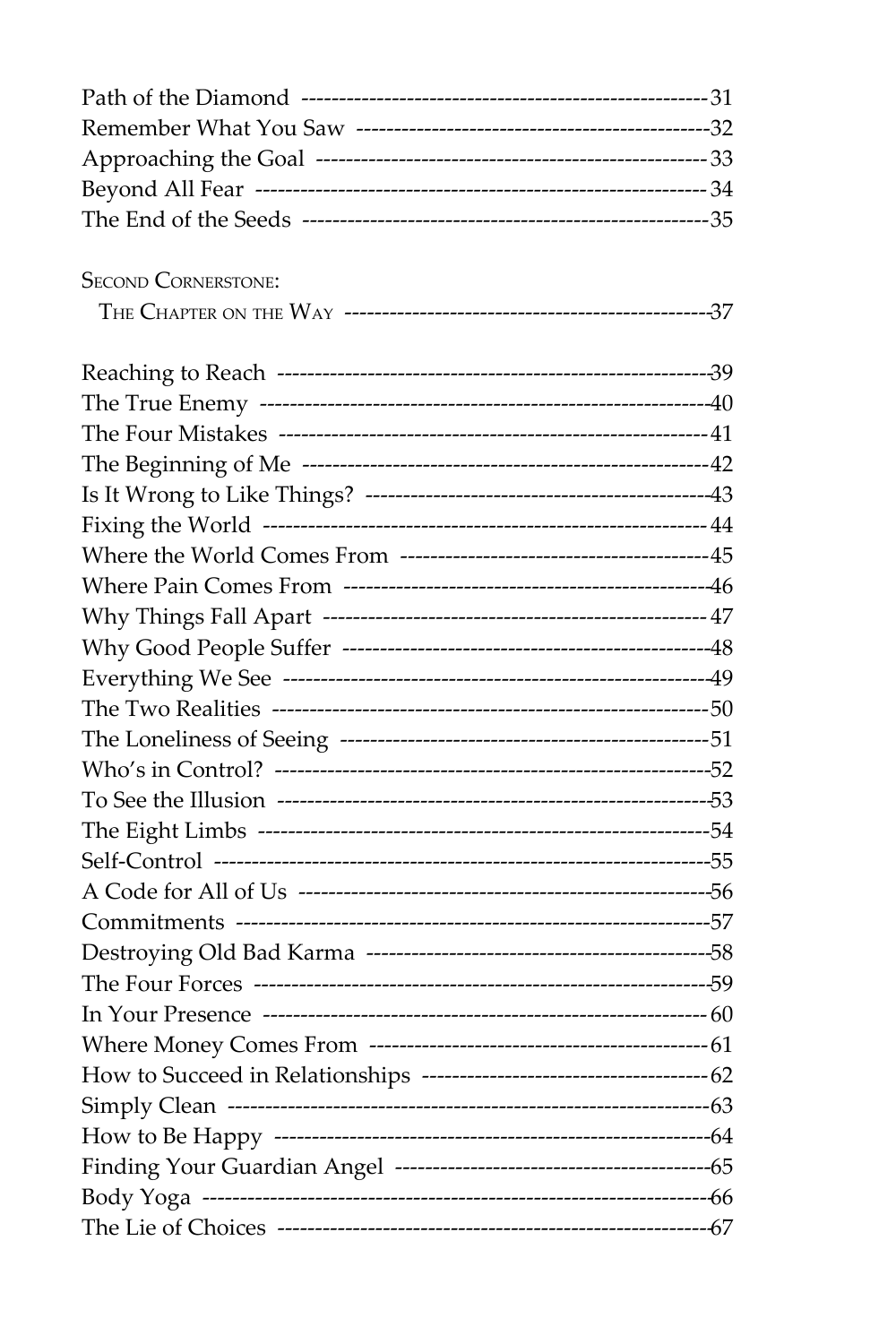| Ending the Tyranny of Stimulation -----------------------------------71 |  |
|-------------------------------------------------------------------------|--|
|                                                                         |  |
| THIRD CORNERSTONE:                                                      |  |
|                                                                         |  |
|                                                                         |  |
|                                                                         |  |
|                                                                         |  |
|                                                                         |  |
|                                                                         |  |
|                                                                         |  |
|                                                                         |  |
|                                                                         |  |
|                                                                         |  |
|                                                                         |  |
|                                                                         |  |
|                                                                         |  |
|                                                                         |  |
|                                                                         |  |
|                                                                         |  |
|                                                                         |  |
|                                                                         |  |
|                                                                         |  |
|                                                                         |  |
|                                                                         |  |
|                                                                         |  |
|                                                                         |  |
|                                                                         |  |
|                                                                         |  |
|                                                                         |  |
|                                                                         |  |
|                                                                         |  |
|                                                                         |  |

FOURTH CORNERSTONE: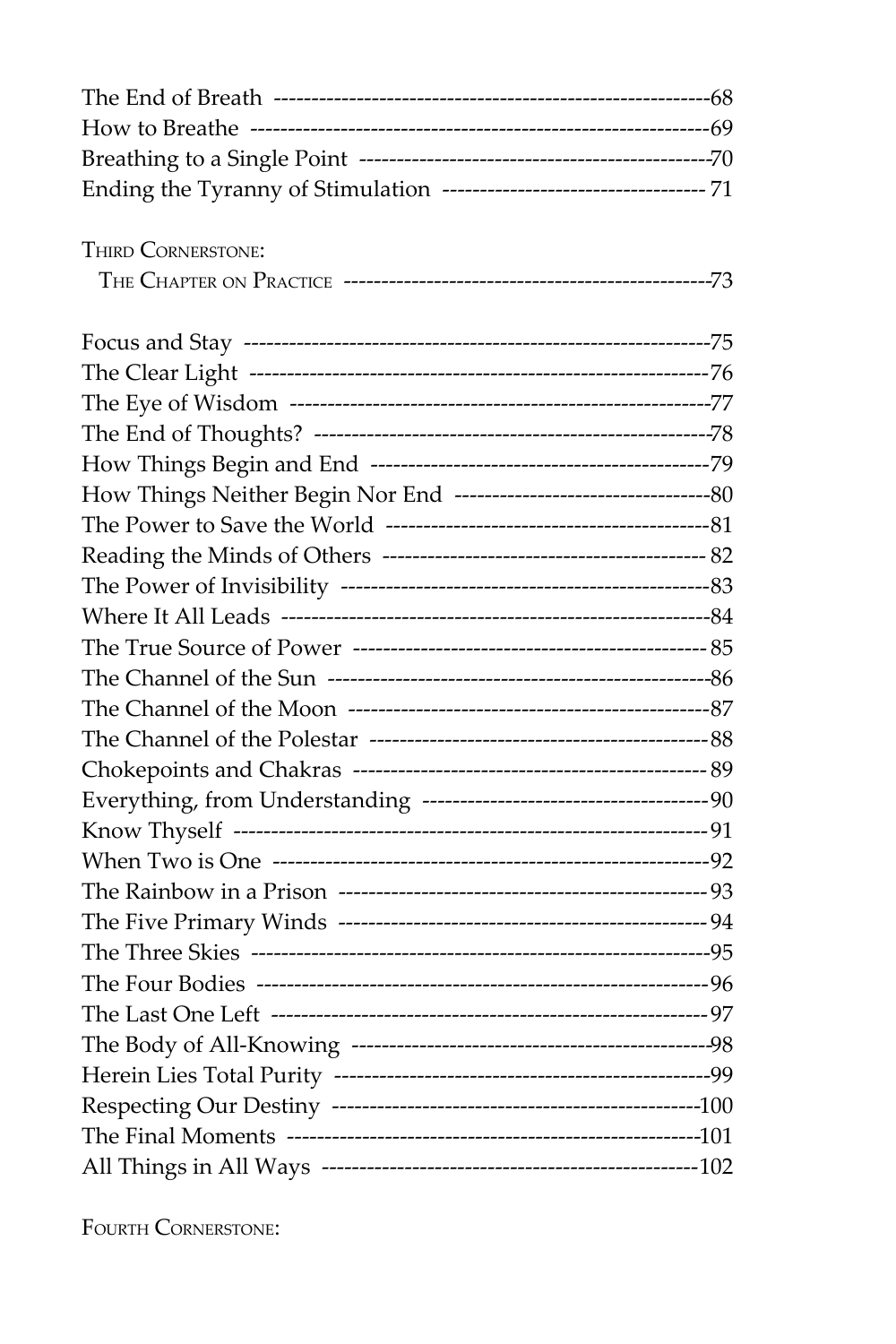| THE CHAPTER ON TOTAL PURITY |  |
|-----------------------------|--|
|-----------------------------|--|

| Beyond but Not Beyond the Mind ---------------------------------- 110 |  |
|-----------------------------------------------------------------------|--|
|                                                                       |  |
|                                                                       |  |
|                                                                       |  |
|                                                                       |  |
|                                                                       |  |
|                                                                       |  |
|                                                                       |  |
|                                                                       |  |
|                                                                       |  |
|                                                                       |  |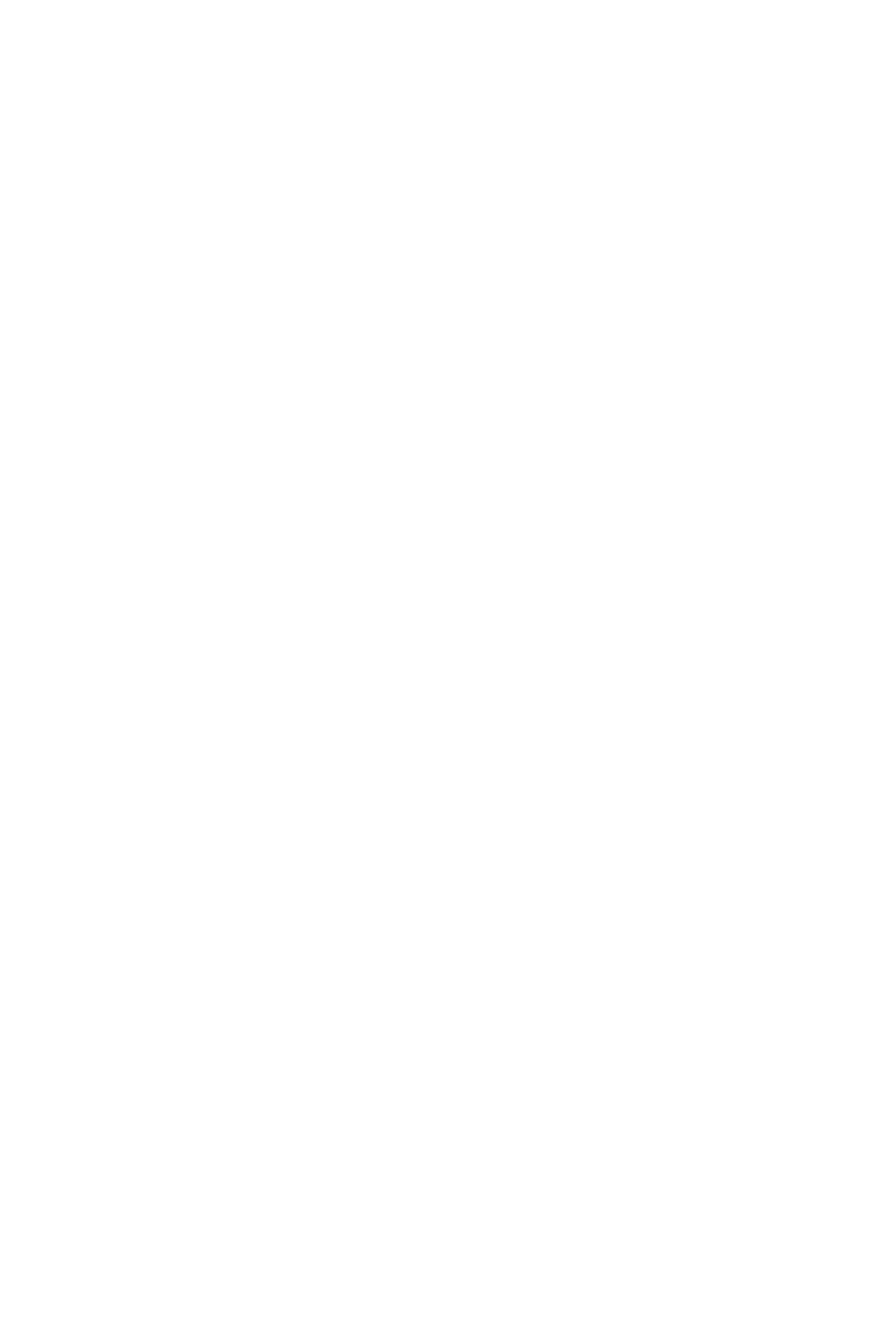#### **FOREWORD**

We encourage readers to study the "Index of Important Ideas" at the end of this book, so that you know immediately where to look for help on any personal needs or interests you may have.

To help those who might want to chant the Yoga Sutra in its original language, we have included the Sanskrit here in the closest English pronunciation possible without special marks or spellings not found in normal English. Please note that the combination *a-a* should be read as one long *ah* sound. Divisions like this are made wherever two words are joined, but only if it would not change the pronunciation or meter in chanting.

The authors would like to acknowledge the kind assistance of the Asian Classics Input Project and its director, John Brady, for access to its database of several thousand ancient Asian manuscripts for completing this translation of the Yoga Sutra. We would also like to thank Dr. M.A. Jayashree and Dr. M.A. Narasimhan, of the University of Mysore and University of Bangalore, India, for providing information on early printed and palm-leaf editions of the Yoga Sutra for finalizing its final form here.

Finally, we would like to express infinite thanks to our many teachers from India, Tibet, and the west, who have spent many thousands of hours patiently passing these teachings on to us.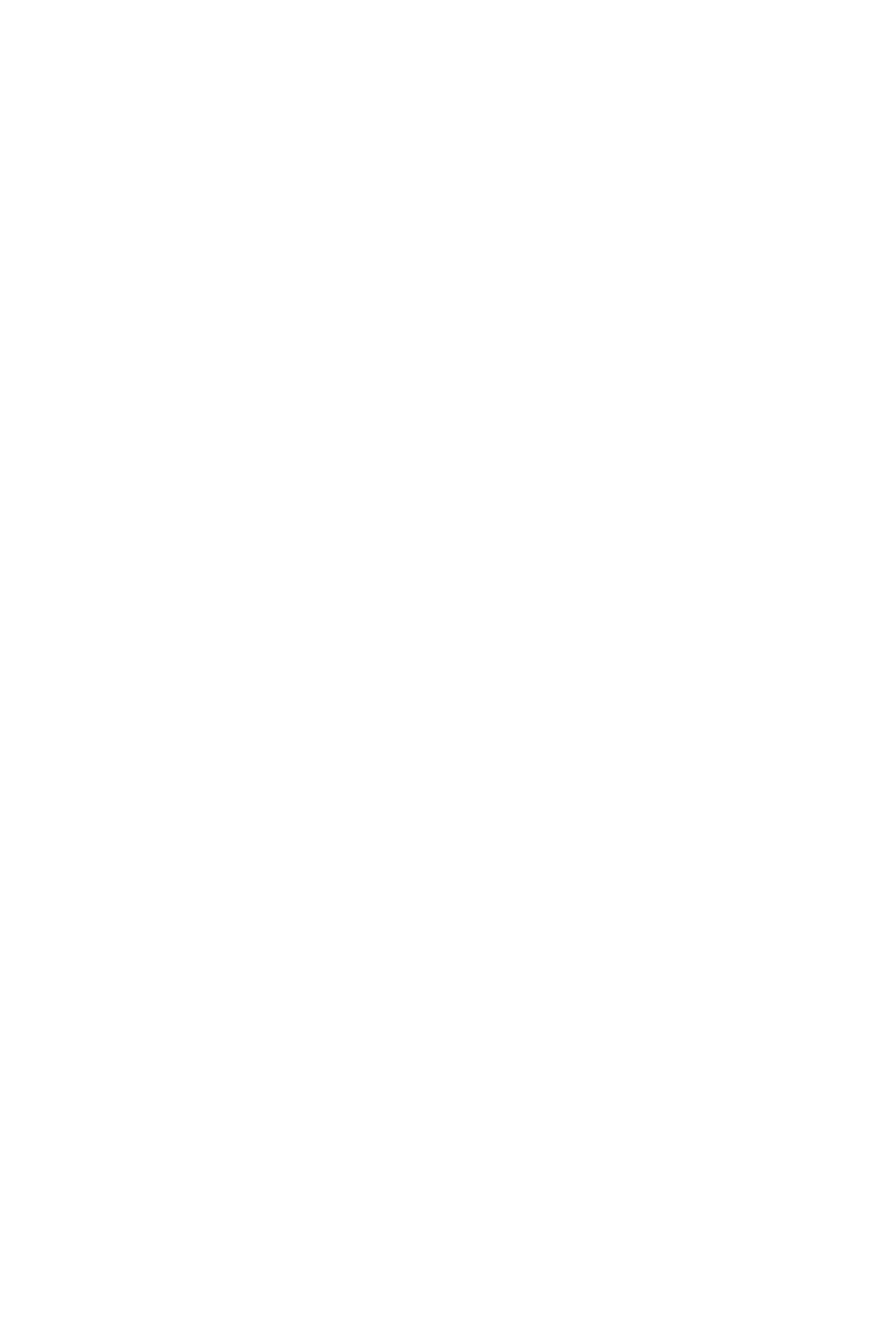## YOGI, DANCER, THINKER, DOCTOR

## A Short Book about Yoga: The Yoga Sutra of Master Patanjali

#### *Patanjala Yoga Sutram*

A sutra is a short book which tells us the very crux of something ideas tied tight together, with a stitch of thread. The Yoga Sutra is the mother book of all yoga. It was written about two thousand years ago, by Master Patanjali.

Master Patanjali was a great yogi; he knew the physical poses of yoga and the art of breathing: yoga of the body. He was also a great thinker, and meditator—a master of the yoga of the mind. He wrote as well famous books on medicine and on Sanskrit, the ancient tongue from which almost all our languages come. He is recognized too as the father of the classical dance of India.

Dancer, doctor, yogi, thinker, master of ancient words. What do they all have in common?

Yoga, as we shall see, has many meanings. One is the union of the winds within our inner body. We unite these winds with our yoga, when we think and understand. The winds will sing within us, the very first words of all. They will flow free, and force us to dance, and run to heal others.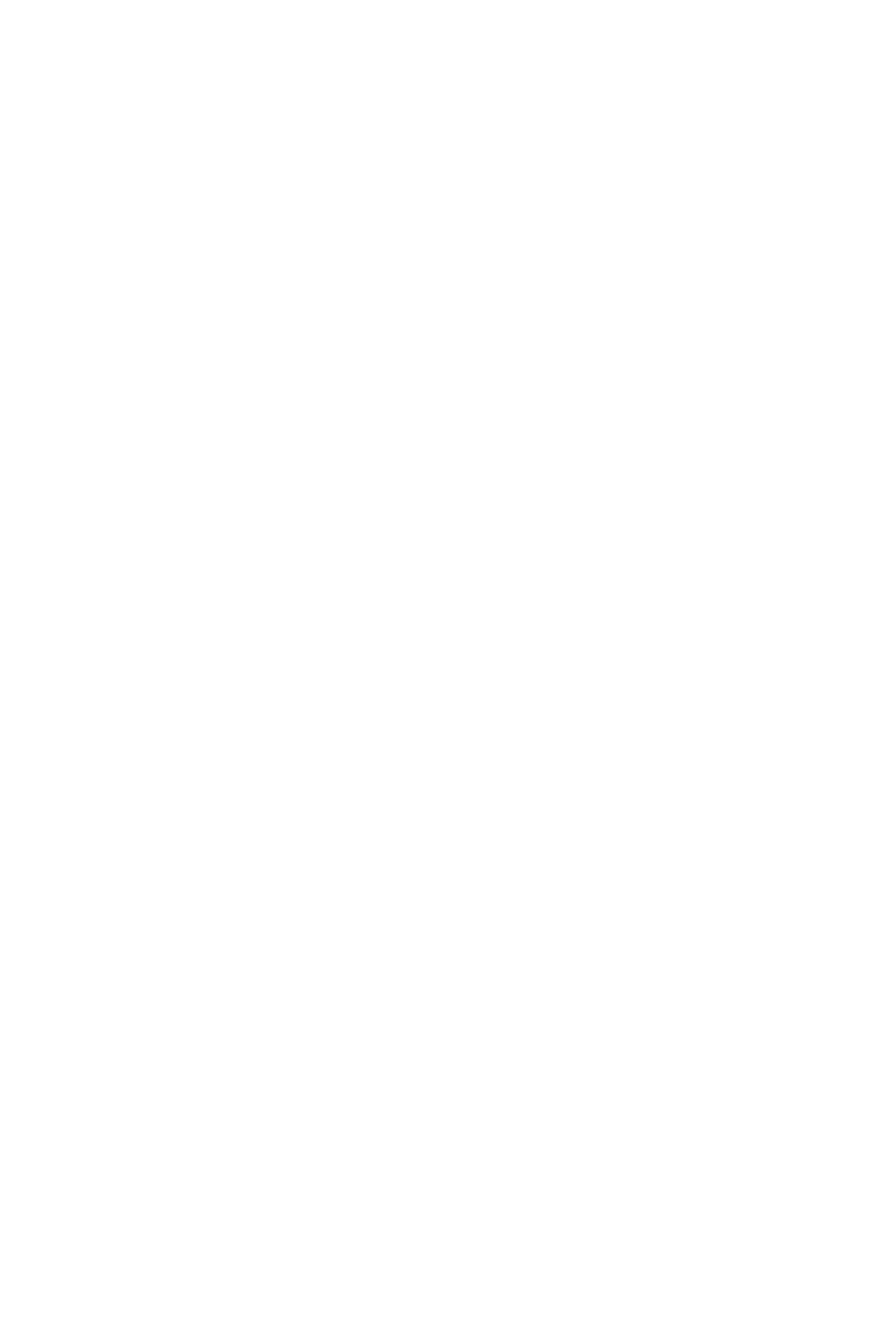The Essential Yoga Sutra Q 1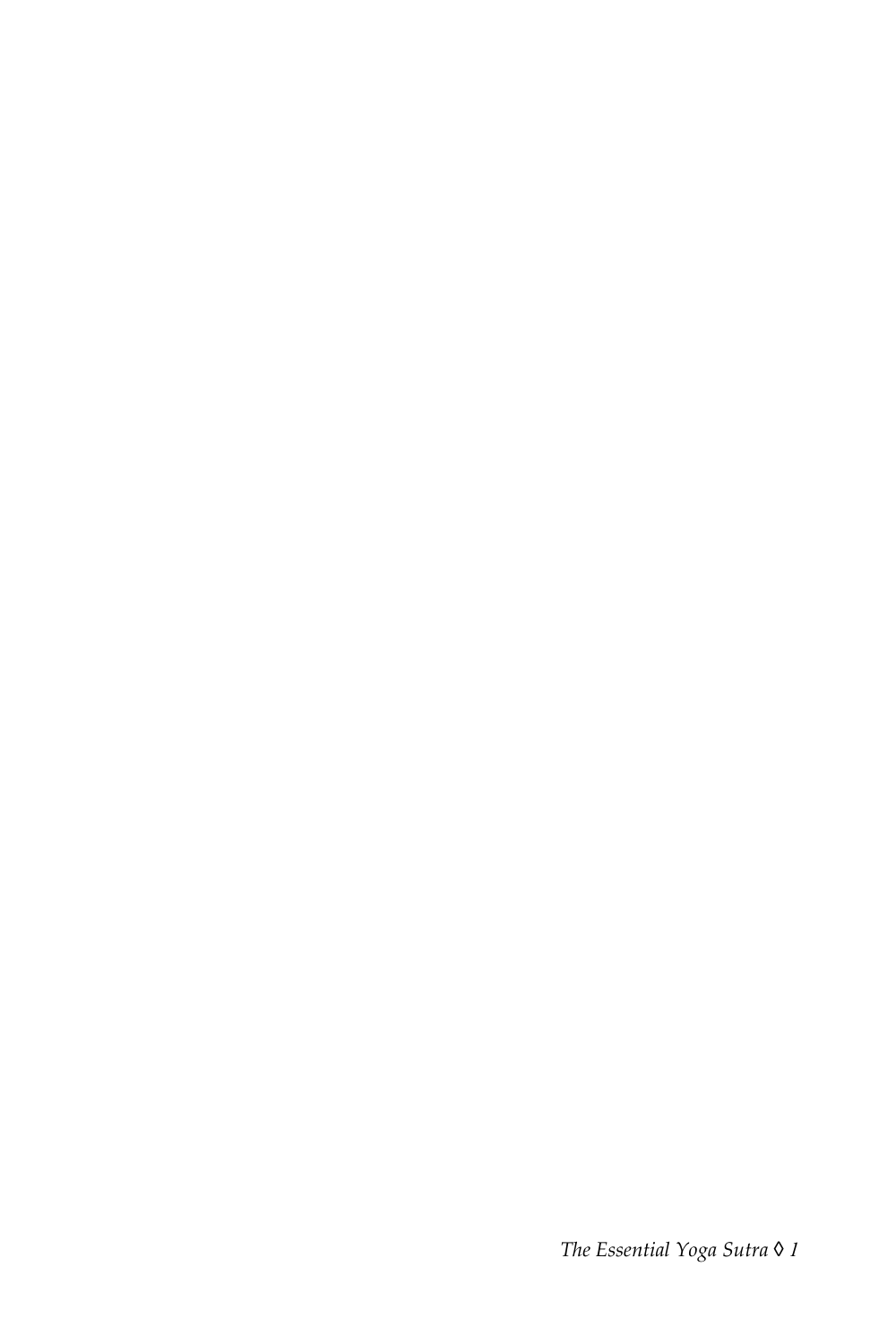**FIRST CORNERSTONE** THE CHAPTER ON MEDITATION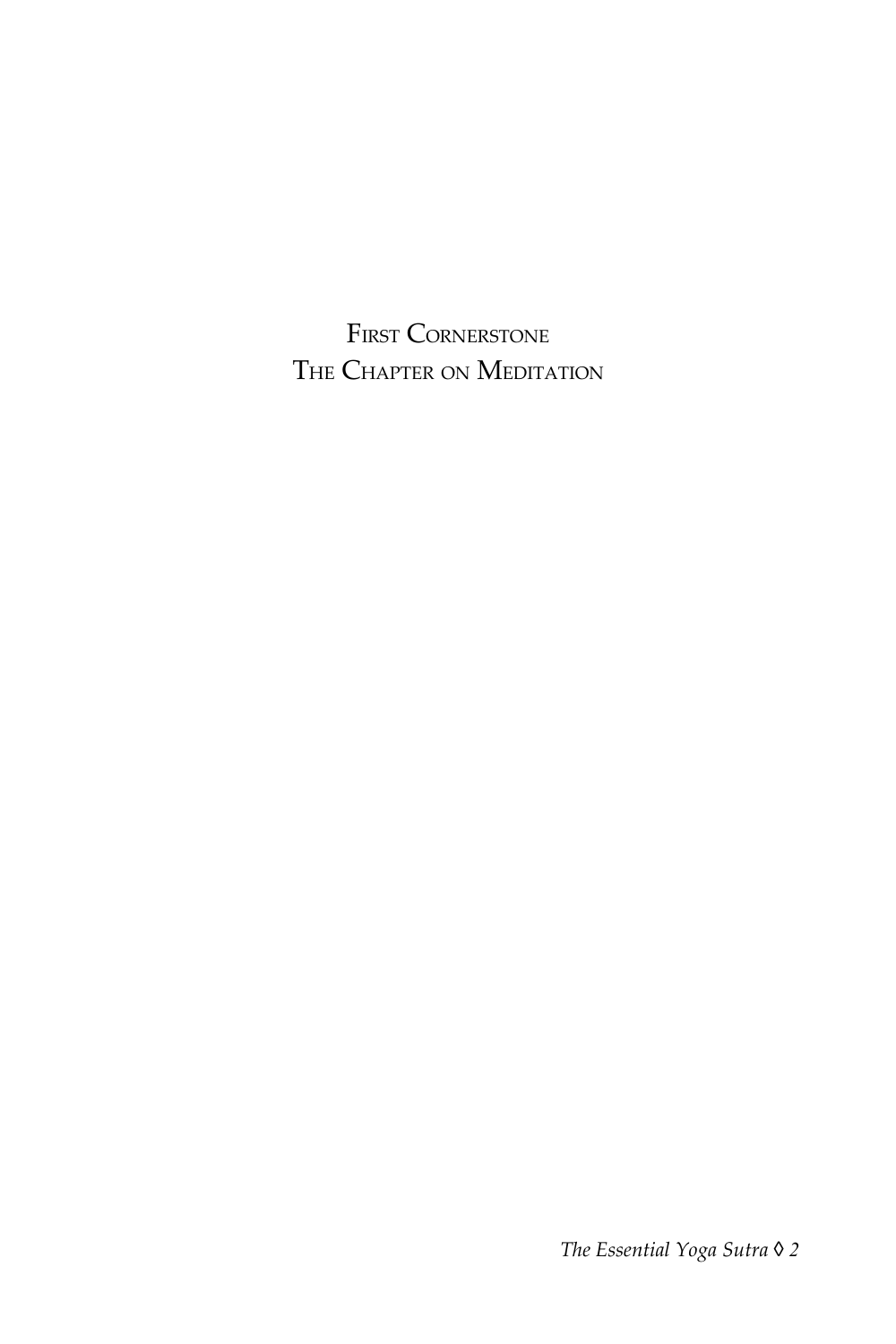The Essential Yoga Sutra 0 3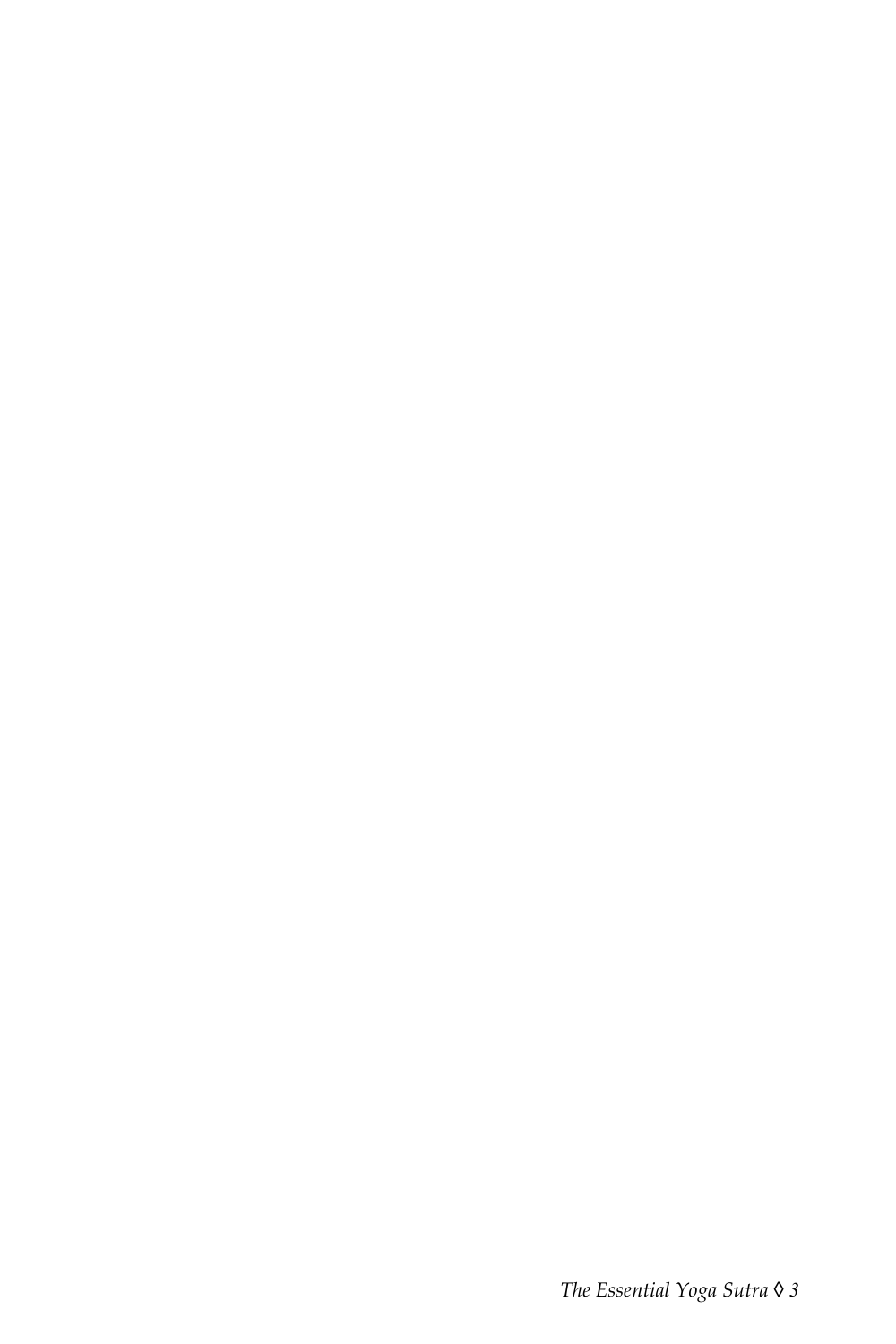## $\mathcal{P}$ IT BEGINS WITH MEDITATION

#### First Cornerstone: The Chapter on Meditation

#### *Prathamah Samadhi Padah*

The Yoga Sutra has four chapters: four cornerstones upon which it stands, like a table on four legs.

The first chapter describes five crucial steps that we all pass through during our spiritual journey. This journey always begins from pain: we see death, we see people suffer, we dream of saving them. And the journey ends when we change, finally, into a sacred being who actually has the power to save them.

Inbetween its beginning and its end, the road we travel has five parts: five paths, each one leading into the next, each one marked by its own special milestones. Stepping up to each new path from the one before it can only be done in one way. We must be in deep meditation; we must learn to meditate.

Thus it is that the first chapter, the chapter on the five paths, is called the Chapter on Meditation.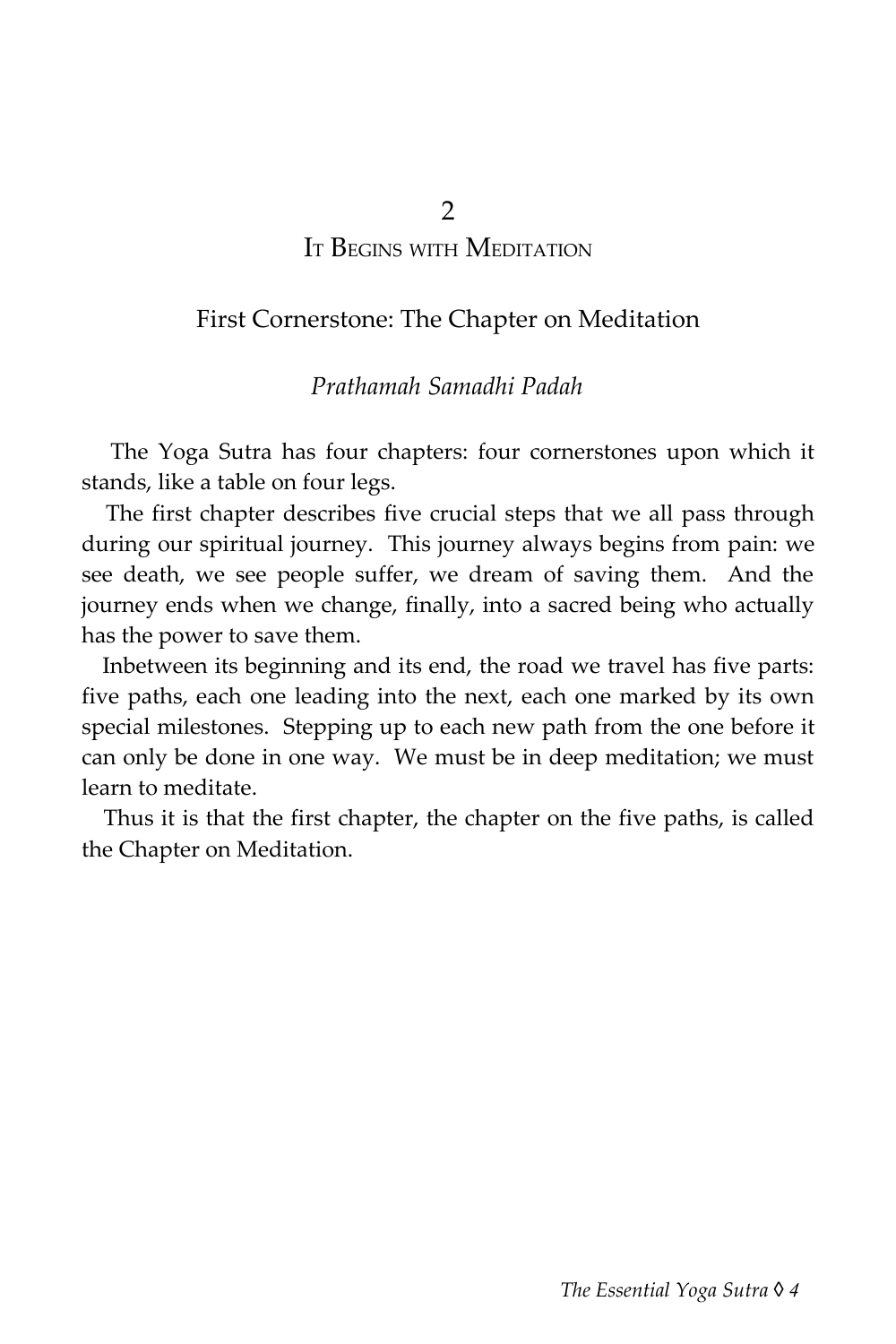## THE POWER OF HUMILITY

### I.1 I will now review for you how we become whole.

#### *Atha yoga-anushashanam.*

Another meaning of yoga is to become whole. Ultimately we only become whole when we are truly capable of helping others with the things that really matter: when we can help them understand how they came into this world, and what life is for, and whether it has to end with losing everything.

This then, says Master Patanjali, is why I write my short book. He wants us to know, from the very beginning, that his book contains something of ultimate importance, something worth the precious hours of our life.

And I will only *review,* says the Master, what I have heard from my holy teachers. He attacks his own pride: I have nothing new to tell you, and there is nothing here that I have made up myself. I am only a vessel for the wisdom of the ages, and I pass it on to you—tried, tested, and unadulterated.

And he says, "I will" write this book, for once a Master promises to do something, they do it—or die trying.

All the great books of India begin with these three noble themes. Their power, their karma, stops all obstacles to the work we now begin.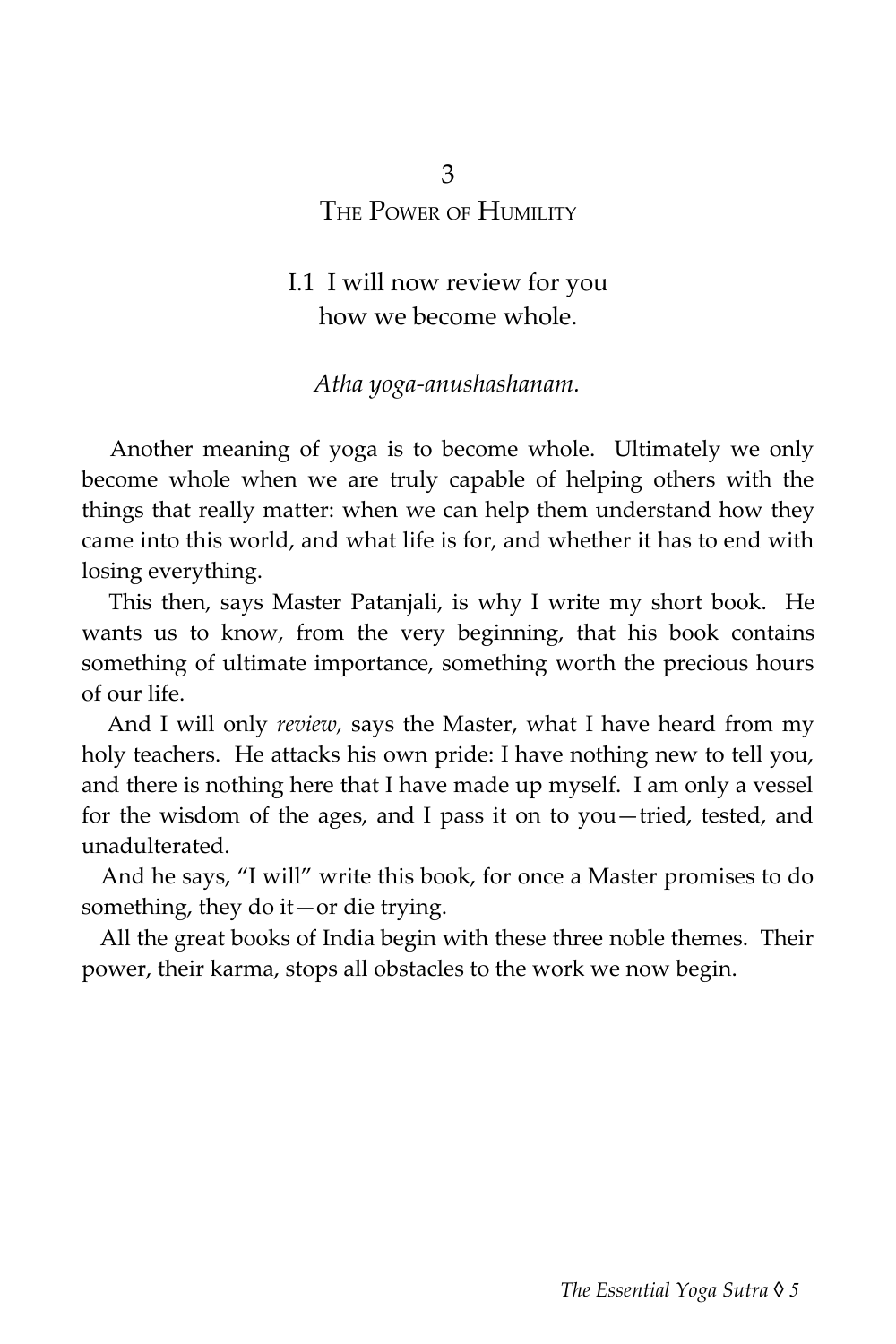## TO BECOME WHOLE

## I.2 We become whole by stopping how the mind turns.

#### *Yogash chitta virtti nirodhah.*

These are perhaps the most important words of the entire Yoga Sutra. Here the Master tells us another meaning of yoga, which is learning to stop The Great Mistake.

And what is The Great Mistake? Our mind turns; meaning it turns things around the wrong way. A mother takes her small child to a movie. On the screen, a man is hurting a puppy.

The child cries out, and reaches to stop the man. Perhaps the child can even get up to the screen, and try to hit the man.

But this doesn't stop the man; it has nothing to do with the man. And the child hurts their own hand in the process.

Our mind makes this same kind of mistake, every day, every moment of every day. We need to stop the mistake, and that is yoga. Pain is real —yes—and it really hurts people. But we can only stop it if we can stop misunderstanding where it comes from. And this is what Yoga Sutra teaches us to do.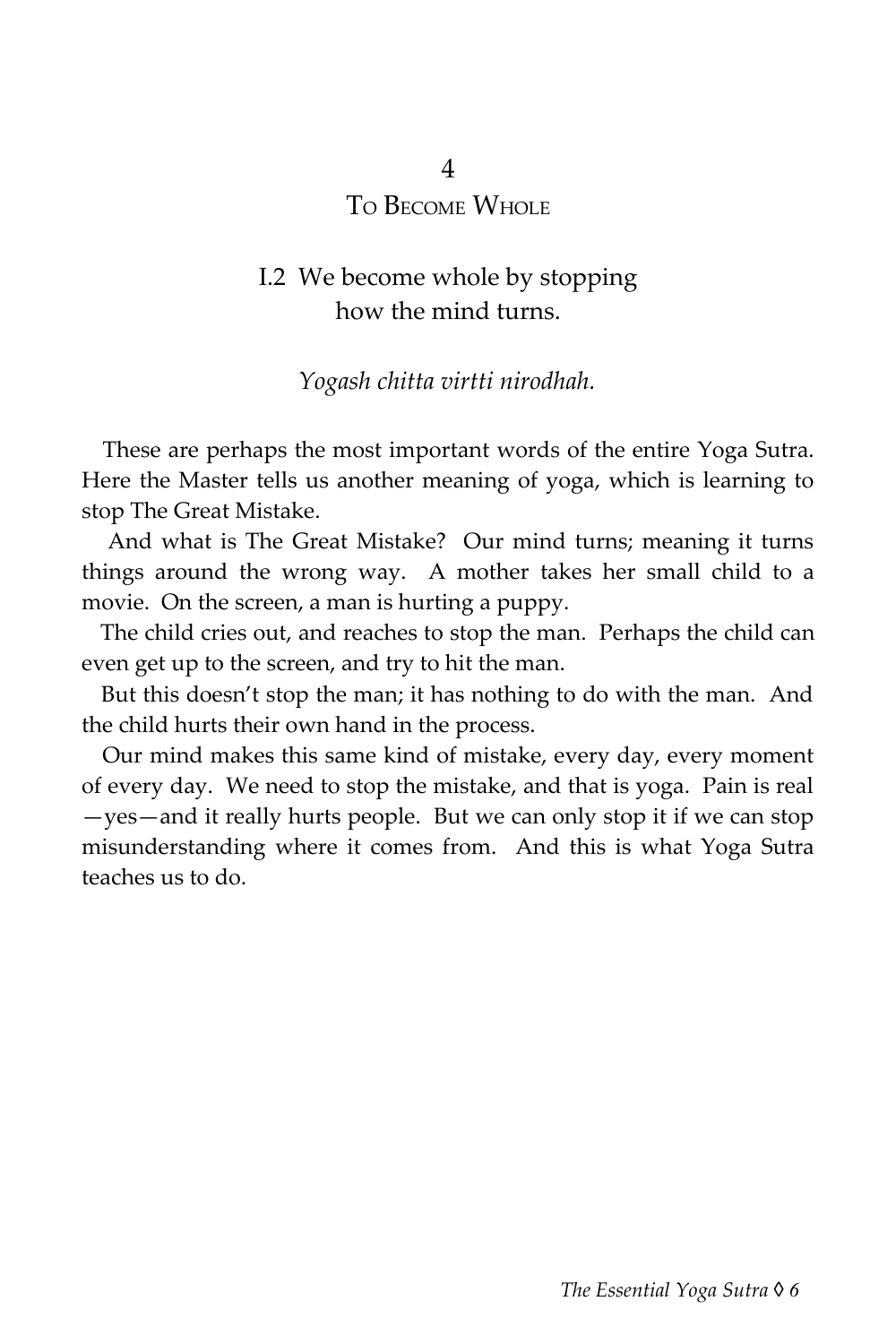#### THE SEER

I.3-4 On that day the seer comes to dwell within their own real nature. Otherwise it follows the form of the turning.

*Tada drashtuh svarupevasthanam. Virtti sarupyam itaratra.*

The most important day in our spiritual journey is the day that we first stop The Great Mistake. We stop seeing things the wrong way. The child realizes that the bad man is not really on the movie screen.

It only lasts for a brief time, the first time. And then, despite ourselves, we go back to making the same old mental mistake. But for a few minutes, we see the way we really are: we see that we are not at all the way we always thought we were.

These precious minutes, our first contact with the ultimate reality, are thus called the Path of Seeing. Not because we see these things with our eyes, but because we see them in very deep meditation, with our mind.

Until the day we see, our life continues to follow after the tragic mistake our mind is making, turning things around the wrong way. Until the child sees how things really are, it strikes out at the bad man on the screen, hurting itself and its mother too.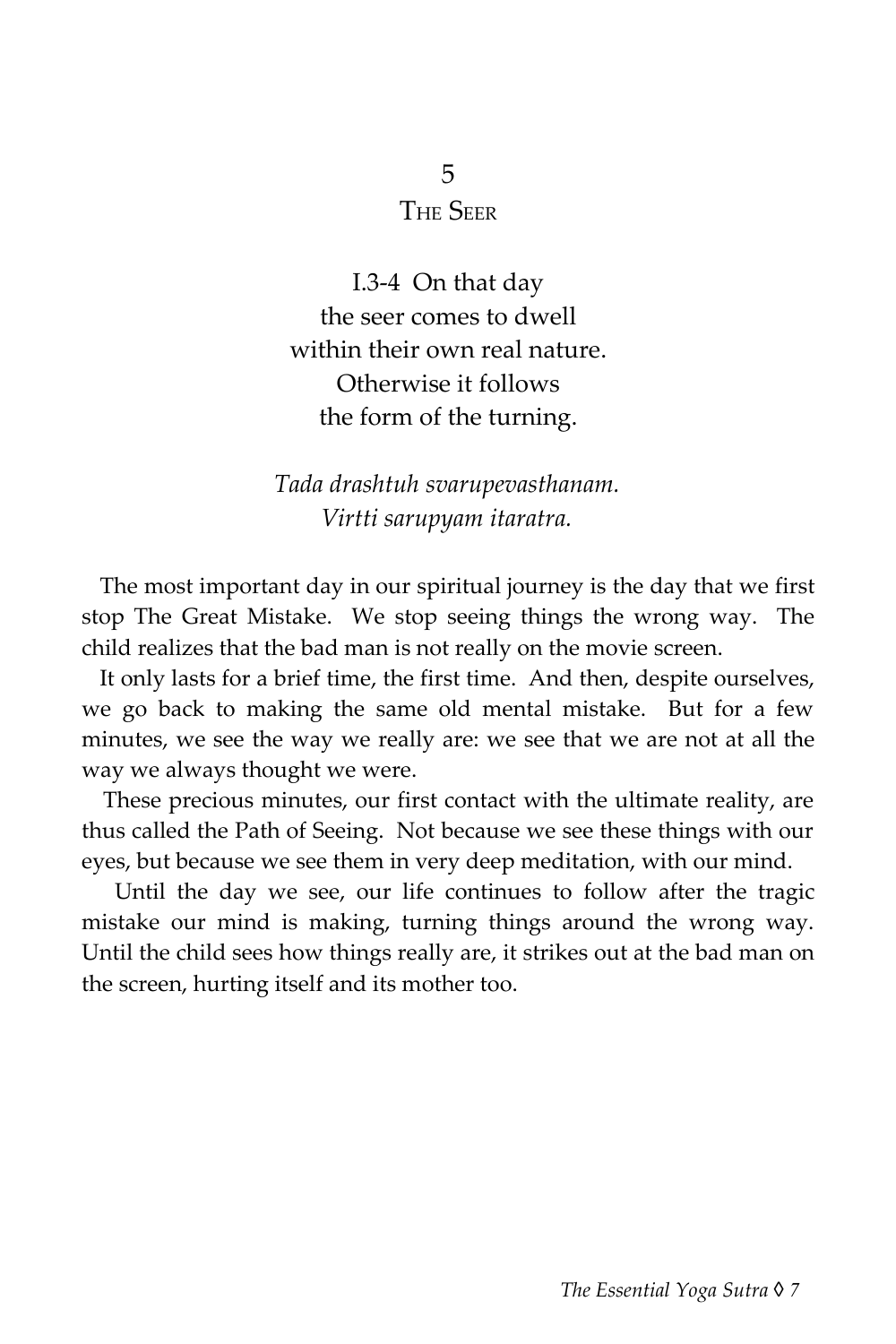## A DAY IN THE MIND

I.5-6 The mind turns in five different ways. They can be involved with afflictions or free of them.

The five are correct perceptions, mistaken perceptions, imagination, sleep, and memories.

> *Virttayah panchatayyah klishta-aklishtah. Pramana viparyaya vikalpa nidra smirtayah.*

In a general sense, the mind turns or operates in many different ways: the ancient books of India list hundreds of different mental functions. Here though the Master chooses to deal with only five states of mind because, in a typical 24-hour day, our mind will always be in one of these five states.

That is, we are usually seeing most things correctly, throughout the day. (It's true that I may misunderstand *how* I am, but not *that* I am.) Occasionally though we do make mistakes about what we see, and we bang the car.

We use our imagination to plan or to daydream, and we spend a good part of each day in sleep. We constantly call on our memories.

Our states of mind are sometimes stained by negative thoughts, thoughts that afflict us and make us unhappy. The ultimate negative thought is that same Great Mistake.

The goal of our yoga is not to stop all thoughts—that would be like throwing the baby out with the bath water. We simply want to stop the mistake, and all the unhappiness it causes. We want to make our minds ultimately clear, and happy, and loving.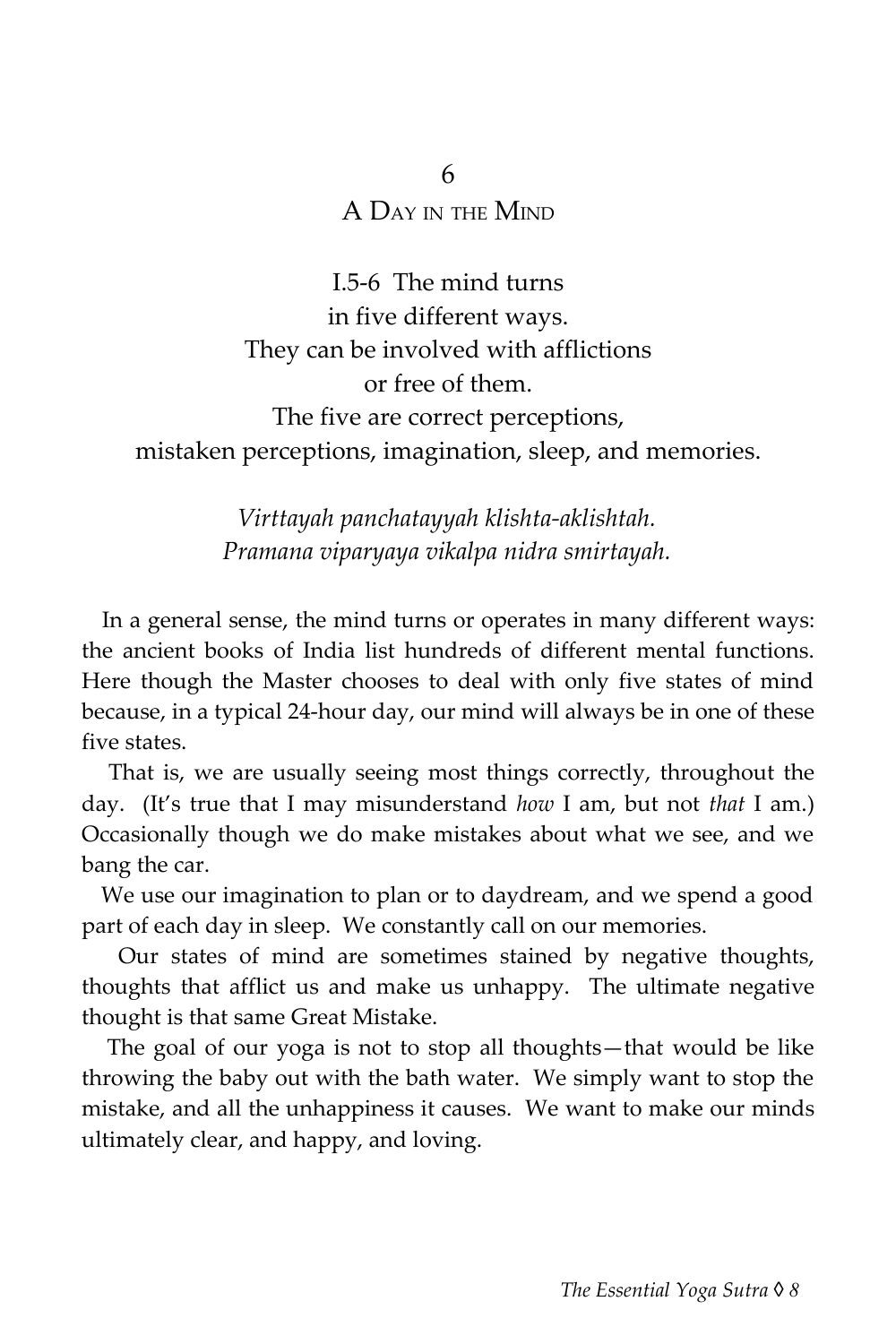#### RIGHT SEEING

## I.7 The different types of correct perception are those which are direct; deductive; or based on authority.

#### *Pratyaksha-anumana-agamah pramanani.*

The vast majority of all we see we see correctly. Even in the first few minutes out of bed in the morning, we have already had hundreds of correct perceptions: the sun is shining, these are my socks, breakfast smells good.

Correct perceptions are strong. Once we see something with a correct perception, we can truly say that thing exists.

These correct perceptions come in three types. Most of them are the direct type: I see a color, I hear a sound, I smell or taste or touch something. Hearing our thoughts in our own minds is also a direct type of correct perception.

Deduction is another kind of correct perception: I may not be able to see my socks on the floor in the morning, if they're covered by my pants. But if I dropped them there at night and I've had no visitors in the meantime, I know the socks are there, as surely as if I see them.

The last kind of correct perception is based on authority: I'm in my bedroom and can't see the kitchen, but Mother tells me there's still some breakfast left. And I know it's there, because she's a truthful person.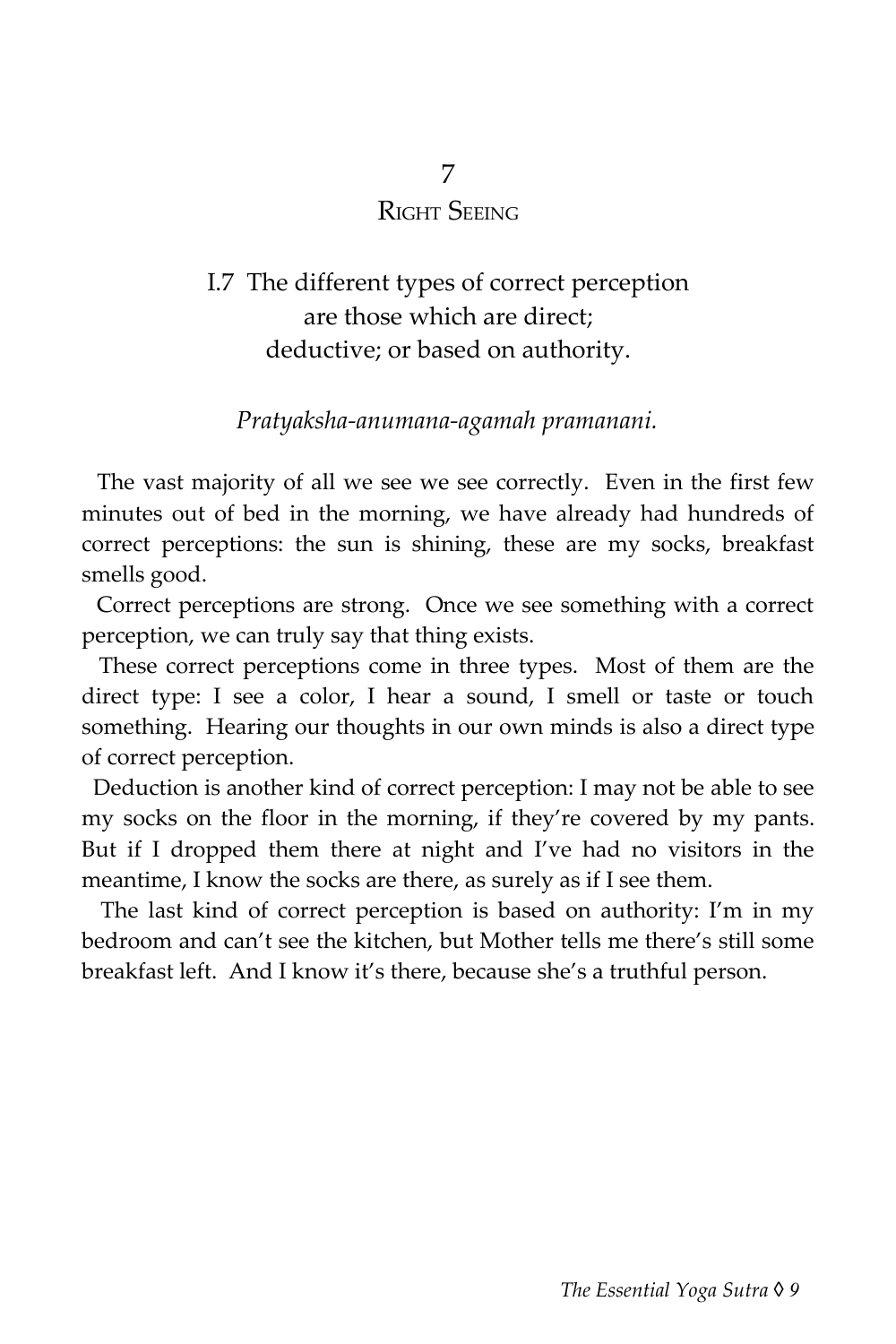A LEAF IN THE ROAD

## I.8 Mistaken perceptions are wrong impressions that are mired in false appearances.

#### *Viparyayo mithya jnyanam atadrupa prathistham.*

Inbetween hundreds or thousands of correct perceptions, we might miss-see something completely. I'm driving down the road at dusk on a windy autumn day, and a small mouse scurries across the road under my tires. I slam on the brakes with a screech.

Then I realize that the "mouse" was only the false appearance of a mouse: it was really only a dry leaf blown across the road. And then there's this momentary sense of emptiness—the mouse is gone, it was never there—followed by a slightly foolish feeling as I continue down the road.

Now it's absolutely essential to realize that, on one level, even our correct perceptions are all incorrect. That is, the socks in my hand are socks—that's correct. But deep in my heart is this belief that they are socks that are in my hand because I own them, because I found them at the store, and because I bought them.

 All of *these* ideas about my socks are completely incorrect. There are no socks like that—no more than the man in the movie. It's all The Great Mistake, a mistaken perception that causes all the pain in the world.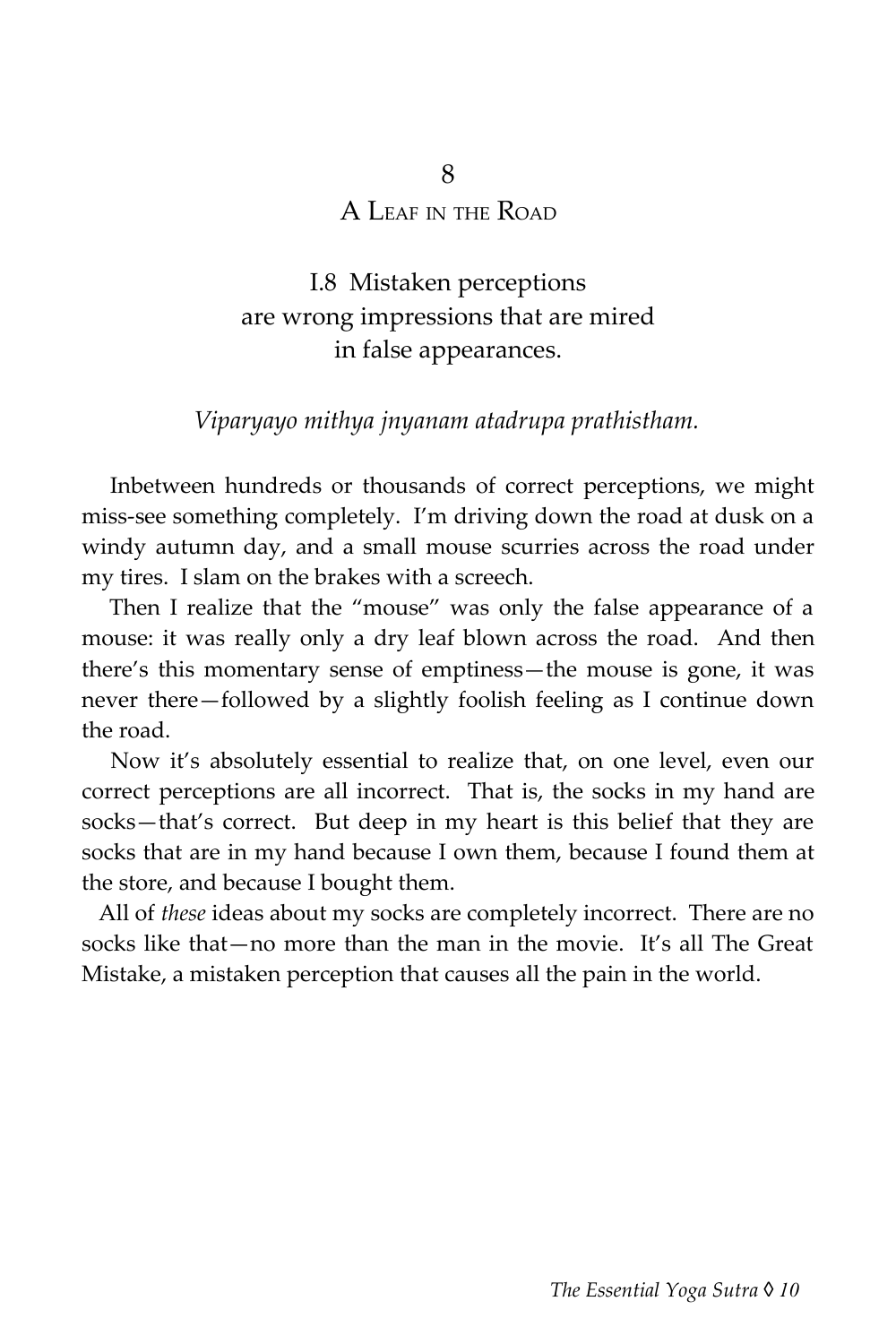## 9 PICTURES IN THE MIND

I.9-11 Imagination is a mental impression that follows a word, and is devoid of any concrete basis. Sleep is a case where the mind turns without any object at all to help it grow. Memory is the ability not to forget an object which you have experienced.

*Shabda jnyaya-anupati vastu shunyo vikalpah. Abhava pratyaya vishaya-asampramoshah smirtih.*

When we plan a dinner, we see in our minds the finished meal, although that meal doesn't yet correspond to any concrete thing. The words "What's for dinner?" inspire this picture in our imagination.

Most of our perceptions during the day are triggered by some outside object: seeing an apple is set off by the apple—in a sense the seeing depends, or hinges upon, the apple. When we sleep or dream there may not be any such outer object, but still the mind is turning, or operating, at a low level.

When we have a memory of something, again there is no outer object: just an approximate picture in the mind, sort of a shorthand note to remind us of something.

And so in the course of an entire day our mind wends its way through different outside objects, and inside images or thoughts. But unless we truly understand things—unless we understand what yoga really means —then every single perception and imagination we ever have is infected by The Great Mistake. Feelings, strong feelings, come up about the things we think we see—and the child beats their fist against the bad man on the screen.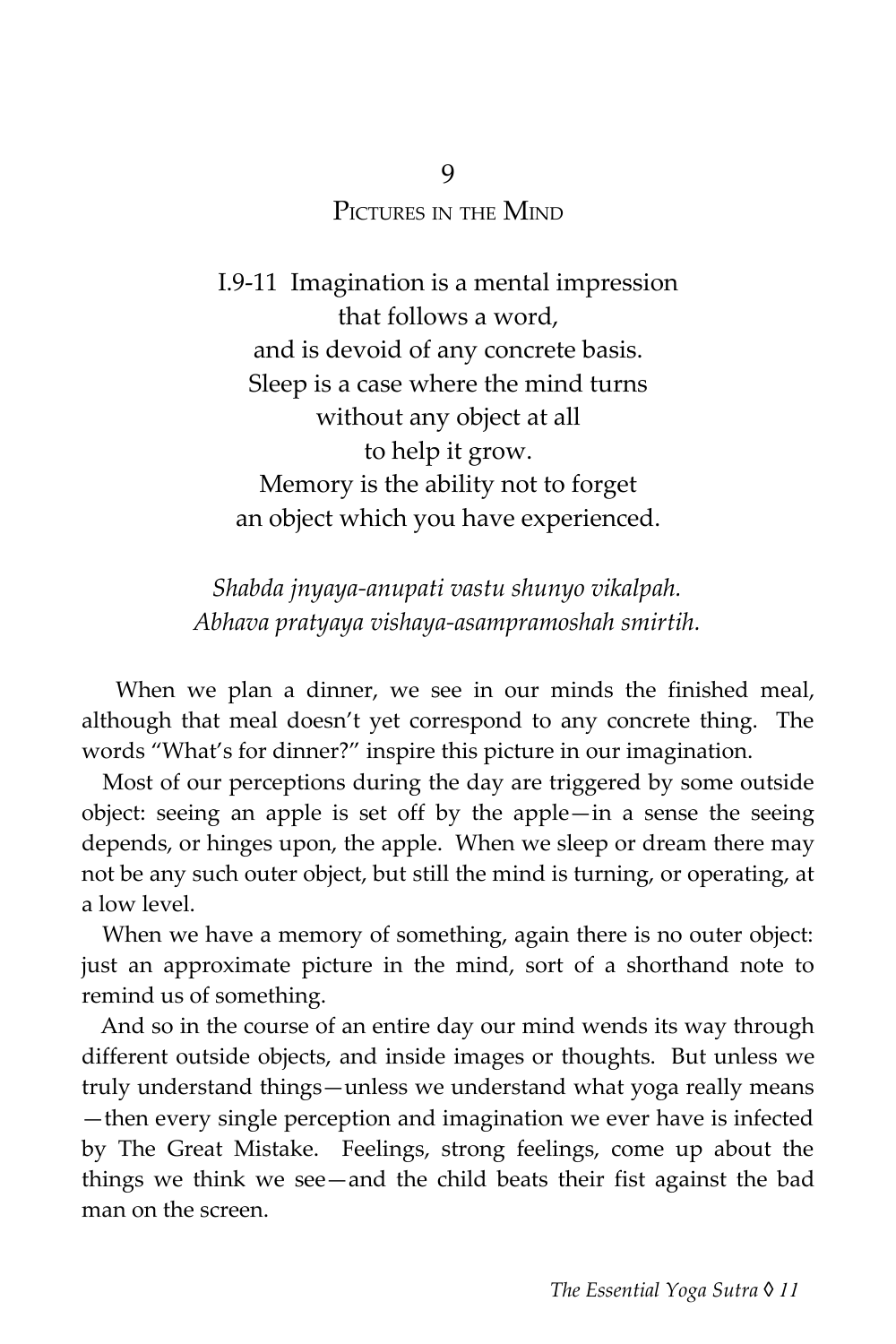## APPROACHING THE DOOR

## I.12-13 Stopping it requires constant practice, and giving up your attachments. Constant practice means striving to be there.

*Abhyasa vairagyabhyam tan nirodhah. Tatra sthitau yatnobhyasah.*

The way to stop The Great Mistake is to work our way through all five of the paths. We reach the first path by giving up our attachments, and this requires developing the habit of constant practice.

In a general sense, "constant practice" here means the willingness to work very hard to reach our perfect destiny, far beyond the mistakes our mind now makes. Quite simply, we will never be able to complete all the hard work needed to reach our destiny if we don't have a very strong motivation for doing so.

This motivation comes to all of us at some point in our lives. Most often it is some kind of personal disaster or tragedy: the person we most love dies or leaves us, we find out we have cancer—anything that wakes us up to what really matters. People are in pain, and it's up to us to help them. It is our destiny to be the one who helps them.

We begin with a daily inner practice. It will always include three essential elements: being careful never to hurt others; learning to pray or meditate; and relentlessly exploring the question of where things really came from.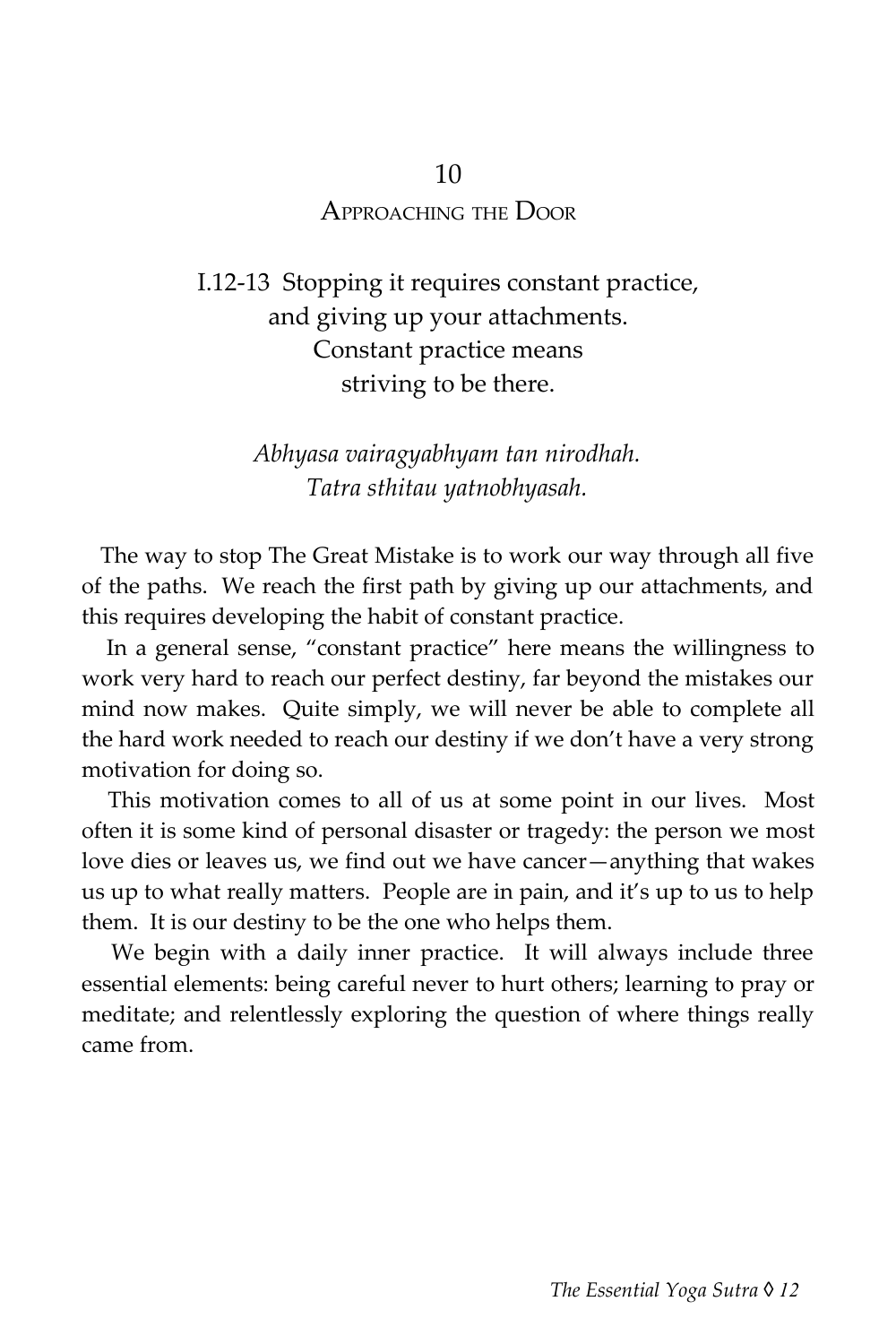## 11 THE POWER OF DAILY PRACTICE

I.14 You must cultivate your practice over an extended period of time; it must be steady, without gaps, and it must be done correctly for then a firm foundation is laid.

> *Sa tu dirgha kala nairantarya satkara-asevito dirdha bhumih.*

Changing the mind, the heart, is infinitely more difficult than anything else we do—more demanding than education or work or raising a family. It takes time, and we need to give it that time, for as long as it takes.

 And the time must be given daily: our spiritual practice must become a regular part of our day, as important as eating or working or sleeping. Our minds are infinitely powerful. We can learn to be good at anything, if only we give it an hour of two of practice a day. But *every* day.

We all know that there are right ways of fixing a car and wrong ways too. If you try to fix your car but you don't know what you are doing, you can really make expensive mistakes.

Fixing heart and mind are no different. We need to know what we're doing—we need good, clear instructions on what to do, from someone who's already done it themselves.

Learning how to maintain a really effective daily practice creates a perfect foundation for entering the first of the five paths.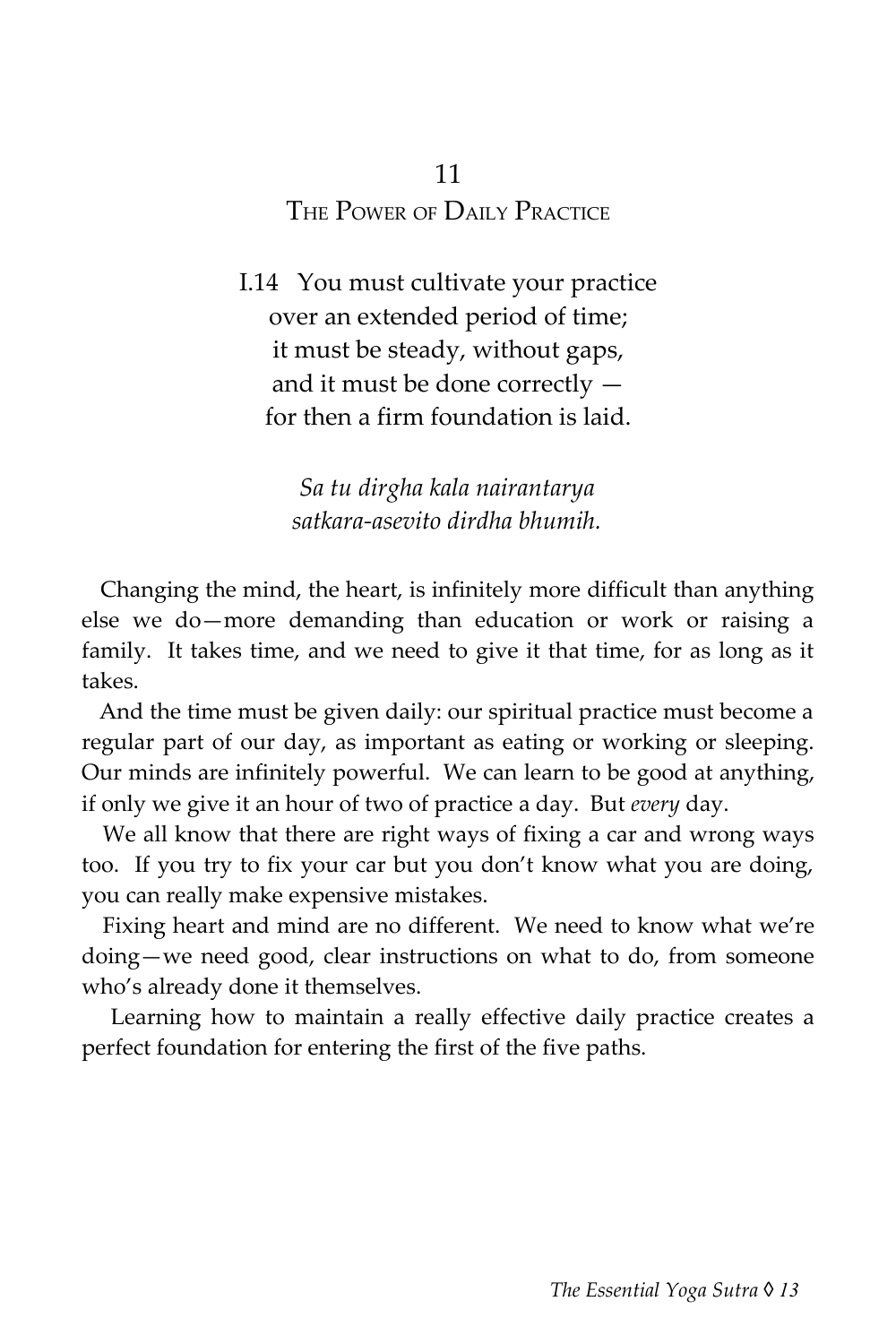## ATTACHMENT TO DISTRACTION

I.15 Giving up your attachments consists of the decision to gain control over your craving for experiences, seen or only heard of.

*Drishta-anushravika vishaya vitirshnasya vashikara sanjnya vairagyam.*

It is our destiny, each one of us, to save the world. Yes, we can, and we will. Deep inside of us we know this is what we want to do, and why we came to this world in the first place. On some level we dream of this all the time; it is why almost all the novels and movies created by our culture have a heroine or hero who saves the day. Because we ourselves want to. We need to.

And so we step onto the first of the five paths. It's called the Path of Accumulation—piling up enough goodness, enough power, to change ourselves and our world. We take this step by deciding that we can no longer bear the pain all around us.

Now we will no longer have any time for the meaningless distractions of life—we must simplify our lives, concentrate on what's really important. No more time to only work and eat and sleep and die—no more time to waste on newspapers and television to hear about how others wasted their time.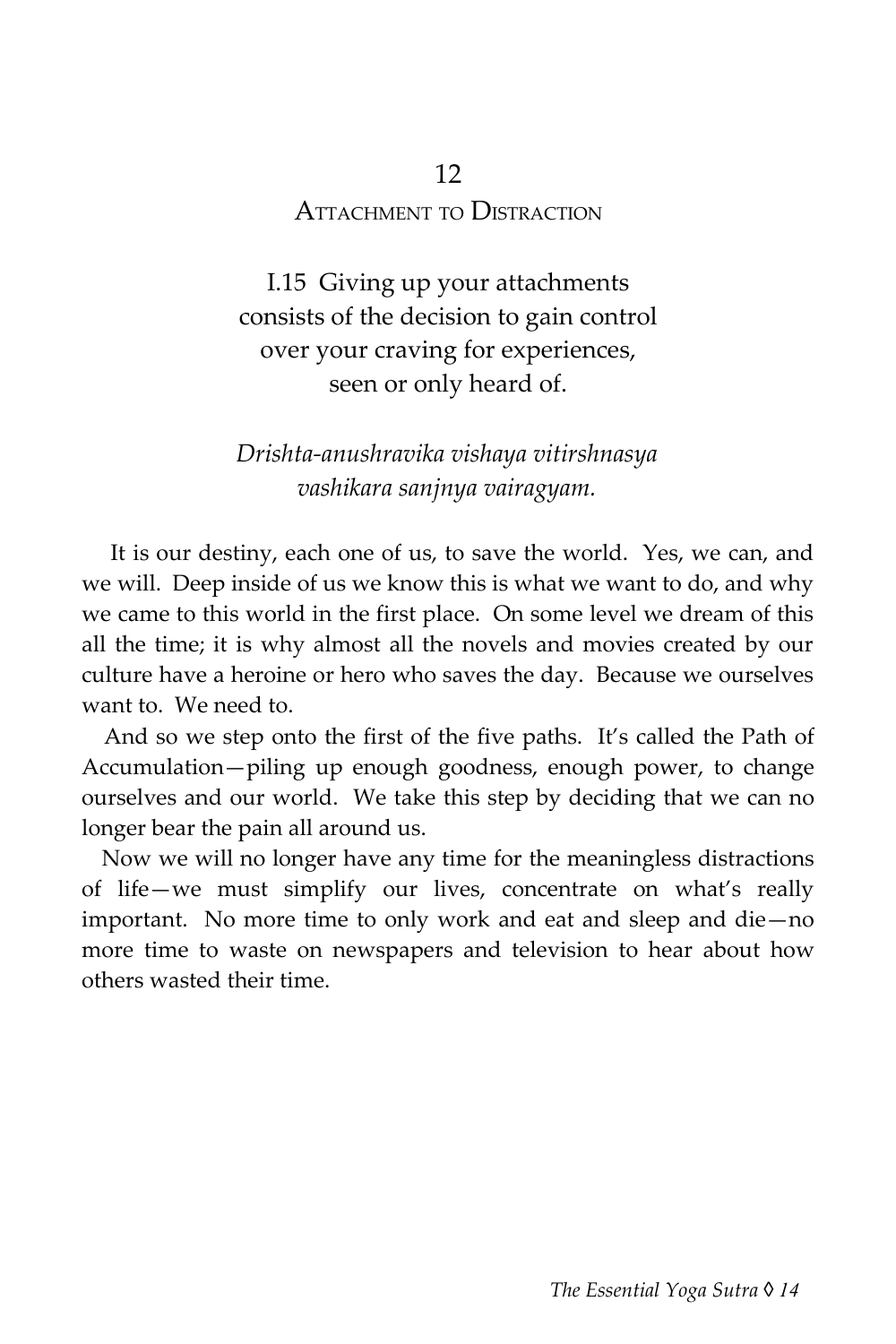## ATTACHMENT TO ILLUSION

I.16 In its highest form, it is the freedom from attachment to solid things, gained by one to whom the true nature of the person has been revealed.

*Tat param purusha khyater guna vaitirshnyam.*

When we take a trip by airplane, we tend to focus on small things: the food, the movie, the person next to us.

Then if the plane suddenly drops, we forget all the small things. We think about death, about what we did with our life, about what might happen after we die.

 But we can (and will) die any time, even sitting in a chair at home. The plane is always dropping. It's alright—it's a good thing—to enjoy life. We should enjoy it. But we should also enjoy the work of finding its deeper meaning, and not lose our life in little distractions and attachments.

The worst attachment of all is to be attached to the idea that the things all around us exist out there on their own, concretely, in the sense that they don't depend on how I lead my life.

We begin to see through this wrong idea when we reach the second path: the Path of Preparation. Here we begin to realize—if only intellectually—that our own true nature, and the nature of everything else in the world, is that we very much come from how we treat others.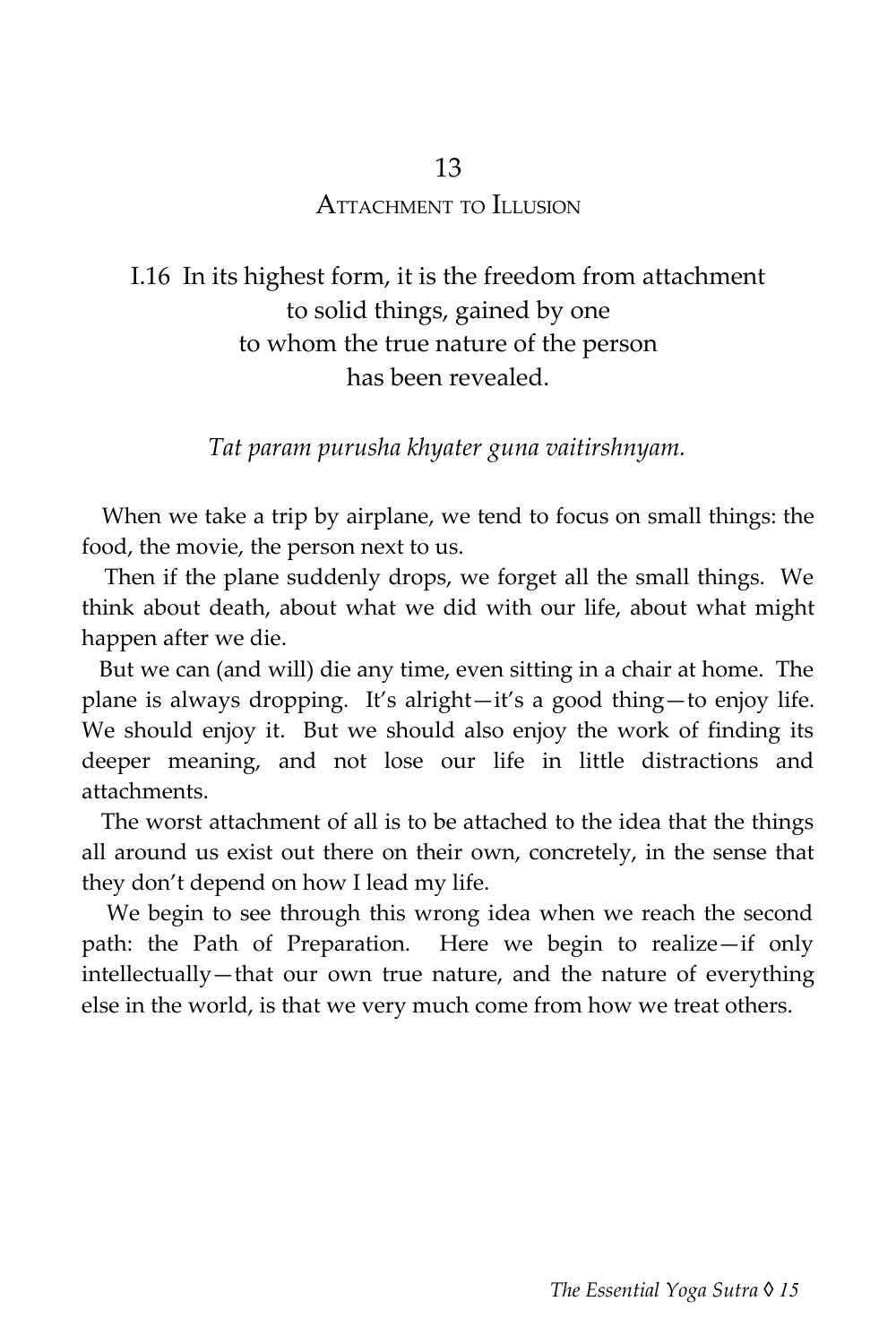#### MEDITATION TRAPS

## I.17 Noting, examining, deep pleasure, and being in oneself are still the type done consciously, for they lead to that of form.

*Vitarka vichara-ananda-asmita rupa-anugamat samprajnyatah.*

At the Path of Preparation, we begin serious meditation to try to see the way things really are. Our culture is new to the art of meditation; there are hundreds of different kinds, and some of them are just a temporary escape.

Meditation is a serious tool. We need to use it to fix ourselves and the world, forever. Using meditation only to feel good for a while is like a surgeon taking the anesthesia himself, leaving the patient to die on the operating table.

There are four types of meditation that can lead us, after we die, to a useless place called the Realm of Form. Some of these same meditations, if practiced without a conscious mental state that is infected by The Great Mistake, can save your life. You need to learn the difference, from a qualified teacher.

Moving up through these four types of meditation is similar to listening to your favorite song. At first you only note that the song is being played. Then you begin to examine the beauty of the words and melody. A feeling of deep pleasure washes over you, and finally you go beyond even the pleasure, losing yourself in the song completely.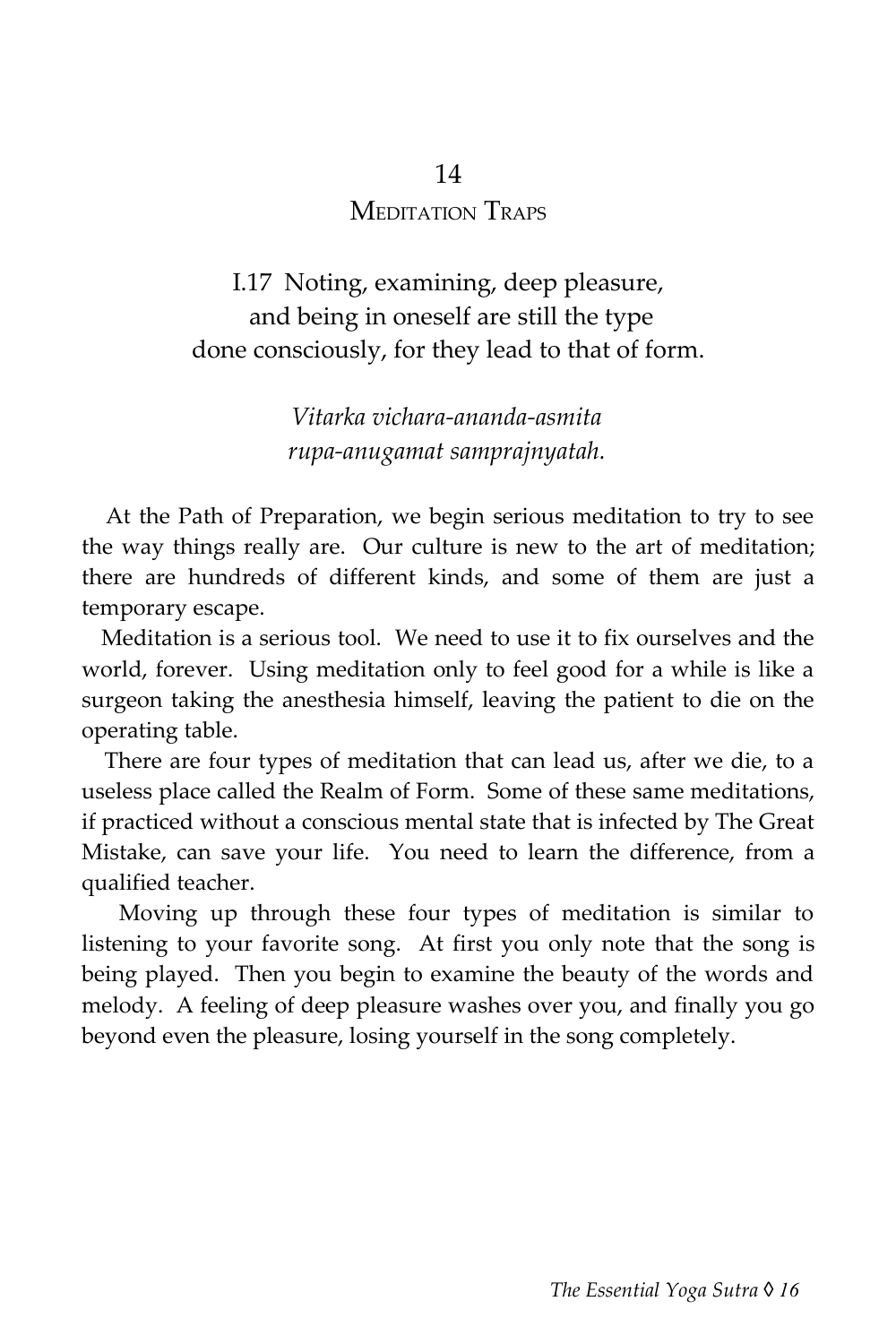## 15 BOMBS THAT NEVER EXPLODE

I.18-19 That type where you still have unripe seeds, but where —because of your previous practice the factor is suppressed, is the other kind. Those who stay in that nature, in the factor of becoming, take the same gross physical body.

> *Virama pratyaya-abhyasa purvah sanskara sheshonya. Bhava pratyaya videha prakirti layanam.*

We have billions upon billions of seeds in our minds, planted there by hurting or taking care of those around us. When the time is right, individual seeds sprout up in our minds at about the speed of the individual frames in a movie, and we watch the stream of our life unfold.

 The seeds that are still waiting to sprout are called "unripe" seeds. The factor that makes harmful seeds sprout is simply seeing things the wrong way. When we practice well—that is, when we learn how to avoid meditation traps and use our meditation in this other way, the right way —then we can keep bad seeds from ever sprouting.

Death itself comes from a bad seed sprouting. The body only gets old because bad seeds are sprouting. Herein lies the secret of the water of life.

When bad seeds are about to sprout, we call it "becoming." This is triggered by staying in our same old nature or state, seeing things the wrong way. These seeds are what gave us a mortal body in the first place, and we can change that—if we change the seeds.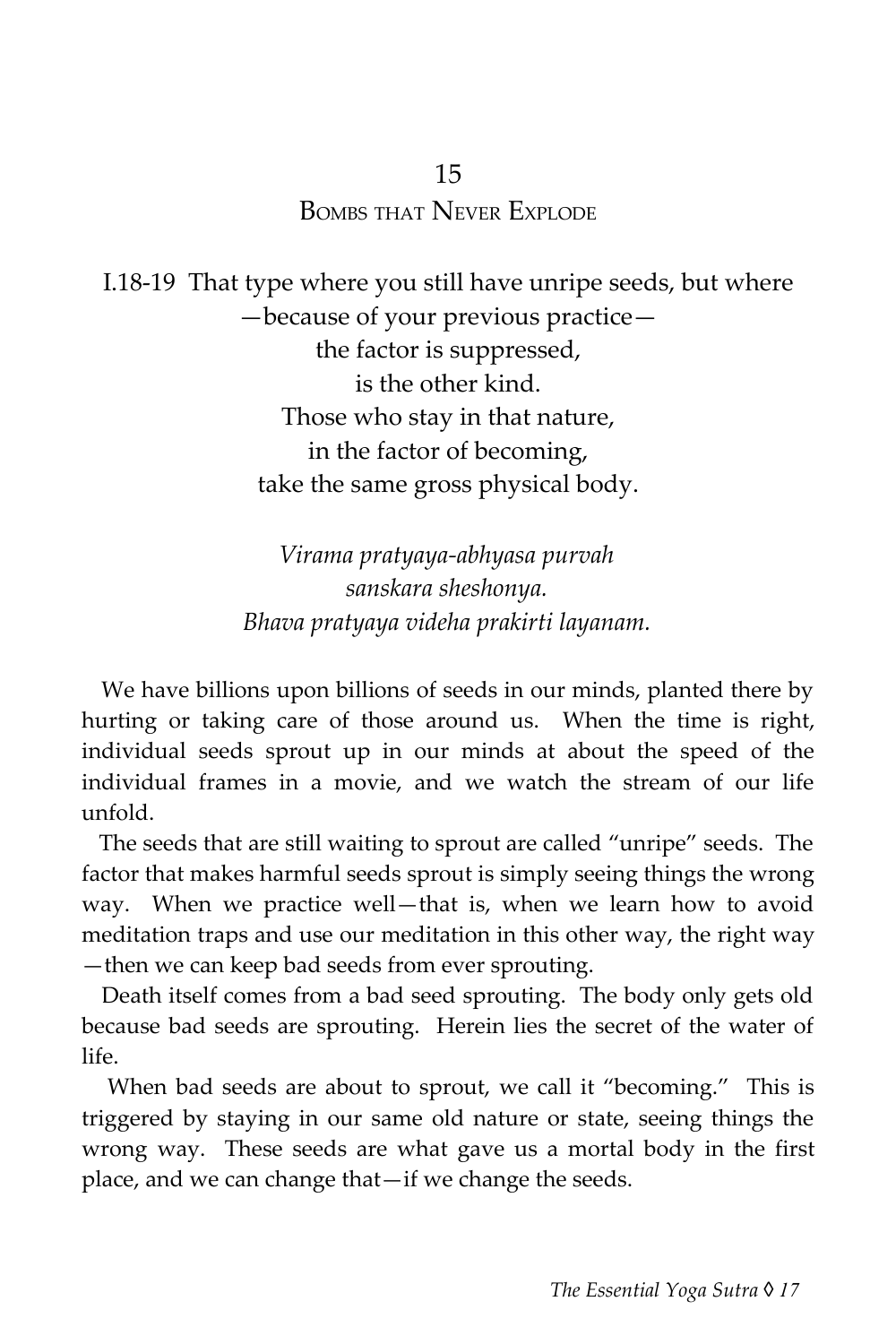#### THE FIVE POWERS

## I.20 The other ones must first use belief, effort, awareness, meditation, and wisdom.

*Shraddha virya smirti samadhi prajnya purvaka itaresham.*

We want to be people who follow the "other kind" of meditation and practice—the ones who go beyond a body of flesh and blood. To do this, we need to learn the Five Powers: five different spiritual skills that speed us along the Path of Preparation.

The first power is belief. This is not blind faith, but rather a deep attraction for the beauties of spiritual life, once we have heard about them and understand we can reach them ourselves. Effort then comes naturally: once you know what a chocolate-chip cookie tastes like, you're naturally willing to go through some work to get one. Spiritual effort is gladness in doing good things for others.

On one level, awareness is to be present: to be here now, not wrapped up in what's happened or might happen. On another level it is watching that whatever we do or say or think is something noble.

 The highest form of awareness is to keep our mind on where the things that happen to us are really coming from. Meditation here is the ability to stay in deep thoughts on this question; and asking the question within this meditation is itself wisdom.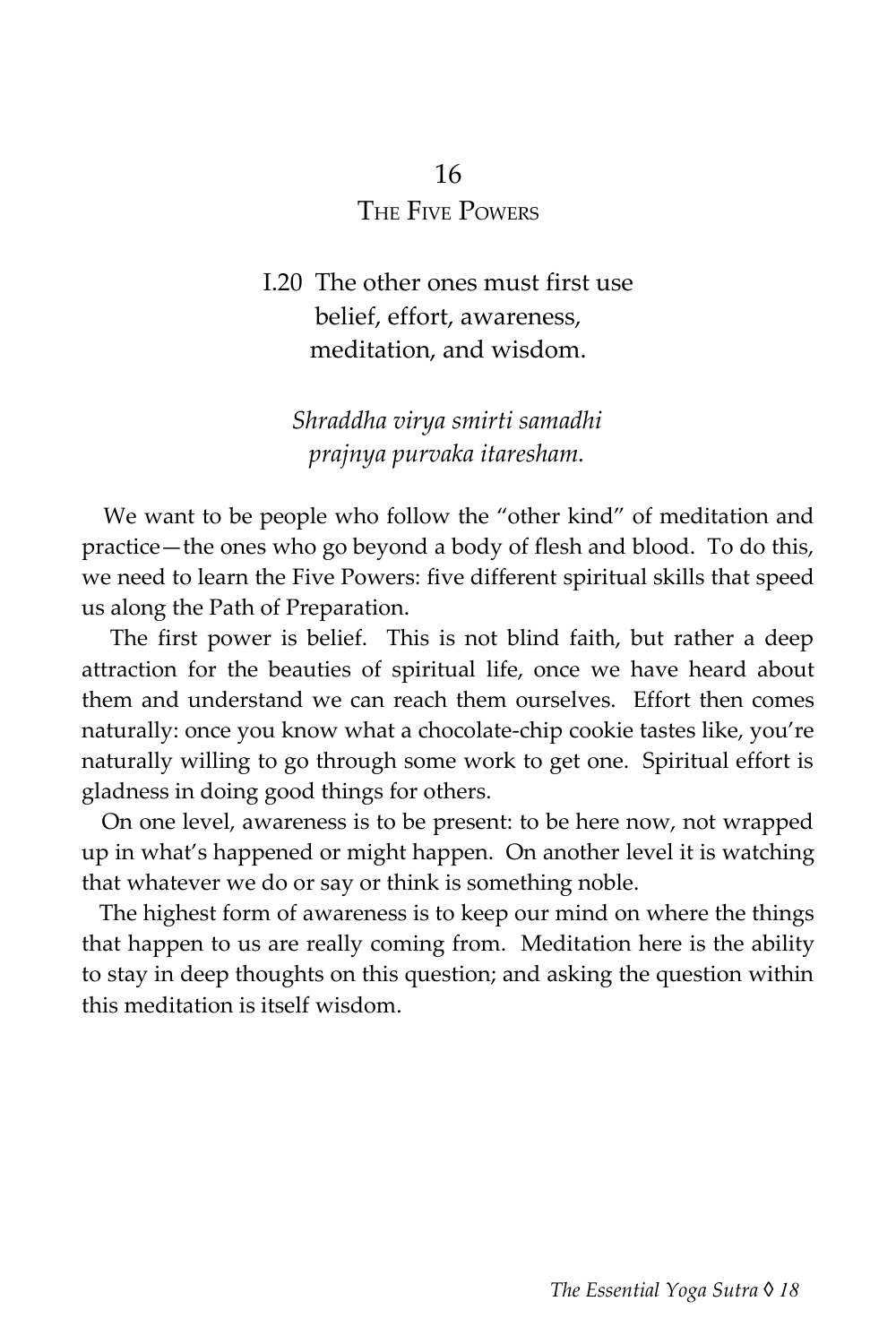## 17 THE FOUR STAGES

I.21-22 The goal is reached by those who act with intense dedication and urgency. There is, furthermore, a distinction of lesser, medium, and highest.

> *Tivra samveganam asannah. Mirdu madhya-adhimatratvat tatopi visheshah.*

If a young child falls into a fire, her mother moves quickly. People having a normal life in this world are in much more danger than the child. On the Path of Preparation, we pass through four stages which prepare us for the next path, the all-important Path of Seeing. These four steps are called Warmth, Peak, Mastery, and the Highest Object of All. Our five spiritual skills develop to a higher degree at each stage, turning from the Five Powers into the Five Peaks, then the Five Strengths, and finally the Five Highest Objects.

The four stages represent a growing realization of The Great Mistake a growing understanding of where things are really coming from. The stages begin with an appreciation of how objects in the world around us might be coming from themselves. They end when we turn this understanding inside, upon our own minds.

A person at the end of the fourth stage might be standing, watching a pot of water on the stove. They suddenly realize that they are only watching an impossibly perfect, tiny picture of a pot within their own mind. Eyes after all don't think; they can only see some silver-colored circle.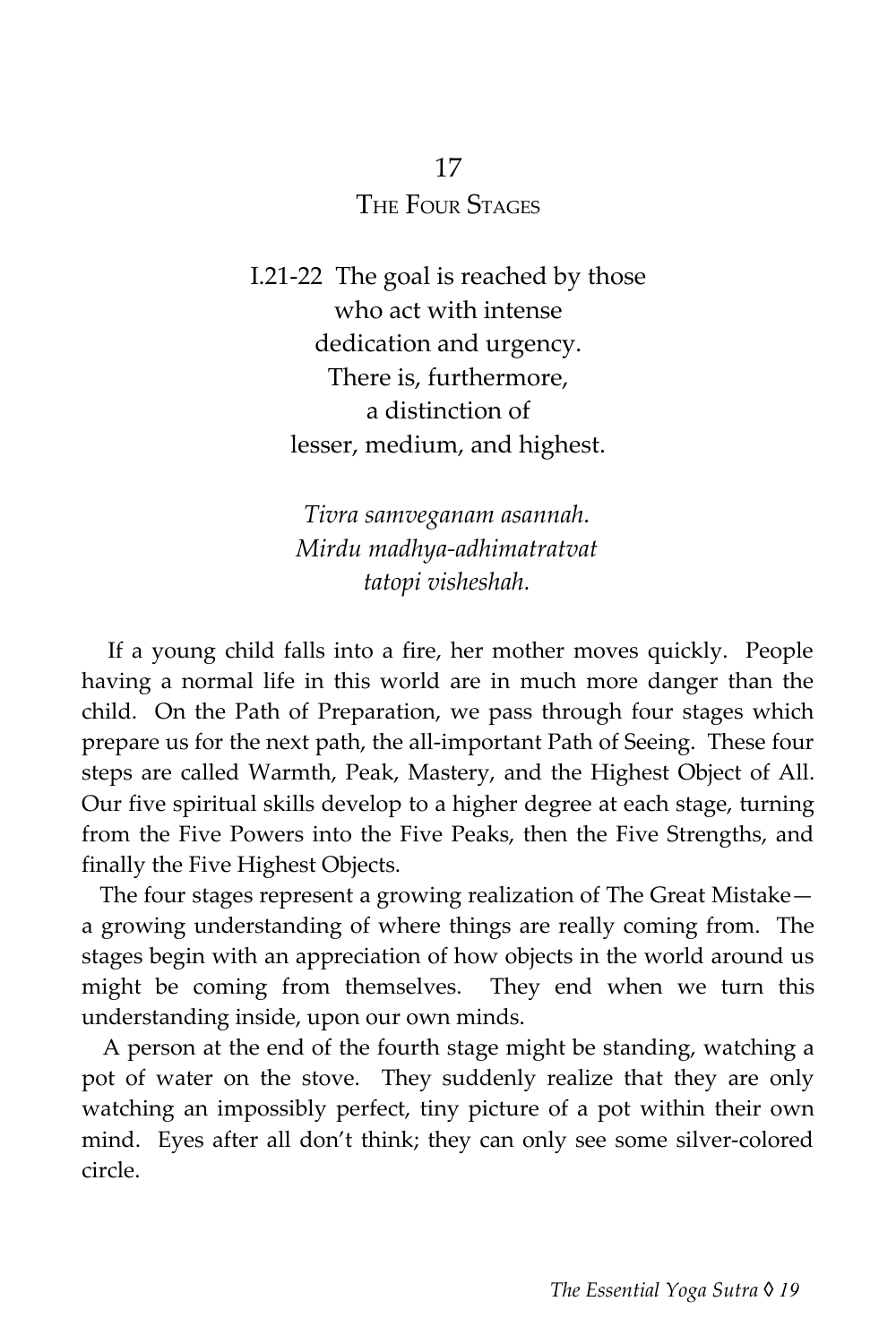## **THE MASTER**

I.23-24 And another way is to ask the Master for their blessing. A master is an extraordinary person who is untouched by mental afflictions, by deeds, their ripening, and their storing.

> *Ishvara pranidhanad va. Klesha karma vipaka-ashayair aparamirshtah purusha vishesha ishvara.*

It can take a very long time to develop the Five Powers to the point of the pot on the stove. Another way is simply to seek the extraordinary power that comes from direct contact with a Master—a living person who has experienced these things directly, and can teach them to us.

There are things you absolutely cannot learn from the dead pages of a book, or the wires of a computer.

Finding our own personal Master is something we absolutely need to do. It's an art in itself; take your time. Look for a person who really understands where things are coming from. This will make them a gentle, noble person, since this understanding is the only thing that can stop negative thoughts like anger forever.

No anger, no hurting others. No hurting, no new no bad seeds in the mind. And understanding itself means that bombs stored up in the mind earlier will now simply never explode.

Look then for a Master, who understands.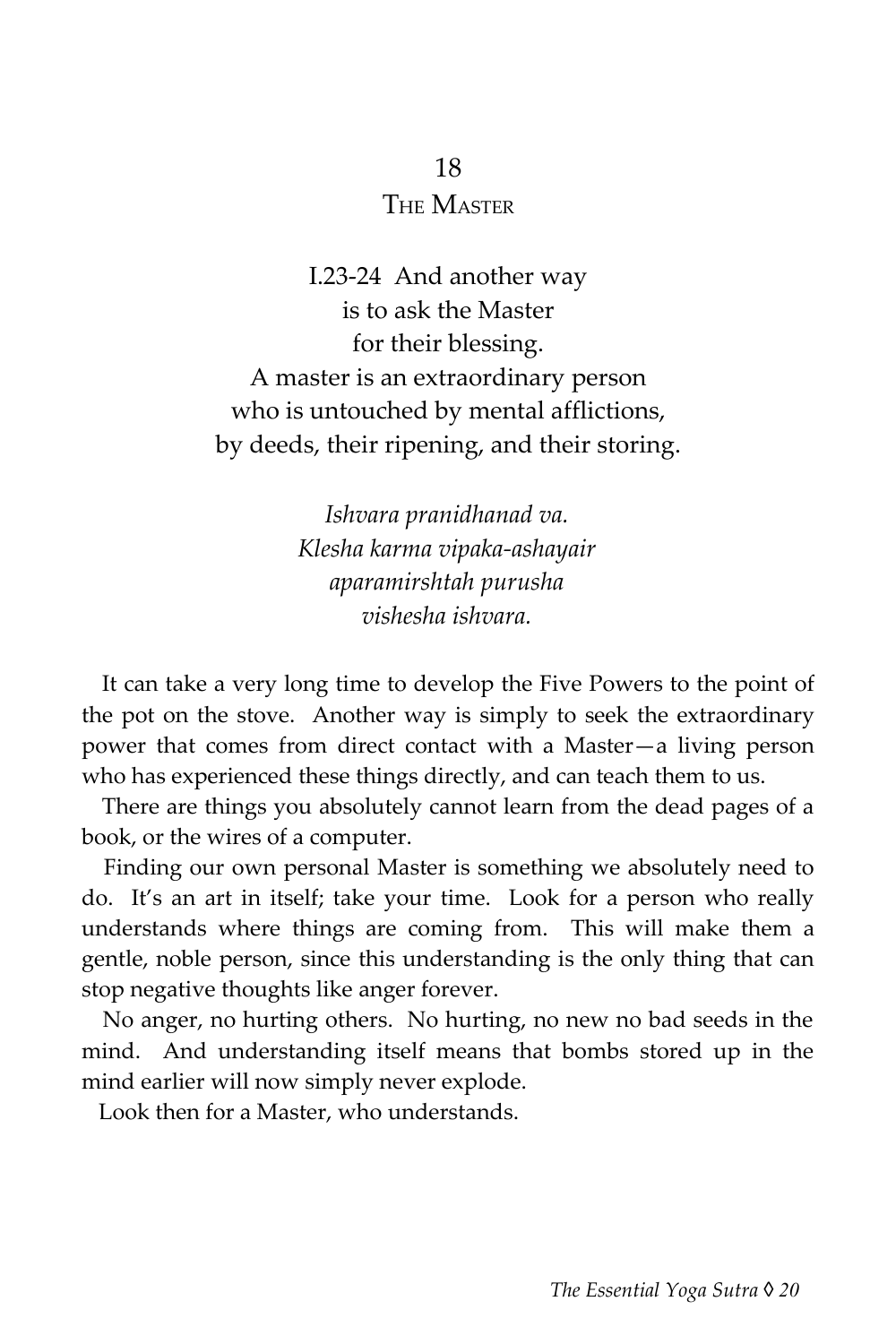#### **SERVING**

I.25-26 Herein lies, in the most excellent way of all, the seed for knowing all things. This teacher is one as well whom those of days gone by never allowed themselves to be separated from, for any length of time.

> *Tatra niratishayam sarvajnya bijam. Sa purvesham api guruh kalena-anavachedat.*

 The things around us are a product of the seeds within our own minds. And so are the people. In a sense then we make our own spiritual Master.

It's a kind of magic that happens when you find a truly qualified teacher, and then have the opportunity to serve them. No blind faith here either: with our eyes wide open; having checked the person first, carefully; aware of human weaknesses (and how those we see in others come too from ourselves), we commit ourselves to the joy of working closely with a spiritual guide, and serving them and their sacred work. There is no greater way to plant the seed for ourselves to become a perfect, enlightened being who can truly help all beings.

The bond between us and our spiritual guide is the sweetest and most meaningful relationship we will ever enjoy. Ultimately it will help countless people. For this reason too it can attract great obstacles: the more powerful the good, the more powerful the negative forces attracted to it.

Stay as close as you can to your Master, and to the friends you have who are good people. Goodness rubs off on us.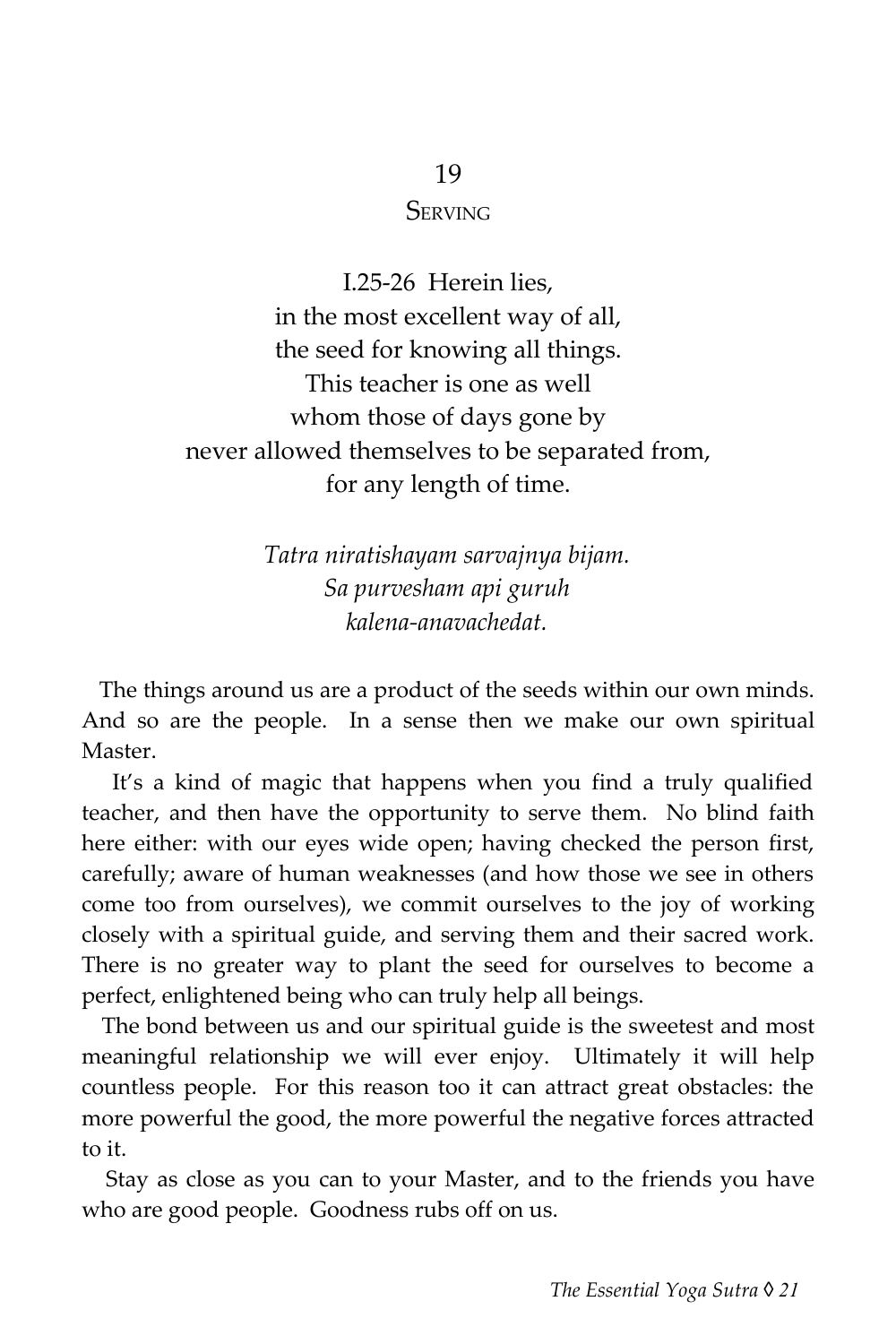## 20 THE HIGHEST OF PRAYERS

I.27-29 Calling upon them is the first of all prayers. You must repeat this prayer, and think well upon its meaning. With this you will gain the ability to focus the mind within, and to avoid all obstacles.

*Tasya vachakah pranavah. Taj japas tad artha bhavanam. Tatah pratyak chetana-adhigamo pyantarya-abhavash cha.*

These lines are about mantra. A mantra is a short, essential prayer that makes wishes come true. Mantras only work if two requirements are fulfilled: the mantra must have come from a truly holy person, and the person saying it must be someone who is truly kind to others.

There are countless kinds of mantras or prayers. The very highest prayer is simply to call upon your own Master for their help. Even just calling their name, quietly, to ourselves throughout the day is enough, if our mind is focused upon how our teacher will help us learn to help others.

Repeating this Master Prayer keeps the mind focused within, and less wrapped up in the outside world. Because of the extraordinary power that comes when a spiritual teacher and a spiritual student honor and serve each other purely, all obstacles in your life will melt away.

If you wish, you can add the word "Om" before your Master's name when you repeat it. This sacred sound is made of three parts which represent the totally pure actions and words and thoughts we will use to help others reach the end of the five paths.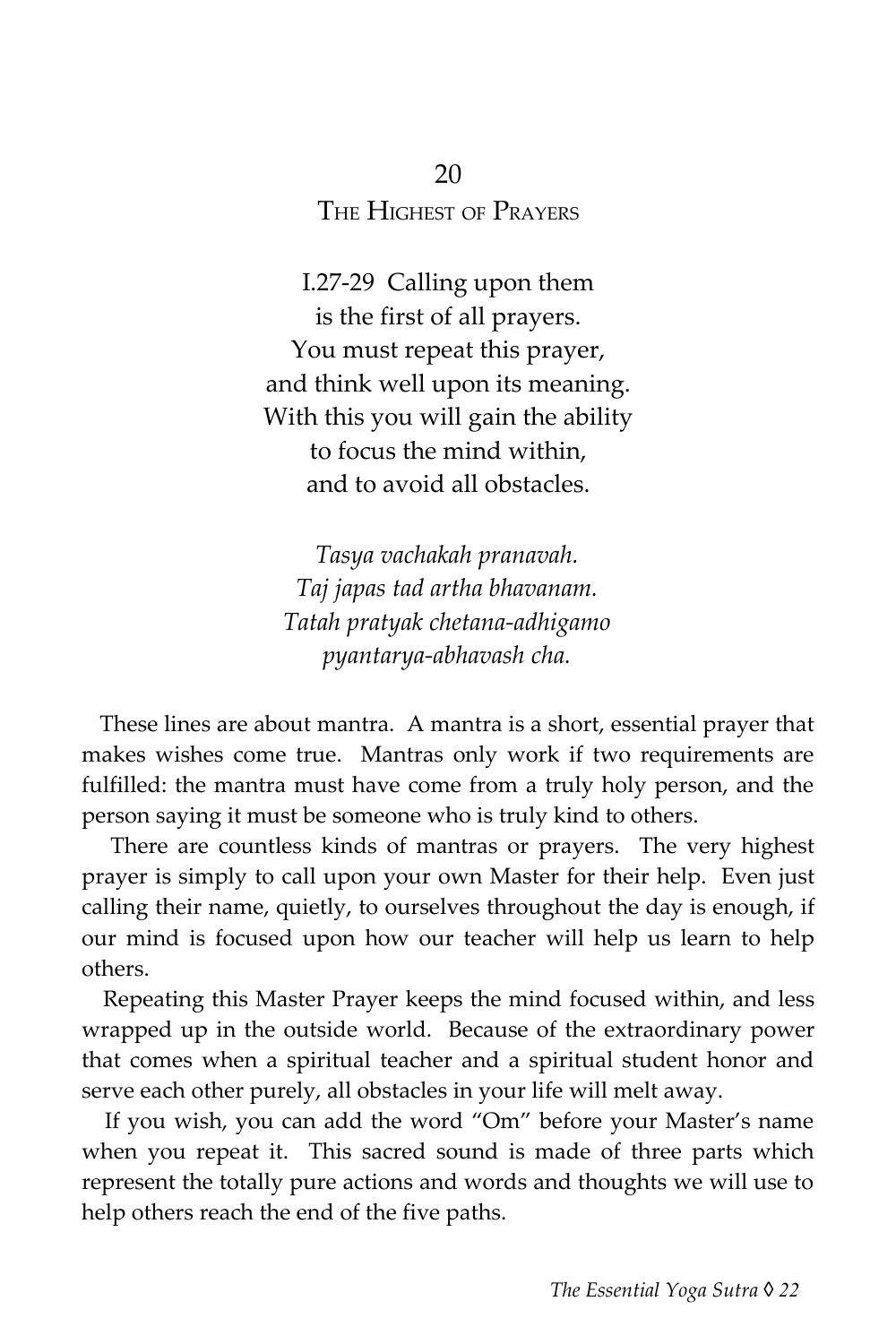## 21 BEGINNING OBSTACLES

I.30a Obstacles occur when the mind is distracted, and this can be caused by illness, fogginess in the mind, having doubts, carelessness, and laziness…

> *Vyadhi styana sanshaya pramada-alasya avirati bhranti darshana-alabdha bhumikatva-anavasthitatvani chitta vikshepas tentarayah.*

We have too much to do, too much to think about. It's all our own choice, but it gets worse under certain conditions. Here begins a list of major obstacles to the life of the spirit.

 Illness is obviously an obstacle but can also become a fulfilling spiritual practice. It inspires us to work on what's really important in life, and makes us more humble and sympathetic of others who have problems.

Mental fogginess or dullness comes for example from not enough sleep, or too much food. As a culture we have perfected gluttony and abolished the word. It keeps our minds from operating quickly and clearly.

Incorrect meditation can also leave us a little foggy-headed. Real meditation gives us a bright, clear, strong mind that enables us to do anything well, from dishes to computers to ultimate reality.

Examining spiritual ideas critically is excellent; doubt in the form of avoiding the job of figuring out life is not. Carelessness here is not staying aware of how our actions affect others and ourselves—alcohol and drugs are ideal ways to cultivate carelessness. Laziness is when we simply don't feel like doing things that we know are good and helpful for everyone.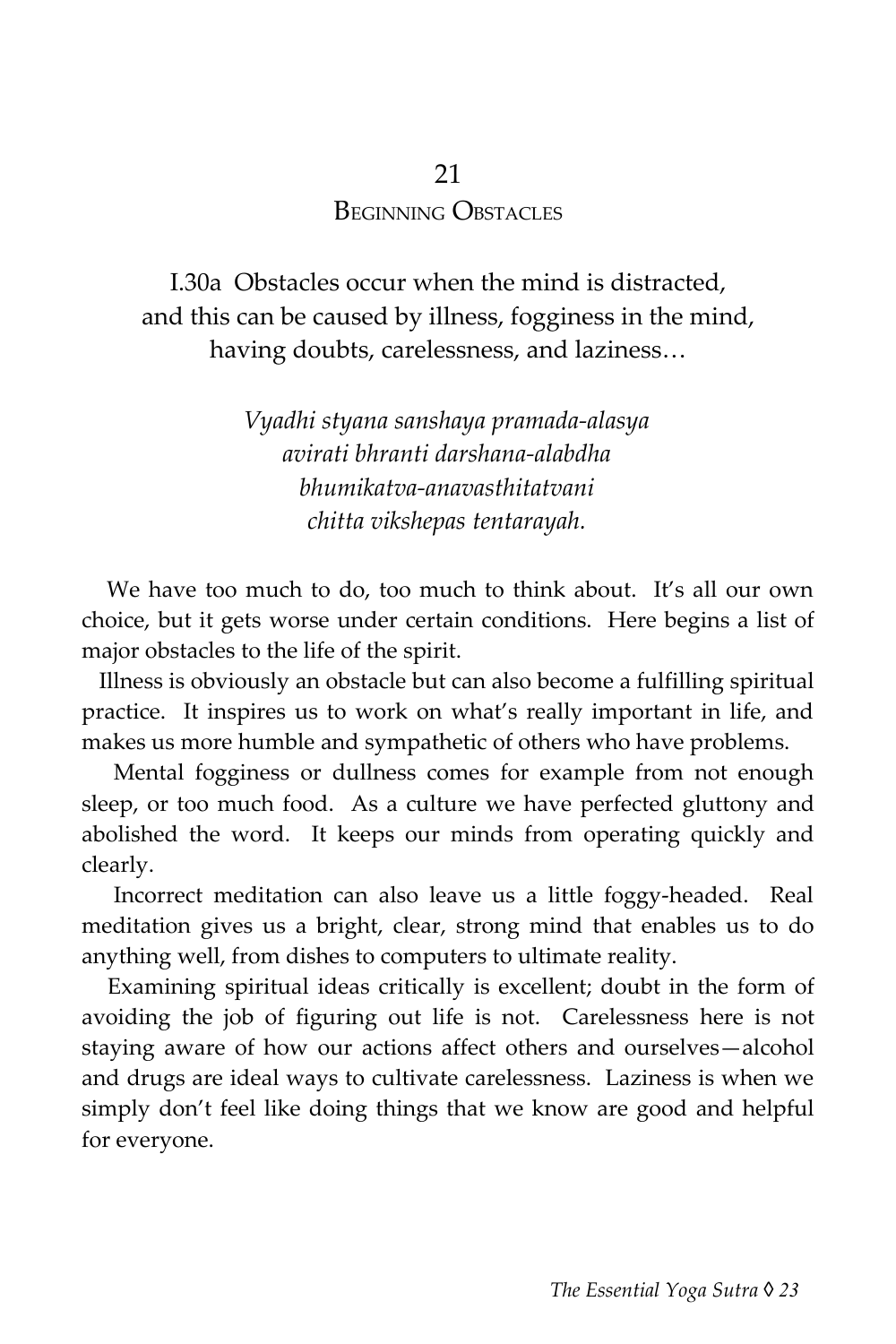#### 22 ULTIMATE OBSTACLES

I.30b …And by mistaken views of the world which are left uncorrected, failing to reach specific levels, or not being established in them firmly.

How we view the world—our worldview—is in the end the only thing that decides whether we suffer or find real happiness.

It's extremely important to realize that an entire civilization can be caught up for many years in a disastrously mistaken view of the world. For thousands of years sensible people believed that the world was flat. The courageous, democracy-minded founders of the United States kept human beings as slaves and believed they were animals, not people.

Our culture today has its own massively mistaken ideas of the world, and these cause all the hunger, poverty, sickness, and war in the world. If our people's view of the world is causing pain to others and ourselves, then we must look for a better one, one that works. If it doesn't work, we cannot simply continue to follow whatever we learned as children, whether it came from parents or schools, churches or governments. True yoga is the search for a worldview that actually works to bring people happiness.

There are specific levels in our path where we eliminate, forever, different spiritual obstacles like doubt. We need to learn what these levels are, how to reach them, and how to stay there.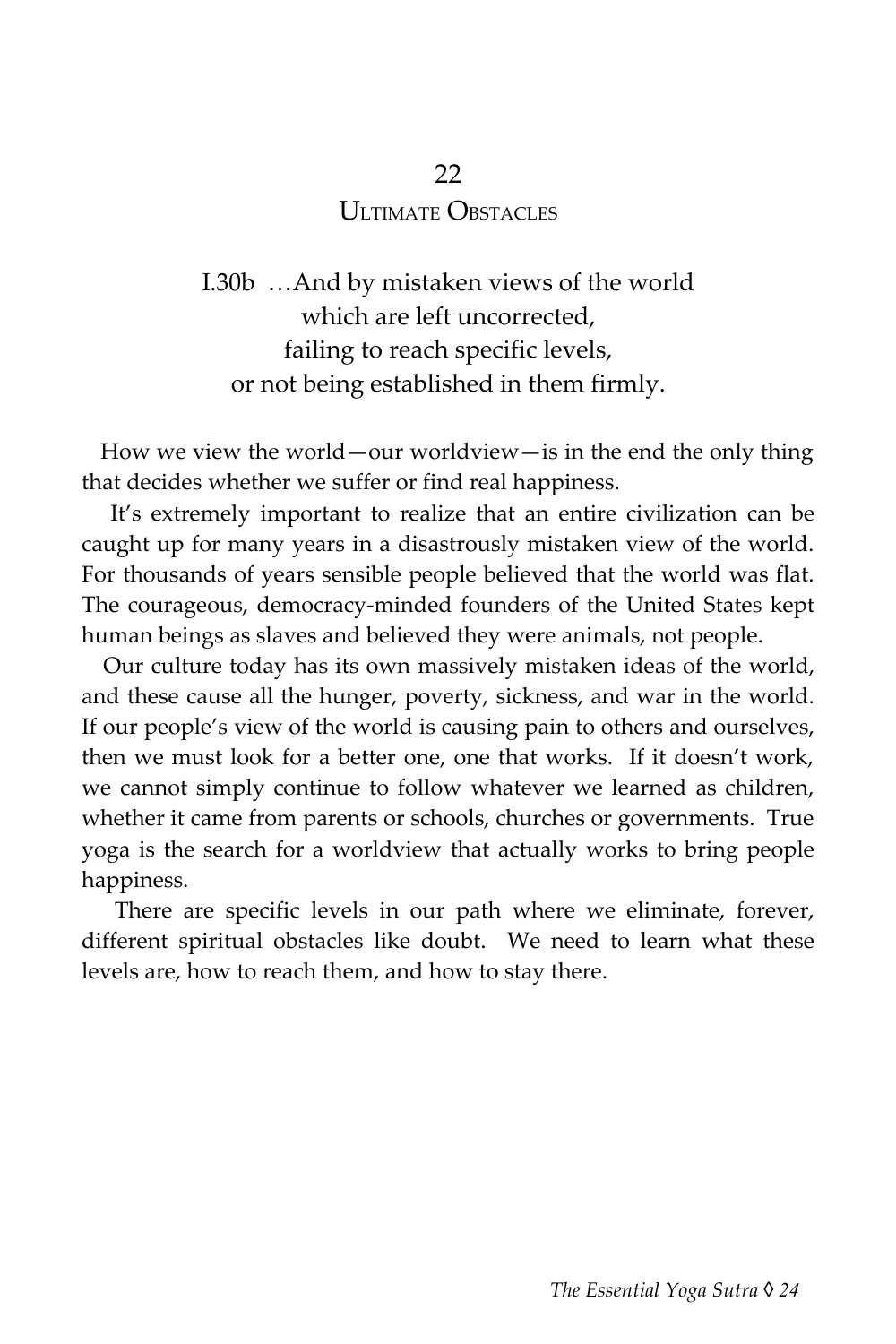### 23 INNER AND OUTER

I.31 The mind flies off, and with that come pain in the body; unhappy thoughts; shaking in the hands and other parts of your body; the breath falling out of rhythm as it passes in and out.

*Duhkha daurmanasya angam ejayatva shvasa prashvasa vikshepa sahabhuvah.*

 Yoga is also the union of the inner and outer methods for reaching total purity. This union depends upon the connection between our physical outer body and our spiritual inner body.

Your entire being is like the layers of an onion. The outermost layer is the gross physical body. The next layer down is what feeds this layer, the breath being our most important "food." This breath layer is linked to a layer of subtle physical energy called *prana,* or the "inner winds."

These winds flow throughout our body in the next layer, a network of tiny tubes or channels more subtle than the finest light. Upon the winds in these channels ride our thoughts themselves, the innermost layer, like a rider atop a horse: the amazing frontier where mind and body meet.

In a negative way, problems at one layer of this onion affect all the others. If our thoughts are unstable, this disturbs the inner winds upon which they ride. This then disturbs the breath, and causes nervousness and shaking.

This ultimately causes physical ailments like ulcers or heart problems, which again sets off unhappy thoughts—a continuous downward spiral. The outer exercises and inner meditations of yoga reverse this cycle.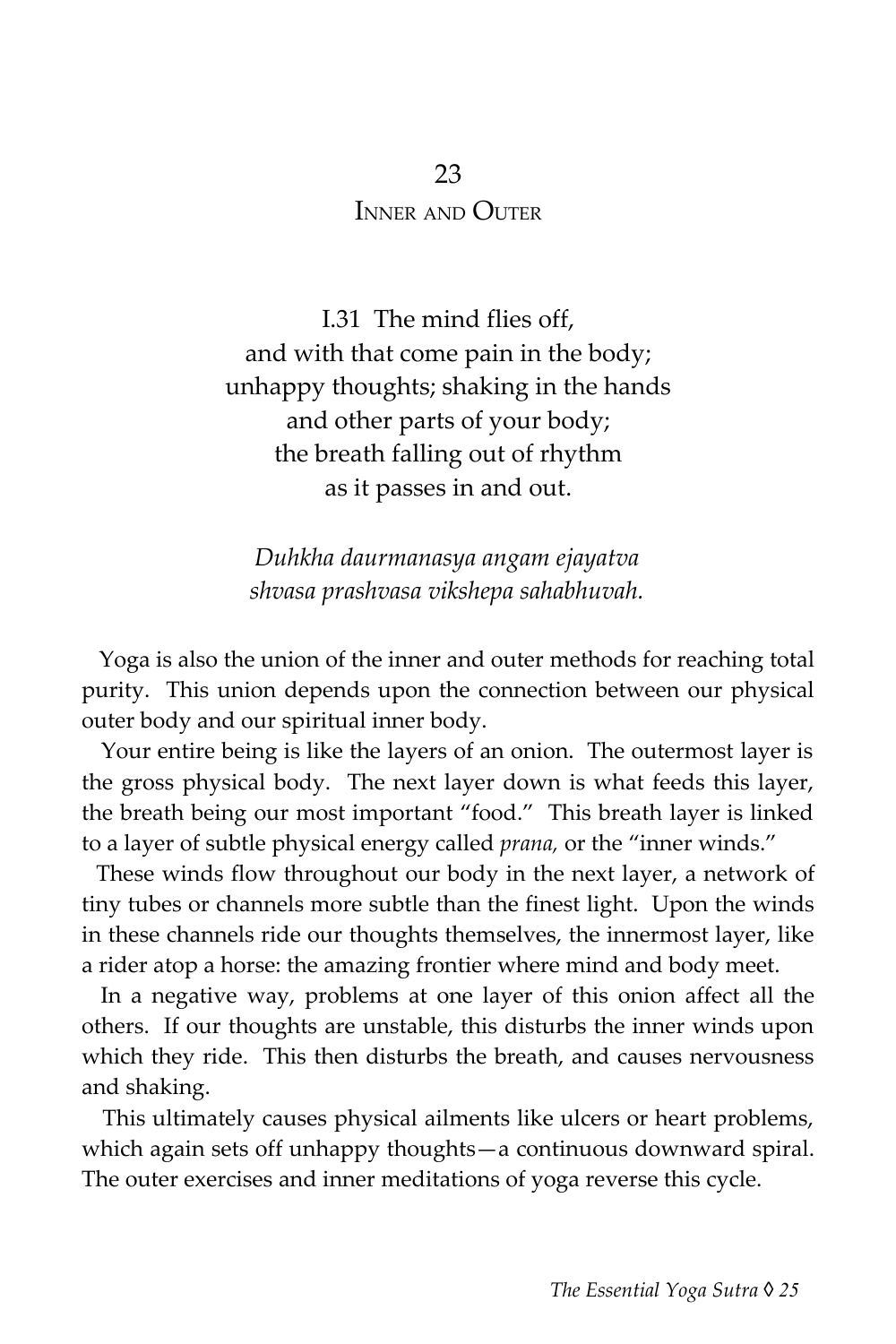#### 24

#### THE FOUR INFINITE THOUGHTS

I.32-33a And if you wish to stop these obstacles, there is one, and only one, crucial practice for doing so. You must use kindness, compassion, joy, and equanimity. Learn to keep your feelings in balance, whether something feels good or whether it hurts; whether something is enjoyable, or distasteful…

> *Tat pratisheda-artham eka tattva abhyasah. Maitri karuna muditopekshanam sukha duhkha punya-apunya vishayanam…*

There is one crucial practice for stopping all obstacles, and this is the Four Infinite Thoughts. They are called "infinite" because, in the end, we look upon infinite living creatures on infinite worlds with our own eyes, in a single moment, and love them all.

 Infinite kindness is the desire to bring all living beings happiness. And it means deciding that I myself will make it happen, even if no one else wants to help me. Infinite compassion is the decision to remove the pain of every living being, by myself if need be.

Infinite joy is the decision to bring all living beings to a higher form of happiness. A cup of coffee or cocoa makes almost anyone happy. But we don't finish feeling happy until we can actually help and serve countless other people.

Infinite equanimity is the decision to help *everybody* this way—not just our friends or family. Equanimity begins with avoiding extremes of feelings: happy when we feel well, or not when we don't.

Which is only to say we shouldn't be thrown off balance by how we feel. We *must* of course escape all pain, and achieve all happiness—and we must desire to do so.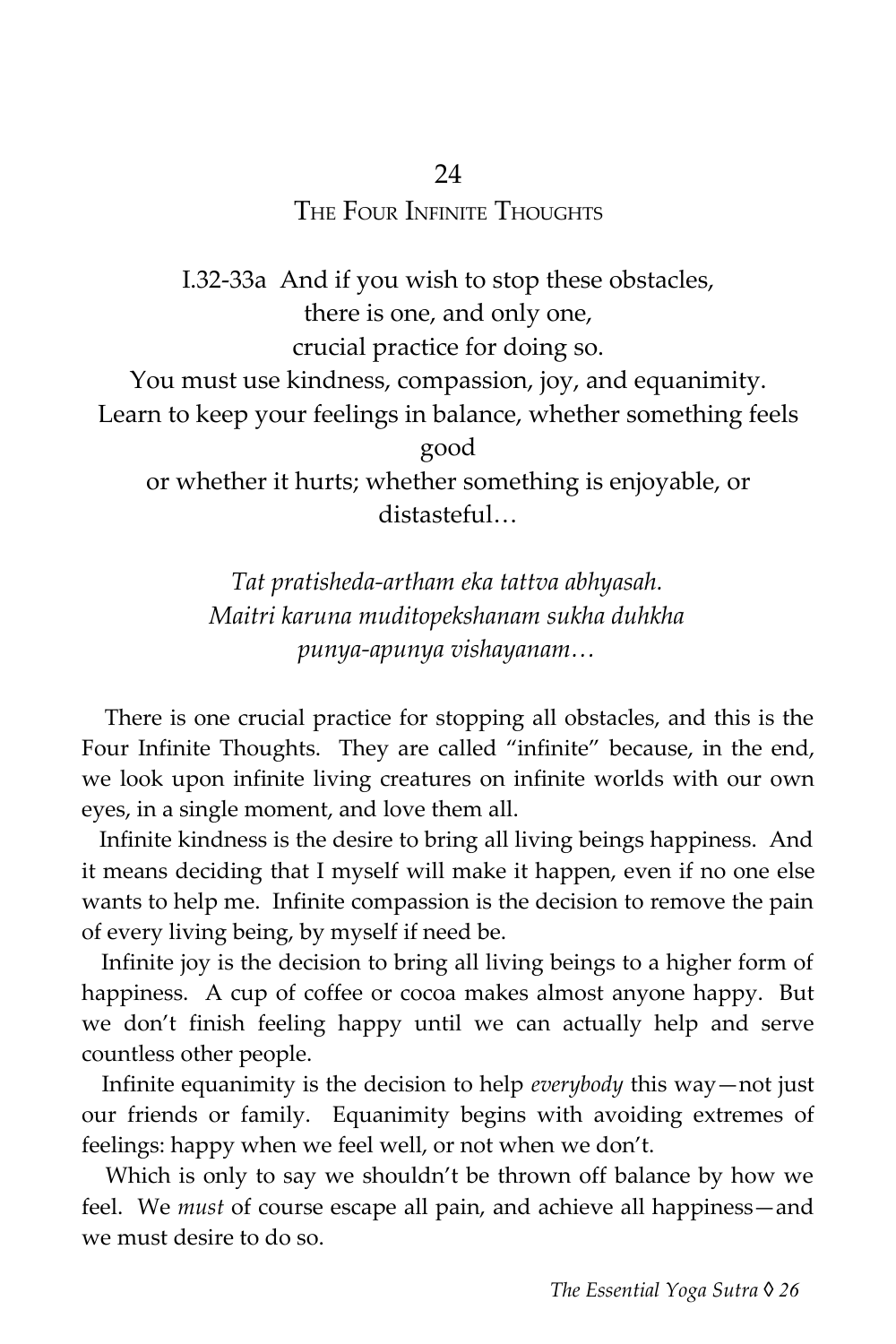#### 25 BRIGHT AND CLEAR

I.33b-35 …This practice makes the mind bright and clear as pure water. It gives the same effect as releasing, then storing, the wind of the breath. It also helps us control the tendency that we have, of thoughts constantly arising about outer objects of experience.

*…bhavanatash chitta prasadanam. Prachardana vidharanabhyam va pranasya. Vishayavati va pravirttir utpanna manasah sthiti nibhandani.*

A daily meditation on the Four Infinite Thoughts changes our entire life. It gives our life real and lasting meaning. Eating, earning and spending money, working for a house that we will lose, the slow descent into weak old age and death are not what we were meant to do with our lives. Deep inside, we know that very clearly.

That's why it makes our minds feel bright and clear when we hear someone say that our real purpose in life is to help and serve others; and not with kinds of help that will themselves quickly be used up and disappear. We were all meant for more.

The physical yoga exercises, and the special breathing techniques that go with them, are meant to open up the subtle inner channels. But because the thoughts themselves travel in these channels, we can get the same results—a lot more quickly and easily—by simply *thinking* these highest four thoughts of all.

We rarely really think about what others around us want or need. When we do, we find that we are released from our constant, exhausting compulsion for the bigger and better—clothes, food, money, fame.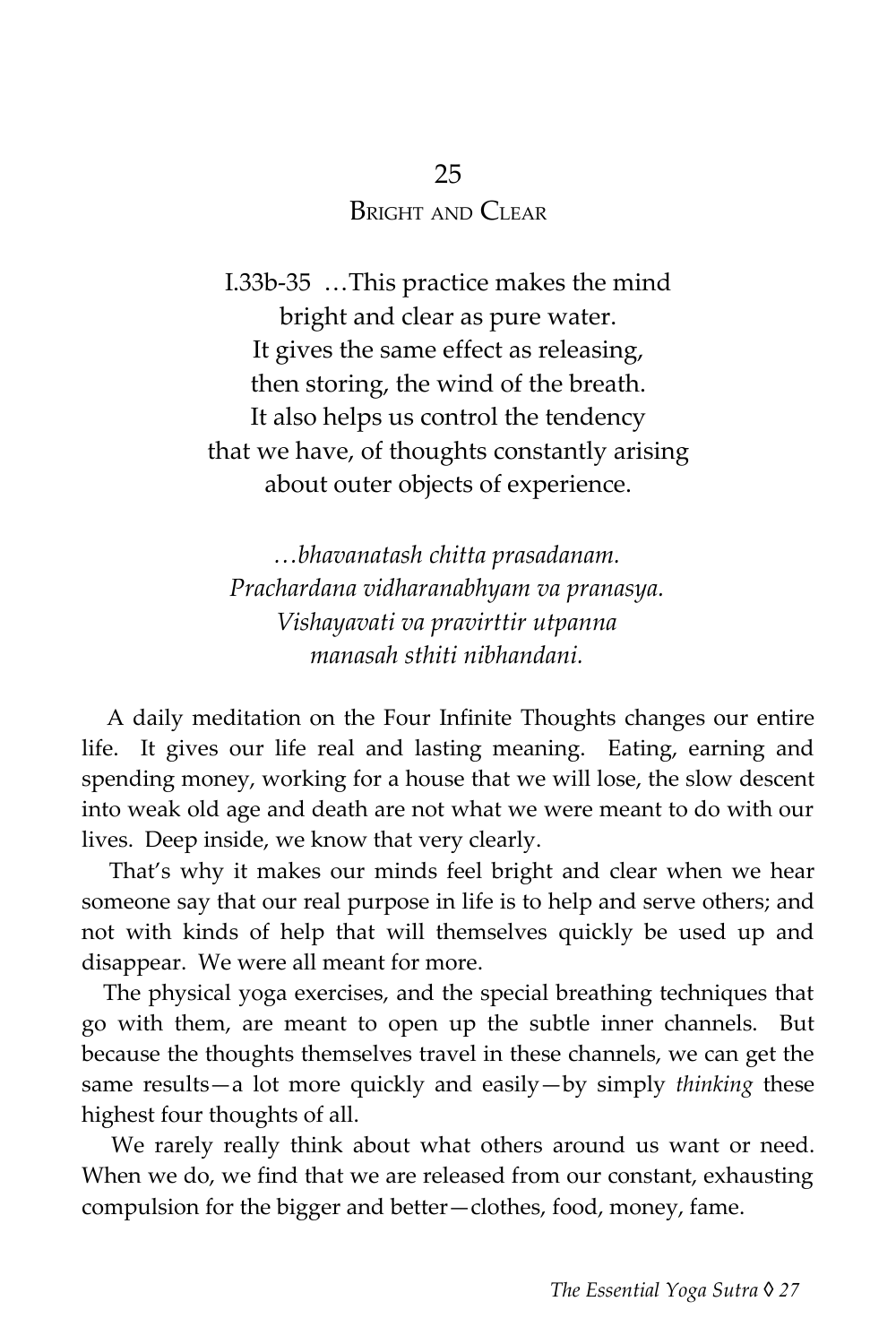26 FREEDOM FROM SELFISHNESS

# I.36-37 It also makes your heart carefree, and radiant like starlight. And it frees your mind from wanting things.

*Vishoka va jyotishmati. Vita raga vishayam va chittam.*

The Four Infinite Thoughts ultimately trigger infinite love. This love begins when I quite seriously believe, after much thought and training, that it *is* possible for any normal person to become someone who can assist countless people all at once.

For a time, even now, this love is just an idea. But it gets stronger, and one day it explodes into the direct experience of ultimate love.

This feels completely different from what we normally think of as love. In almost all people, the inner channels at the heart are tangled and blocked. At the first instant of ultimate love, the inner winds break free in crystal-colored light from the heart. Physical yoga was created to help this happen.

When it does, then for a brief time we can actually see the face of every living being, not just in our world but on countless planets. And in this moment we see as well that we will spend every hour of the rest of our life, and lives beyond this one, learning to go and take care of each one of these beings. We are freed forever from selfishness, and forever from wanting anything less than this.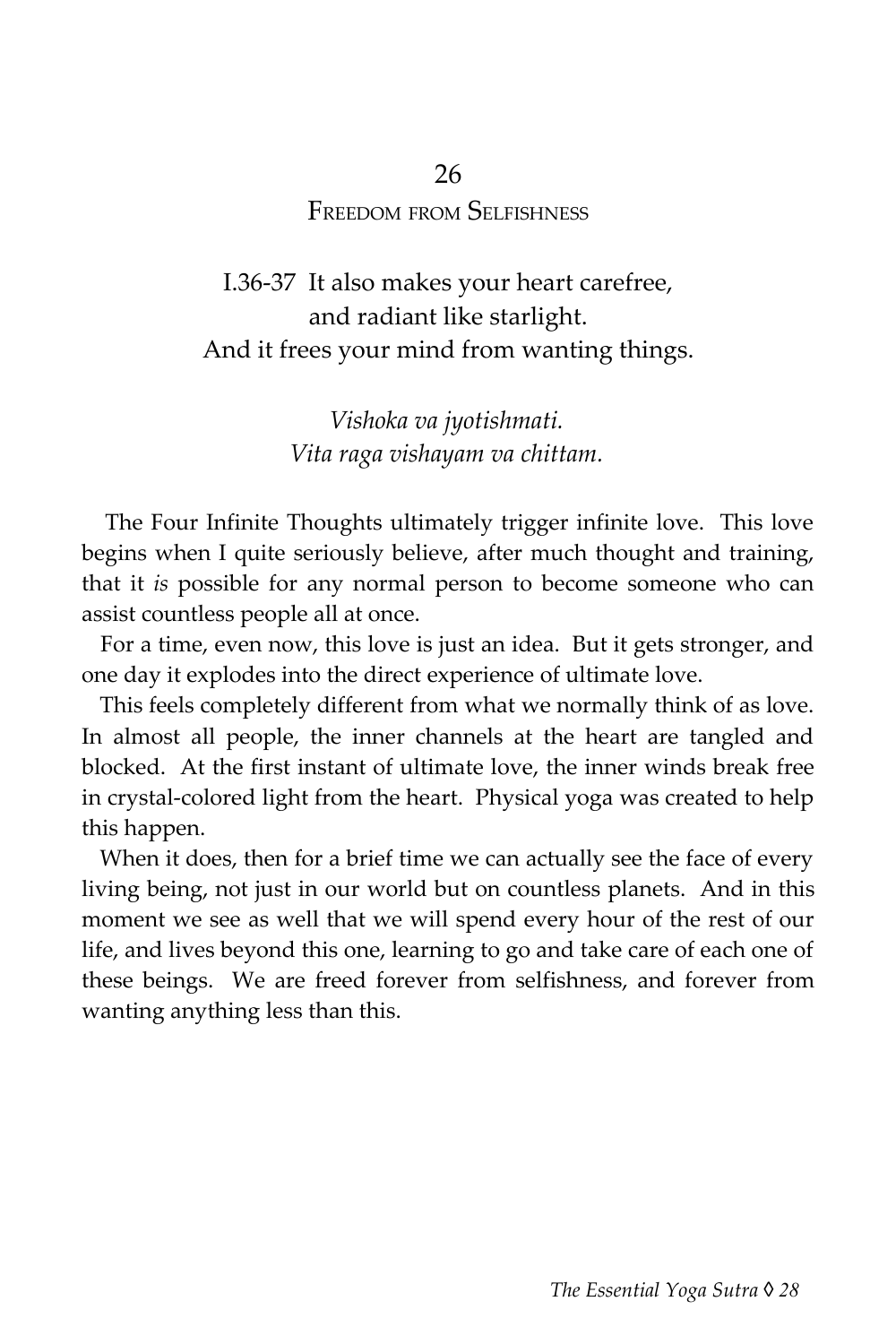#### 27

#### THE DEEPER POWERS

I.38-40 It moreover enables you to be conscious in your dreamlife, as you sleep. It brings you to the same exhilaration as deep meditation does. You gain mastery over the tiniest atoms, and galaxies as well.

*Svapna nidra jnyana-alambanam va. Yatha-abhimata dhyanad va. Parama-anu parama mahattvantosya vashi kara.*

We've talked about how our world is a product of the seeds within our own minds. Just *wanting* to help a single other person alters these seeds drastically. The wish to help infinite numbers of people—even if it is only a wish, and a very feeble wish at first—has the power to transform all the seeds within our minds. This then transforms—well—everything there is, everywhere.

Naturally this effect spreads to all those states of mind we go through in a normal day. The act of sleep itself becomes an adventure—we're as lucid in dreams as we are in our everyday life, and we use our sleeping hours to explore and improve both mind and heart.

If meditation can bring us a kind of bliss, then simply standing in the kitchen and thinking the four thoughts brings us the same bliss, with a lot less effort.

As the seeds in our mind transform, we suddenly become very good at anything we try to do—whether small exacting tasks or monumental projects. As this process continues, we even gain the power to actually enter and alter processes from subatomic to galactic levels—if that would help somebody.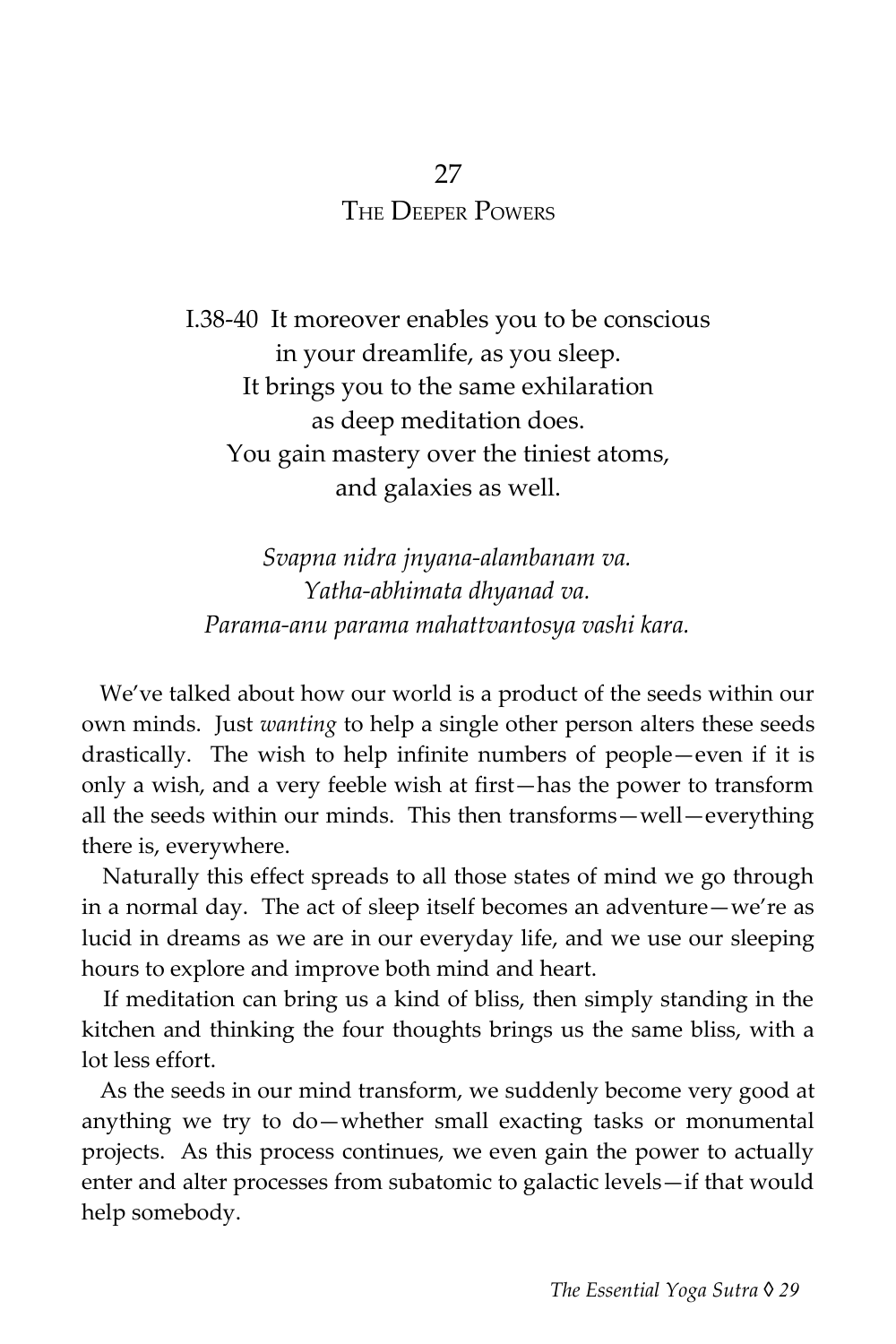#### 28 PATH OF THE DIAMOND

I.41 Those extraordinary people who shatter the way the mind turns things around use a balanced meditation, which is fixed and clear on its object. And the object is like a crystal, with the one that holds it, and what it holds, and the holding itself as well.

> *Kshina virtter abhijatasyeva maner grahitir girhana grahyeshu tat stha tat anjanata samapattih.*

The most important moment of our life is when we see ultimate reality for the first time at the third path, the Path of Seeing. It changes us forever, and brings us to the very verge of our goal.

This path cannot occur unless first we are staying in the state of meditation with a totally clear and focused mind; balanced, free of the two extremes of dullness and hyperactivity.

During this first brief period in ultimate reality we cannot perceive anything less than the ultimate. And so we are for a while like water poured into water, unaware of ourselves or even that we are seeing, for these are not the ultimate thing that we are looking upon with our minds.

Ultimate reality is like a crystal; specifically, like a diamond, and you will know it so. Nothing can be ultimate—highest or hottest—because we can always add another inch or degree. But the diamond comes close, for nothing else in the universe can scratch it.

Ultimate reality lies all around us now, but beyond our sight, clear as diamond. In fact everything there is, everywhere, possesses its own ultimate reality—just as every splinter of diamond is simple, perfect purity.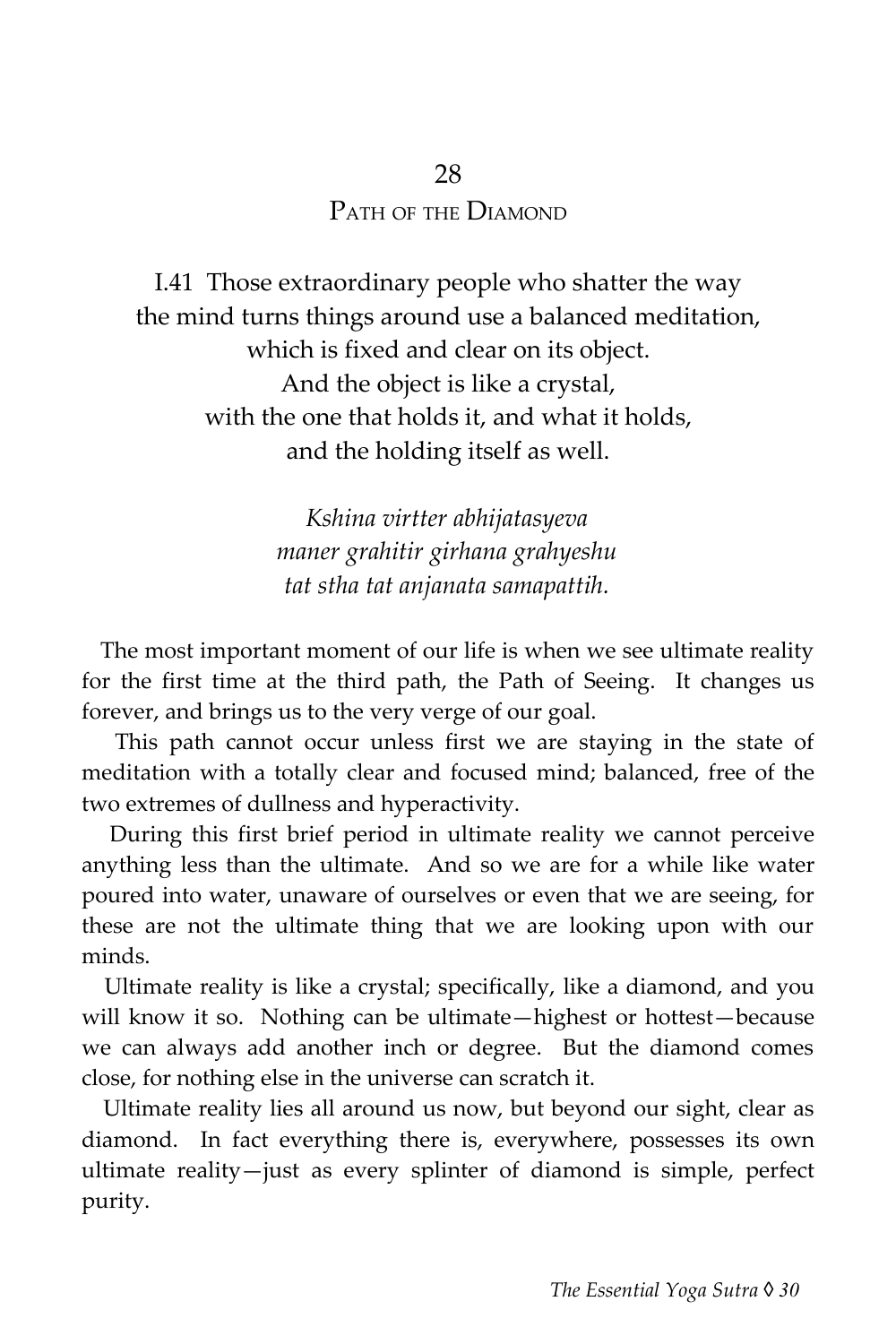## 29 REMEMBER WHAT YOU SAW

I.42-43 When you grasp this with images, mixing up the word and the object, then that is the type of balanced meditation which uses concepts. Stay in that one pure thought, and never forget it; that single most important thing: things are empty of being what they are by themselves. This is the clear light, beyond all conceptual thought.

> *Tatra shabda-artha jnyana vikalpaih sankirna savitarka samapattih. Smirti parishuddhau svarupa shunyeva-artha matra nirbhasa nirvitarka.*

We commune briefly with ultimate reality, and then come down and back to our normal state of The Great Mistake, seeing things wrong. Except that now we *know* what we're doing wrong: we don't believe how we're seeing things, and thus there's the sense of an illusion going on.

At this point, the second step of the Path of Seeing, we must try to remember what we saw: that things are empty. This is the first time that the Master refers to emptiness.

Emptiness doesn't mean blackness, or that nothing exists, and certainly not that things like good and bad actions don't matter. It only means that what we thought was there isn't there—no more than a man on a movie screen. That is, if I look around and try to find anything that is *not* coming from seeds in my mind, I'll come up empty-handed: a simple absence, like colorless light.

Our minds in The Great Mistake mistake words—that is, the perfect little mental pictures which the seeds make—for actual objects. This in itself is thinking "conceptually" here. It's not that we want to stop thinking altogether!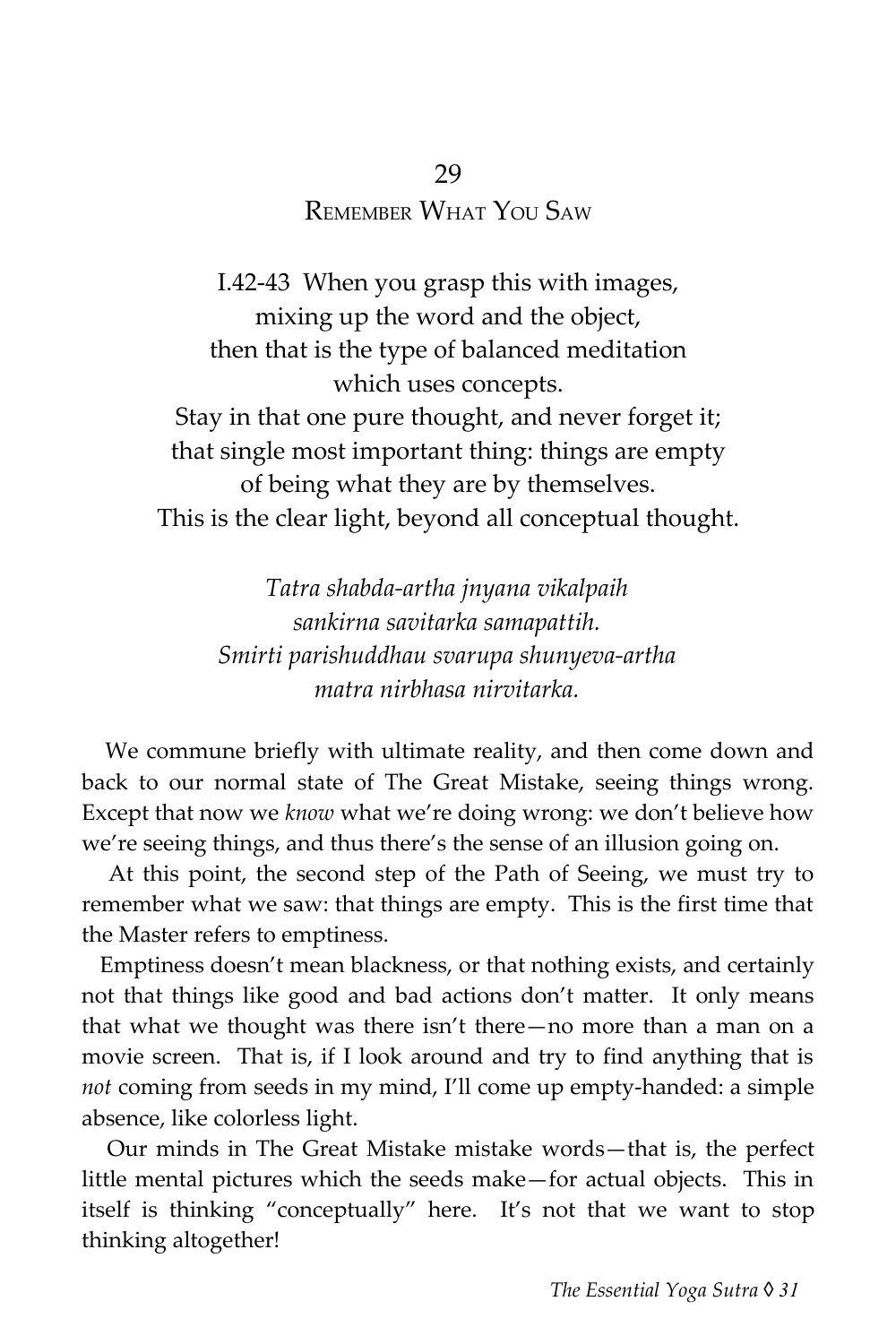30 APPROACHING THE GOAL

I.44-46 The distinction between what we refer to as being "involved with examining" or "not being involved with examining," moreover, has to do with the relative subtlety of the object. That object which is subtle to the ultimate is the one where there are no signs. And this is still what is called "Deep meditation where we still have the seeds."

*Etayaiva savichara nirvichara cha sukshma vishaya vyakhyata. Sukshma vishayatvam cha-alinga paryavasanam. Ta eva sabijah samadhih.*

So now we know that ultimate reality and emptiness and clear light and just that simple missing feeling when we find out there's no real man on the movie screen are all the same thing. The day after we see this directly, we are on the fourth path: the Path of Habituation.

It's called this because we are getting used to what we saw, using that indescribable experience to complete the work of removing negative seeds from our mind forever.

At this point we still have these seeds, even when we meditate, but we never again fall into those meditation traps that are just moving between subtle pleasant experiences: shifting mental gears lower and lower, beyond even examining the notes of the music, but with more of the *content* of meditation that can free us of The Great Mistake.

This *content* of our meditation, the object we use this powerful tool to focus upon, must be that one most meaningful and subtle object of all: the fact that the man on the screen simply isn't a man—all the "signs" of a man to him, real arms and legs and the like, disappear too when we touch the screen.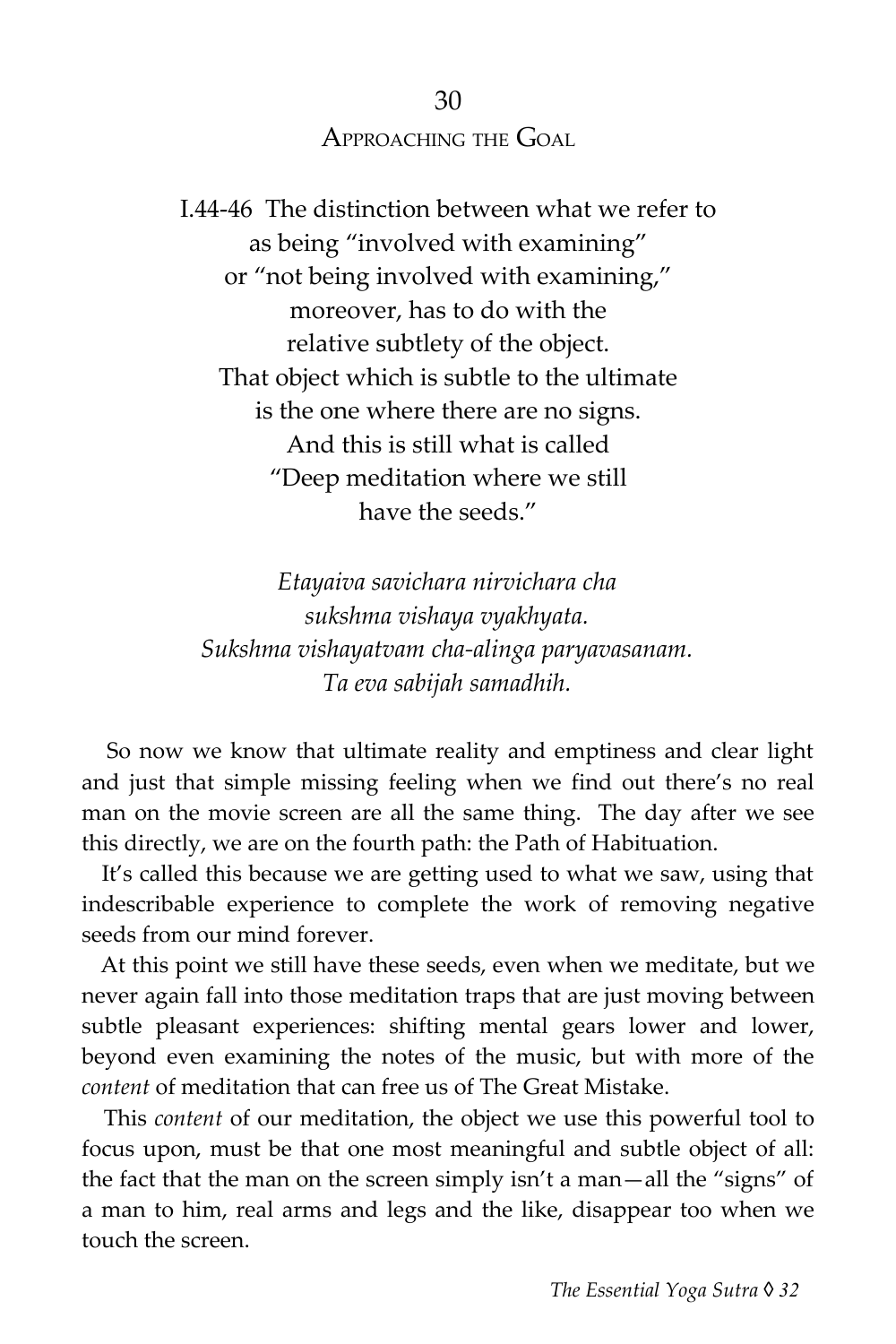## 31 BEYOND ALL FEAR

I.47-49 When you gain the fearlessness of going beyond all examining, you reach inner bliss. At that point, wisdom becomes vast and awakened. You experience a completely different object than with the wisdoms of hearing and reasoning, because what you see is far beyond.

> *Nirvichara vaisharadye-dyatma prasadah. Irtambhara tatra prajnya. Shrutanumana prajnyabhyam anya vishaya vishesha-arthatvat.*

As we travel along the Path of Habituation, we eliminate within ourselves, forever, all negative thoughts like anger, jealousy, or wanting things ignorantly. The last negative thought that we overcome is even the most subtle form of examining or seeing things the wrong way.

Once all negativity is gone, we progress through the final steps to total purity. This period is devoted to gaining the ability to see everything in the universe—whether past, present, or future—at the same time: a useful trick for helping others.

Our wisdom is not only vast, but also awakened.

Even very advanced people can only see ultimate reality during deep meditation, and at that time cannot experience things of normal reality. When we reach total purity though we blissfully see everything in both realities, even with our ears and fingers and other senses. It's difficult for us to imagine.

This is the fifth path, the final goal, the Path of No More Learning. We are beyond all fear, and we're not afraid to announce it to the world. We have reached our goal through the careful process of learning from a Master and considering well what they say; now we experience it directly.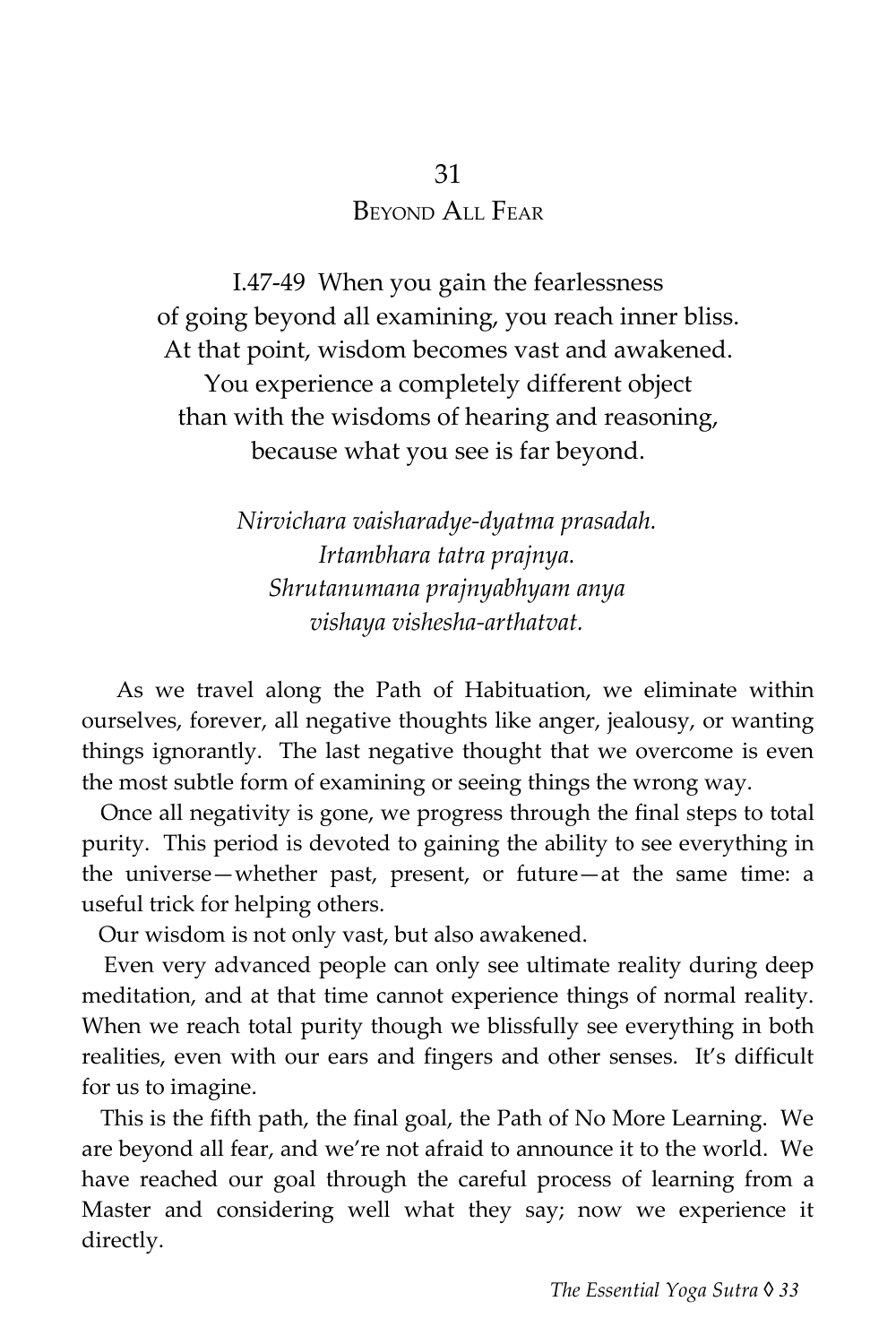### 32 THE END OF THE SEEDS

I.50-51 The mental seed thus created cuts off all other seeds. And when mental seeds are stopped in this way, everything is stopped; Thus it is known as "deep meditation where we no longer have the seeds."

*Taj-jah sanskaro-nya sanskara pratibandhi. Tasya-api nirodhe sarva nirodhan nirbijah samadhih.*

Now we have new seeds that cut off all our old, negative seeds—both those that caused The Great Mistake and those that limited us from knowing all things.

One vast group of the new seeds creates a paradise around us, where we dwell forever with everything, and everyone, we ever hoped for. We enter this heaven whenever in our lives we reach this much goodness within ourselves, and we enter it wherever we are, without leaving or coming.

 Another vast group of seeds acts spontaneously, without any conscious thought on our part, to send us out to billions of suffering beings. We appear at their side, in whatever way they need—as a pet dog, as a spiritual guide, as a lover, as an enemy to test their virtues.

We do all this without stirring from a perfectly still and pure state of being. We are perfect knowledge, which by merely being plants the seeds that make itself continue, eternally.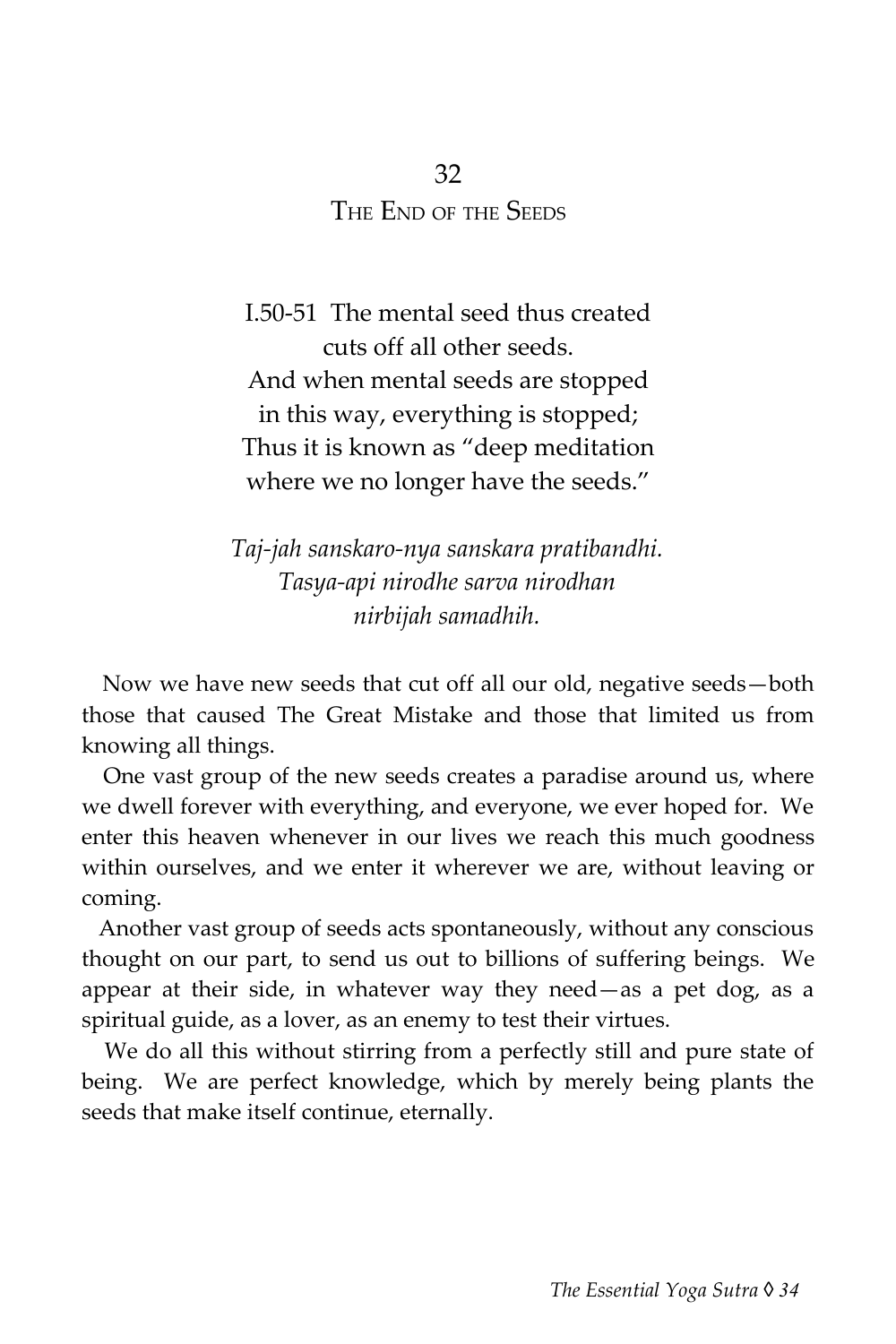*The Essential Yoga Sutra ◊ 35*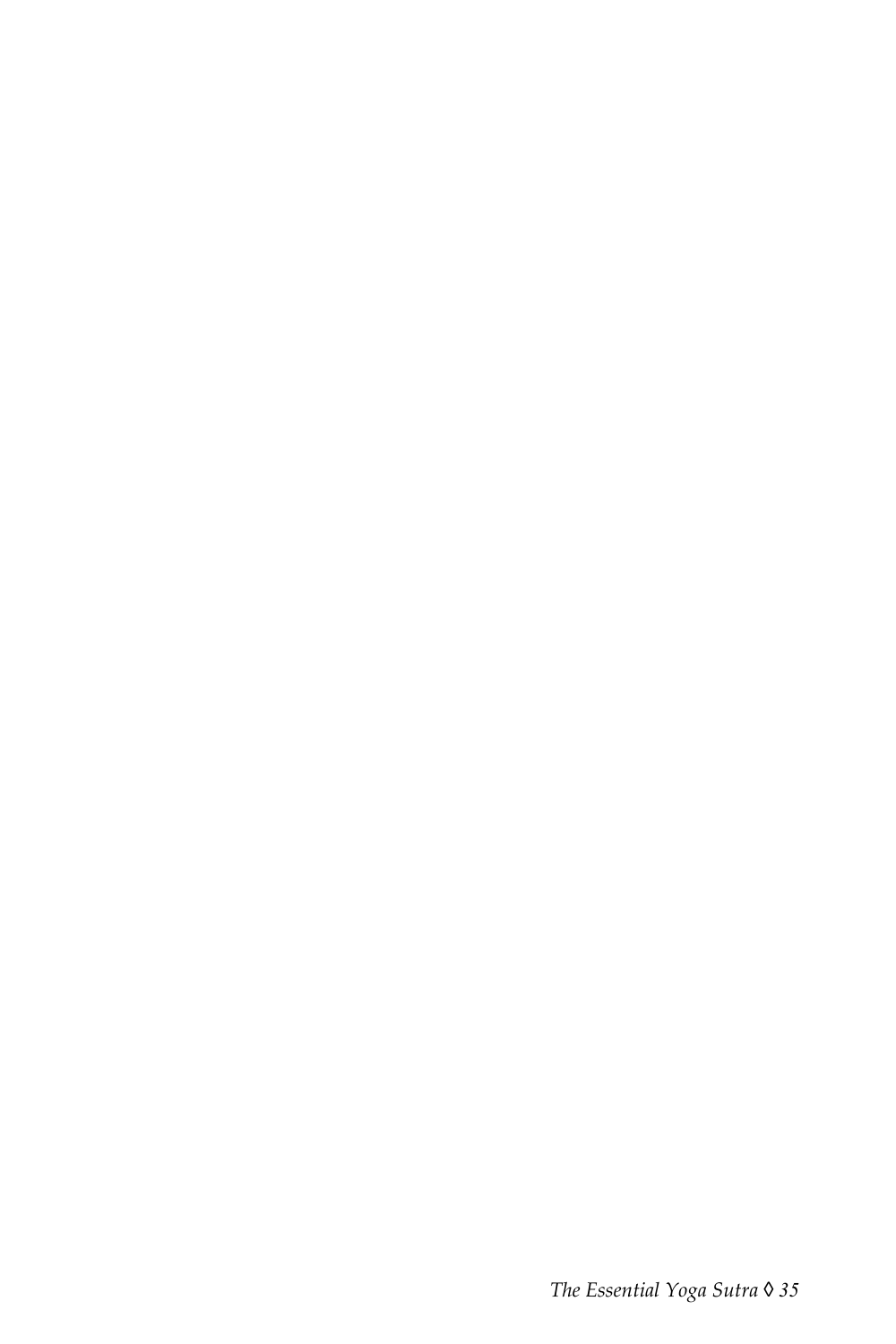SECOND CORNERSTONE THE CHAPTER ON THE WAY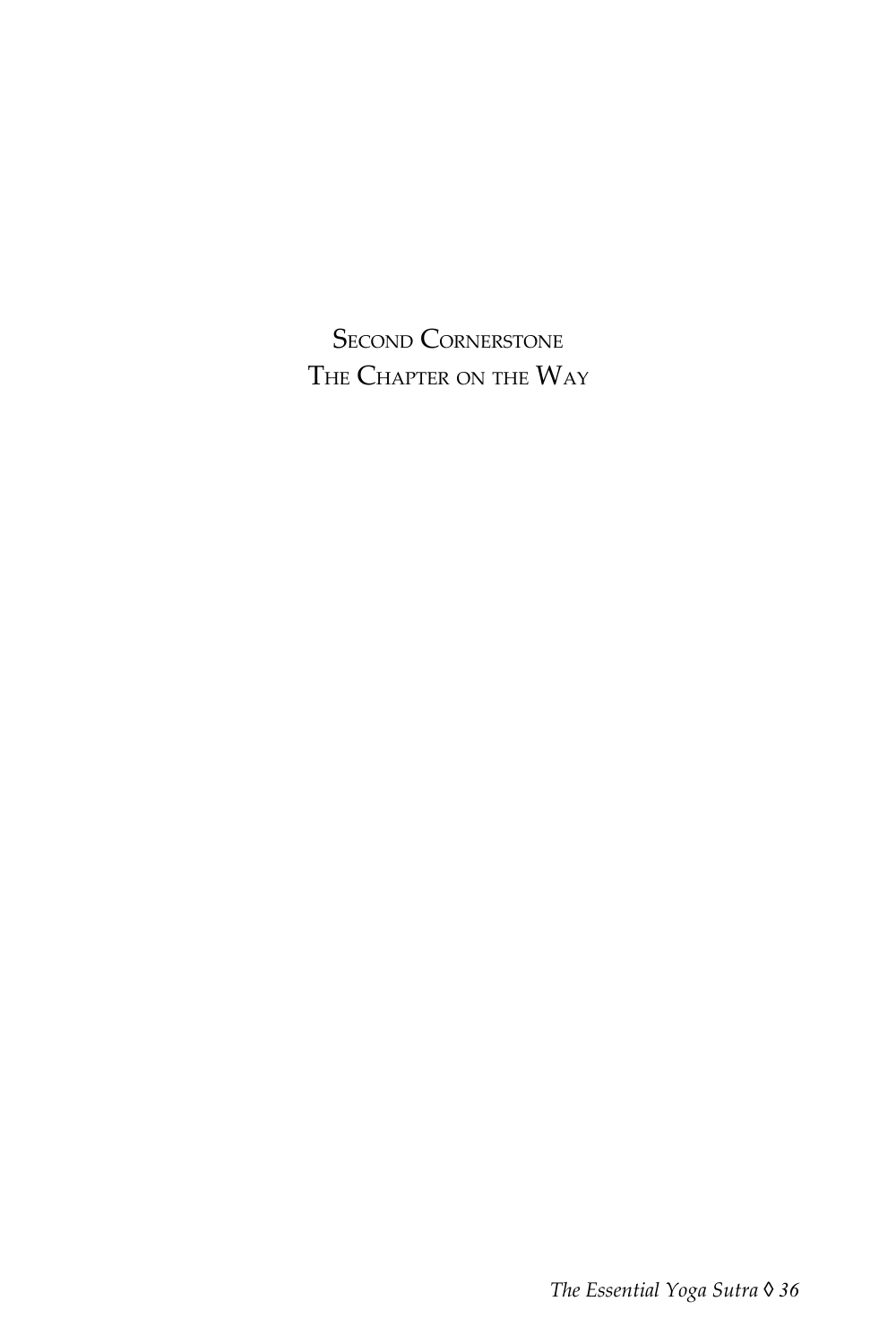#### 33 REACHING TO REACH

#### Second Cornerstone: The Chapter on the Way

II.1-2 Undertaking difficult spiritual practices, regular study, and prayers to the Master are ways of becoming whole which are activities. Now the whole purpose of meditation is to make our negative thoughts dwindle away.

*Dvitiyah Sadhana Padah*

*Tapah svadhyayeshvara pranidhanani kriya yogah. Samadhi bhavana-artha klesha tanu karana-arthash cha.*

The second cornerstone upon which the house of yoga is built is the Way. In the first chapter we use deep meditation to travel through the five paths; in the second chapter we start some very practical yoga methods to attain this meditation, and the wisdom which rides it. The two chapters together reflect yoga as a union of inner, mental methods and outer, physical methods or activities.

It's important to be clear about where we want our yoga to take us. What goal do we have in mind? The first important goal is nirvana. This is not some stupefied numbness, but refers rather to permanently stopping all our negative thoughts. Imagine yourself as a person who is simply not capable of getting angry, ever again.

After reaching this nirvana, we work further to become a holy being something like an angel really—who sees all things and helps all people.

In fact, the Sanskrit word for "the Way" here is *sadhana,* which means "to reach" an angel through our steady, daily practice. We reach them first by contacting them. We reach them secondly by *becoming* them.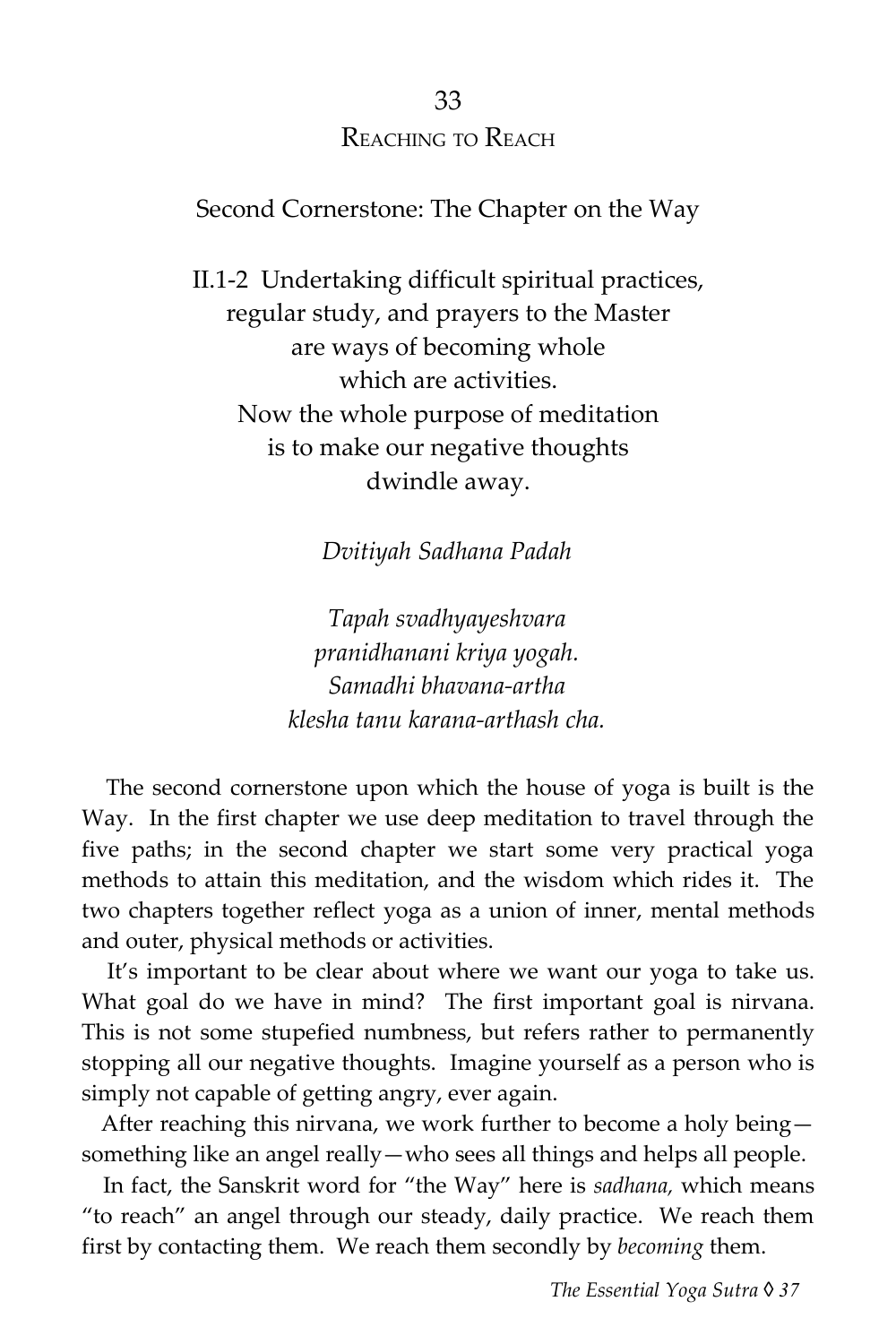#### 34 THE TRUE ENEMY

II.3-4 The five negative thoughts are ignorance, selfness, liking, disliking, and grasping. Ignorance is the field for the ones that come after it, whether they are dormant, dwindling, interrupted, or flourishing.

> *Avidya-asmita raga dvesha-abhiniveshah pancha kleshah. Avidya kshetram uttaresham prasupta tanu vichinnodaranam.*

The best way to get out of trouble is to figure out how we got there in the first place. If water is pouring all over the floor, you can either mop all day or simply turn off the tap.

There are four important principles which—when we grasp them totally—help stop all our pain. These are called the Four Higher Truths. Here we begin the first: the truth of where our pain comes from. The Master takes us step-by-step through the entire process of how we cause ourselves trouble.

At the very bottom of everything lies the fertile field of ignorance what we've been calling The Great Mistake, or how the mind turns things around the wrong way. Only by stopping this ignorance can we stop all our other unhappiness, anger and the rest.

Oh, we can try to get more sleep, or take a vacation, do a little yoga or light meditation to calm our harried minds. This doesn't stop thoughts like anger, it just suppresses or interrupts them for a while. Their root, the ignorance, is always still there. And as long as it is, the calm will wear off at the first big traffic jam.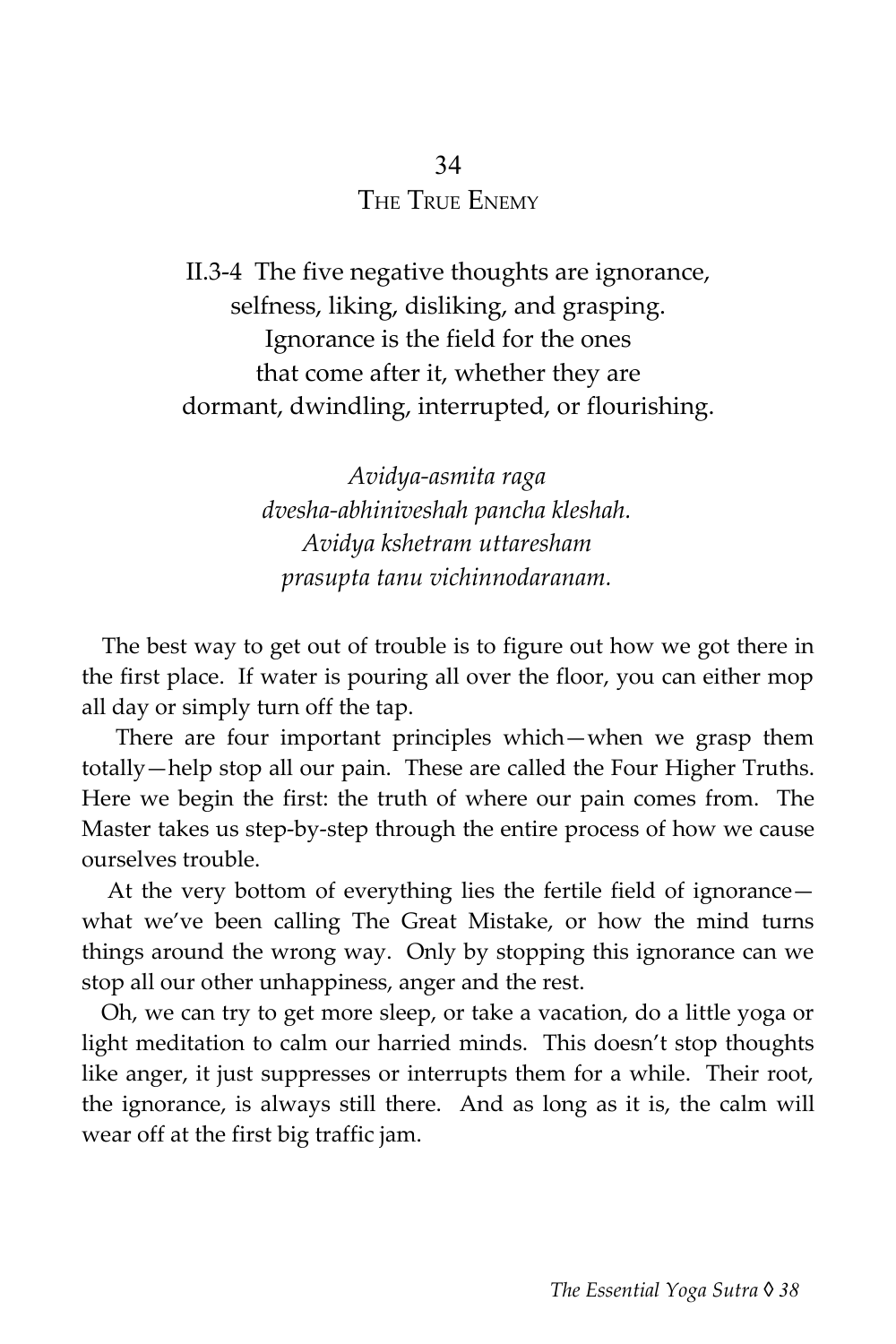## 35 THE FOUR MISTAKES

II.5 In ignorance we misunderstand our world: things that cannot last, things which are unclean, and painful, and which are not themselves; seem to us as if they will last, and as if they are clean, and pleasant, and very much themselves.

> *Anitya-ashuchi duhkha-anatmasu nitya shuchi sukha-atma khyatir avidya.*

If an alien came to our world from another planet, an enlightened planet, they would be shocked and saddened by how we live. Because we are completely wrong about everything we think is good.

Instead of trying to figure out where things really come from, instead of trying to find out why good things end, we simply and blindly work our lives away, to get things that we all know cannot and will not last. Houses, cars, positions, friends, families, death.

We spend billions of dollars on soaps and creams and cosmetics and clothes to drape over something which is already beginning to rot.

Our attempts to seek pleasure or rest are often only painful, and the few pleasures we do manage to obtain always end in pain.

These are ignorance, yes, but again at the bottom of them all is root ignorance: the fact that every single thing we ever see is not what we think it is. Things are not themselves—they are ourselves.

All living creatures, even ants, make this mistake about things. Ignorance at this first stage is a seed which lies within us, before we are even born.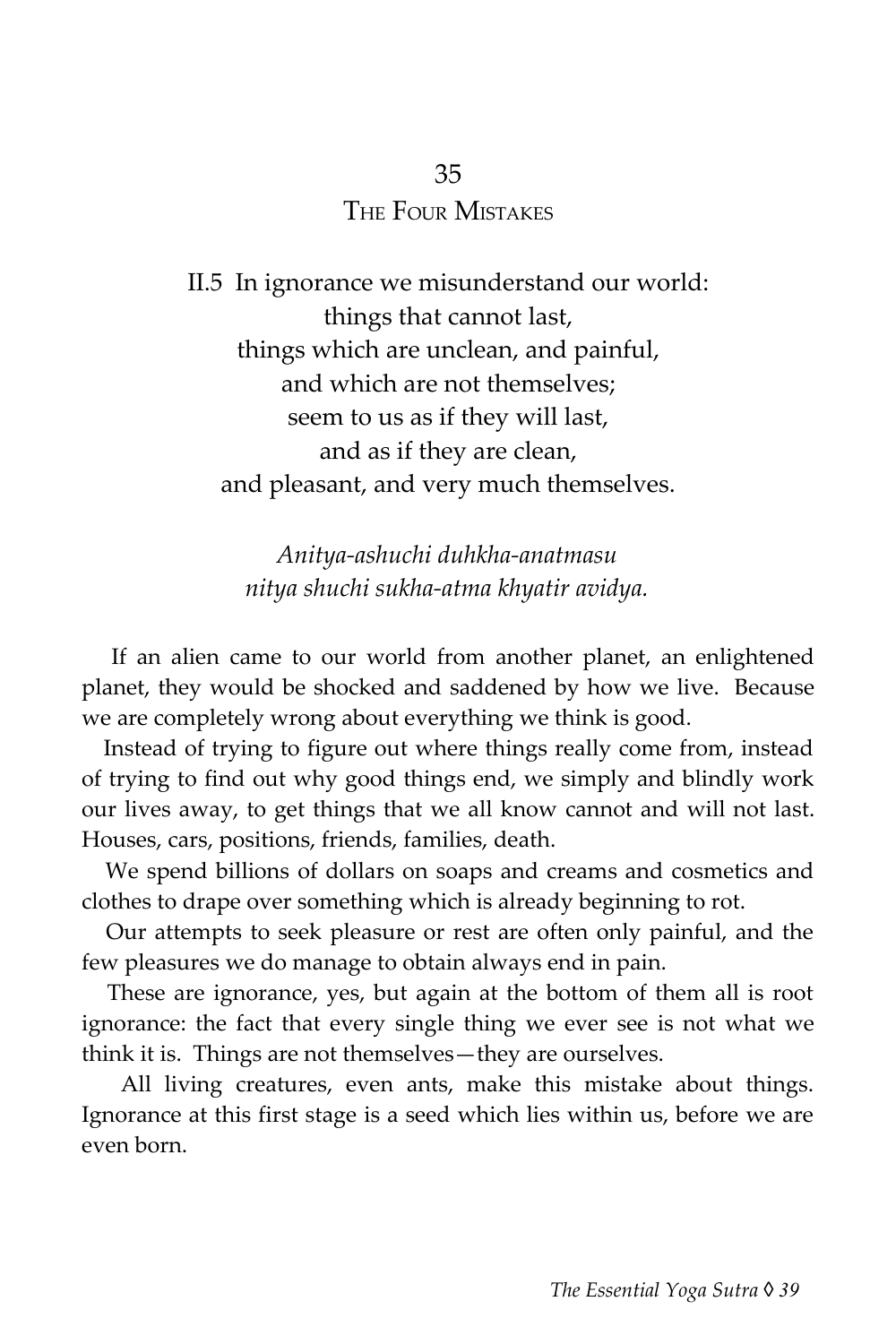## 36 THE BEGINNING OF M<sup>E</sup>

II.6 Selfness is where the wrong impression of someone seeing something and the something someone sees makes it seem as if each one were itself.

> *Dirg darshana shaktyor eka-atmateva-asmita.*

So we enter life with the seed of ignorance within us. And then in the very womb the seed flowers into a personal experience of this misunderstanding, which is here called "selfness."

This wrong idea of "me" is awakened by our very first sensations in life: the warmth and pressure within our mother. Poisoned by ignorance, the mind immediately splits life into "warmth," and "me feeling the warmth."

It's very important to say here that there is a "me" which is perfectly fine—one which does exist, and which experiences other things. So what's the difference between this me and the one that causes all the trouble?

When we do experience an object like warmth, we tend to think of it as something out there, on its own, by itself. We tend to think that how it *got* out there in the first place was from something outside of ourselves: it comes from a fire, it comes from my mother's body.

But in fact the warmth, and me too for that matter, are being produced by those seeds within my own mind. We can see this from the fact that cozy warm for one person is stifling hot to another.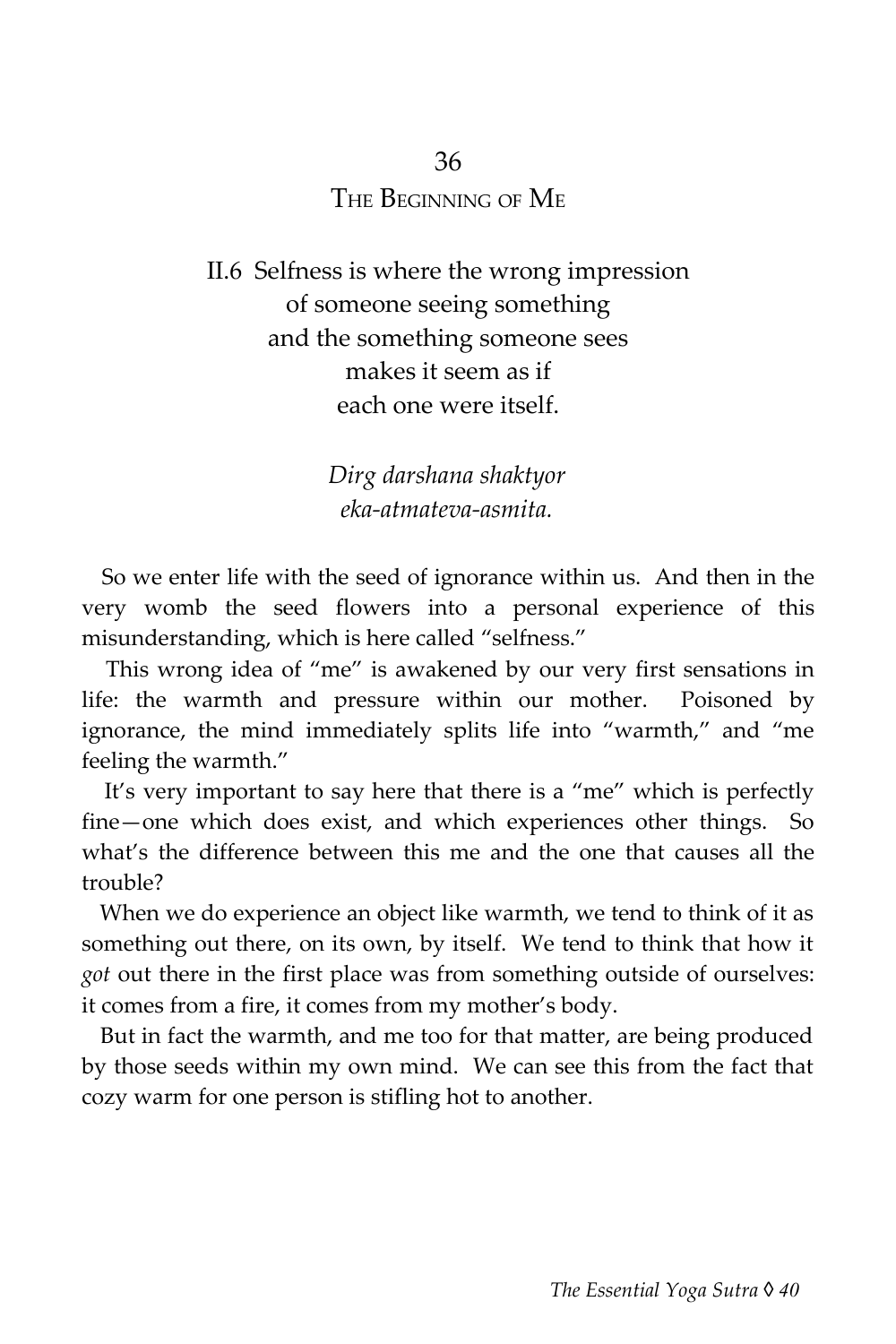## 37 IS IT WRONG TO LIKE THINGS?

II.7-9 Assailed by what feels good, we begin to like things. Assailed by what feels bad, we begin to dislike things. Grasping is a thought that comes all on its own, even for those who understand, and then grows ever stronger.

> *Sukha-anushayi ragah. Duhkha-anushayi dveshah. Svarasa vahi vidushopi tatha rudhobhiniveshah.*

"Grasping" here means ignorance as it misunderstands an object in the moment. We enter a pastry shop and see a single maple-coated donut left on the tray.

Temporarily blinded by our feelings for maple-coated donuts, even those of us who to some extent *understand* The Great Mistake begin to grasp, despite ourselves. Grasping doesn't mean grabbing the donut, or even wanting it a lot. It just means looking at it the wrong way: It's out there, on the tray. It's there because someone baked it. I will get it because I have money. None of which is true.

Now it's not *wrong* to like donuts. Spiritually advanced people *enjoy* things like donuts a lot more than we can. The very *ability* to like and dislike is what gets us enlightened: I like peace, I don't like pain, I dislike seeing people suffer.

Heaven itself is bliss, not some place where yogis sit around trying not to enjoy anything. But there's a difference between *smart* liking and *stupid* liking. How do we tell them apart?

Here's a test. An elderly lady behind you says to her husband, "Maple's my favorite!" Do you like the donut enough to leave it for her?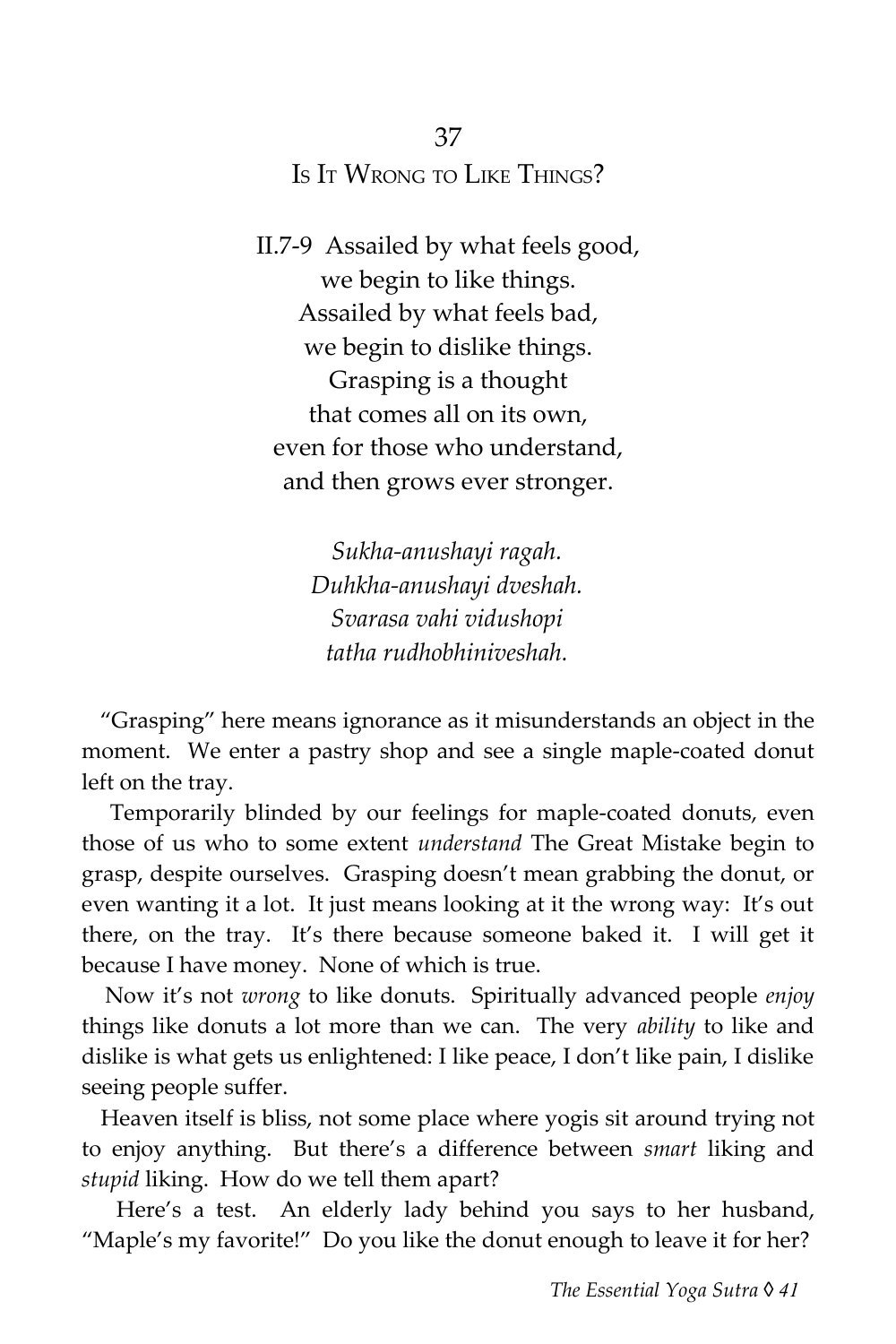# 38 FIXING THE WORLD

I.10-11 Cutting off their flow requires the elimination of very subtle problems. These ways that the mind turns are eliminated by deep meditation.

*Te pratiprasava heyah sukshmah. Dhyana heyas tad virttayah.*

Back to the bad man on the movie screen. He's hurting a puppy. It's something I don't like.

The seed of ignorance triggers misunderstanding me and things, which triggers immediate blindness which allows my mind to pose the following moral quandary:

Do I run up to the screen and hit the bad man? Or do I run up to the screen and try to talk him out of his violence peacefully?

*Get it.* It's not that one of these methods, as they stand, would work better than the other. My crazy mind has lured me into choosing between two false opposites. The point is that *neither* approach will work, because neither approach *could* ever work. *That* man's not the man!

If we don't like what we're seeing—and in fact it *is* something unpleasant—we obviously have to go up to the booth where the movie projector is, and change something there. It's an infinitely more subtle approach, but we don't really have any choice. If we want to stop pain, we have to stop the seeds.

And this is done in the mind, in deep meditation, beginning with the seeds that cause The Great Mistake.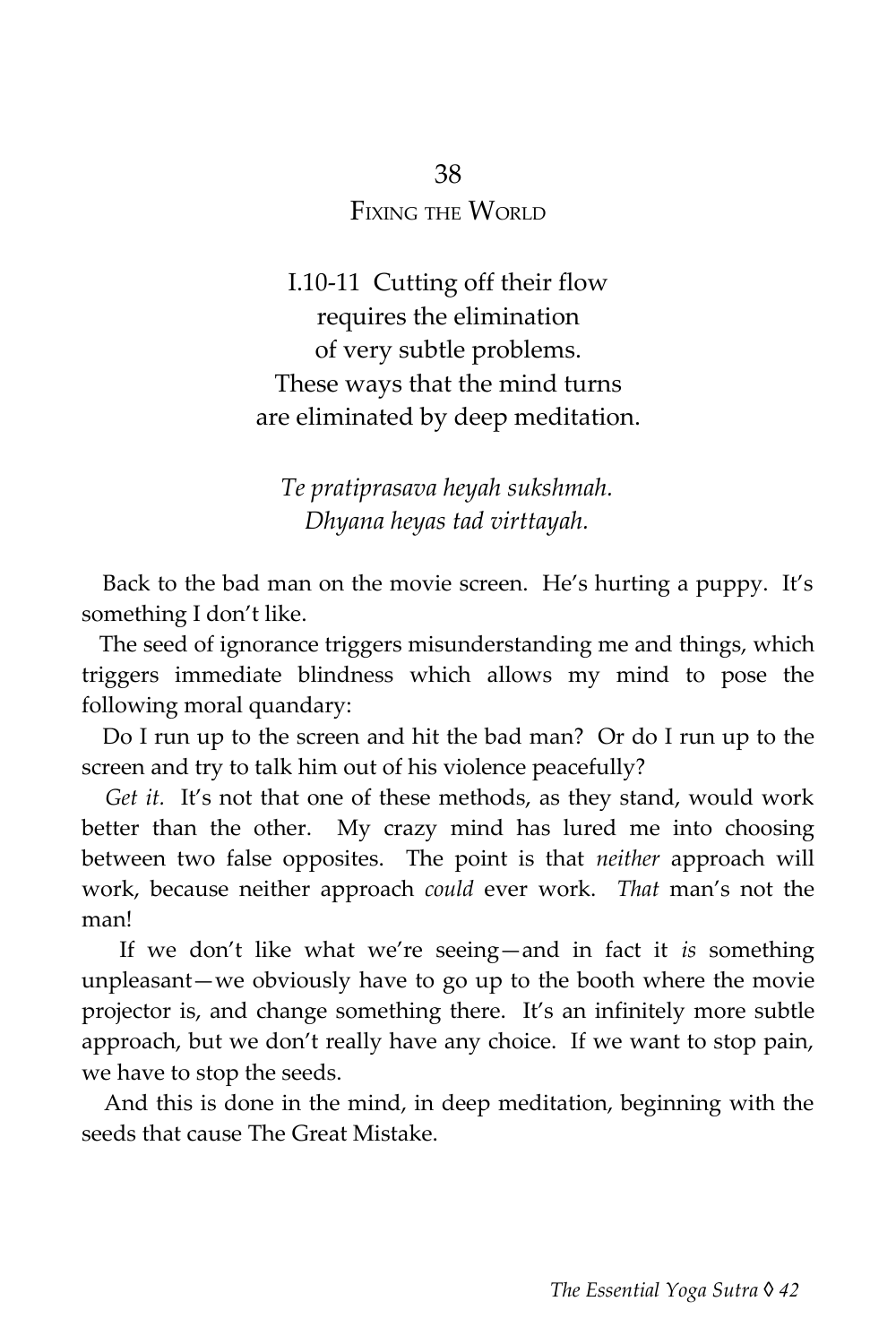## 39 WHERE THE WORLD COMES FROM

II.12-13 These negative thoughts are the very root of the storehouse, planted by the things we do. And then we experience things, in lifetimes we see or not. As long as this root is still there, then we will experience the ripening of these actions in our lives to come.

*Klesha mulah karma ashayo dirshta-adirshta janma vedaniyah. Sati mule tad vipako jatyayur bhogah.*

So here I am at the last maple-coated donut. I see it as something I get from a store and some money, not from my own seeds. I want it in a way that's mistaken about how to get it.

And so rather than taking care to plant seeds for a donut (by leaving this one for the lady behind me), I force the issue. I take the last donut, and thereby do a "karma."

Our mind is like an extraordinarily sensitive video camera that records every act, word, and thought we ever undertake, every second of our entire life. The image of each action or karma is stored in the mind as a seed. When the time comes, the seed ripens, and creates everything around us and inside us.

This storehouse of seeds decides what we see now, and also what we see where we can't see yet: after we die. Don't be naïve and believe that thoughts stop just because the body stops. If you don't get a get a call from someone, it doesn't mean they're dead. Maybe their phone is just broken.

We all have lots of old bad seeds. Knowledge can stop them from ever growing.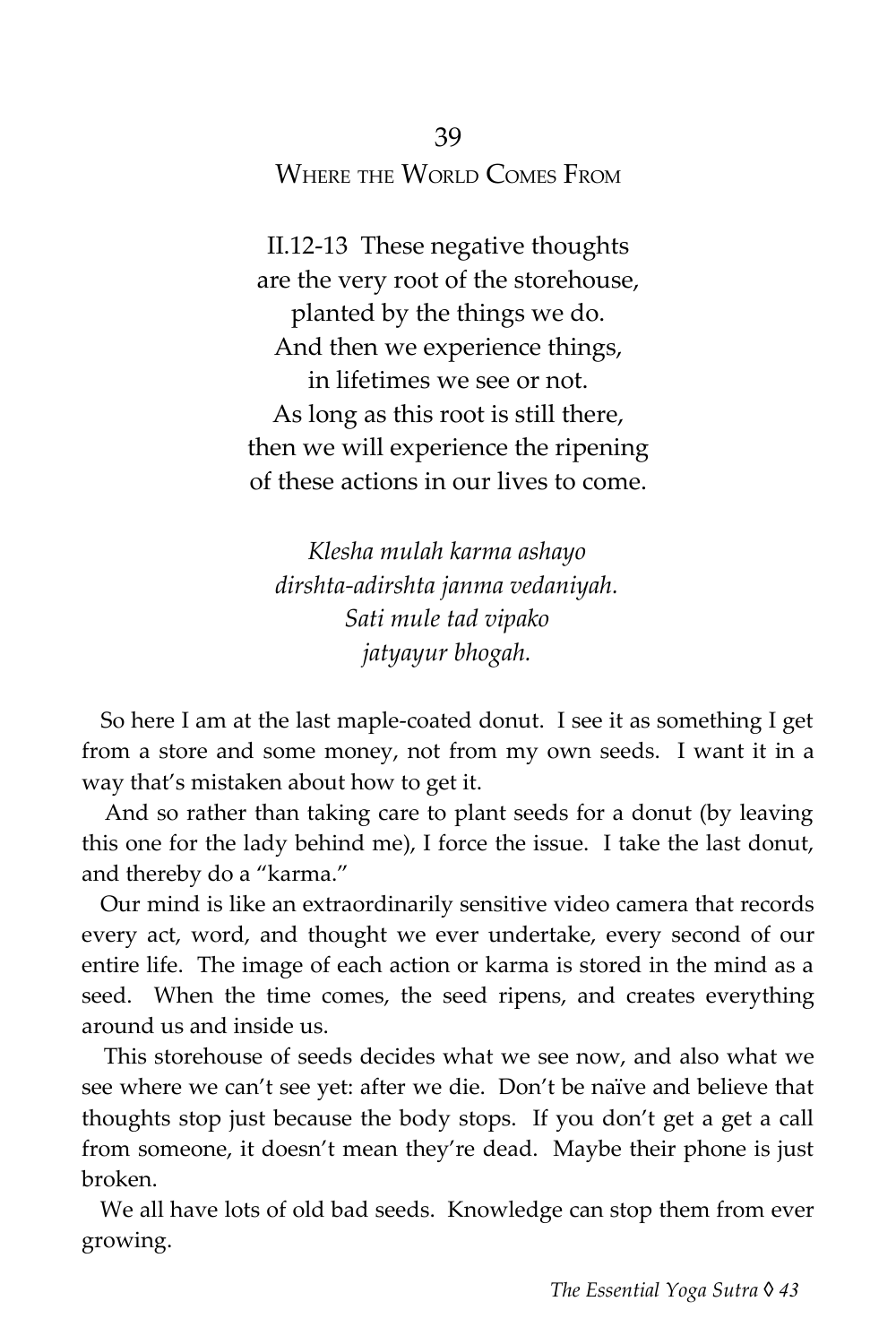# 40 WHERE PAIN COMES FROM

II.14 There is a connection of cause and effect: the seeds ripen into experiences refreshingly pleasant or painful in their torment; depending on whether you have done good to others, or done them wrong instead.

> *Te hlada paritapa phalah punya-apunya hetutvat.*

Take a moment of total honesty and ask yourself where the pain in your life is coming from. There are basically three choices.

The first is the Big-Bang Theory. All things, including your irritating boss, have been caused by an event that conveniently has no cause itself. Your life, and all its tragedies, are simply a huge coincidence, as random particles from a very old explosion bump into each other, creating the face of every person you've ever met.

Or else there is a higher and infinitely compassionate intelligence which has created everything, and created it in such a way that we always lose everything to the agonies of old age, cancer, war, death.

Or else we get exactly what we give to others: a sort of perfect cosmic justice, as unforgiving as gravity. Let go of the coffee cup, it falls and breaks. Hurt someone else, you get hurt back.

All this, by the way, is not to say that there are no divine beings hovering around us constantly, guiding us towards perfect happiness. There are. But it cannot come unless we take care of others.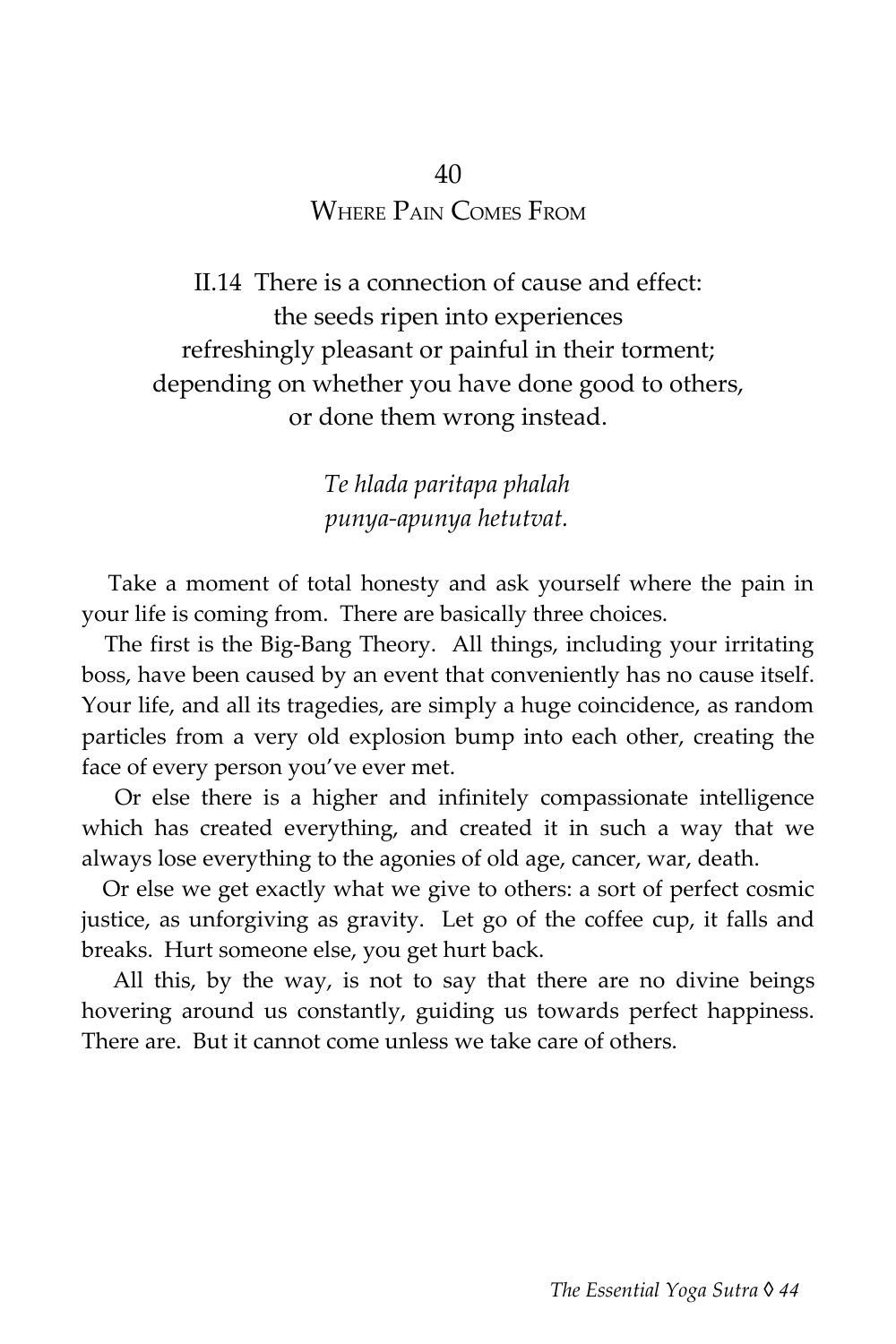# 41 WHY THINGS FALL APART

II.15 The torment of change is caused by those same seeds of suffering; and stopping how the mind turns things around to have qualities of their own allows us to discern how, truly, every part of our lives is suffering.

> *Parinama tapa sanskara duhkhair guna virtti virodhach cha duhkham eva sarvam vivekinah.*

You meet somebody new, somebody exciting, and the feeling is mutual. In six months you can't stand each other.

Why do things fall apart? It's not your fault, or theirs. It's a problem with the way life itself is designed. It's that seed thing again.

Meeting a new friend is, like everything else, the result of a seed ripening within our own mind. Every minute that we spend with our new friend, this seed is wearing out, simply by producing our friend.

As the seed wears out, the relationship changes. When the seed sputters to an end, so does the friendship. When we understand how seeds work, we stop misunderstanding friends. They are not friends out there, who themselves have a smile or a touch that we enjoy. Everything is coming from the seeds.

Everything comes from the seeds, and seeds die by being born. Truly then, every part of our lives—even the good things—must one day cause us pain. This is the second higher truth: the truth of pain.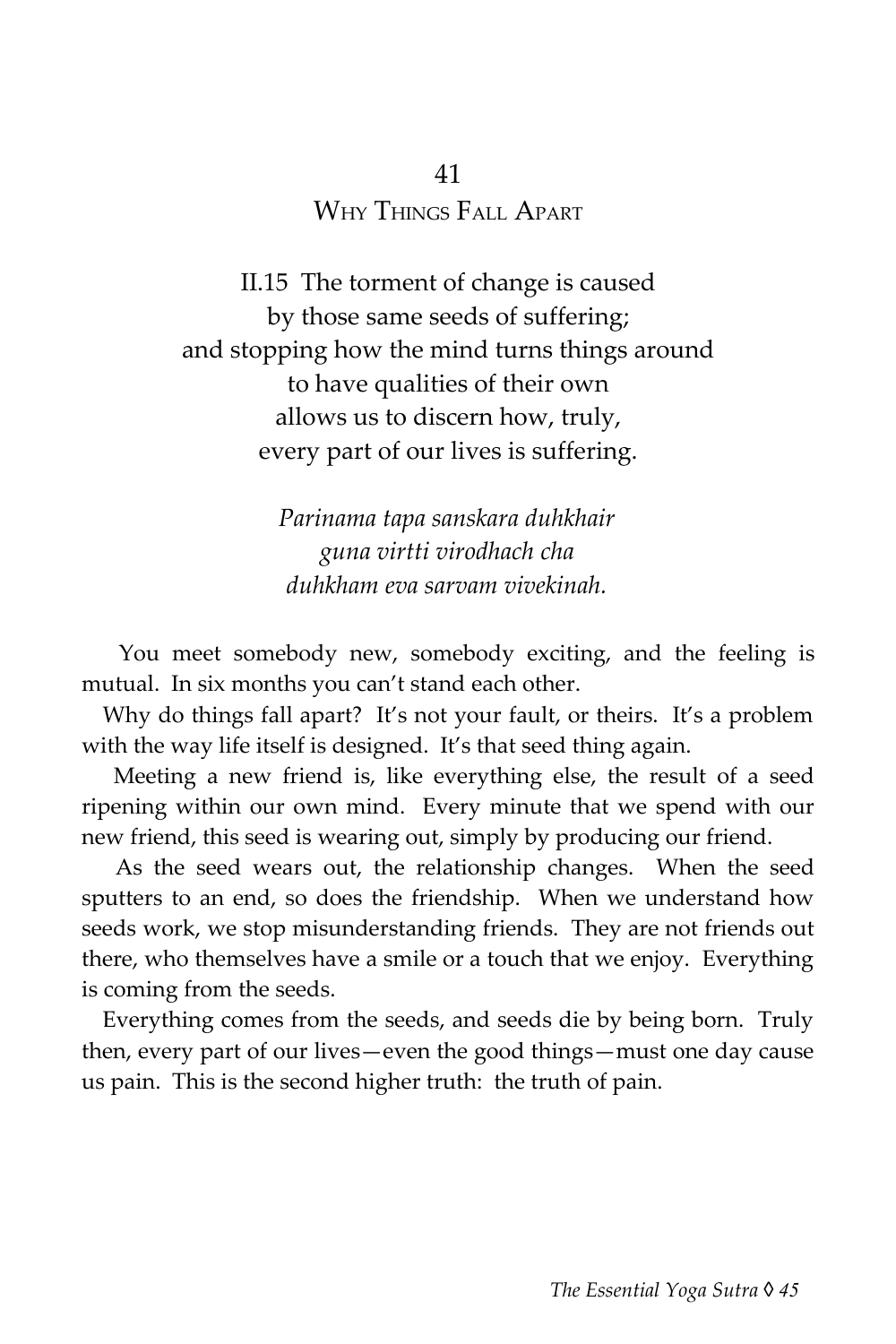# 42 WHY GOOD PEOPLE SUFFER

II.16 The pain that we are ridding ourselves of that would have come to us in the future.

*Heyam duhkam anagatam.*

 If everything we ever experience is a result of how we treat others, then why do good people suffer? And why do people who cheat get rich?

It's crucial to realize that mental seeds act just like physical seeds. No one puts a corn seed into the ground and then stands there, expecting corn to pop up in a day or two.

Mental seeds are planted in the mind *simply by our being aware that we are doing, or saying, or thinking something towards someone else.* Seeds enter the storehouse and wait to be called up, like airplanes standing in line to take off.

Certain seeds, like priority flights, get to move ahead of the others in line; for example, if we have said something out of terrible anger, or done a kind deed with an intense understanding of how seeds themselves work.

In any case, it takes some time for the ripening process. It's very good to kept this in mind, since the time lag is deceiving and we can get discouraged. In actuality, anything good we ever do *always* comes back good. As does bad. When it seems differently, that's just an older seed taking off in between.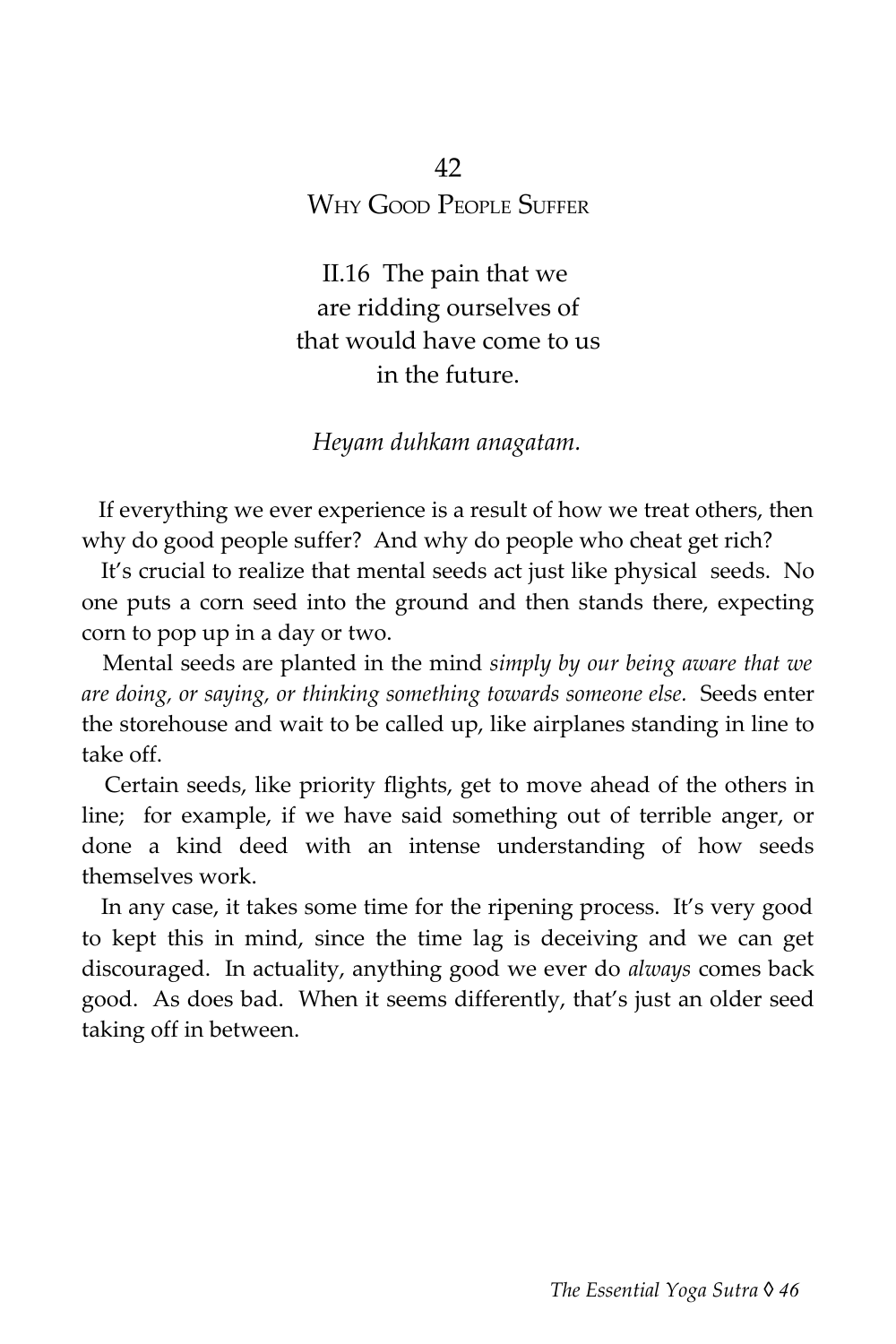## 43 EVERYTHING WE SEE

II.17-18. The cause to be eliminated is the interaction between the seer and what they see. And what we see, what appears to us, is the state of all things: they are either working or standing ourselves, a combination of the elements and the powers; something to consume, or to use for our liberation

*Drashtir dirshyayo sanyogo heya hetuh. Prakasha kriya sthiti shilam bhutendriya-atmakam bhoga-apavarga-artham dirshyam.*

Here begins the third higher truth: the truth of the path to the end of pain. Let's take a glance at the way the universe itself is organized, and look for clues on how to stop The Great Mistake, the cause of all pain.

Everything we see around us is either at work or at rest. Things that work, or do something, change thereby. A few things, like the empty space or place that things stand in, never change.

We ourselves are ever-changing, a combination of physical elements like chemicals, and conscious components such as our mind and powers of sense.

It's important to grasp that our perceptions of all things, whether they themselves are constant or in flux, are coming from the seeds in our minds. Then we can relate to the universe wisely. We can either blindly consume what our past seeds provide us, or embrace the bold endeavor of planting new seeds for a perfect world of freedom.

*The Essential Yoga Sutra ◊ 47*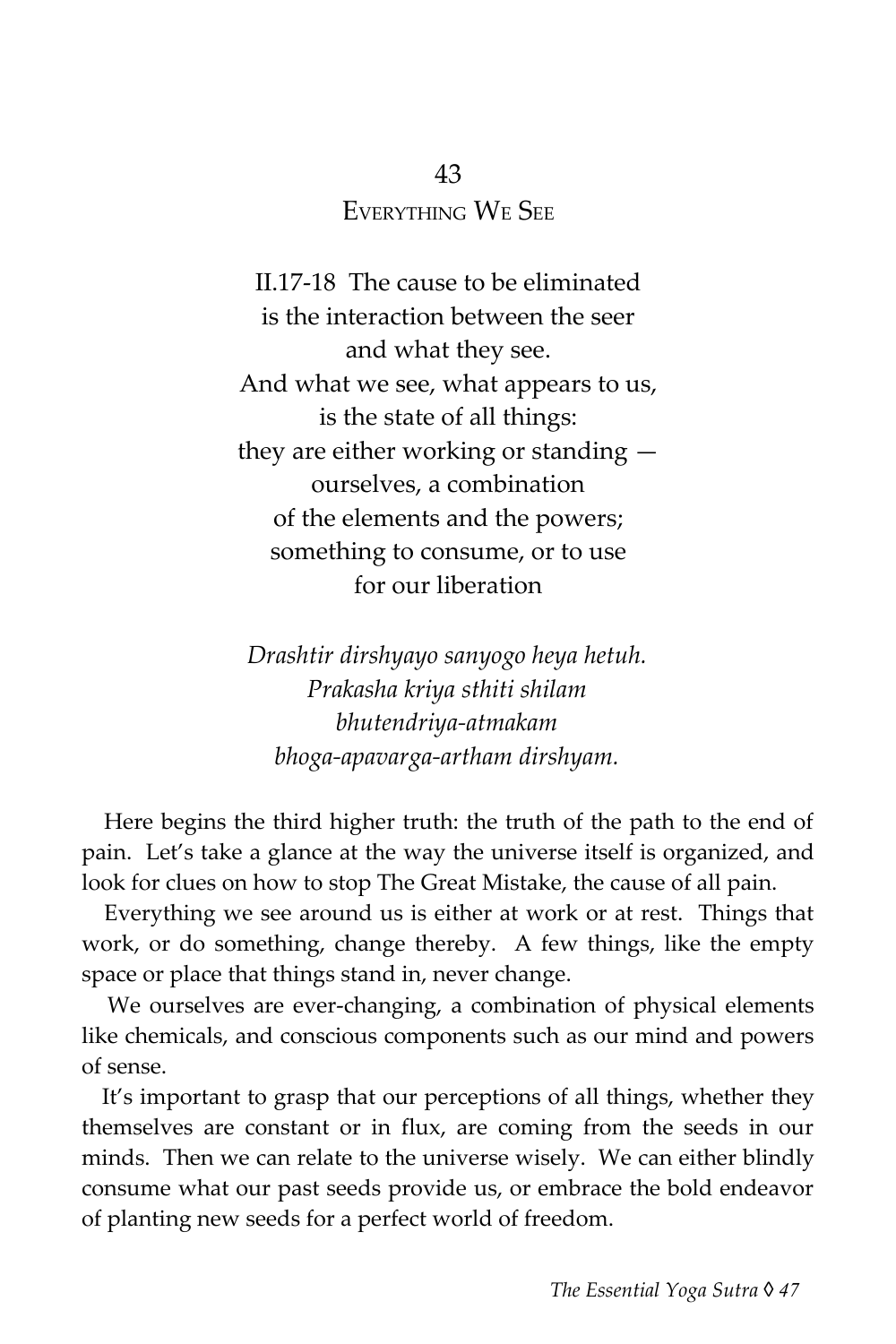## 44 THE TWO REALITIES

II.19-20 The phases that things exhibit are the following: differentiated, undifferentiated, mere signs, or beyond all signs. The seer, simply by seeing, experiences purity; but then later again sees objects.

> *Vishesha-avishesha linga matra alingani guna parvani. Drashta dirshi matrah shuddhopi pratyaya-anupashya.*

Another, very useful way of dividing up the universe is into the two realities. The first is called "deceptive reality": everything in our normal life, like donuts that look like you get them by paying.

Things in this lower reality seem different from each other, in and of themselves. A salad is not a donut. I am not you. We are innately and by definition *different*.

The second, higher reality we call "ultimate reality." On this level, a salad and a donut are not different. This is not some vague sentiment that everything is one; it's not, and we can't get anywhere with that. Rather, all things are *one* thing in that they come from our seeds. Now if we know this, we can build a new world, without pain.

Earlier on we caught our mind imposing a perfect little picture of a pot onto the mere signs of a pot out there on the stove: silver color, round shape. But even the silver is a picture imposed on two patches of silver, left and right.

When we understand thus how deceptive reality works, it leads us to see pure, ultimate reality; but we can't stay there without the right seeds.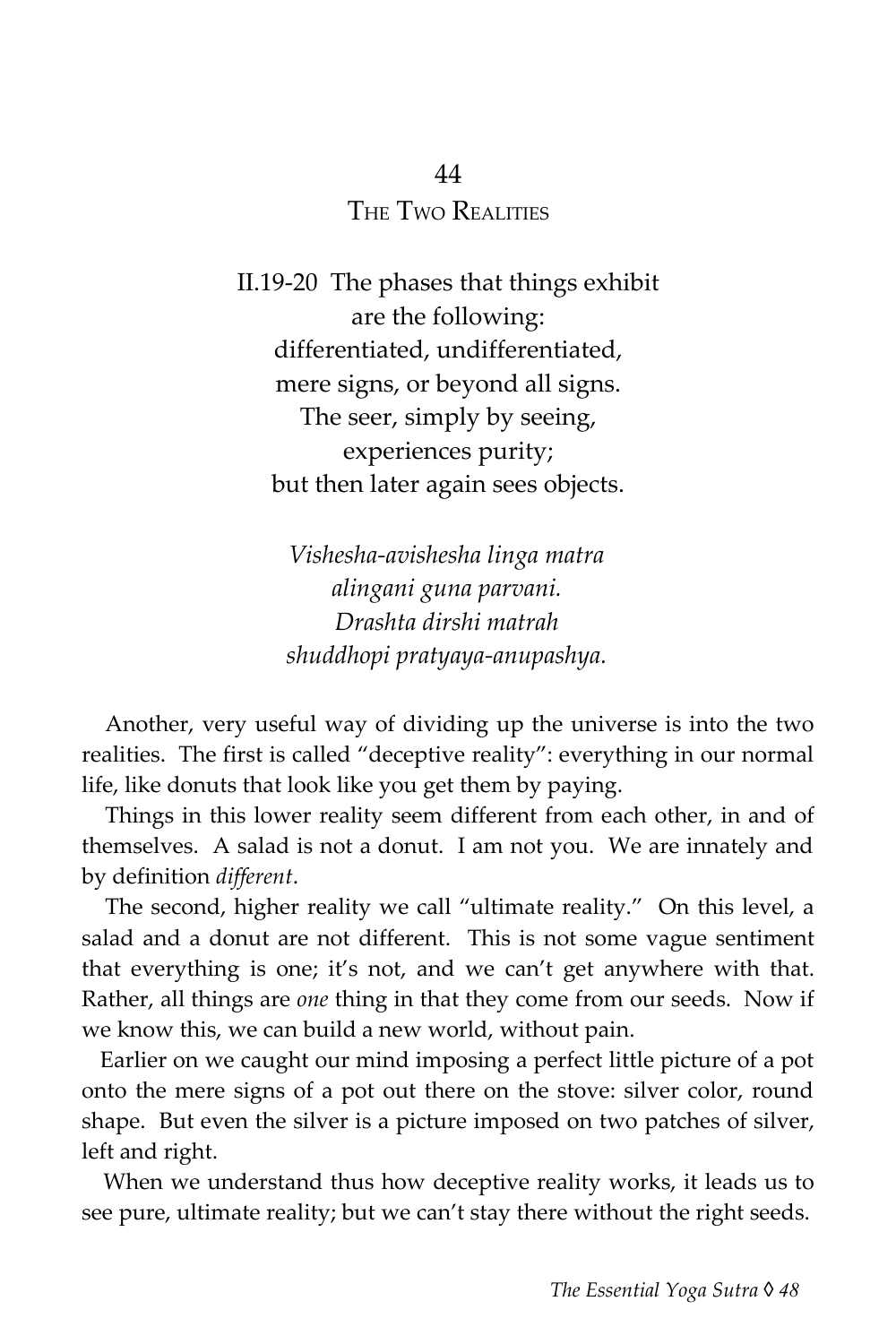# 45 The Loneliness of Seeing

II.21-22 This thing belongs only to a person who has seen. What is destroyed for one who has reached this goal is not, however, destroyed for others for they still possess the foundation.

*Tad artha eva dirshyasya-atma. Kirta-artha prati nashtam apyanashtam tad anya sa-adharanatvat.*

Only a person who has seen ultimate reality directly, on the Path of Seeing, truly understands the two realities. The experience is called "indescribable," only because the seer cannot convey it to another person in words which can make that person see it themselves, on the spot. But of course a seer devotes the rest of their life to helping others see ultimate reality too.

And this is because the simple act of seeing, if only for a number of minutes, destroys certain negative emotions immediately—and all others not long afterwards, bringing the freedom that all of us so desperately need.

In the hours after you first see, you pass through a series of extraordinary visions. One of these is seeing directly into the future, to the day when you will become a being of light who helps all other living creatures. And so all doubts about your future, for example, vanish forever.

These two are very personal experiences which can never be fully conveyed to those who have not seen. However much the seer may want to share them, however much they may say or write, they cannot remove every last doubt of those who have yet to shatter The Great Mistake.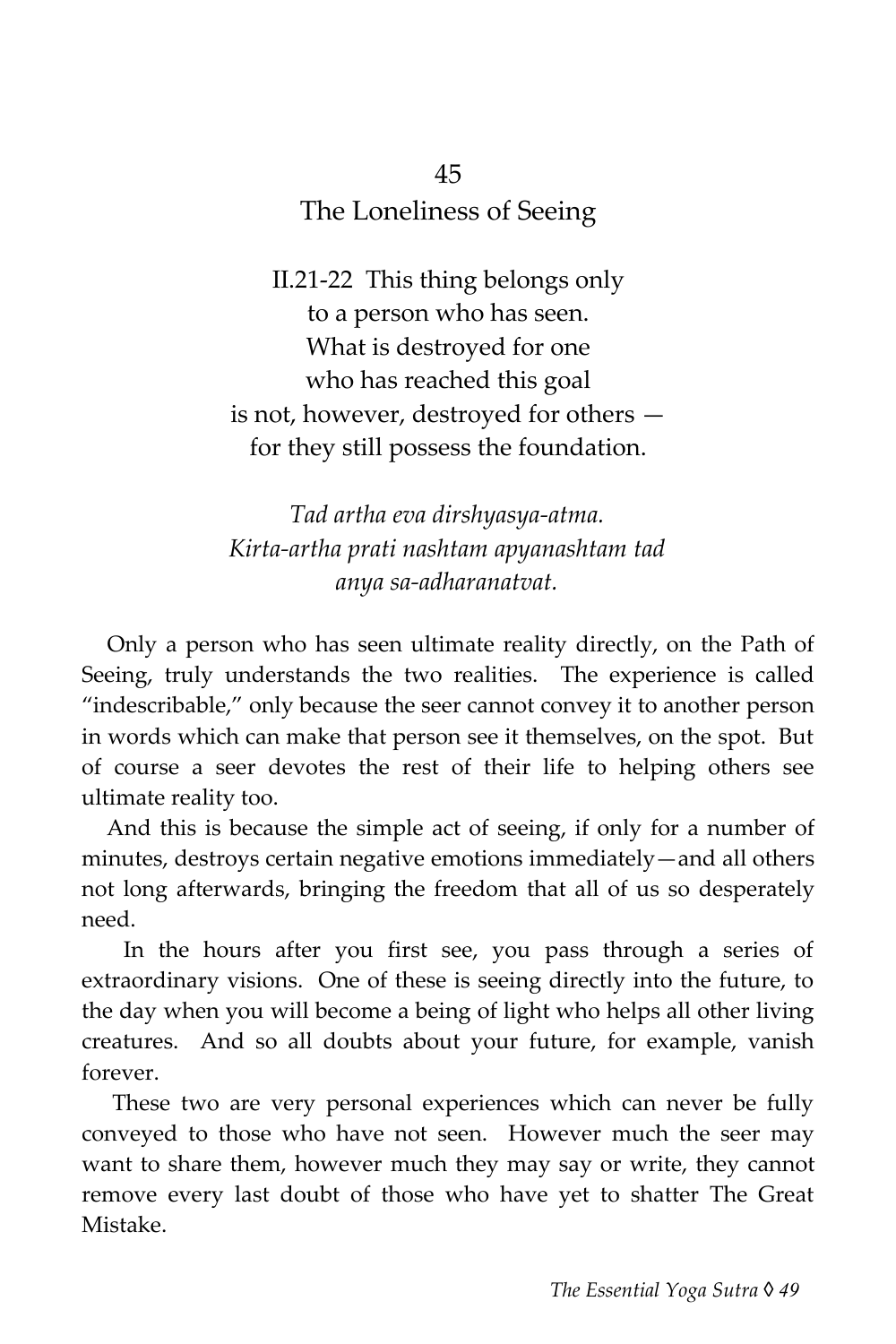### 46 WHO'S IN CONTROL?

II.23-25 The cause of this, the interaction, is a state of mind that perceives some real nature, due to a belief in a master and servant. And its cause is the misunderstanding. When that is stopped, the interaction is stopped: it is destroyed for one who sees, as they reach absolute purity.

> *Sva svami shaktyoh svarupopalabdhi hetuh sanyogah. Tasya hetur avidya. Tad abhavat sanyoga-abhavo hanam tad dirsheh kaivalyam.*

Again, the reason that negative emotions must always continue in a person who has not seen is the way they feel that the things around them are separate from them, in the sense of not *coming* from them.

At the root of this misunderstanding lies the seed of ignorance, which we carried with us into this life. We said that seeing stops some negative thoughts immediately, and all others in time, inexorably, just because you saw.

The last negative thought to go is The Great Mistake, and all of its seeds. This is how seeing sends us towards the final goal, of absolute purity.

Want to know if you're still seeing things the wrong way? Look at the clothes you have on right now. Do you *own* them? Yes. Why? Because I control them. Oh, so can you tell me with certainty that you will own them tomorrow? Or may your family be dropping them off at the thrift shop, on the way to your funeral?

We don't own anything, not even our own body. It is no servant of ours, and we are not its master. No one is in control, who has not yet seen.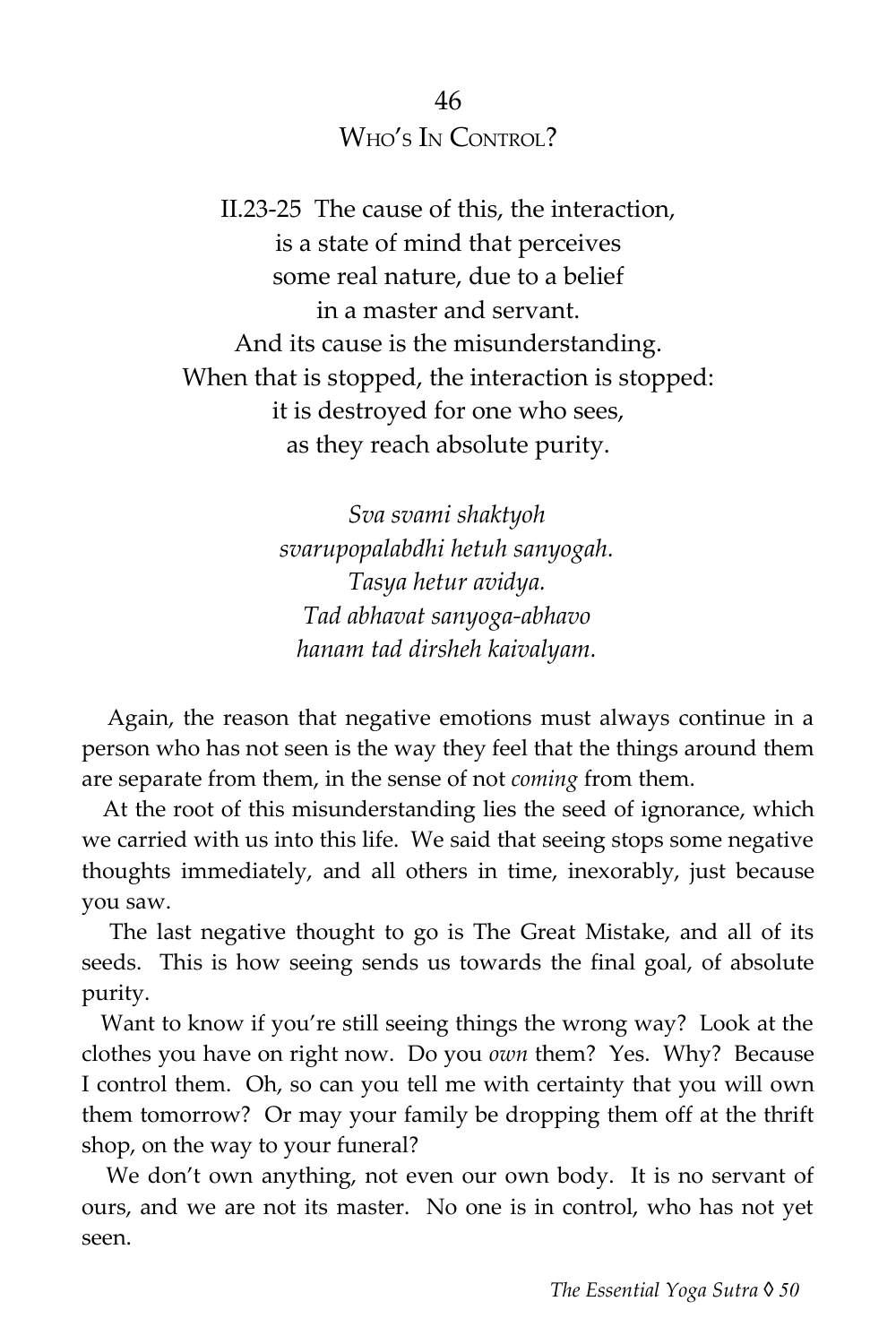47

#### TO SEE THE ILLUSION

II.26-27 People possessed of discrimination which comes from the revelation are no longer at a loss: they now have a method to accomplish this destruction. Theirs is the wisdom that carries one up to the end of the seventh level.

*Viveka khyatir aviplava hanopayah. Tasya saptadha pranta bhumih prajnya.*

And so we relate to the objects around us as though we owned them: as though we could control them in the moment, oblivious to the fact that we are completely at the mercy of whatever seeds we have planted in the past. Completely at the mercy of how we have treated others.

Seers don't relate to the world this way. During the period after their initial revelation—during the fourth path—those ancient, powerful seeds of ignorance in their minds still make the things around them seem as if they are happening *to* them and not *from* them.

But the seer now *knows* that they can't really be that way. And so, in a way, they see the illusion for what it is—even if they can't stop it yet.

 Seers, because they have seen, possess all the tools they need to destroy all of The Great Mistake. Like a boat, this knowledge carries them through six advanced levels, where they perfect the virtues of giving, ethical living, patience, spiritual effort, deep meditation, and higher wisdom. During the seventh level, they manage to stop things from even *looking* like they come from their own side.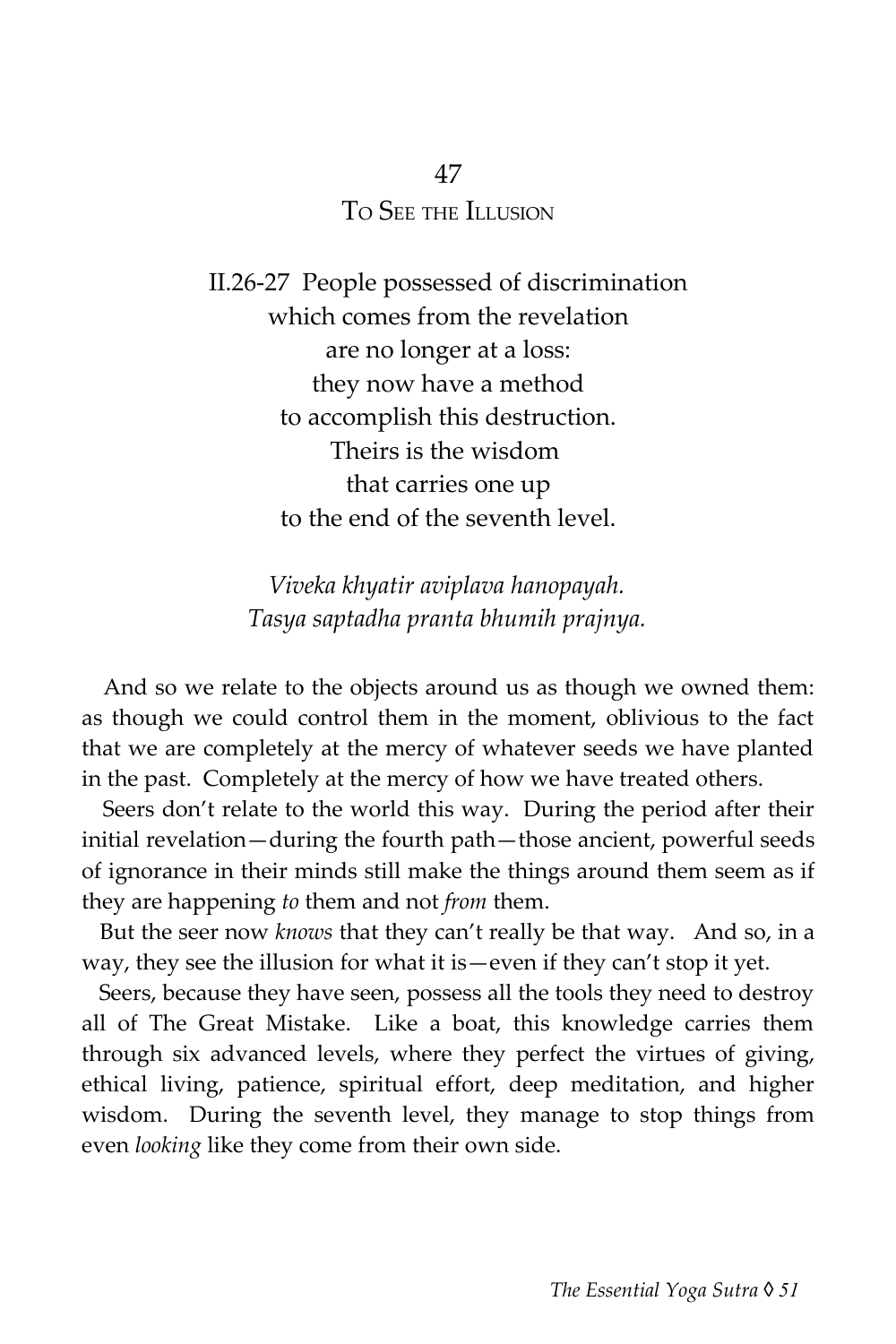## 48 THE EIGHT LIMBS

II.28-29 If you engage earnestly in the various practices of making yourself whole, all your impurities will be destroyed; and then you will gain the light of wisdom, a revelation beyond even discrimination. The eight limbs are self-control, commitments, the physical poses, control of the breath, withdrawal of the senses, focus, fixation, and perfect meditation.

> *Yoga-anga-anushthanad ashuddhi kshaye jnyana diptir aviveka khyateh. Yama niyama-asana pranayama pratyahara dharana dhyana samadhayoshtava-angani.*

For seven higher levels, then, we see the illusion as an illusion, and finally stop things from even looking other than they really are: coming from our own seeds. We then embark on three final stages known as the "pure levels," where we learn to know all things, and to send ourselves out to guide people in many places at once.

Our wisdom here is beyond needing to stay mindful even of the illusion. This then is the fourth and final higher truth: the truth of the end of pain.

The brilliance of Master Patanjali's short book on yoga, the reason it has survived over thousands of years, is that it now gives us a very practical, step-by-step program which all of us—regardless of our abilities or the circumstances we live in—can undertake right now to gain these high goals.

We now begin these steps: the famous *ashta-anga,* the eight limbs or parts of the yoga path. As mentioned in the opening line of this second chapter, we cover first the five more externally-oriented practices, concrete activities where our progress is easy to measure. These prepare us for the three more inwardly-focused practices of the third chapter.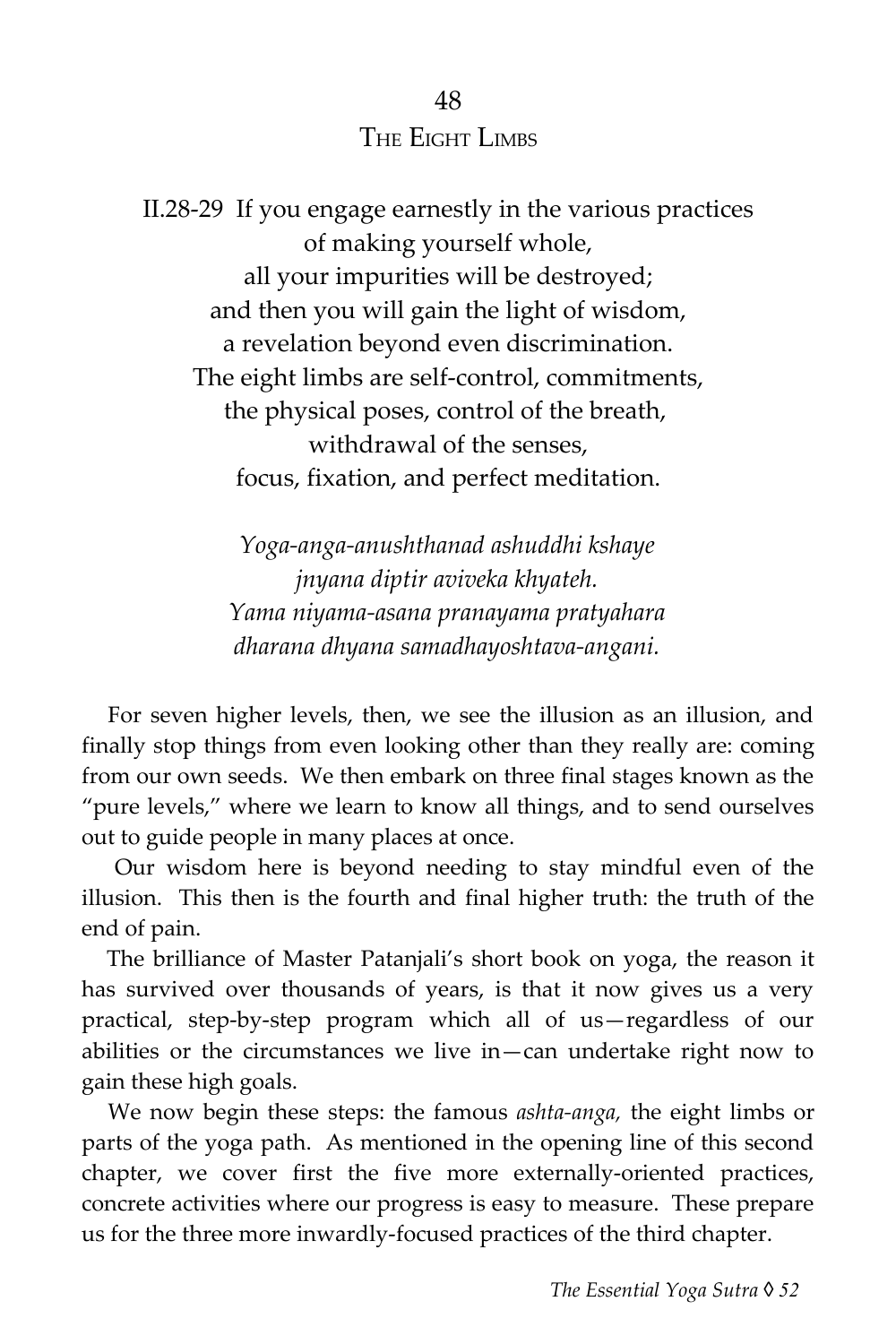# 49 SELF-CONTROL

II.30a The different forms of self-control are avoiding harm to anyone, always telling the truth, never stealing from another…

*Ahinsa satya-asteya…*

The first of the eight limbs of yoga is self-control, the ability in a sense to restrain ourselves from our more natural, lower instincts. Only the five most crucial forms of self-control are given.

The first is simply to avoid hurting other people; and remember that in the ancient books of wisdom, "people" means any living creature, however small or apparently unintelligent, since obviously they all feel pain and seek to avoid it.

The most serious form of hurting is to kill or cooperate in the killing of a human being. All of the ancient texts also state that a human being begins at conception, as consciousness enters the just-combined sperm and egg.

Really speaking the truth is difficult: it means never giving someone else even a slightly different impression from what you know to be true. The most serious lie is to make false claims about our spiritual realizations. It's also just generally good to avoid divisive talk, harsh words, and idle pratter.

Stealing is to take or use another person's property without their permission, which includes sneaking phone calls at work; dirtying up the city which we all pay for with our taxes; or ruining the Earth for coming generations.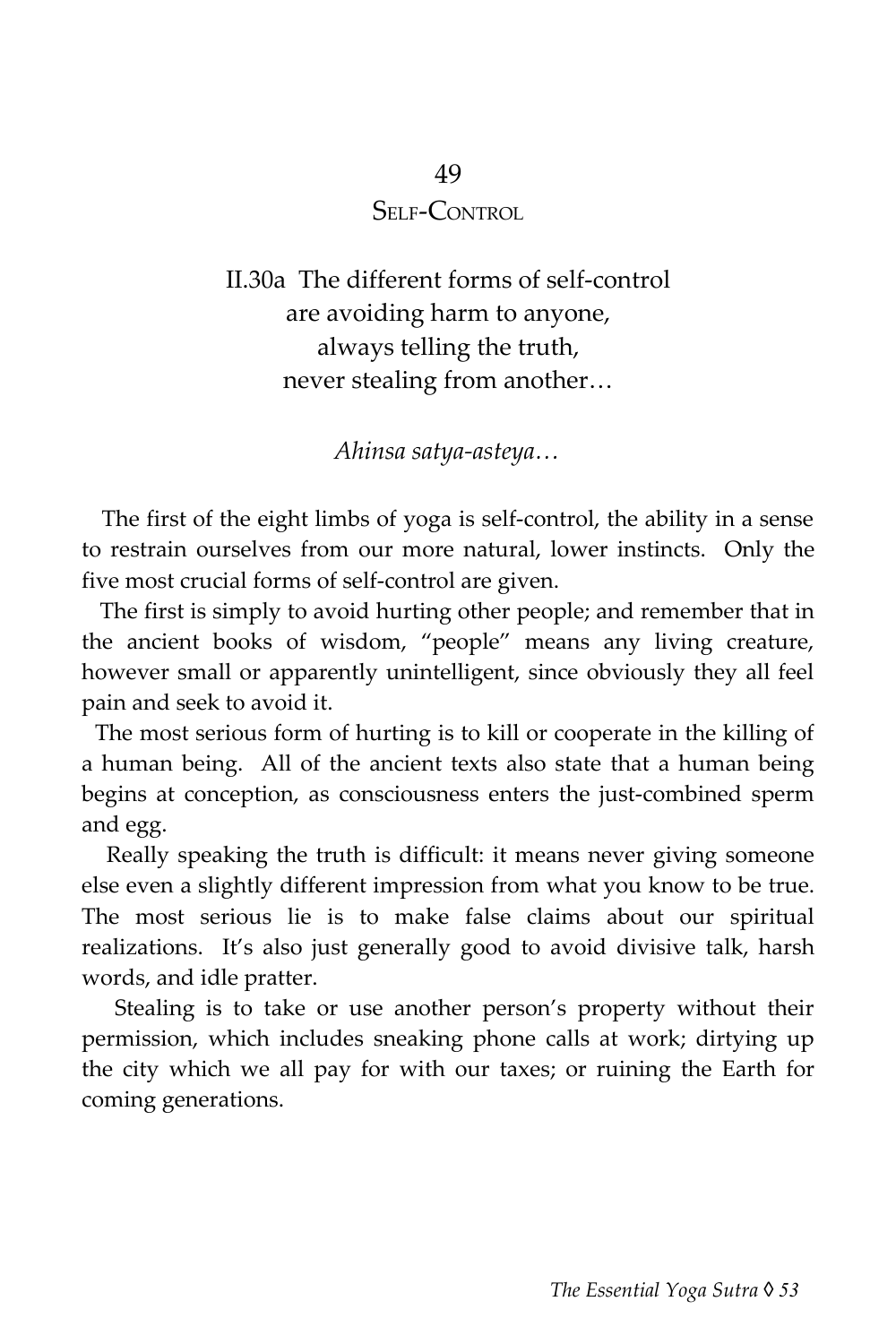#### 50 A CODE FOR ALL OF US

II.30b-31 …Keeping sexual purity, and overcoming possessiveness. These forms of self-control are mighty codes of conduct meant for people at every stage of their personal development. They go beyond differences in race or social status; they go beyond the borders between countries; they go beyond what is modern, or old; they go beyond the various creeds and convictions.

> *…Brahmacharya-aparigraha yamah. Jati desha kala samaya-anavachinnah sarva bhauma mahavratam.*

Sexual purity, for a person who has made a commitment to remain celibate, means avoiding all forms of sexual activity. When joyfully taken on and maintained, this vow grants extraordinary energy and mental clarity. For others, sexual purity means to strictly honor the bond between two other people who are in a committed relationship.

Avoiding possessiveness begins with making a determined effort to live simply. It also extends to recognizing and trying to stop our very common, very unfortunate feelings of displeasure when others get something nice, or our strange sense of satisfaction over others' problems.

These different forms of self-control are not an effort by some organization somewhere to keep us from having fun. The world is a messed-up place. The ultimate form of self-control is to stop thinking that this is someone else's fault: we create it with our own seeds. Avoiding actions that make bad seeds and a bad world is simply a smart thing for us to do.

It's not at all a matter of what religion or race or nation we belong to. Wise people throughout the history of our planet, in every country, have recognized that controlling ourselves is what truly sets us free.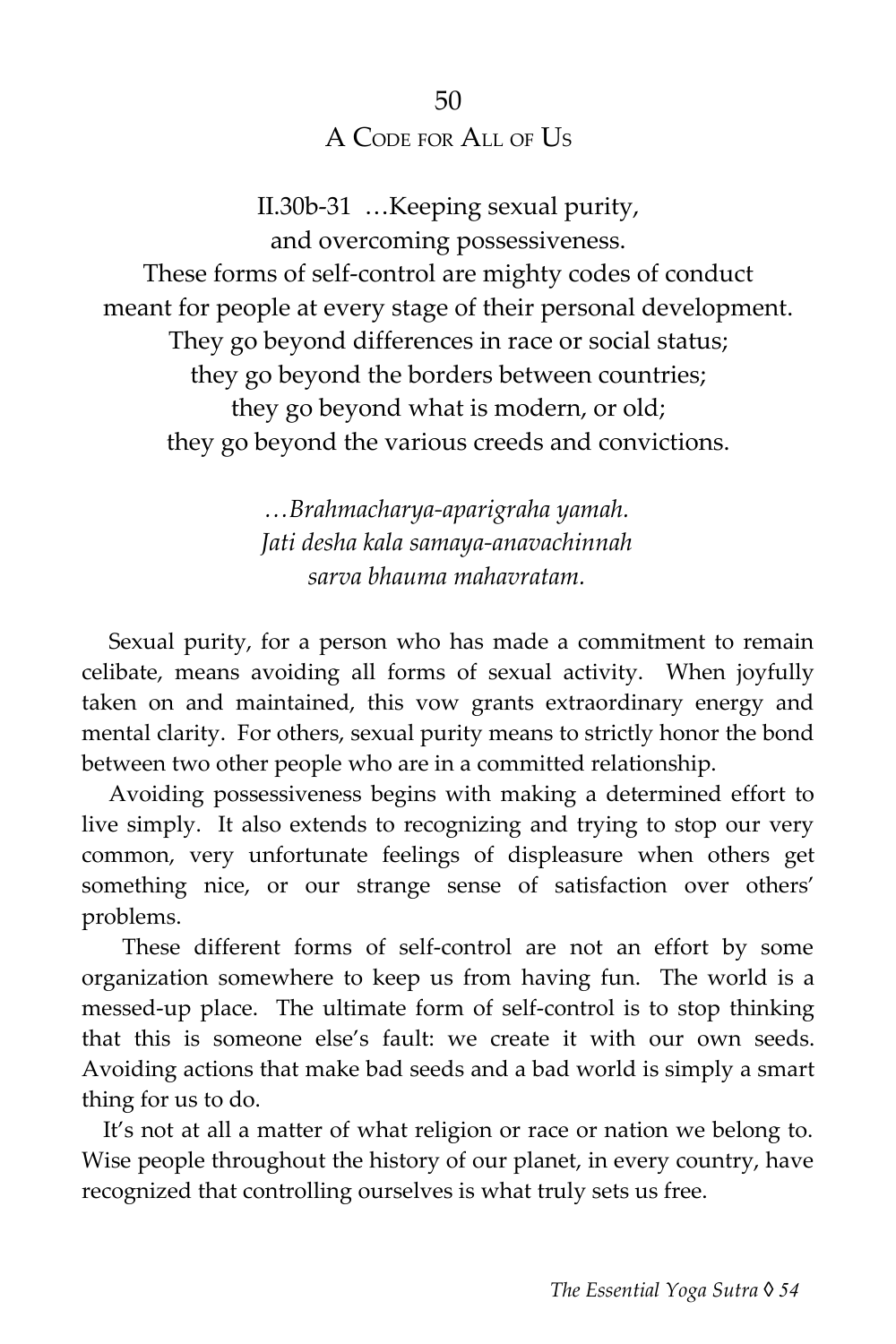# 51

#### **COMMITMENTS**

II.32 The commitments are to be clean, to be contented with whatever we have, to embrace hardships for higher goals, to engage in regular study, and to seek our Master's blessings.

> *Saucha santosha tapah swvadhyayeshvara pranidhanani niyamah.*

Five commitments make up the second limb of yoga. Self-control prevents bad seeds; the commitments plant good ones. These then actually create our success in the six other practices to come.

 Keeping clean means striving all day to see that the world and all those around us are sacred. It also means not cluttering up our day with busyness, the craving for countless shallow interactions with others, and piles of completely meaningless junk lying around the temple of our home.

Contentment is not wanting the things that we don't have, and enjoying the things that we do have. A yogi never complains about whatever food or place they may happen to get.

But contentment doesn't apply to our spiritual progress. We must be committed to finishing whatever hard work we need to, if it means taking ourselves and others forever out of pain. Regular study, in the old days, meant learning and memorizing the great books at the feet of a true Master. Our relationship with this Master is the greatest commitment of all, for without it we can never drink of the living water passed down from heart to heart, over thousands of generations of teachers and their students.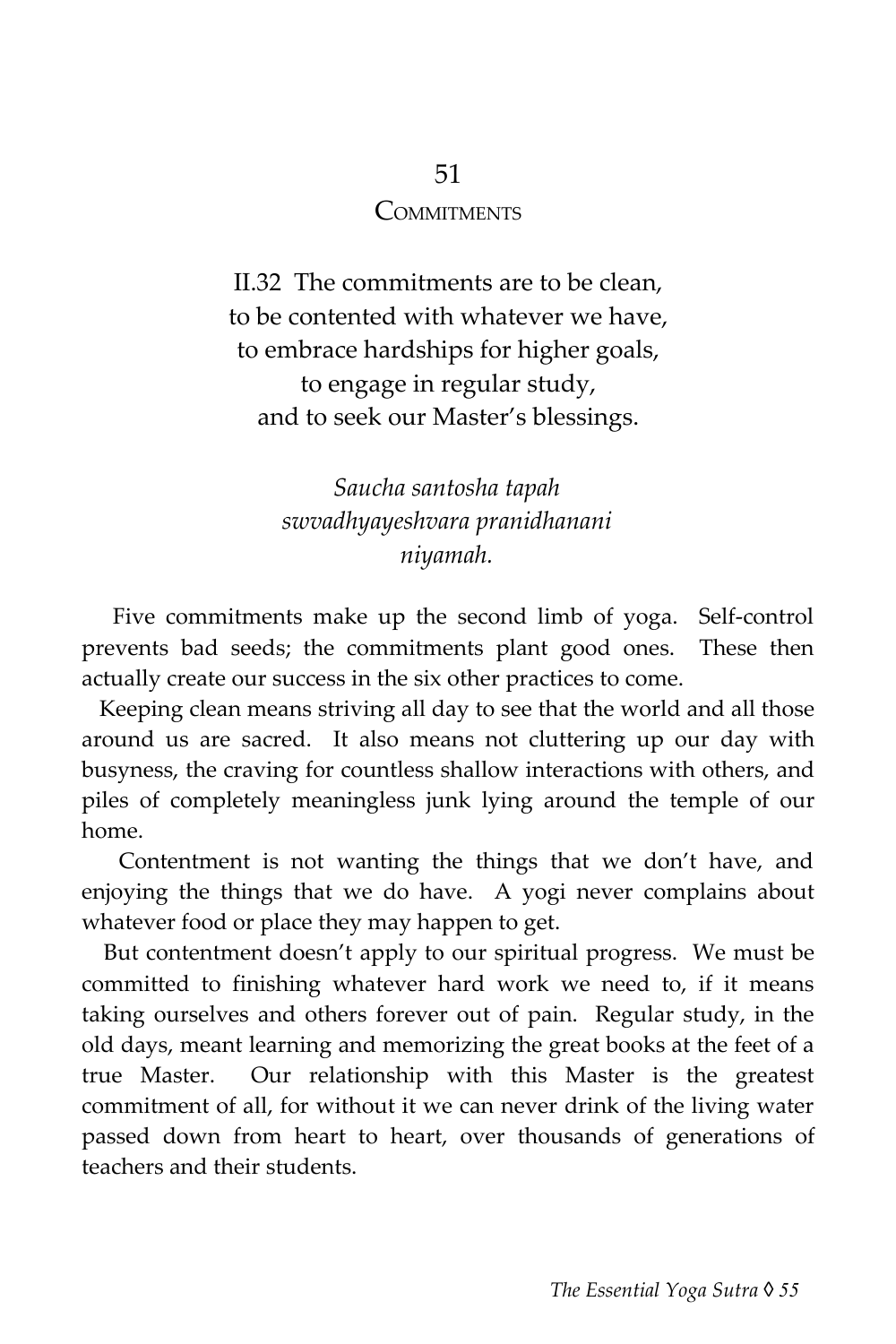52 DESTROYING OLD BAD KARMA

#### II.33-34a

When the images start to hurt you, sit down and work out the antidote. The images—people who hurt me or the like come from what I did myself; or got others to do for me; or what I was glad to hear that others had done. And what came before them was either craving, or hating, or dark ignorance.

> *Vitarka badhane pratipaksha bhavanam. Vitarka hinsa-adayah kirta karita-anumodita lobha krodha moha purvaka…*

So self-control and commitments stop new bad seeds and plant new good seeds. But we must also deal with the old bad seeds, stocked in our mental storehouse. Otherwise they will create obstacles for the other six practices of yoga.

We may not be able to see what we originally did to plant the seeds we have now, but we can decide what we must have done, from how these seeds are sprouting and creating painful pictures in our current health and relationships. This knowledge allows us to actually go in and destroy those seeds, within out own mind.

Seeds are planted not only by what we ourselves do, but also when someone else acts on our behalf; or simply if we consciously approve of an action. If a person dies in a war, and we have willingly paid taxes for that war, then the seed is the same as if we ourselves had plunged a knife into the person's chest, with our own hands.

All seeds for suffering—whether outright pain or happiness which decays into pain—are planted through The Great Mistake, as we respond to the events and people around us with mistaken feelings of liking and disliking things that actually come from ourselves.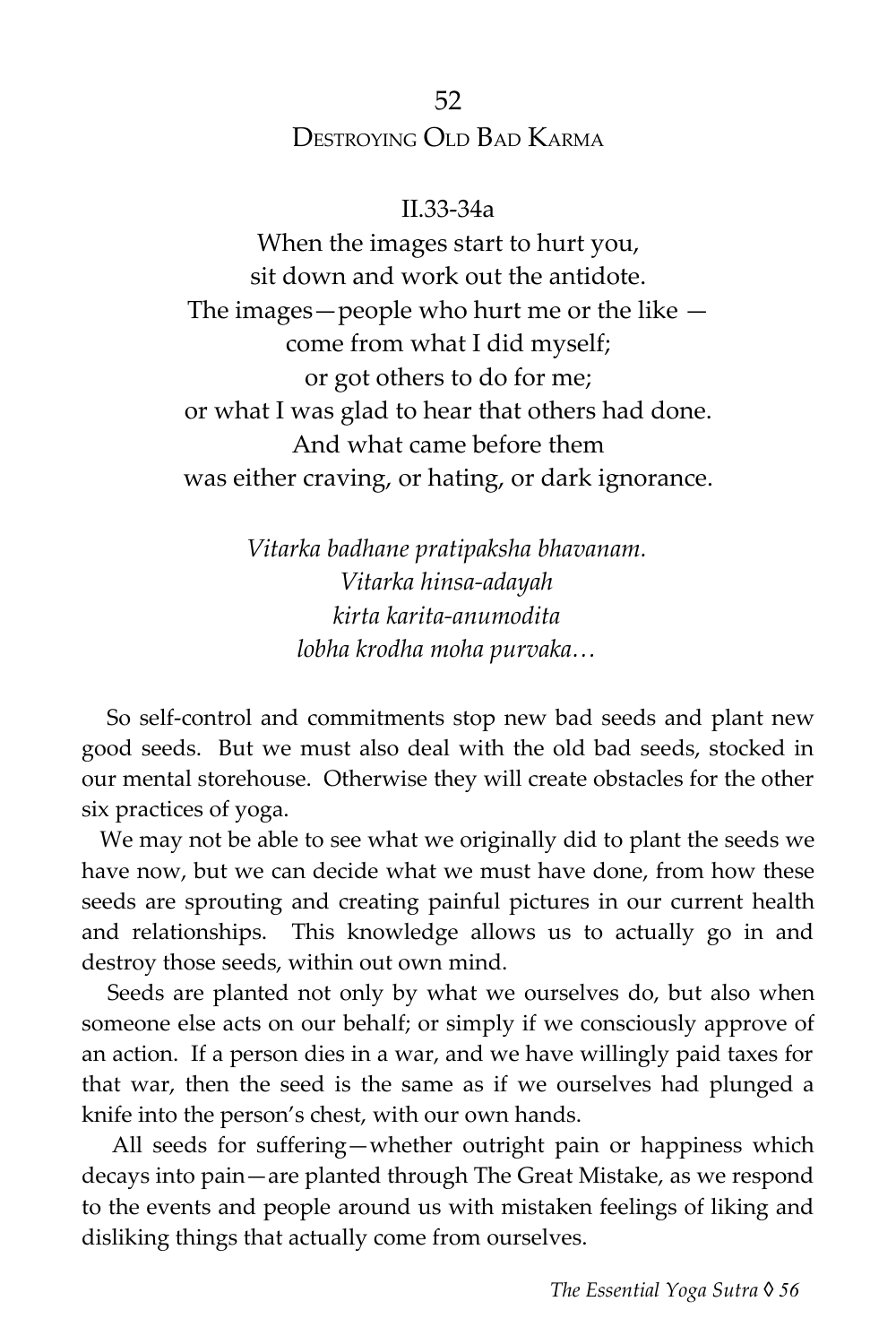### 53 THE FOUR FORCES

II.34b They are of lesser, or medium, or greater power. Say to yourself then, "Who knows what pain I have planted for myself?" Sit down and work out the antidote.

> *… Mirdu madhya adhimatra duhkha-anjyana-anta phala iti pratipaksha bhavanam.*

There is a way to stop old bad karma. Otherwise things would be hopeless, since mental seeds constantly multiply in strength. A single acorn produces an oak tree weighing thousands of pounds, and mental seeds are no different.

Identify the most powerful negative seeds you have. Older ones that are causing a serious pain in your body. Newer ones that you remember planting: a particularly serious harm to someone; something done in extreme emotion; an injury to a powerful karmic object such as a parent or teacher.

 The antidote has four steps: the Four Forces. Sit down first, and quietly review all you understand about seeds. Think about your destiny; simply, saving the world.

 Secondly, feel some intelligent regret—not guilt—about how this action and its seed will delay your destiny.

The third and by far most important step is to decide not to repeat the mistake. For a health or relationship problem, you obviously need to strictly avoid any harm to others' well-being or friendships—and so on.

The fourth force is to take a positive action to counteract the negative one. Volunteer for some time at a hospital, for example. Consciously dedicate all four forces to the seed, and it will die.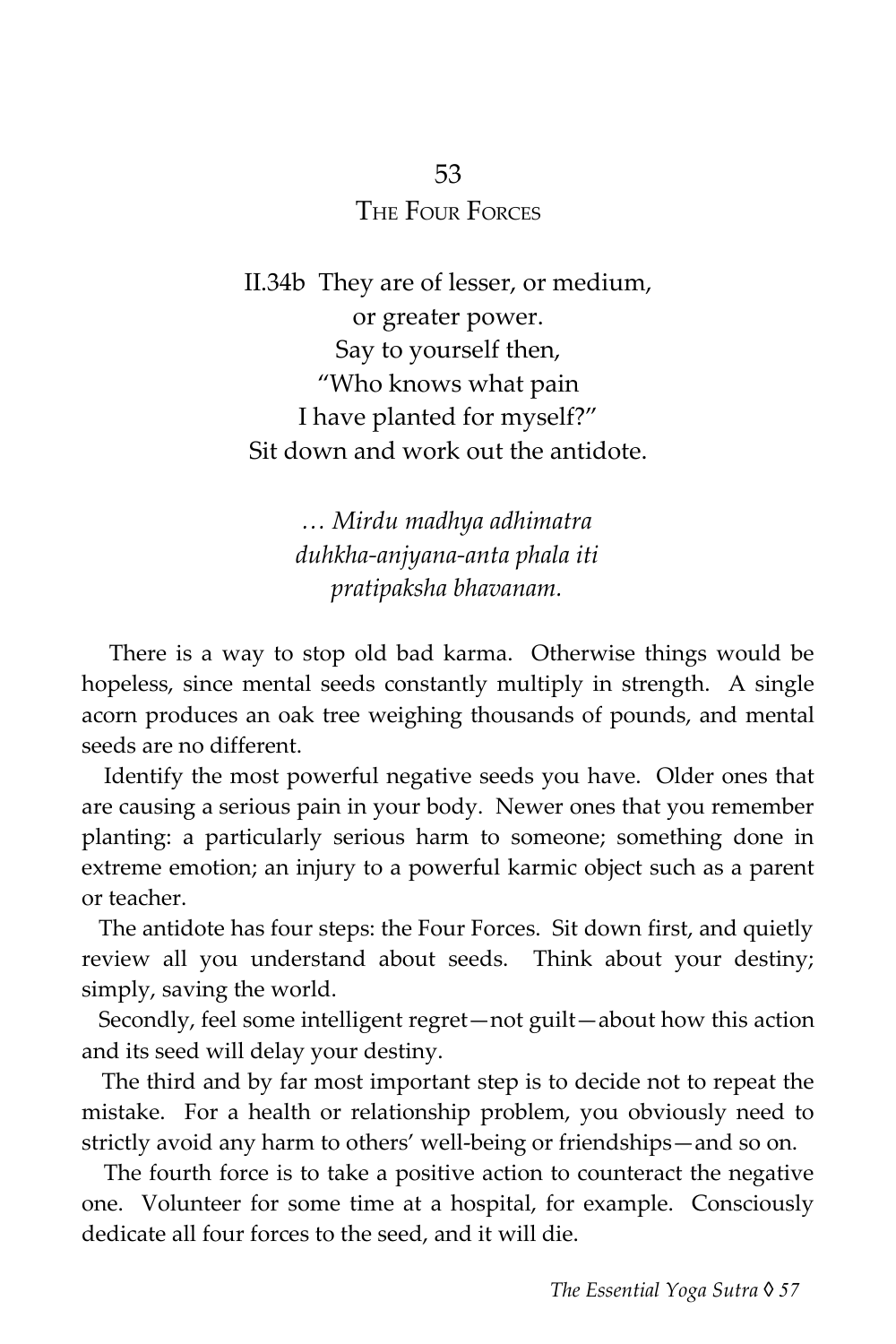#### 54

#### IN YOUR PRESENCE

II.35 If you make it a way of life never to hurt others, then in your presence all conflict come to an end.

> *Ahinsa pratishthayam tat sannidhau vaira tyagah.*

What happens if we get good at managing out mental seeds? Remember first that only *we* can plant our own karmic seeds, and only *we* experience them when they sprout. (We can also do a good thing through as a group, and each person in that group plants a similar seed; this accounts for the prosperity and poverty that exist on opposite sides of our imaginary international borders.)

And so the Master says that "in *your* presence," something good will happen. And that's why two people can experience the very same yoga class as either an exhilarating adventure or just a very sore neck.

The more thoughtful and steadily we work with our own seeds instead of trying to wrestle with bad men on a movie screen, the more obvious it becomes that now we are on the right track.

The first stage is the *surprising*: a person who's a problem at work greets you warmly. Then the *obvious*: almost everybody at work starts to smile at you. Next, the *amazing*: wars around the world suddenly stop. Finally, the *miraculou*s: the process of your body aging clearly stops, and begins to reverse itself.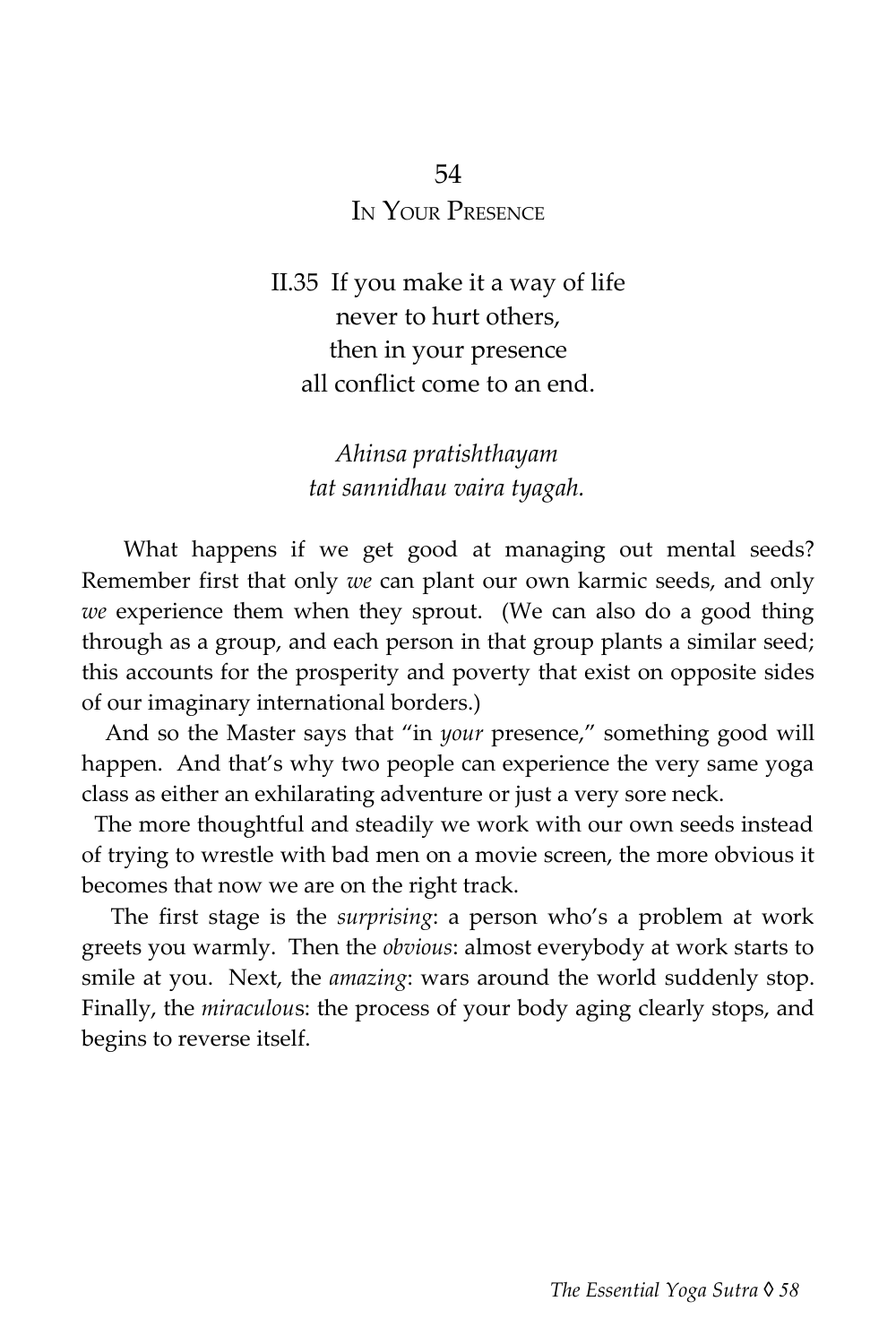55 WHERE MONEY COMES FROM

II.36-37 If you make it a way of life always to tell the truth, then anything you undertake will have a successful result. If you make it a way of life never to steal from another, then there will come a time when people just come to you and offer you all the money you need.

> *Satya pratishthayam kriya phala shrayatvam. Asteya pratishthayam sarva ratnopasthanam.*

We have to get out of the mind-set that says telling a lie is only wrong if there's a good chance you can get caught at it. Or that it's only wrong because our parents said so, or our teachers at school, or because some religion says so.

The more we begin to understand seeds, the more clear it becomes that doing good things is not just right, but also the only way to get what we want—including what we want for everyone else.

If we work hard at telling the truth, then everyone else begins to be honest with us too, all the time. (Although *please remember* the time gap: seeds need time to ripen, although the sheer understanding of how seeds work speeds this up wildly.) And then anything we ever undertake—be it a new business, a new relationship—just "automatically" works out.

Money karma can be amazing. Money isn't made at a federal facility somewhere. The *value* of the world economy—every single cent of it—is created by respecting other people's things. Give it a serious, prolonged try. You'll be laughing all the way to the bank.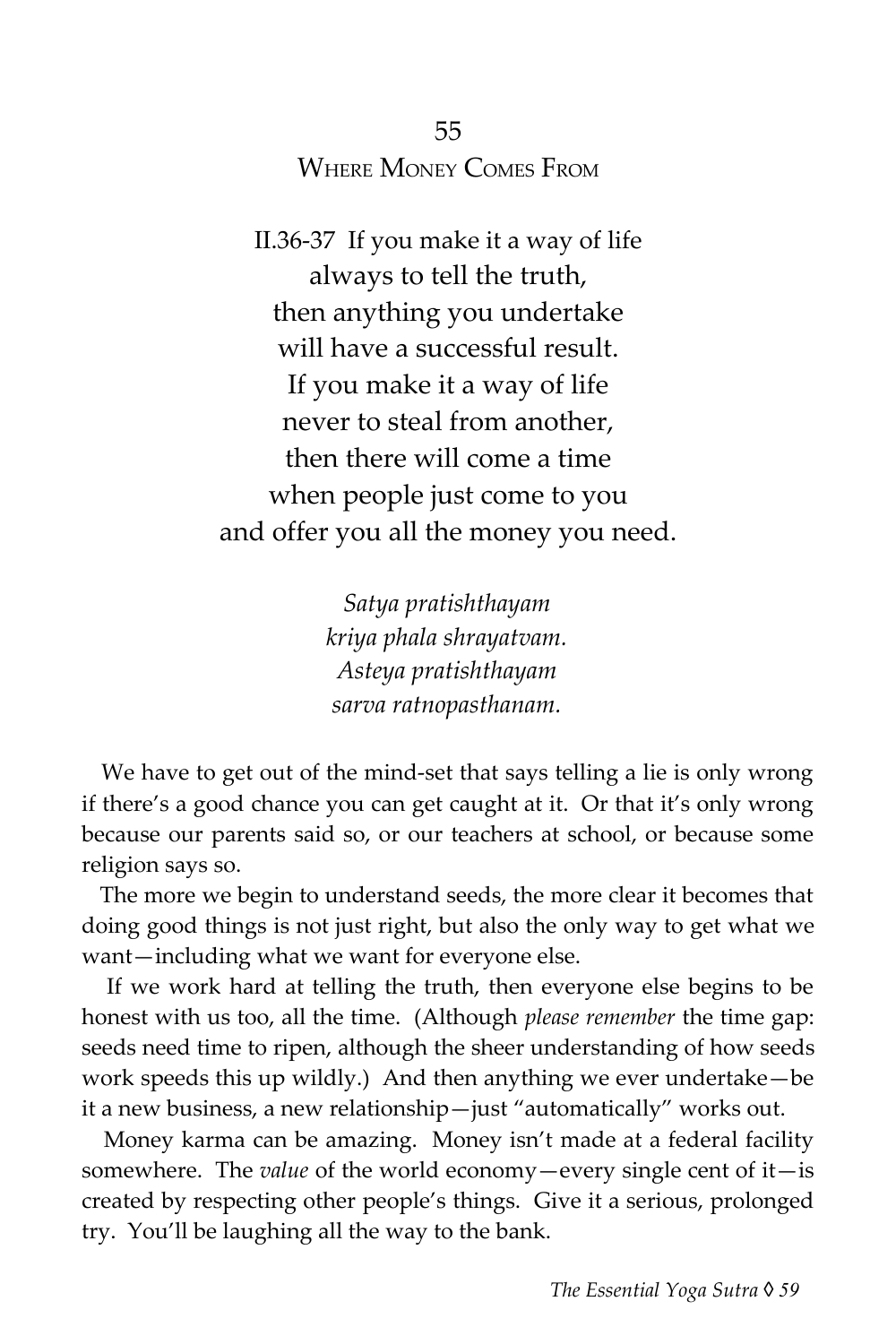56 HOW TO SUCCEED IN RELATIONSHIPS

II.38-39 If you make it a way of life always to keep sexual purity, then you will always have strength. If you persevere in overcoming possessiveness, you will be able to see your other lifetimes.

> *Brahmacharya pratishthayam virya labhah. Aparigraha sthairye janma katha-anta sambodhah.*

It's no surprise that, karmically speaking (which is the only way that works anyway), we can get the kind of relationship we want with someone of the opposite sex only by being very careful not to damage other people's relationships.

A simple rule of thumb is always to act around another person's partner as if that other person were standing there too. Again, this is not a matter of what we normally think of as "morality": it's simply the only way that we can ever find a beautiful relationship ourselves; and if everyone acted this way, then *everyone* would have an amazing partner.

It's like respecting other people's things: if *everyone* understood it, then *everyone* in the world would have all they need. Poverty would be forever eradicated—and this is the only way it will ever occur.

The Sanskrit word for "strength" here implies both very good health in general, and also a clean personal sexual vigor that gives you energy for everything you do.

If we learn not to clutter up our lives with things and busyness, the mind becomes so still and clear that we can see future events and even other lifetimes. A wonderful skill for success at every level of life!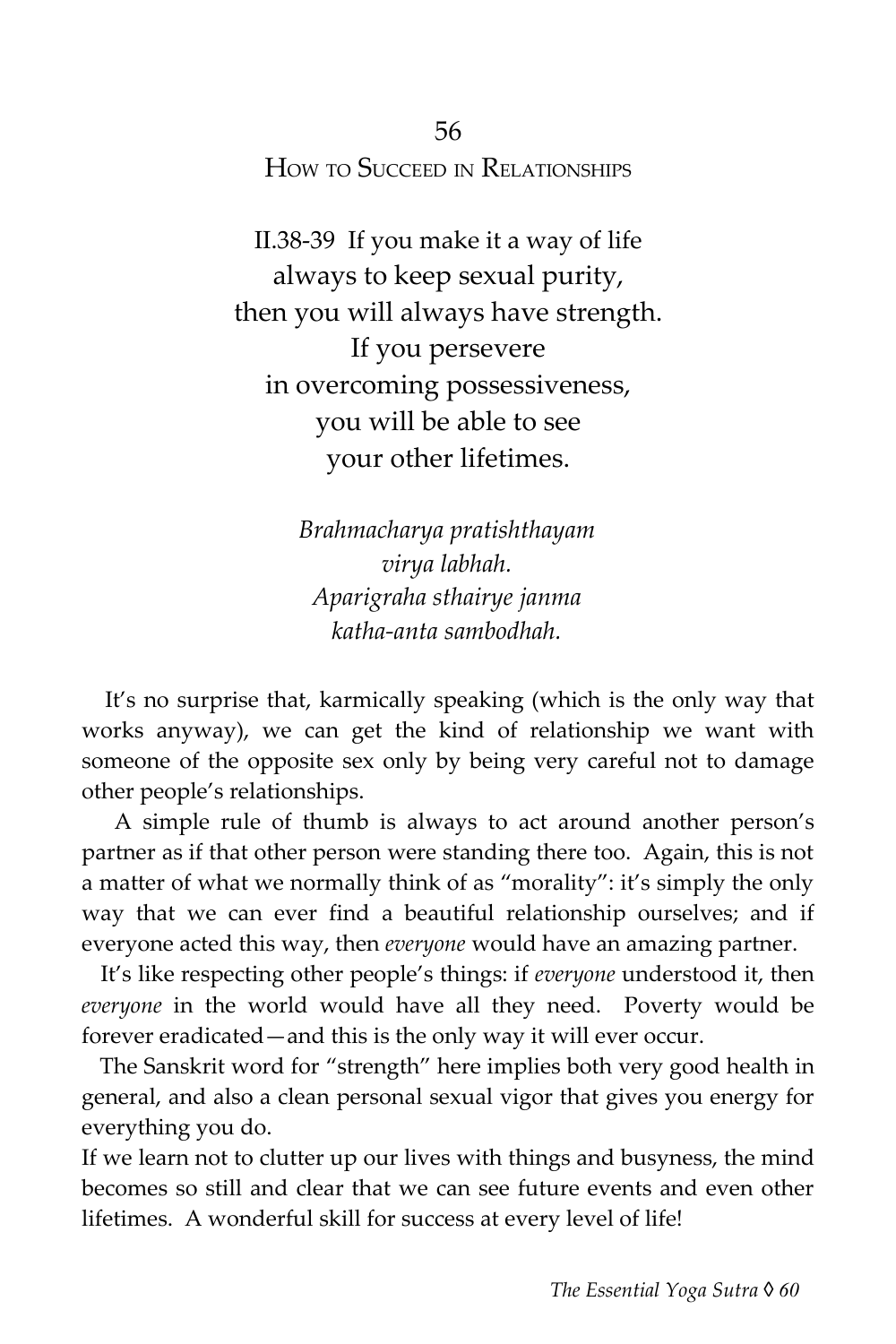# 57 SIMPLY CLEAN

II.40-41 If you stay clean, then you will never find yourself in crowds of the filthy. Truth, purity, sweet thoughts, single-pointedness, and mastery of ones senses are all qualities that make you suitable for seeing your true self.

> *Shauchat svanga jugupsa parair asansargah. Sattva shuddhi saumanasyaikagryendriya jaya-atma darshana yogyatvani cha.*

If you continue to be very honest with yourself about the amount of pain that's really going on around us all the time, then the simple act of walking down a busy street can be overwhelming: hundred of helpless, soon-to-be corpses brushing past us in a single hour.

If though we maintain a clean and sincere spiritual practice, then the habit of watching out for possible angels among us graduates into direct encounters with these beings. And angels really do exist: the idea may seem a little corny, but all the paintings and descriptions of them around attest to the fact that someone, somewhere, has actually met them.

If the seed thing really works, and if you push it to its limit, then it stands to reason that eventually you'll be surrounded by such beings, all the time.

 Mental purity and physical simplicity lead to a serene state of mind, no longer enslaved by excesses of food or sex. When the water of a lake is perfectly still, only then can we see the full moon reflected in it: ultimate reality, emptiness.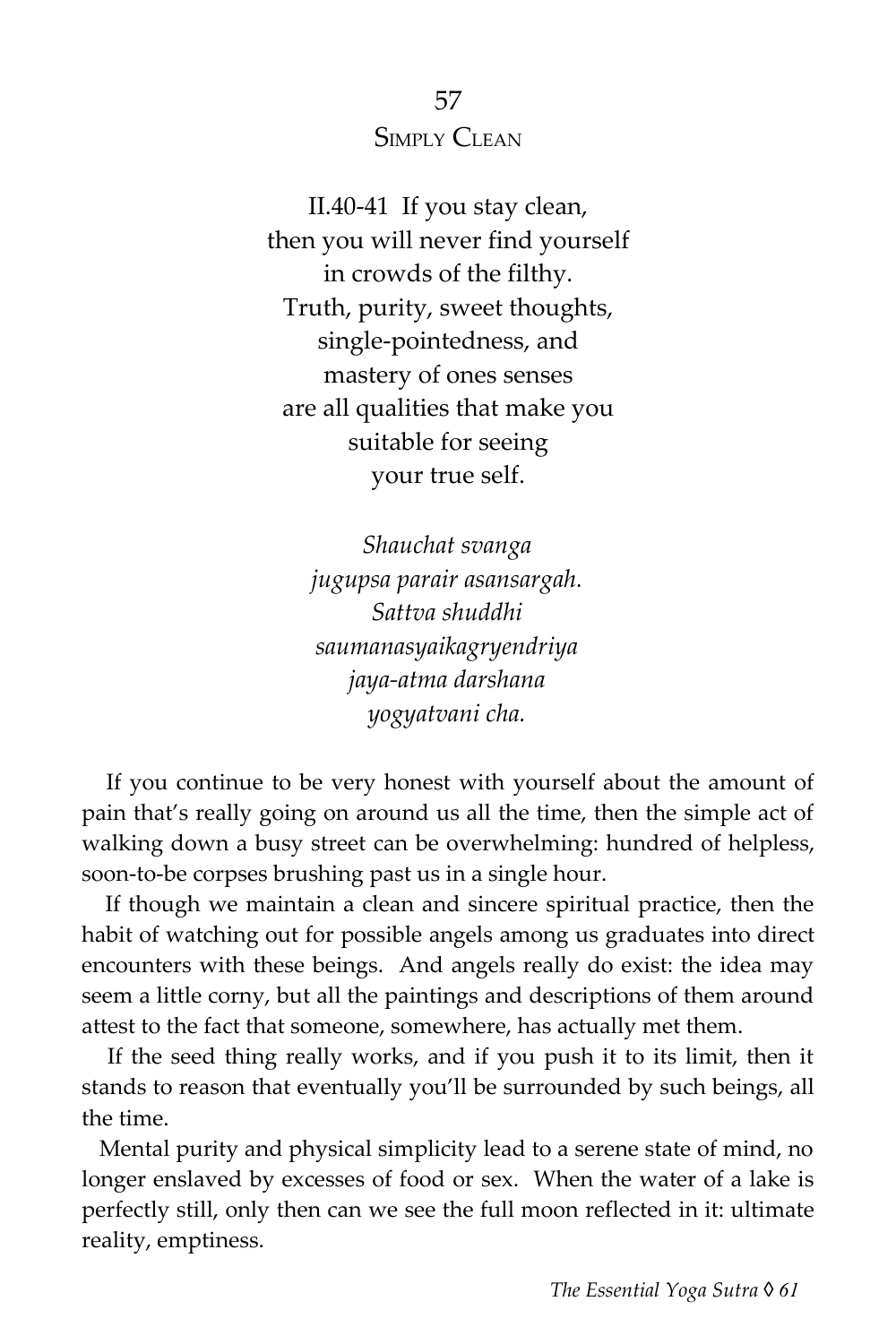### 58 HOW TO BE HAPPY

II.42-43 If you stay contented, then you achieve happiness which is unsurpassed. Embracing spiritual hardships destroys your impurities, allowing you to master both body and senses.

*Santoshad anuttamah sukha labhah. Kayendriya siddhir ashuddhi kshayat tapasah.*

Want to get rich? It's easy. Simply purposefully collect the necessary karmic seeds to see yourself that way, and you *will* be. And so, paradoxically it seems, the only way to get a lot of money is to give a lot away, very purposefully and carefully.

But when the seeds ripen and it all comes back to you, will you be *happy?* You see, the seeds for being *happy* and the seeds for being *rich* are *different* seeds—and that explains why wealthy people can sometimes be so utterly unhappy.

The karmic seed that's planted by training ourselves to be satisfied with any level of material comfort is different. This seed ripens as pure *contentment,* and it's worth a huge amount of wealth seeds. A person who is contented with simplicity has surpassed wealth itself.

It really is true that there is no school like being put into difficult situations and learning to excel because of them. Karmically speaking, the decision to commit ourselves to something that is truly meaningful forces a lot of old, very dangerous seeds to go off—prematurely, but much more gently then they would have otherwise. It's sort of like the inconvenience of missing a flight that ends up crashing.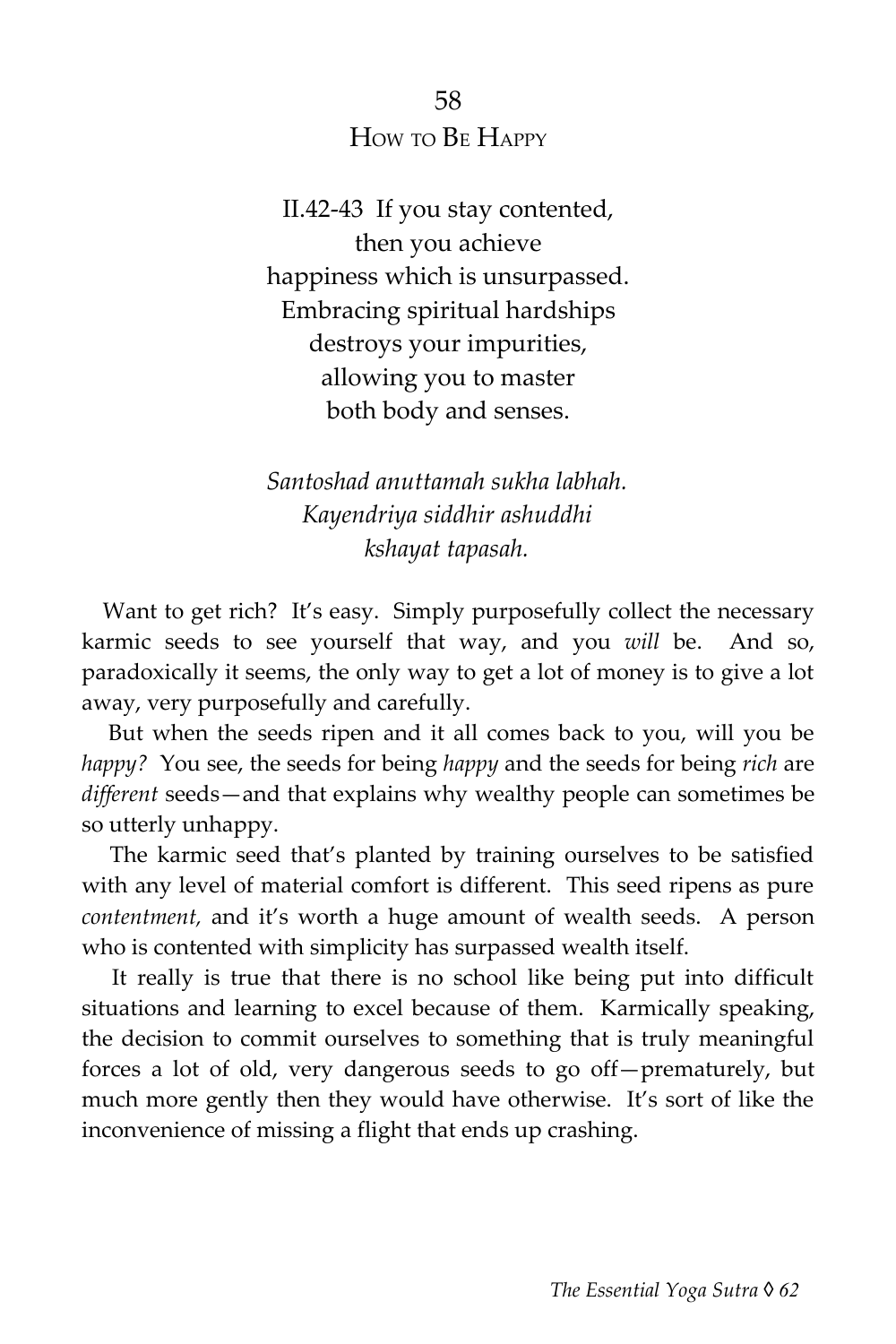### 59 FINDING YOUR GUARDIAN ANGEL

II.44-45 If you engage in regular study, then you come to be with the Angel of your deepest dreams. If you seek your Master's blessing, you attain final meditation.

*Svadhyayad ishtadevata samprayogah. Samadhi siddhir ishvara pranidhanat.*

The serious study of the spiritual classics—burning the midnight oil in the pleasant company of the greatest Masters of history—is not much in vogue in our times. Perhaps it's because knowledge has come to be associated with universities and degrees, rather than years of deeplyfulfilling apprenticeship under a true Master.

At any rate, a real Master will demand from us—often painfully so that we put our studies into actual practice. Which with yoga means an incessant examination of our inner weaknesses: a joy in exposing them and routing them out.

As we gradually replace our mental stockpile with an increasingly higher percentage of pure seeds, then our Master begins to come to us in ever higher ways. At a very specific point, they come to us as the one perfect Angel who will guide us personally to our final paradise together.

This is not some wishful fairy-tale thinking. It is the hard, cold, practical, inevitable result of devoting ourselves to the task of cleaning up the seeds within our own minds.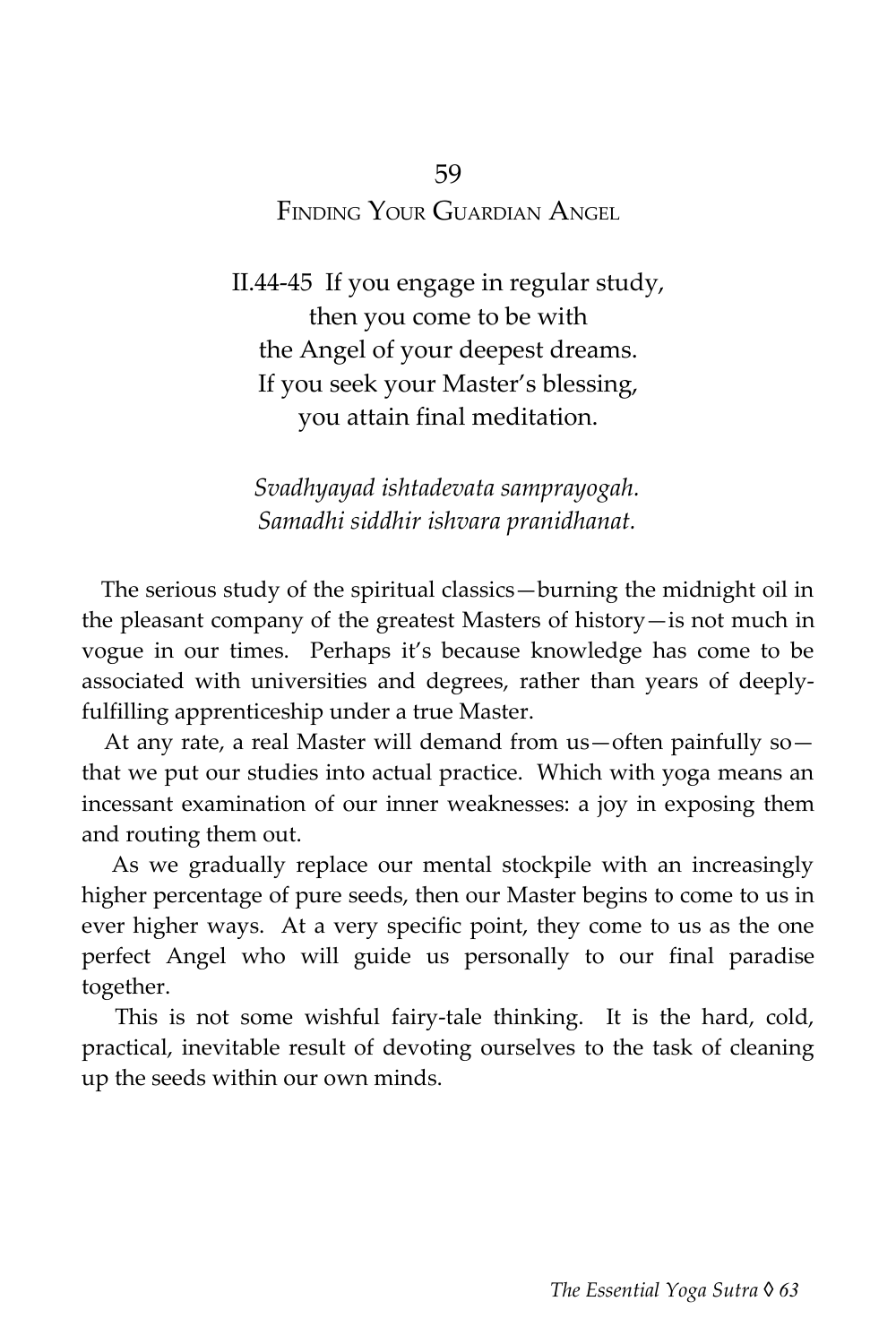### 60

### BODY YOGA

II.46-47 The poses bring a feeling of well-being which stays with you. They do so through a balance of effort and relaxation; and through endless forms of balanced meditation.

> *Sthira sukham asanam. Prayatna shaithilya-anata samapattibhyam.*

These lines are the original source for the physical yoga poses as we know them today. Originally these were mostly different types of meditation postures, and a few additional exercises that would give you the strength and flexibility to sit in unmoving meditation for long periods of time.

Here begins really the idea of working on the heart and mind by working from the outside, on the body. By placing the parts of our body in very specific positions, we purposely affect the inner channels. This facilitates the flow of inner wind, or *prana*. And because our very thoughts ride upon this *prana* inside the channels, we bring greater kindness and knowledge to our mind, by using our body.

Meditation is defined as maintaining a balance which avoids mental lethargy and hyperactivity. It is a delicate process of correction and counter-correction, like the constant left-and-right of our hands upon a steering wheel.

Through practice, we learn to keep a straight line; then we relax our effort and ride, lest the correcting itself become a distraction. With regular practice, body and mind achieve well-bring which really lasts. Ultimately we attain a higher well-being, as the channels themselves transform into light.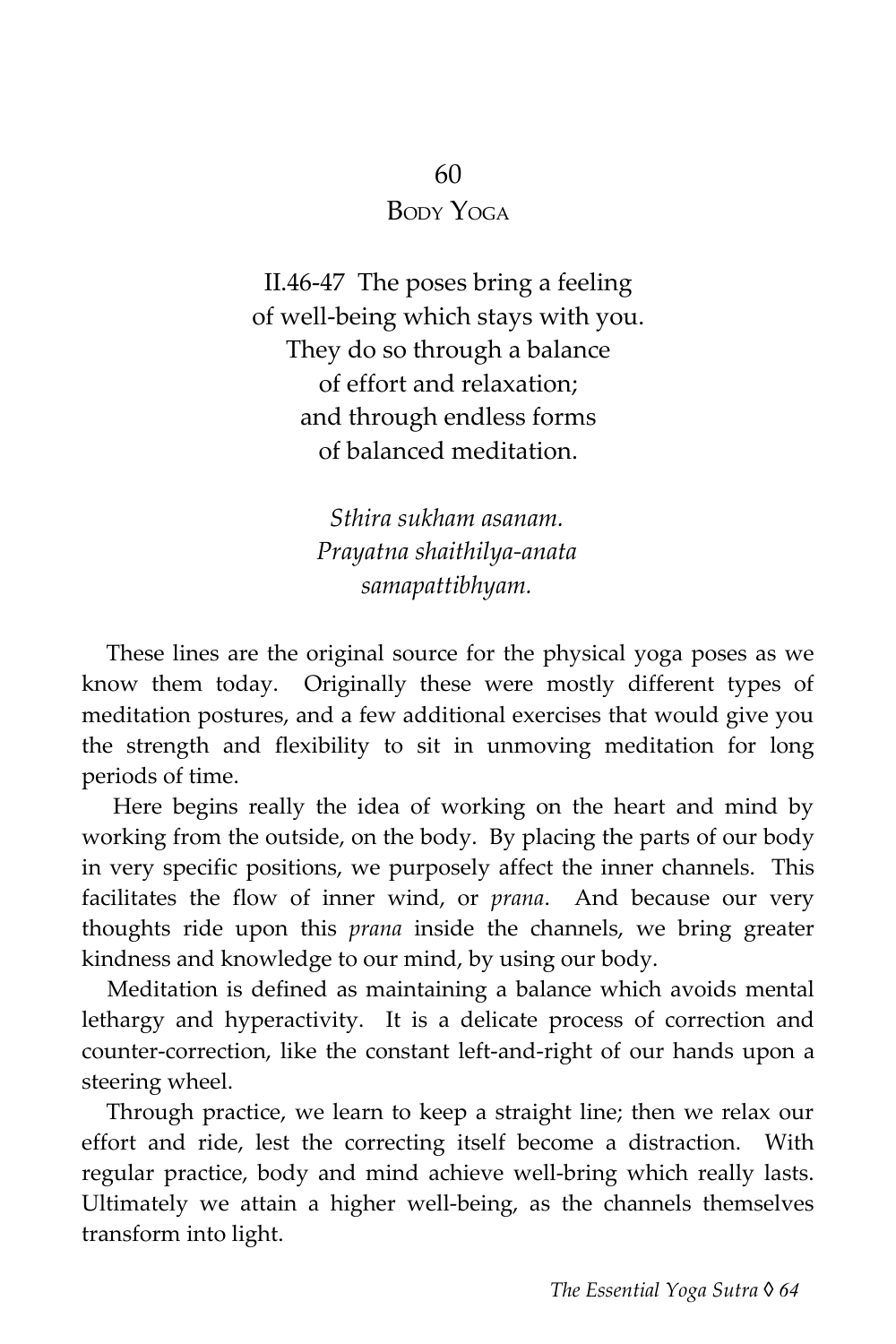#### 61

### THE LIE OF CHOICES

### II.48 And there will come a time when differences no longer harass you.

### *Tato dvandva-anabhighatah.*

How exactly does this transformation happen? As we'll see in the next chapter, there are three primary wind channels within the body. The middle channel runs down the center of the back, following the spine. On either side of it run two lesser channels.

Remember The Great Mistake: how we try to get the things we want in the wrong way, like a child hitting a bad man on a movie screen. This then plants negative seeds which ripen into our very troubled world.

When we see things in a wrong way, the inner winds inside the two side channels are active. This is because they are tied to mistaken thoughts about how our world works, and these thoughts run in the same two channels.

The incredible magic of yoga is that it actually attacks negative thoughts on a physical level, as the exercises release blockages of inner winds in the side channels.

These blockages cause us to see things in a polarized way: this and that, me and you, what I want versus what you want. When the blocks are freed, then getting what you want becomes getting what I want, and we are both freed.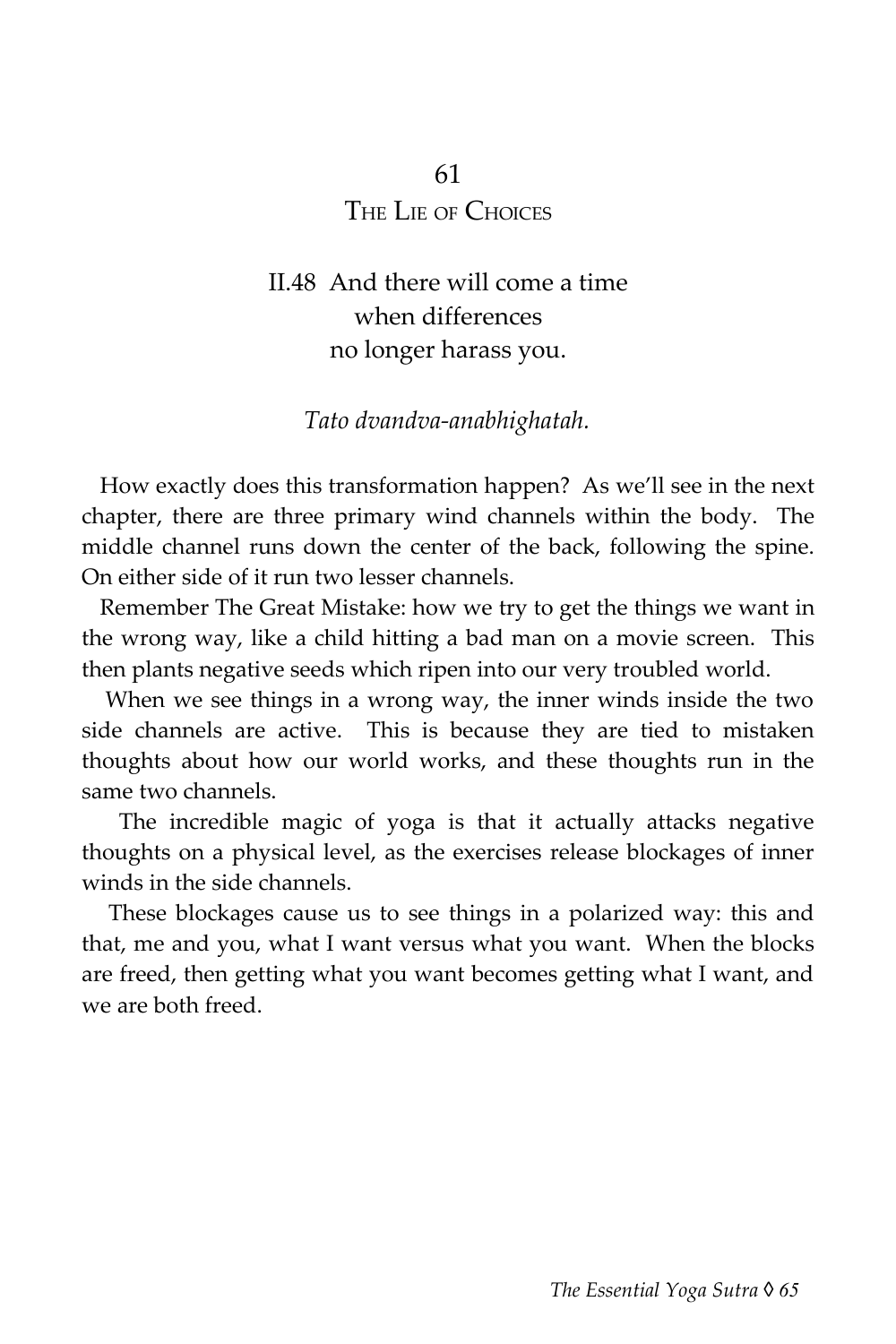# 62 THE END OF BREATH

II.49 The breath is controlled when, as you remain there, the passing of your breath in and out simply stops.

*Tasmin sati shvasa prashvasayor gati vichedah pranayamah.*

If we are doing our yoga exercises correctly then, the side channels open up, *which actually causes us to think more clearly and kindly.* If you're not getting this effect with your yoga, then you're not doing it properly. At the bottom of everything are self-control and commitments, the seeds creating the yoga poses: Am I taking care of other people, every day?

In addition to physical exercises which reach down to open the channels, there is an entire science of breathing which touches the inner winds themselves, linked to our thoughts within the channels. Although our breath is not the inner wind, the two are intimately connected. Whatever happens with one resonates with the other, like guitar strings tuned to the same note.

And so in one direction, working from the outside in, we can remain in a meditation posture or yoga pose and master our breath, which then calms the inner winds: when you stand and hold a horse's reins, the rider atop it is stilled. From the inside out, we can quiet the thoughts: when the rider is calm, the horse is too.

A totally calm and properly focused mind brings negative thoughts to a standstill, at which point the outer breath simply stops.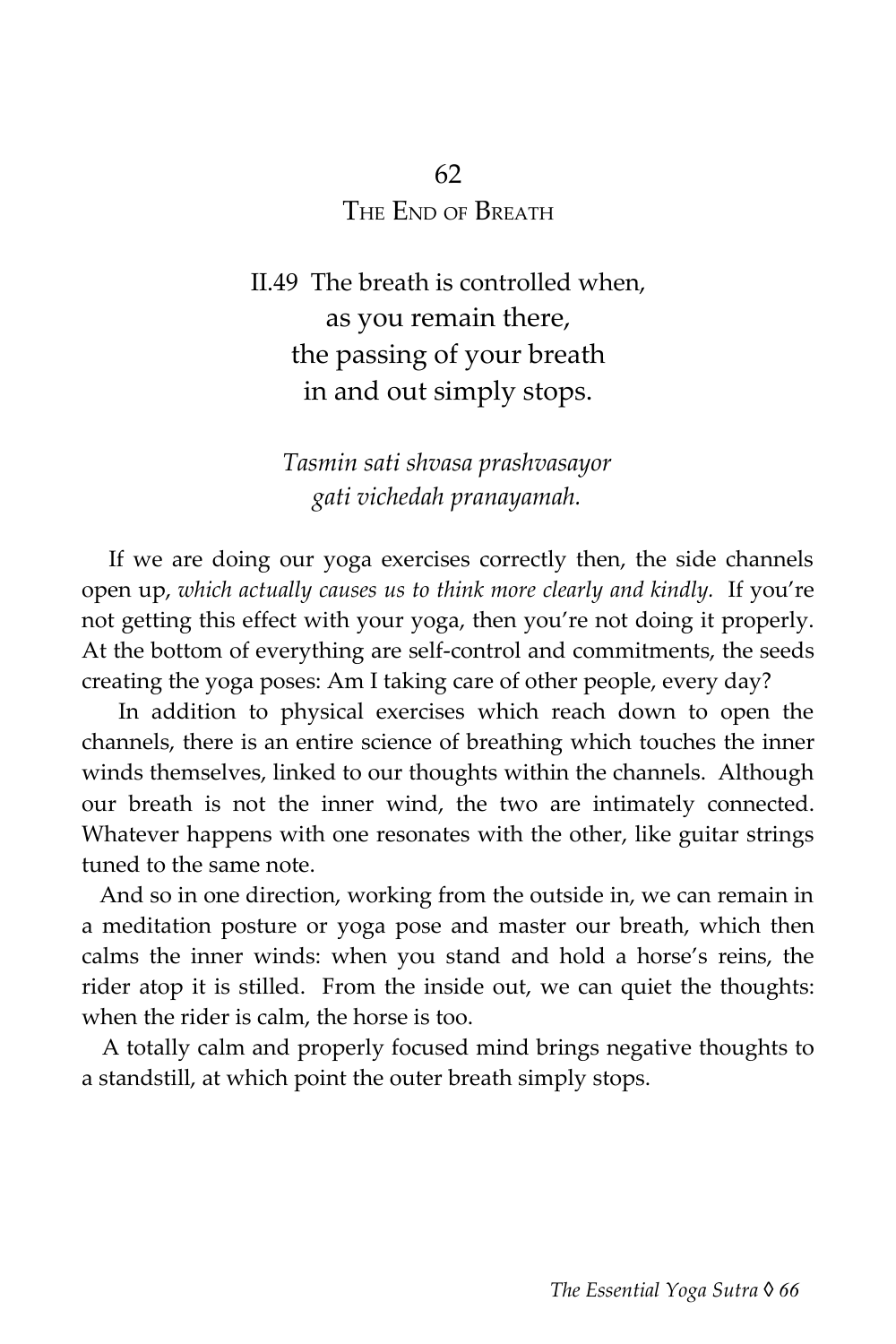# 63 HOW TO BREATHE

II.50 Keep a close watch on the breath; outside or inside, paused or being exchanged. Observe too the place in the body, the duration, and the count. Long and fine.

*Bahya-abhyantara stambha virttih desha kala sankhyabhih paridirshto dirgha sukshmah.*

So the breath is connected to the inner winds, which are linked to our very thoughts. This means that if we keep a close eye on our breath both during our yoga exercises and throughout the day as well—then we can monitor the state of our mind, and the condition of those two troublesome side channels.

If you think about it, breath can be in three places: all breathed out, when it pauses momentarily; all breathed in—again a pause; or moving between these two states.

In meditation, in a yoga pose, and with the boss at work we strive to keep our breaths long and slow, with a constant even inflow and exhale. This keeps the inner winds calm and thus our mind clear and focused.

When we're nervous or upset, inhales tend to go much quicker then exhales. We correct this by mentally counting the seconds for each, until inhales and exhales take equal time. Then extend the calm exhales further.

Since the inner winds are tied to our thoughts, with proper training we can also mentally direct a certain number of breaths through specific inner blockages, and then the inner winds will follow.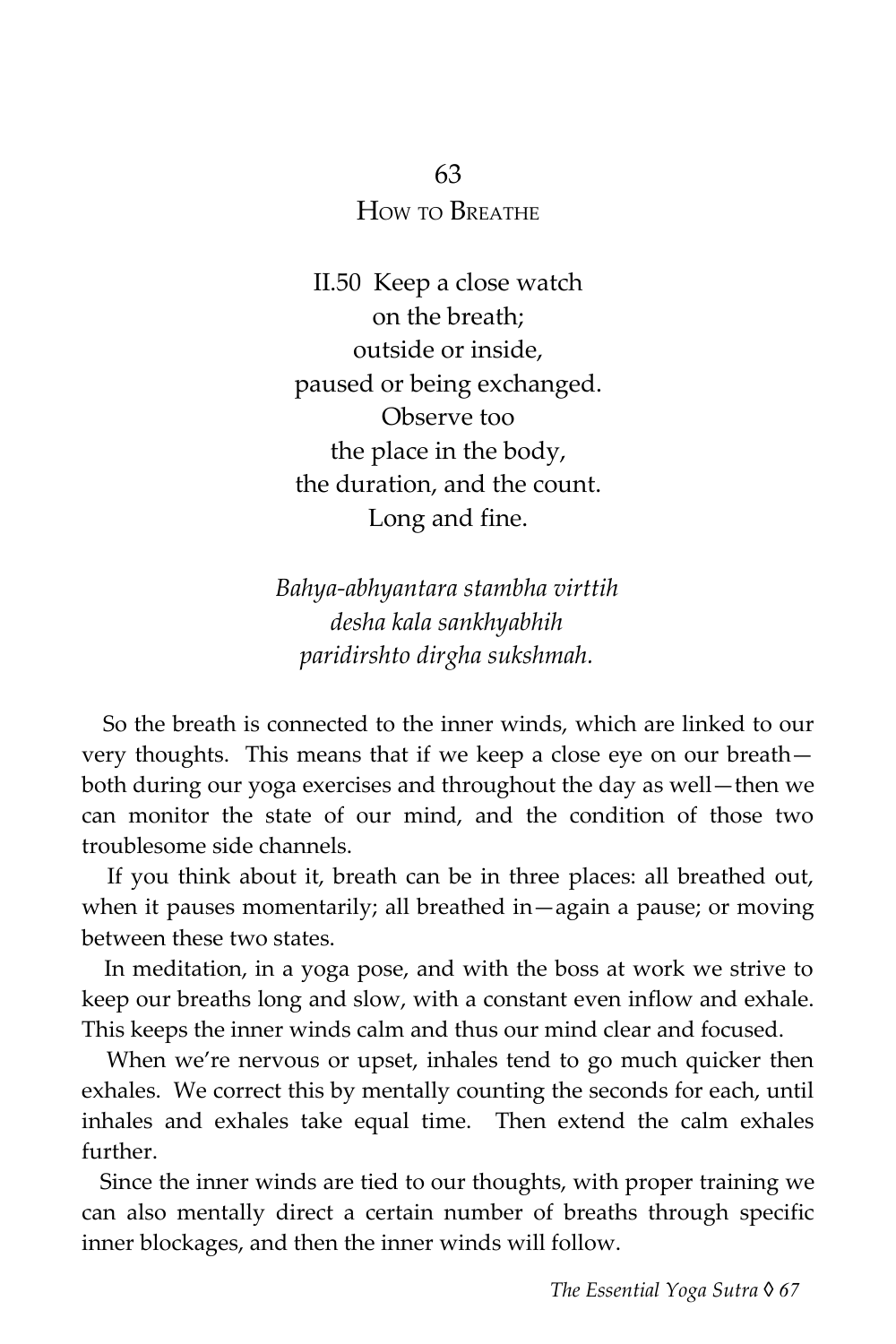# BREATHING TO <sup>A</sup> SINGLE POINT

# II.51-53 The fourth state is where one has given up outside, inside, and the experience itself. And then one can destroy the veil that covers the light. The mind is fit for focus.

*Bahya-abhyantara vishaya kshepi chaturthah. Tatah kshiyate prakasha-avaranam. Dharanasu cha yogyata manasah.*

So the breath can be outside, inside, or experienced as moving between the two. But there's also that fourth possibility, when it stops altogether.

We experience something close to this when we are reading a really good book, or trying hard to hear a faint sound. The closer we concentrate, the more calm the inner winds become, and thus the breath. When the breath actually stops for long periods of time, it does so for one of two reasons: either our focus in general is perfect, or we have destroyed the very thoughts and winds that create the veil of The Great Mistake.

Of course the first can help us get to the second, but it's the second one we want: that's what Master Patanjali defined as yoga itself, back in the beginning. All the physical practices of yoga are aimed at stilling the side channels, which causes us to see ultimate reality, and eventually turns our body into light: an angel who appears wherever someone needs.

These results in physical yoga, and especially the breath exercises, come only after steady work with a qualified teacher. Someone who's been trained personally by a Master in an authentic tradition. Someone who's obviously keeping up a good practice themselves, and gotten results. Don't try to force things yourself, or do them incorrectly; you could very well hurt your body or mind. Success comes very surely and naturally only by planting the right seeds—through the yoga of selfcontrol and commitments.

64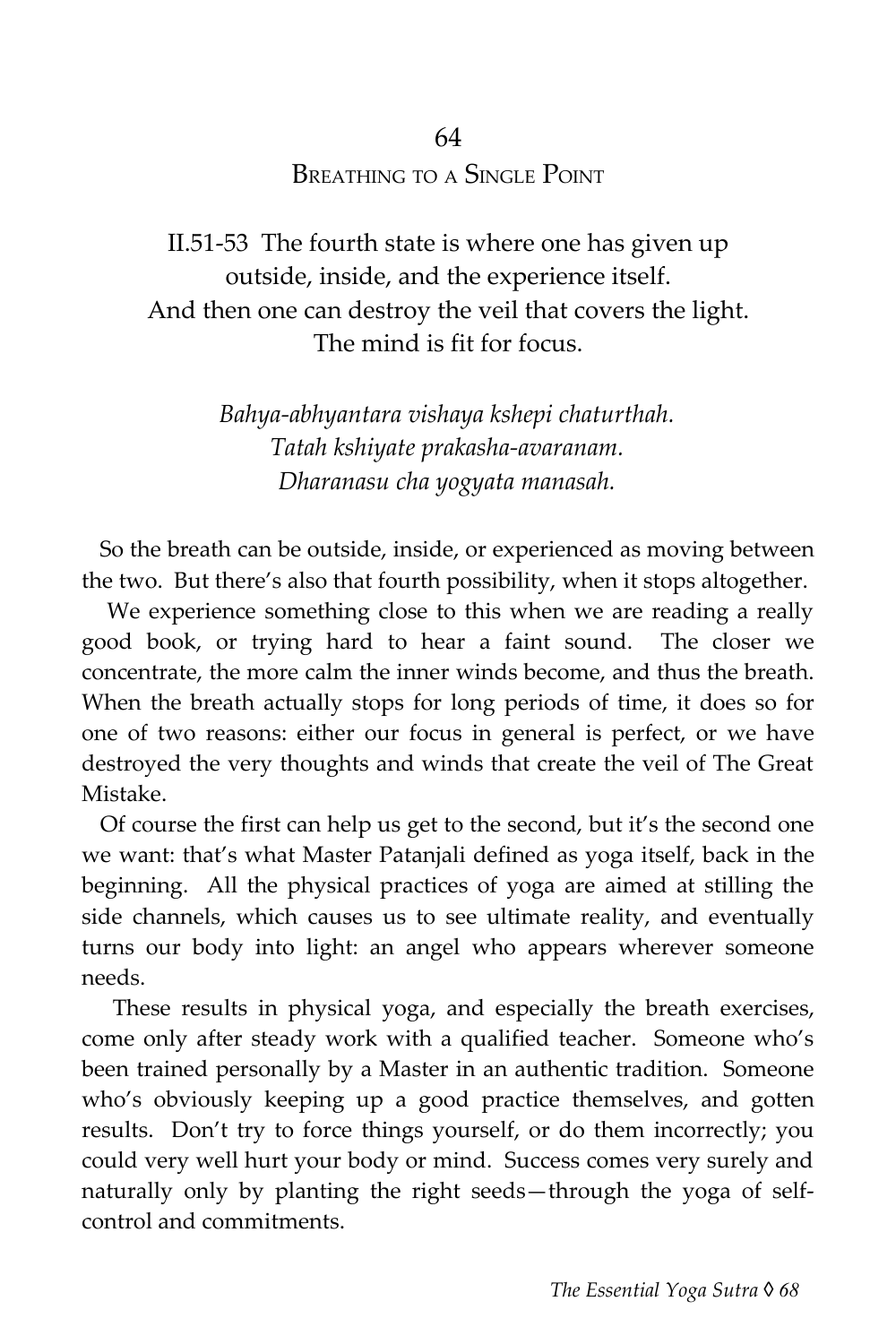65 ENDING THE TYRANNY OF STIMULATION

II.54-55Learn to withdraw the mind from your physical senses; freed from its ties to outer objects, the mind can arrive at its own real nature. And with that, you attain the highest control of the senses.

*Svavishaya-asamprayoge chittasya svarupa-anukara ivendriyanam pratyahara. Tatah parama vashyatendriyanam.*

 And so we have finished the first four of the five "outer" limbs of yoga: self-control, commitments, yoga exercises, and breathing practices. There's obviously a progression here; for example, the very act of being careful not to hurt others—purposefully planting good seeds—*is the only way* to get good at yoga exercises. But being sure to breathe calmly reaches back and *allows* you to be nice to others. And so each of the eight limbs supports each of the others, creating a self-perpetuating, upward spiral in our lives.

Here again, our physical senses are wonderful tools, and it's fine to enjoy a slice of pizza or a bowl of ice cream. To make serious progress in our goals of saving the universe, though, we have to manage these senses sensibly.

Enjoy a song fully and then turn off the radio, before it becomes background noise. Do your yoga exercises modestly but steadily, and you'll suddenly get cravings for the exact type of food, and the quantity of food, which is healthiest for you. Cultivate the art of happy silence, enjoyed with friends.

Eventually these will lead to the highest form of silence: direct communion with the ultimate.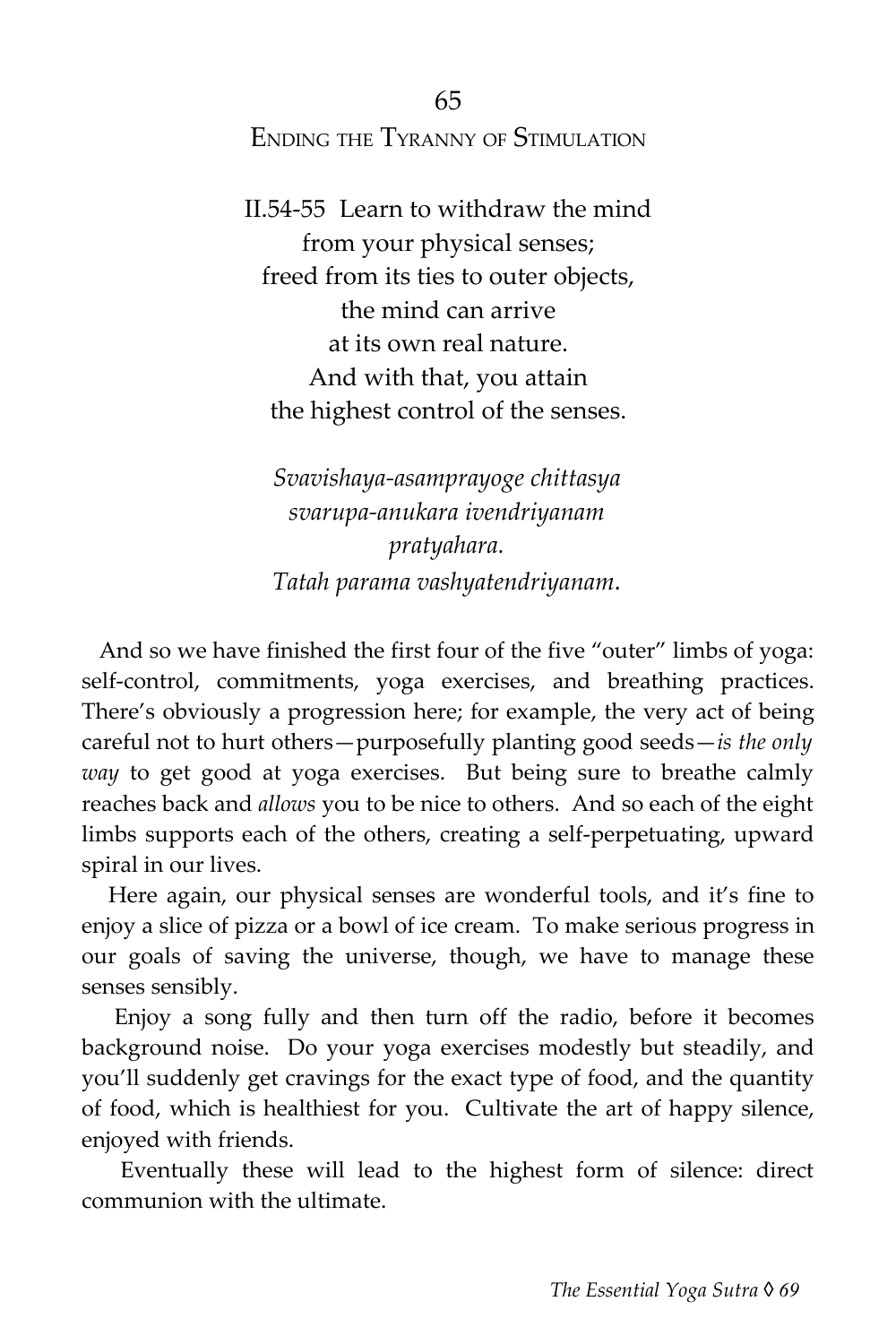THIRD CORNERSTONE THE CHAPTER ON PRACTICE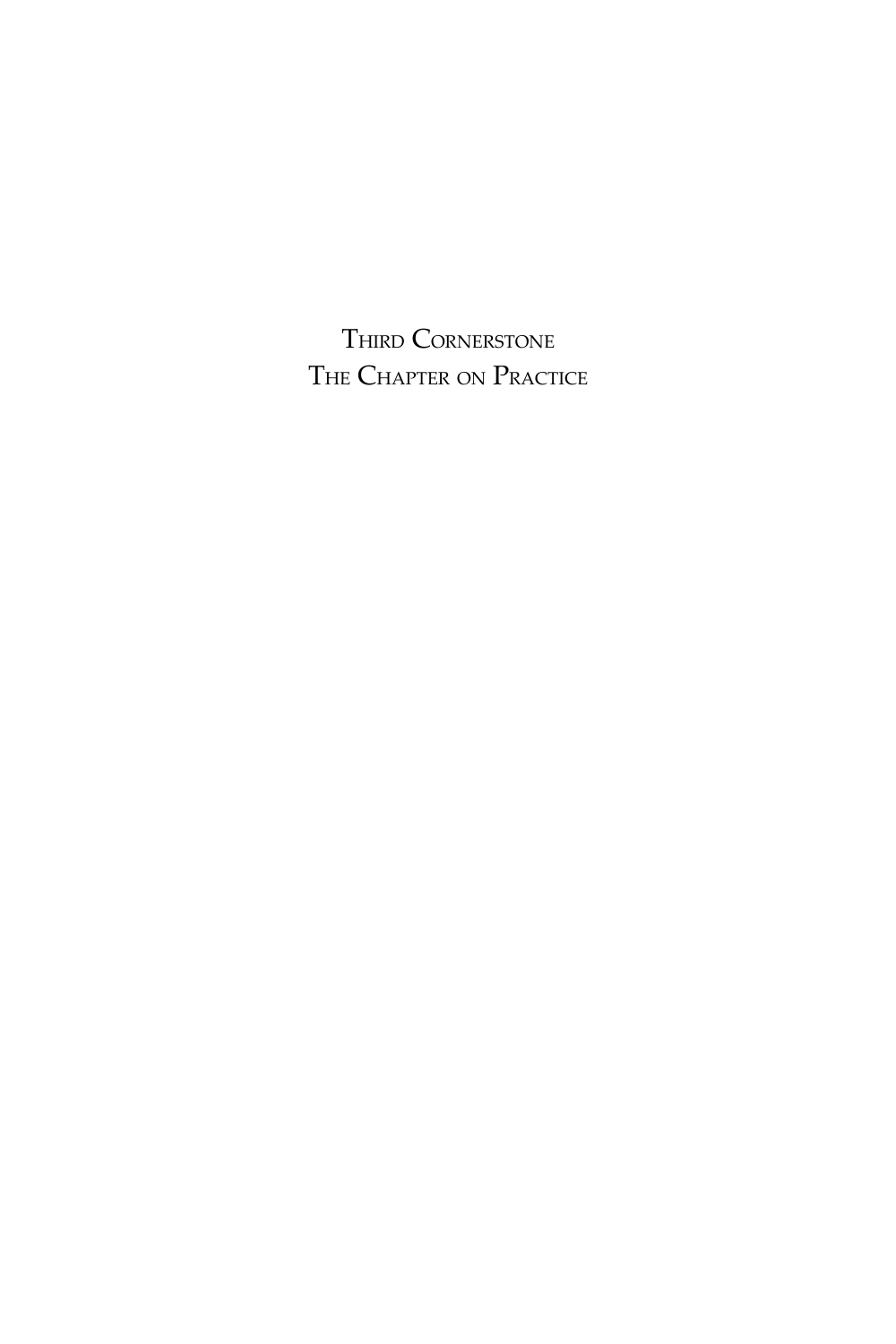### 66

### FOCUS AND STAY

### Third Cornerstone: The Chapter on Practice

III.1-2 Locking the mind on an object is focus. And staying on that object over a stretch of time is fixation.

*Tirtiyo Vibhuti Padah*

*Desha bandhash chittasya dharana. Tatra pratyayaika dhyanam.*

The thirds cornerstone for the house of yoga consists of the three inner limbs or practices, along with their practical applications. At the end of the last chapter we were learning to control our senses, which brings us automatically to focus. It's like finding your friend in a crowd at the train station.

 On one level, the mind focuses on a single object through the process of eliminating all other objects around it: everything is the opposite of all that it's not. You check and eliminate faces in the crowd, and steadily narrow your focus down to your friend's face.

The more faces there are to weed out, the more difficult it is to find your friend. The more objects you posses in your house; the more unimportant things you have to do all day; the more useless news you've heard and the more you meet with others for unmeaningful talk, then the less chance you'll be able to focus.

Once we reach a single point, we need to stay there, threading that path between thinking of other things and dozing off mentally. Thinking of death fixes the first; thinking of destiny fixes the second.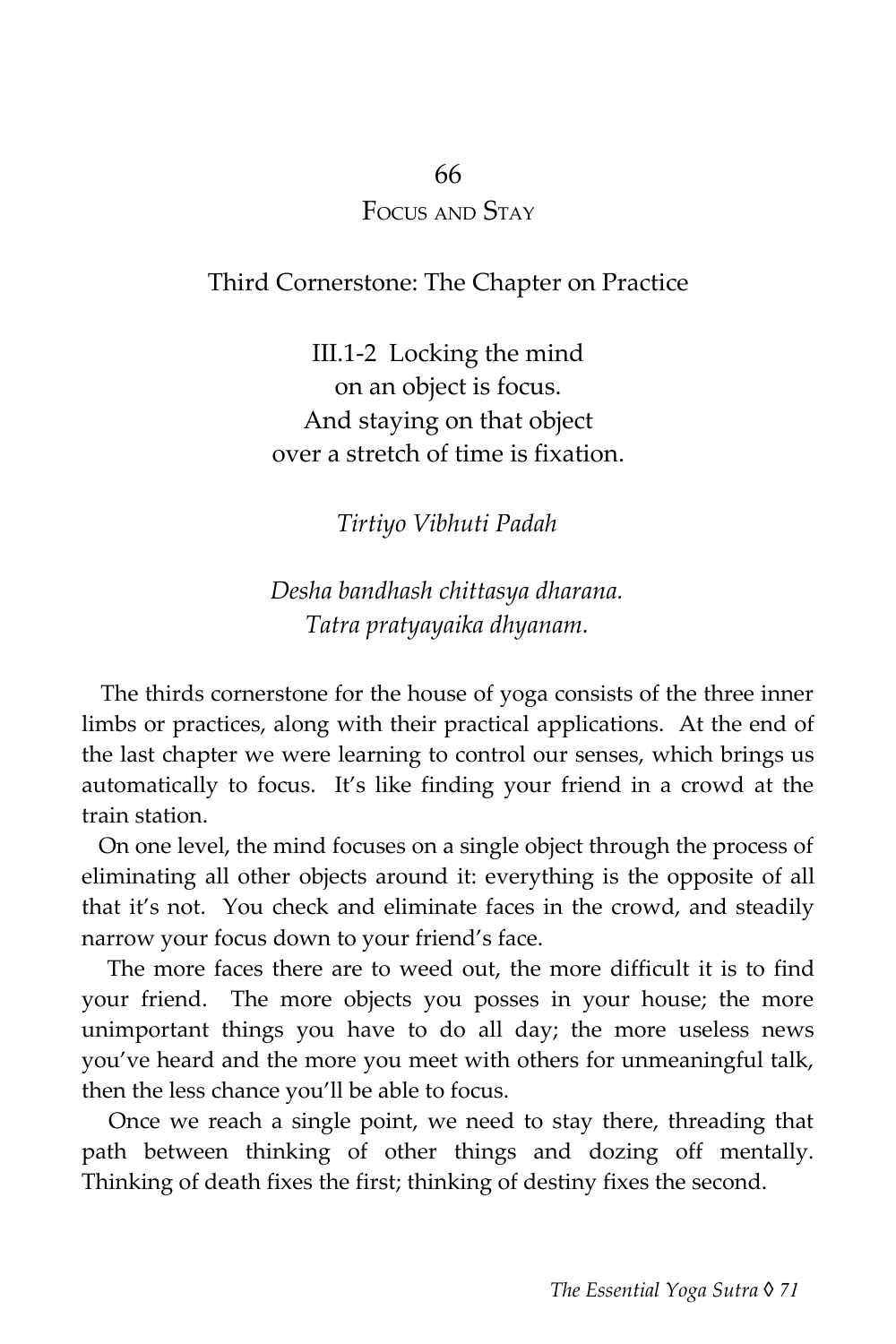#### 67

#### THE CLEAR LIGHT

III.3 Perfect meditation then sees this same object as its simple self: its clear light, totally void of any nature of its own

*Tad eva-artha matra nirbhasam svarupa shunyam iva samadhih.*

At some point, through a modest but very regular daily practice of meditation (performed according to the authentic instructions of that qualified teacher), we attain total stillness of the mind: focus which is fixed.

They say that stopping The Great Mistake is like chopping down a big tree. Perfect focus and the ability to stay are like two strong arms. But however strong we may be, we can't simply push a tree down. We need a very sharp axe.

To make meditation perfect, it's not enough to simply mentally stare at something like our breath for a long time. The mind even then is making its constant, deadly error, and we must fix it or come to the end of our life unfulfilled.

As we meditate we need to strive to see the one thing which is simply…missing, clear gone. We need to realize that nothing is anything; that is, even the hotness of a fire never *belonged* to it. It is *I* who make fire hot.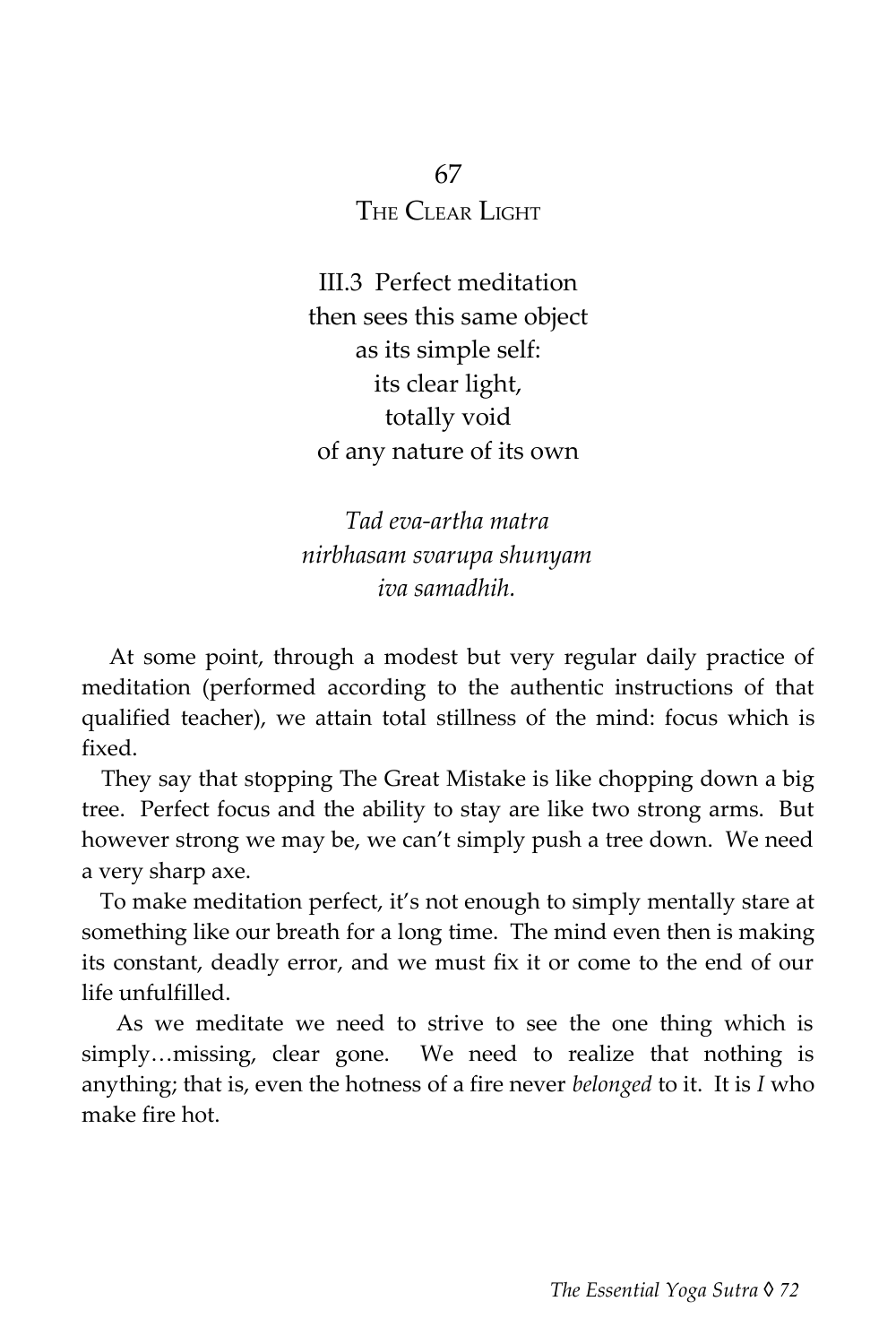### 68 THE EYE OF WISDOM

II.4-8 When these three act together as one, we call it "the combined effort." When you master this skill, you gain the eye of wisdom. This is divided into various levels. Relative to those which precede them, these three are "inner" limbs. But they are also "outer" limbs compared to the state where the seeds are gone.

*Trayam ekatra sanyamah. Taj jayat prajnya-alokah. Tasya bhumishu viniyogah. Trayam antar angam purvebhyah. Tad api bahir angam nirbijasya.*

An axe lifted high with two strong arms has a certain undeniable power to it. You have ability to put your mind on a single point, and to keep it there unwavering for an hour or more. At the same time, *you totally understand* where the thing you're focused on is really coming from—and not coming from. These three together—focus, fixation, and wisdom—represent a kind of teamwork or combined effort which will literally save your life, and the lives of many others.

Now you possess a truly powerful weapon, the one and only weapon which can destroy the pain of our world. This is the eye of wisdom—a metaphorical third eye—the light of knowledge within our deepest mind.

The three begin as an intellectual experience, and then a direct one, of ultimate reality. They combine with ultimate love and lead us through progressively higher levels of giving, ethical living, patience, effort, concentration, and understanding.

Compared to all that we have ever been—compared even to the first five practices of yoga—the combination of these three limbs is literally the most precious thing in the world. But even they are as the mind of a child compared to where they will take us.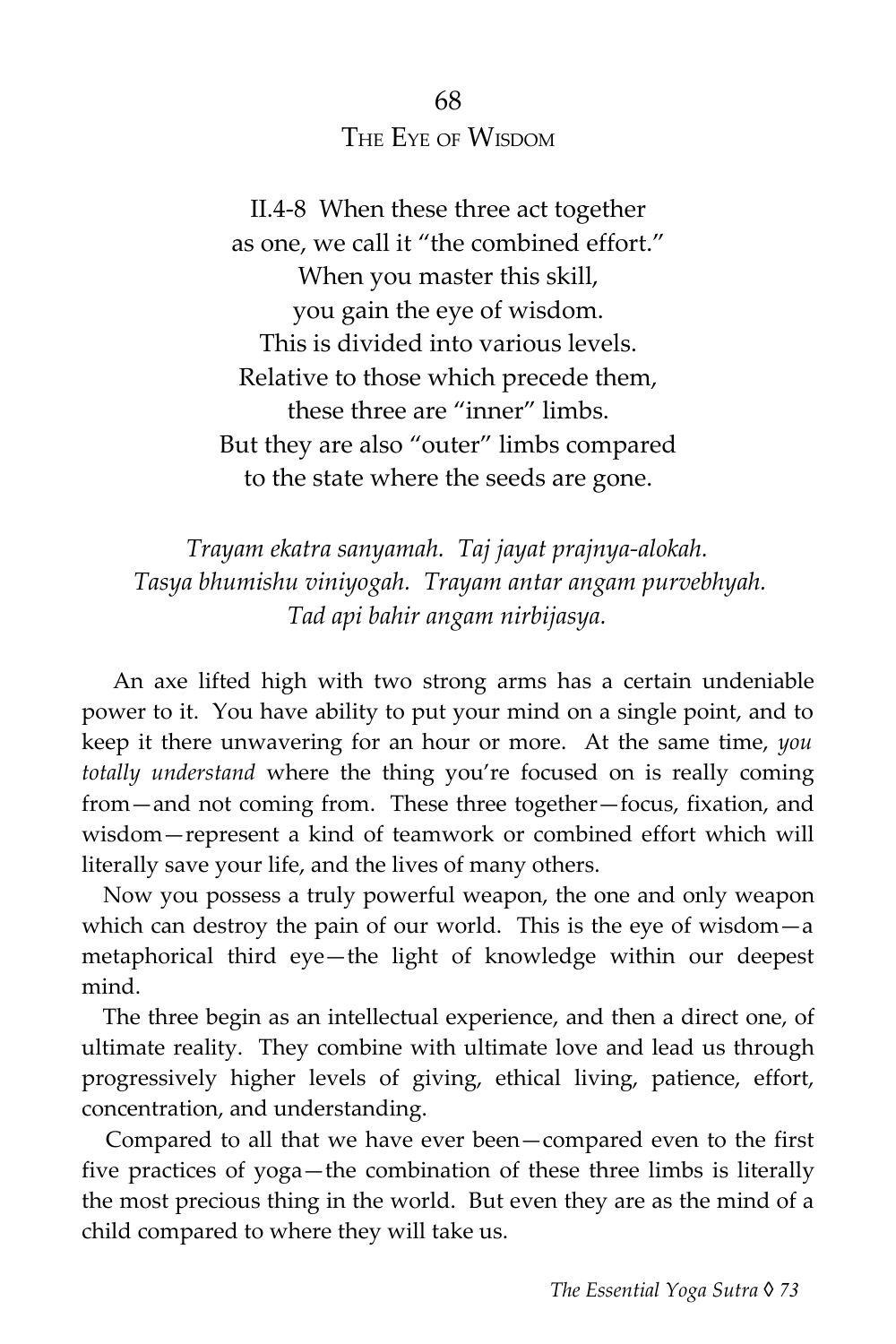69 THE END OF THOUGHTS?

III.9-10 The stopping occurs according to whether the seeds for rising from it or remaining within it are suppressed or manifest. Its duration thus follows upon the mind. This we call "the transformation of the stopping." The termination, or elimination, of negativities due to this also depends upon the seeds.

> *Vyutthana nirodha sanskarayor abhibhava pradurbhavau nirodha kshana chitta-anvayo nirodha parinamah. Tasya prashanta vahita sanskarat.*

How does the team of perfect stillness and sword-like wisdom do its work? One day, after much practice and study—and if we've planted the necessary seeds by serving others—then we rise into an extraordinary meditation. Outside of time itself, we commune with ultimate reality, for the first time. After a brief while, we return.

There is a similar but infinitely less important experience where we fall into a deep, nearly unconscious state of meditation. We may awaken from this meditation hours later, and it feels like only a moment has passed: as if our mind itself had stopped.

But in neither meditation has the mind actually stopped. In the higher one, The Great Mistake has stopped for a while; in the lower one, only our surface consciousness has been suspended. In both cases we can only stay "in" as long as our seeds allow us: there is no conscious effort to awaken.

Stopping The Great Mistake completely, even for a few minutes the first time, eliminates certain negative thoughts forever. But again, their eternal absence also relies on seeds.

Using stillness and wisdom, to see thus how thoughts can pause, transforms the experience into the higher version.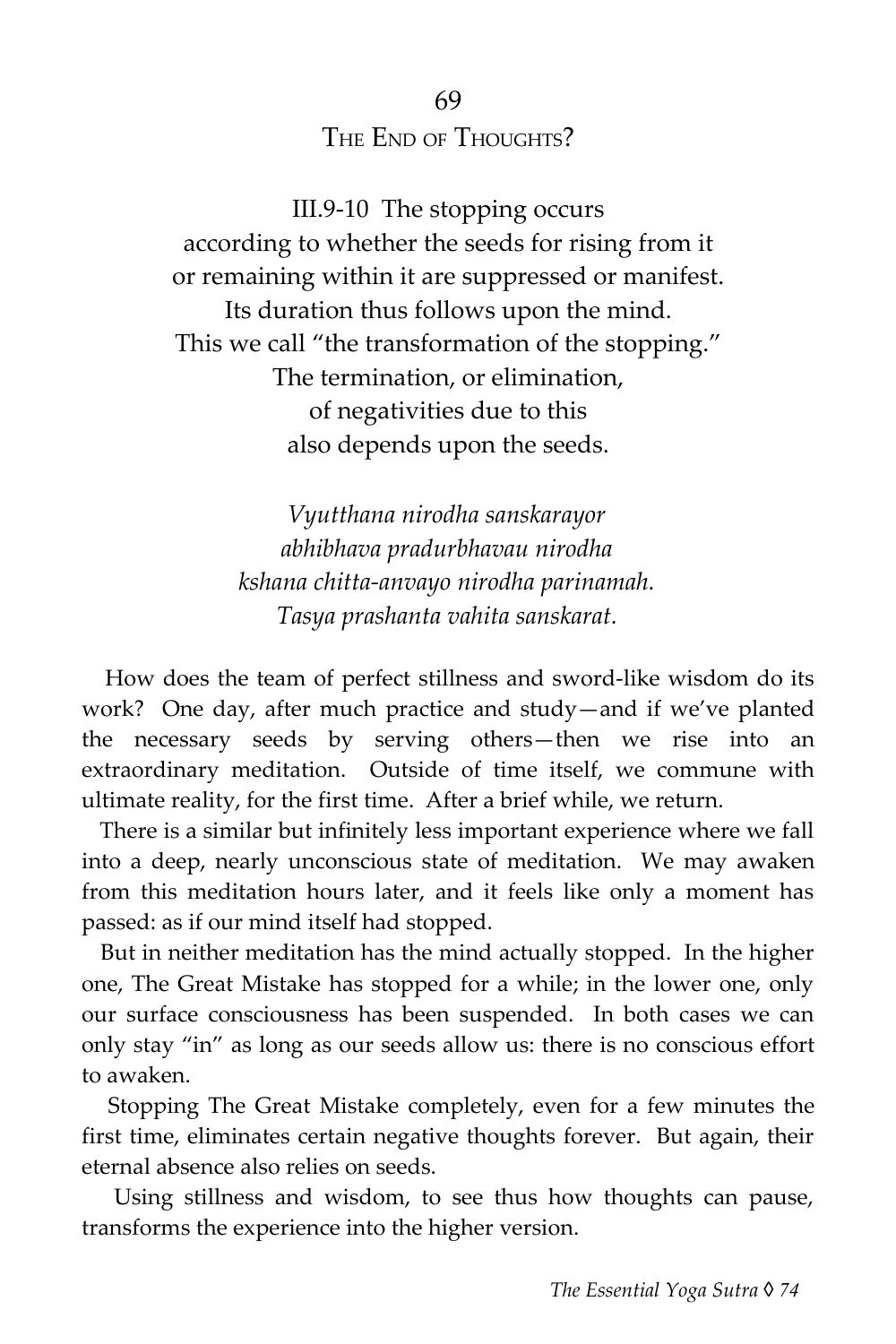70 HOW THINGS BEGIN AND END

III.11-12 What we call "the transformation of meditation" is a single-pointedness towards all existing objects, where the mind is also stopped, or resumes; again according to these two. And what we call "the transformation of single-pointedness" is where that state of mind itself either rests or arises, according again to the same two factors.

> *Sarva-arthaika-agra tayoh kshayodayau chittasya samadhi parinamah. Tatah punah shantoditau tulya pratyayau chittasyaika-agrata parinamah.*

And so we may experience deep states of meditation where our minds seem to be stopped. It's important to use our higher stillness and meditation to understand the experience and transform it into something that can really help us with more serious issues, such as stopping pain and death itself.

The question then becomes how long we can stay in a place where The Great Mistake has stopped. The answer, for the first time, is that we stay only for a few minutes. Our pure seeds are still too fragile to maintain the stopping: they spend themselves; the stopping stops; and The Great Mistake resumes, despite ourselves.

During these few minutes, other powerful but fragile seeds have maintained both the meditational wisdom and the single-pointed stillness upon which it rests: our old team. They too though are at the mercy of their respective seeds—seeds to start, and seeds to stop.

We transform the pair as well then when we turn them upon themselves, realizing fully that realization can only last as long as our seeds do. This in turn sends us back to work on the first two limbs of yoga: planting seeds by taking care of others.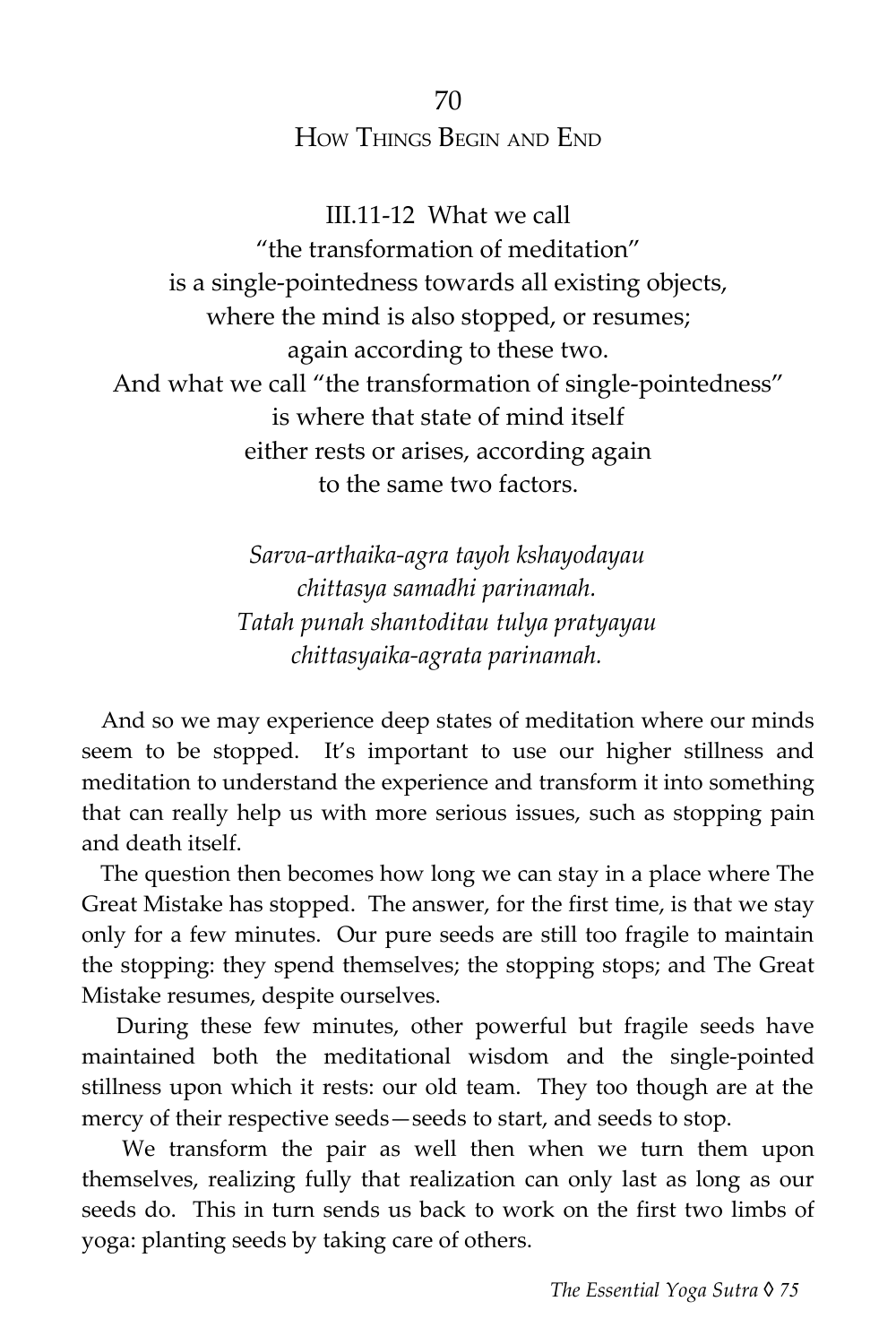### 71 HOW THINGS NEITHER BEGIN NOR END

III.13-15 These are called "transformations" because that creates a change in the very condition of the qualities of things, whether external elements or internal powers. All these things follow upon a single thing they possess: the fact that neither their stopping nor their starting can ever be pointed to. The cause for their other stages follows too from the transformation.

*Etenu bhutendriyeshu dharma lakshana-avastha parinama vyakhyatah. Shantodita-avyapadeshya dharma-anupati dharmi. Krama-anyatvam parinama-anyatve hetuh.*

It's crucial to realize that *the simple act of understanding a thing can transform its very condition.* A person who truly *understands* external physical elements like water can, through that act of understanding, change the water into something solid and walk upon it. By *understanding* the sense power of vision, they can see around the world, or cure the blind.

All such transformations are only possible because all things are as they are at the mercy of one other thing. And this is the fact that no thing ever begins or ends. Nor does it pass through any other stage, like staying.

Focus your mind upon the exact moment you read this…word. But there was a part of this moment when you *started* to see the *w*, and a later part of the moment when you finished seeing the *w*.

And so on, infinitely. We can't be seeing what we're seeing, because there's no point where we *started* to see it. If we do see words—and we do—then it can only be because our mind has placed them down here upon the page.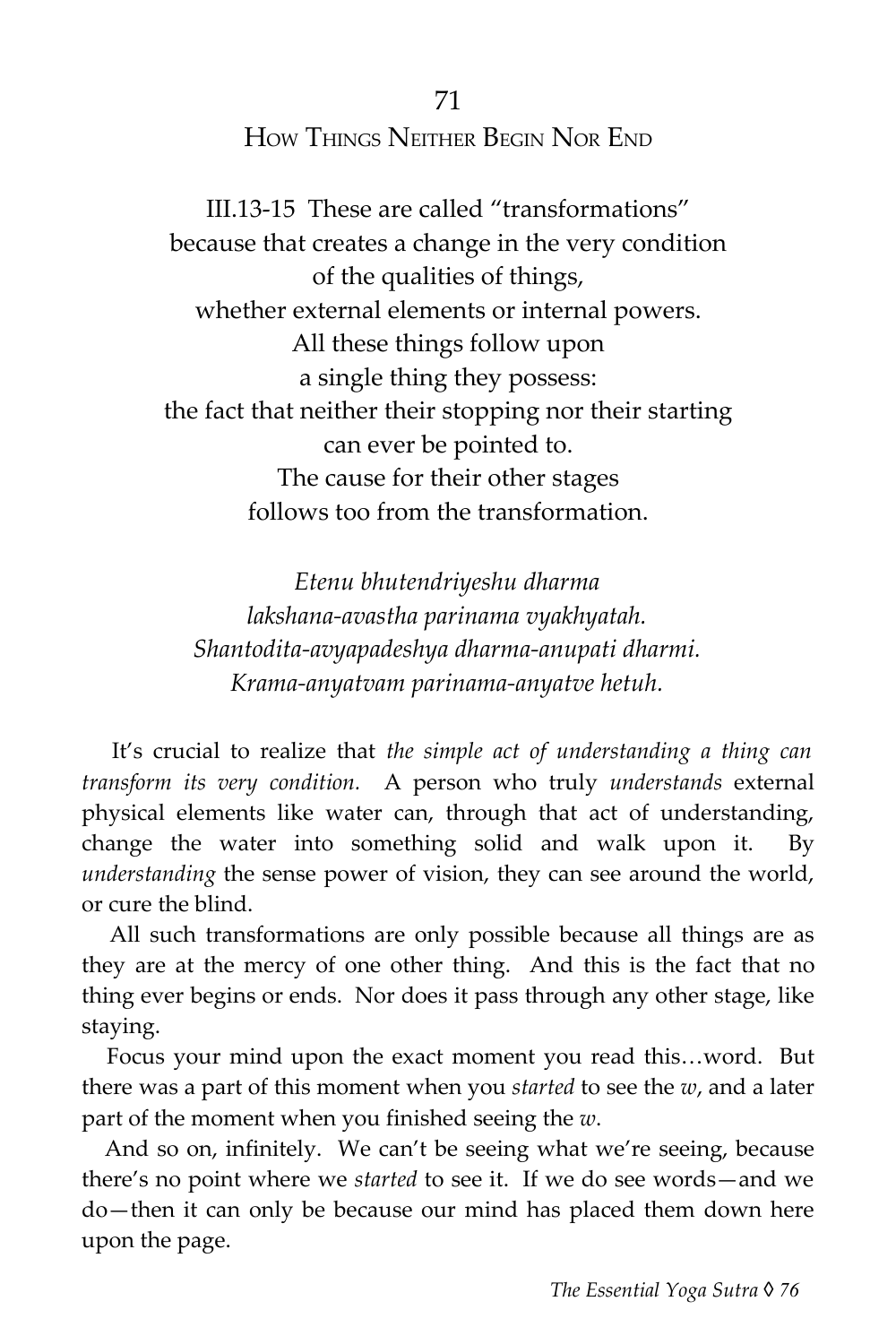# 72 THE POWER TO SAVE THE WORLD

III.16-18 The transformation of the combined effort allows one to see both past and future. At some point you are able to sort out the confusion, where factors such as terms and objects are mixed up, one with the other. If you turn the combined effort on this, then you gain the ability to know all the languages of living kind. Making it manifest as a present seed allows you to see past lives.

*Parinama traya sanyamad atita-anagata jnyanam. Shabda-artha pratyayanam itaretara-adhyasat sankara tat pravibhaga sanyamat sarva bhuta ruta jnyanam. Sanskara sakshat karanat purva jati jnyanam.*

If things actually *begin* only due to a tiny mental picture we impose upon two otherwise unrelated microseconds, then what things *become* when they finish beginning has to come from the same place. When you truly understand this, you can turn bricks into gold.

But would you want to? With the unbearable emotional and physical pain that tears at every single person in this world, we would be compelled to use our abilities for a higher purpose. And so we begin the description of how we use the combination of stillness and wisdom to gain the powers of an Angel.

If one moment in time is only a perception, then all moments are, and we could learn to see ahead and backwards in time, to help people. We would also learn that we are mistaking our tiny mental pictures for "actual" objects.

Since these pictures are what words are, we would then gain power over words themselves: the ability to speak to all people, guide all people, in their own language.

Transforming past and future seeds into present ones, we can describe to people the events of their past lives and our own, so they can grasp how everything comes from the way we've treated others.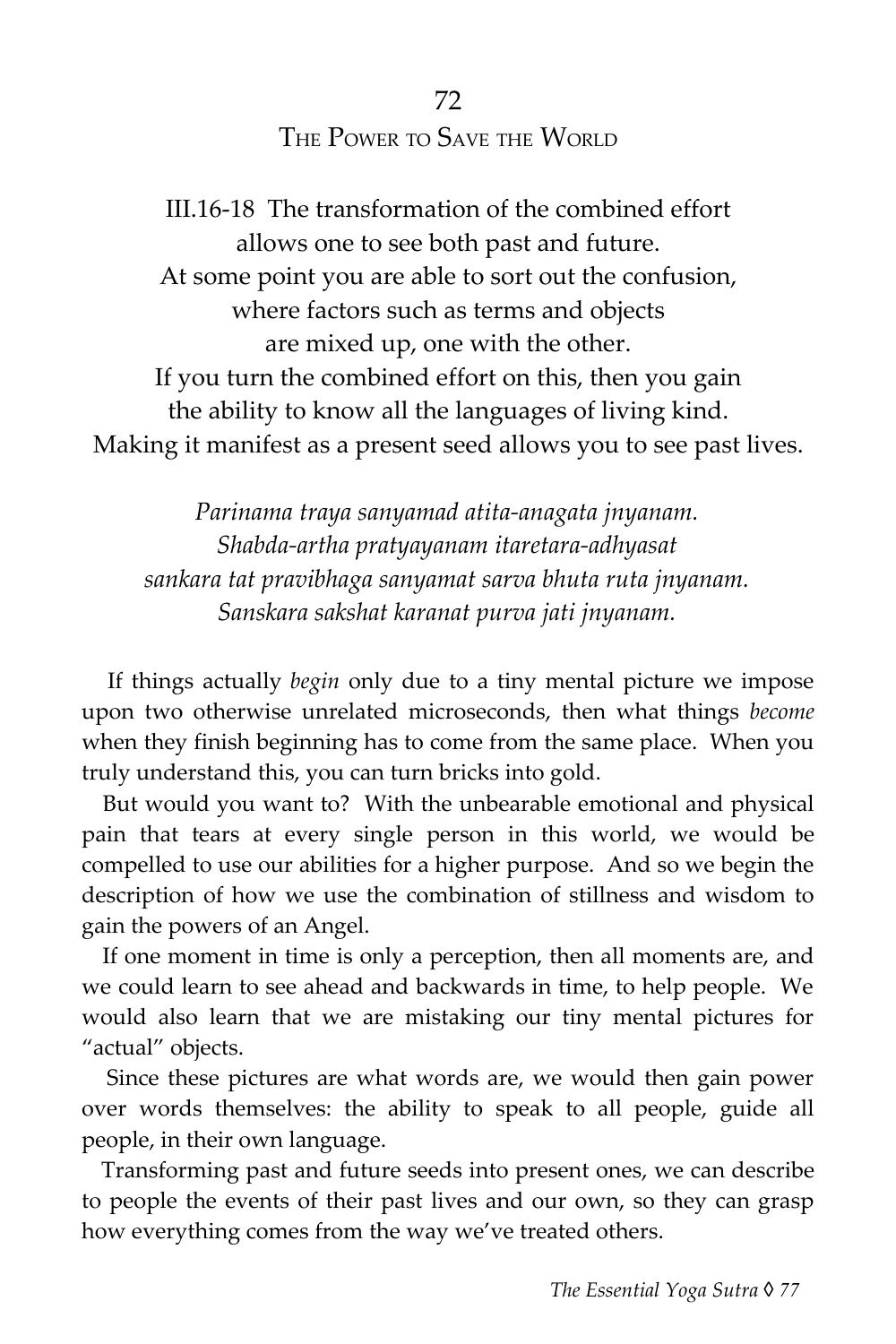# 73 READING THE MINDS OF OTHERS

III.19-20 With the necessary cause, one can read the minds of others. This though is not done through the one they're based in, because of the fact that it would then not be their own experience.

*Pratyayasya para chitta jnyanam. Na cha tat sa-alambanam, Tasya-avishaya bhutatvat.*

In the previous chapters we spoke about the Path of Seeing: that brief period when we commune with ultimate reality. In the hours after this experience, we temporarily gain the ability to read other people's minds. As we progress through the next path, this ability becomes more and more stable.

Again, it's not that we can share mental seeds which are based or located in another person. Seeds in our own mind can only be put there by our own actions towards others. If this were not the case, then we simply wouldn't be here in this broken world. Masters of the past, in their infinite compassion, would have given us their own perfect seeds long ago.

And so reading another person's thoughts—and we really do—comes from our own seeds; if it came from theirs, then they wouldn't be having the thoughts.

Reading other people's minds—or even just sincerely trying to—is an important skill if we have something precious to teach them. We can peek in and see what they enjoy, and what they hope for, and the extent at that moment of their capacity to digest ideas.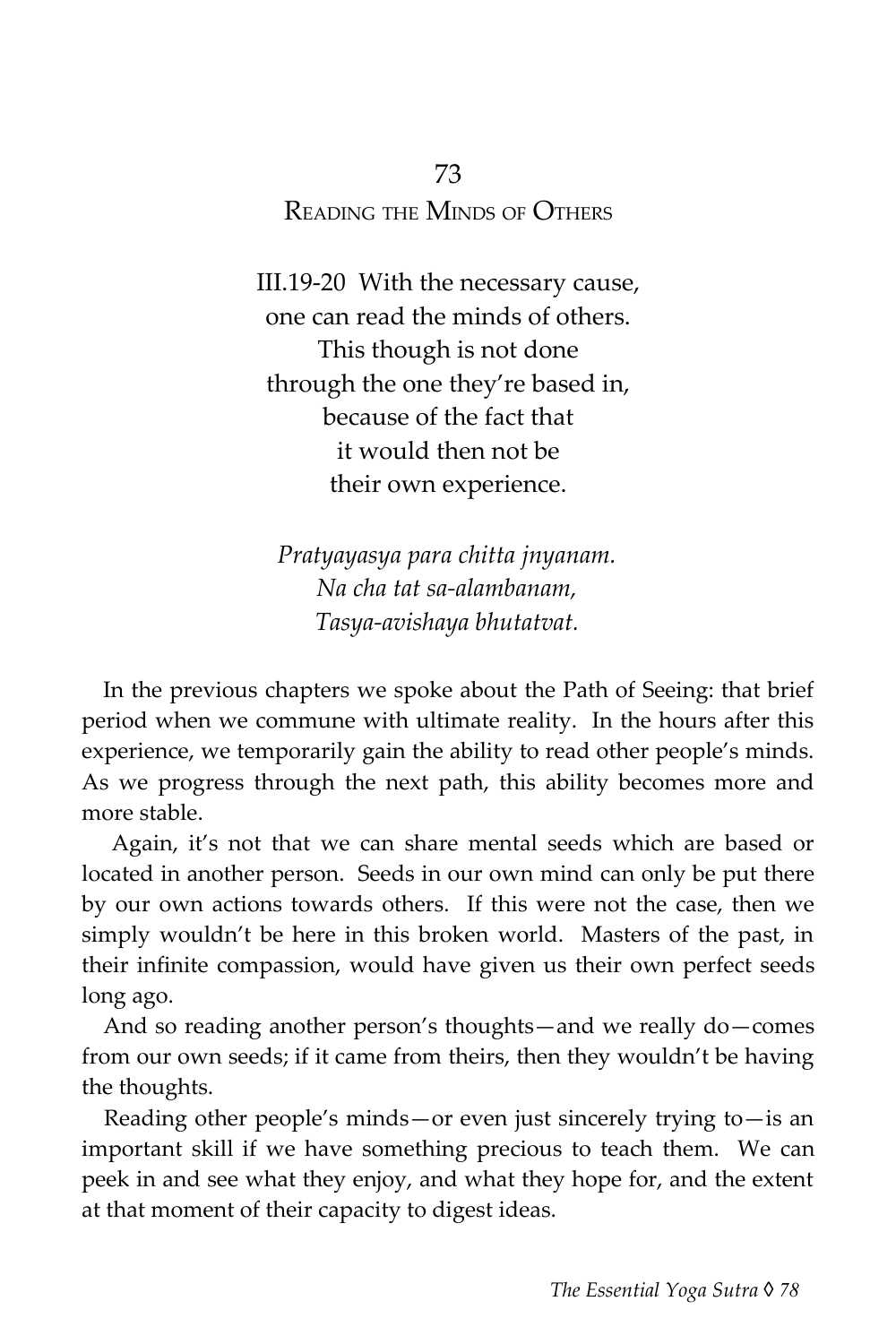74 THE POWER OF INVISIBILITY

III.21-22.1 If one turns the combined effort upon the body's visible form, then one can attain invisibility, since the eye becomes disassociated from the object appearing to it, as the power to grasp unto this object is suspended. The powers of shutting off sound and the rest are explained in the same way.

> *Kaya rupa sanyamat tad grahya shakti stambhe chakshuh prakasha-asamprayogentardharam. Etena shabdadyantardhanam uktam.*

People who are advanced in the path gain the power to become invisible whenever they wish to. Again, this is a matter of consciously manipulating how the pieces of an object—such as the color and outline of one's own body—are organized into that object by the mind. And this can only be done if the correct seeds have been planted. And this can only be done if one has been good to others: good enough to see them not see you, if that could help them.

We should say here that not everyone who possesses powers such as invisibility necessarily fully understands where they come from, how to keep them, or how to use them to help others. Sometime a miracle may happen to us simply because of some old good seeds suddenly ripening —but if we don't understand the process, we can't repeat it.

People who meditate very regularly, even if they only use meditation to "space out" for a while, may temporarily gain a few powers. This is because, in any deep state of meditation, we simply cannot commit the negative actions and thoughts towards others which keep us from these powers.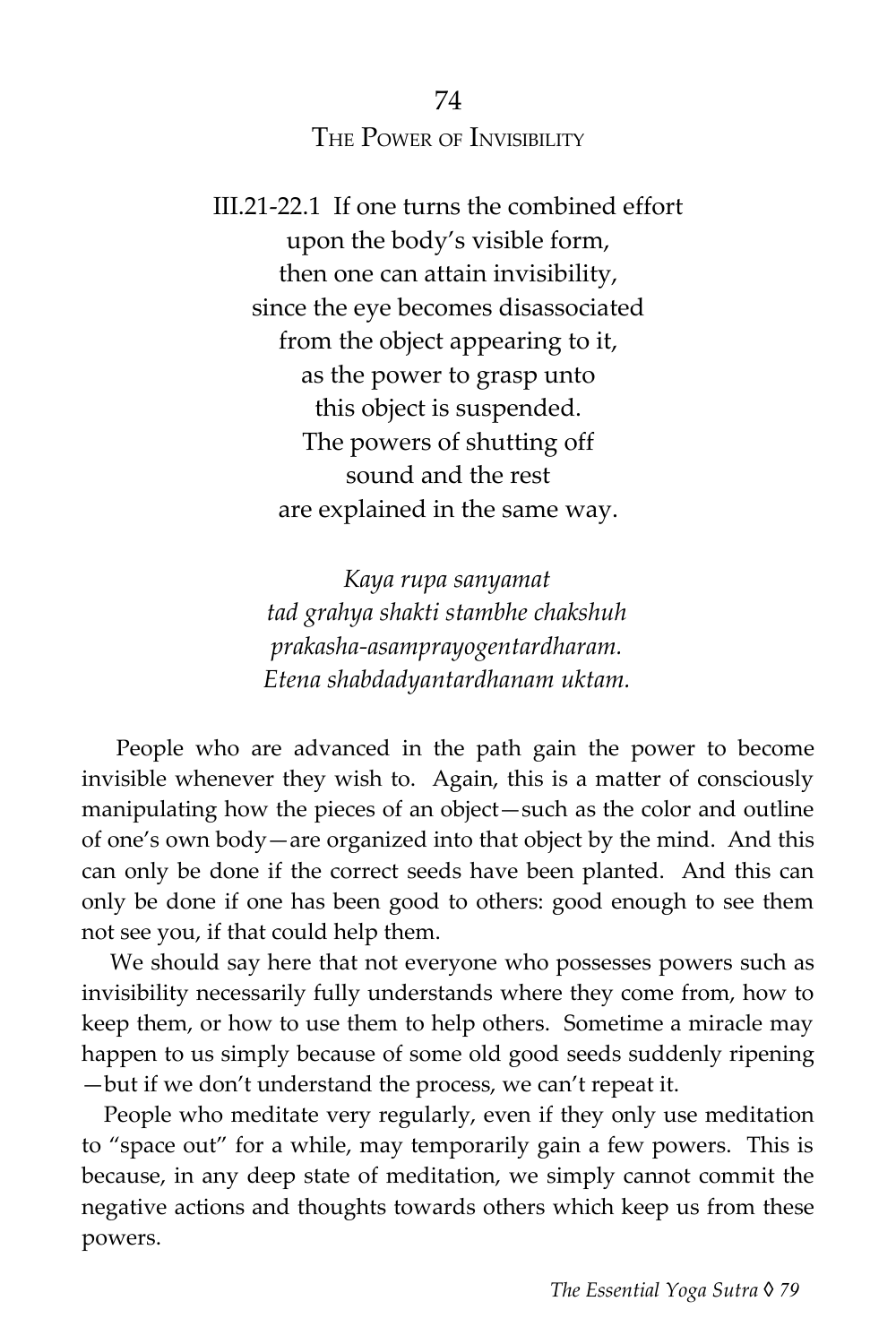### 75 WHERE IT ALL LEADS

III.22.2 When you turn the combined effort upon those karmic seeds that will open and those that will not, then you gain the ability to see their final outcome. This can also be done by the reading of omens.

> *Sopakramam nirupakramam cha karma tat sanyamad aparanta jnyanam. Arishtebhyo va.*

You buy your mother-in-law a new shower mat, in the hopes that she might like you more. The next day she slips on it and hurts herself.

We know enough by now, about how things really work, to know that she didn't slip because of the mat—but rather because of something negative she herself did to someone prior to that. And our good intentions *cannot* go wrong: the desire to please her will bring us many good things in the future.

Which doesn't change the fact that *it would be nice to know,* with confidence, the exact final consequences we can expect from any particular action we undertake. Someone who really understands how the seeds work can perceive which seeds in the storehouse will eventually open and sprout, and which will forever lie unopened.

This is because *merely failing to understand* how the seeds work is *what* makes impure seeds viable and potent. Remove The Great Mistake, and old bad seeds never go off.

There are specific methods for using omens to see what might happen —such as foretelling death from people's shadows. In the end these too only work if we have the right seeds, from taking care of others.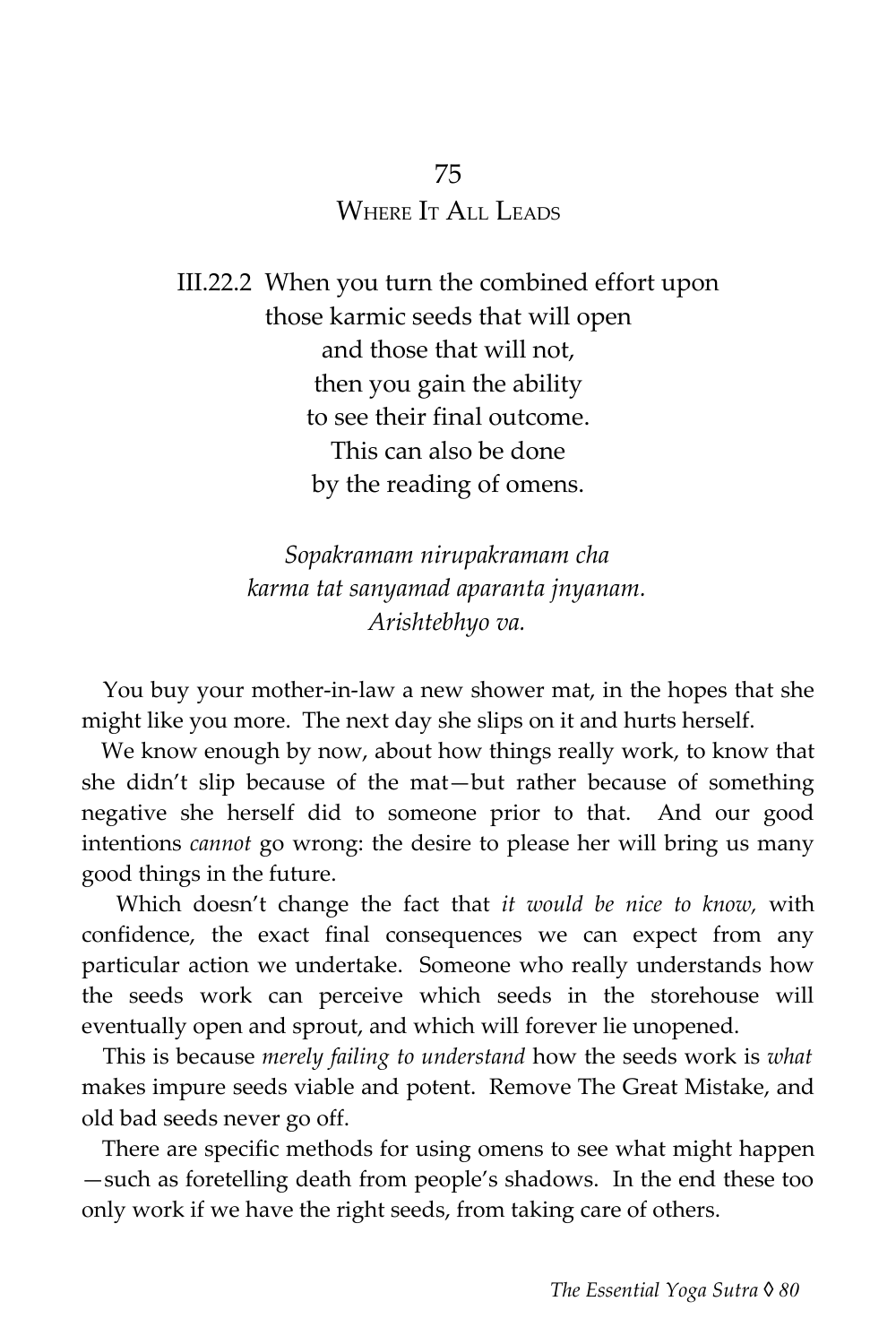76 THE TRUE SOURCE OF POWER

III.23-25 The powers are to be found in love and the rest. And in these powers, lie the powers of the War-Elephant, and all the others too. If you place your eye on the true causes, then you gain the ability to perceive even very subtle things at a great distance away.

> *Maitryadishu balani. Baleshu hasti bala-adini. Pravirttyaloka nyasat sukshma vyavahita viprakirshta jnyanam.*

It's obvious by now that the extraordinary, unexpected powers we might want to seek in order to be of service to others all come from planting the right seeds. And so here the Master reminds us of the very most powerful way of planting these seeds: the practice of the Four Infinite Thoughts, from the first chapter.

Infinite love, which wants to give every living being everything their heart desires. Infinite compassion, which wants to remove their tiniest little pain. Infinite joy, which wants to take them to a higher happiness than just houses and hamburgers: to a place of infinite happiness, beyond all fear or death. And infinite equanimity, which wants to do this for everyone, and not just friends or family.

In Master Patanjali's day, an elephant was the ultimate war machine, powerful enough to destroy any obstacle. And so a being who had reached spiritual perfection was called a War-Elephant. When we transform into this Angel, we will have ultimate powers: ultimate compassion; a knowledge of all things; and the ability to show ourselves anywhere in the universe, any time, to help others.

This is the true evolution of all the powers. You will see a child fall from worlds away, and be there to catch him or her, before you think to.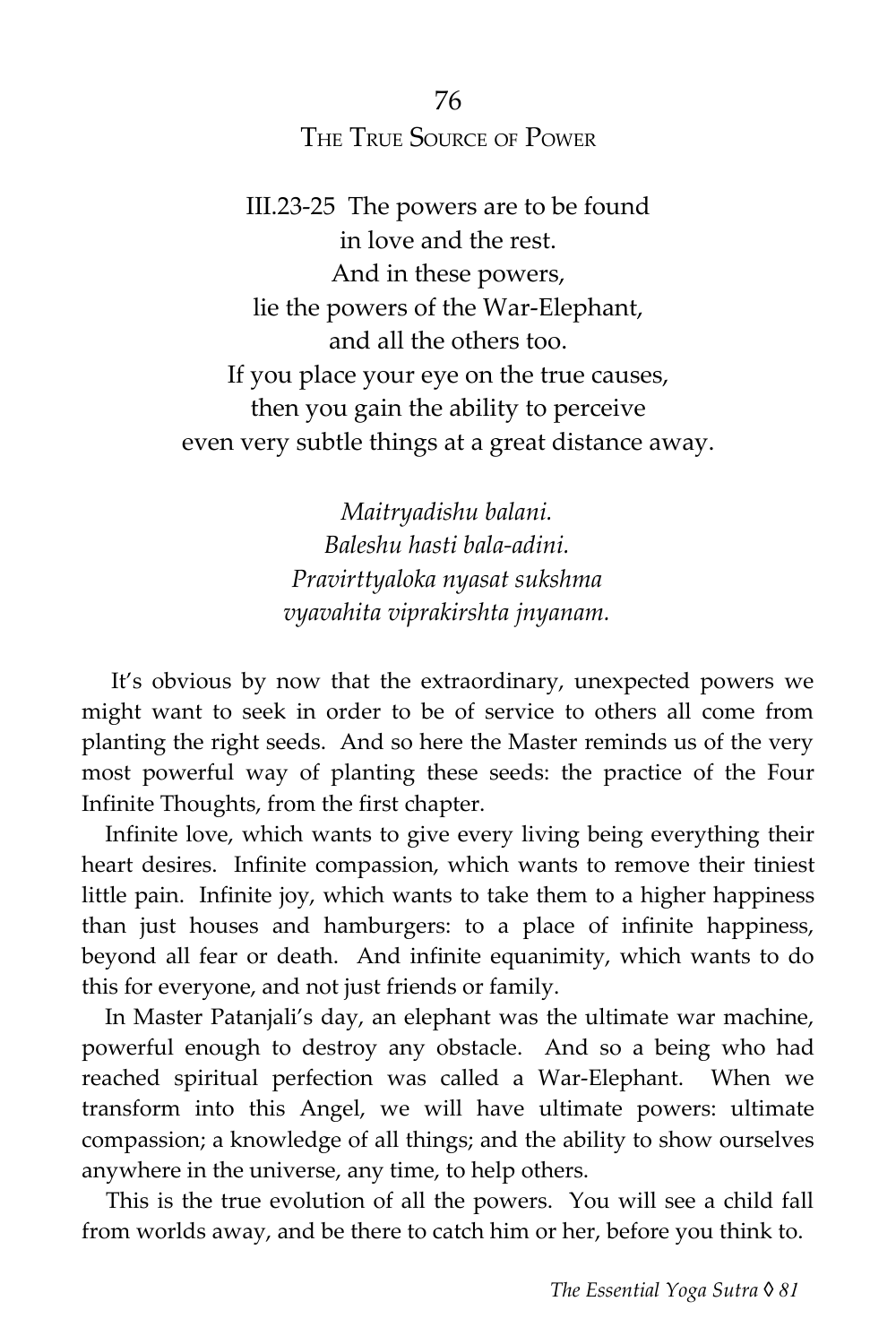77

THE CHANNEL OF THE SUN

III.26 Turn the combined effort upon the sun, and you will understand the earth.

> *Bhuvana jnyanam surye sanyamat.*

Back in the second chapter, when we spoke about the physical yoga exercises, we mentioned three main channels where inner wind or *prana* travels through the body. It's crucial to understand these channels, because we can then control our very thoughts, which are linked to their winds. We actually work on the physical body to stop The Great Mistake of the mind.

The central channel follows the spine; slightly to our right of it runs the sun channel. Tied to the winds that flow in this channel travel our "hot" negative thoughts: anger, hatred, jealousy, all based on disliking objects, events, and people because we fail to understand how we ourselves have produced them.

Stilling the turbulence of inner winds within the sun channel has the effect of freeing us from misunderstanding our outer reality: the world, the earth. The beauty of yoga is that we work on this channel simply and effectively through selected physical yoga exercises.

Breath control, practiced with authentic guidance, further achieves this goal. And then finally we use the teamwork of the last three limbs of yoga—mental focus, fixation, and wisdom—to still this channel from the inside.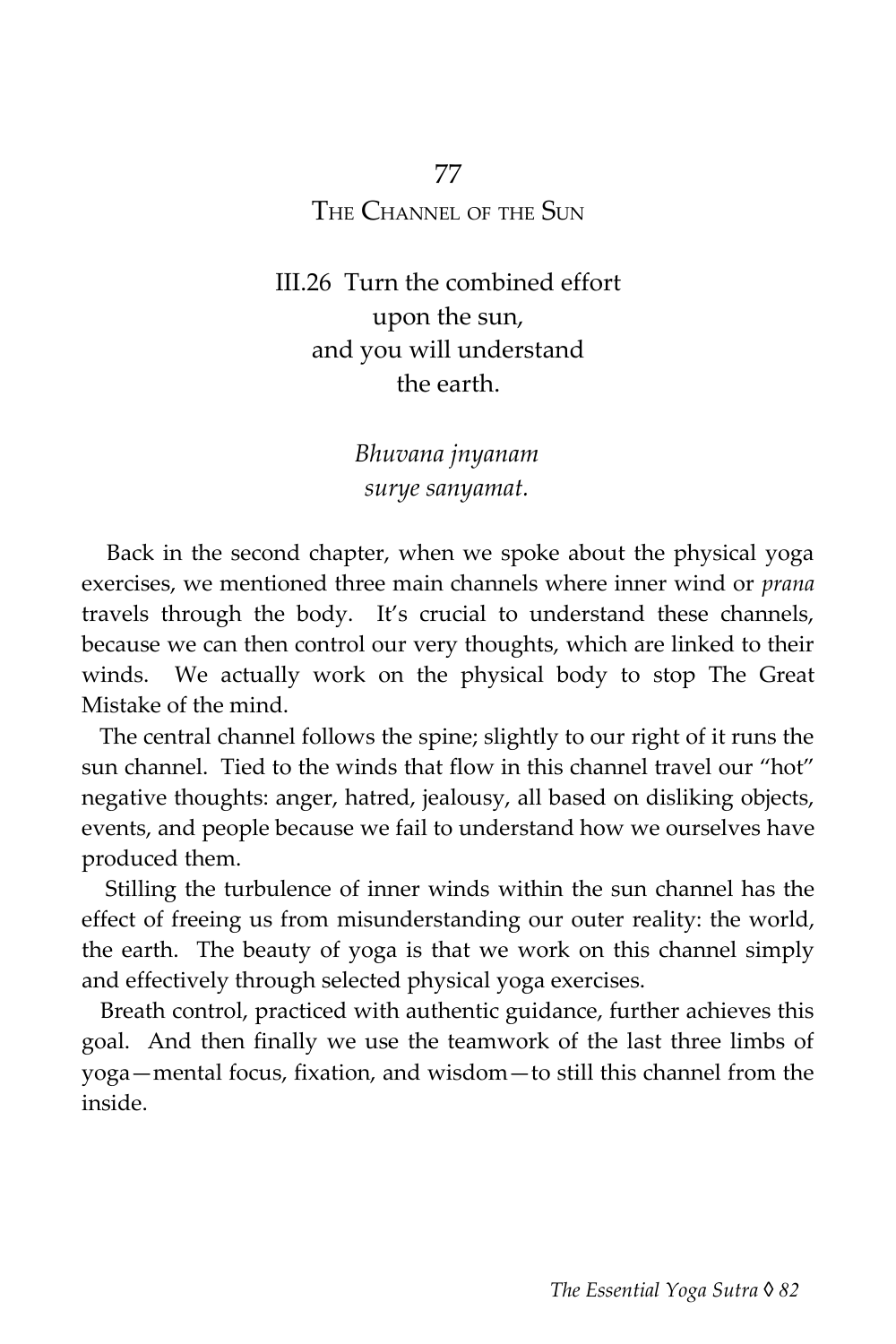# 78 THE CHANNEL OF THE MOON

III.27 You will understand the arrangement of the stars if you turn this same effort upon the moon.

*Chandre tara vyuha jnyanam.*

To our left side of the central channel runs the channel of the moon. If the sun channel, which is blood red, carries largely male energy externally-focused and action-oriented; then the milky-colored moon channel carries mostly female energy—introspective and thinkingoriented.

Within this channel run all our thoughts of liking things in the wrong way because we misunderstand them: taking the last maple-covered donut for ourselves.

When our yoga practice stills the winds in the moon channel, the very root of these thoughts is stopped. This is the tendency to see ourselves and our own mind—all the tiny sparks or stars of consciousness within us—as something too that comes from its own side, and not from our seeds.

Something to realize here: the very seeds which create us create our world. The seeds that create the first division of all—the channels of sun and moon within our very bodies—also make us male or female. They create day and night, sun and moon, you and me, earth and stars. The state of our world is a perfect reflection of the state of our channels, and thus our hearts.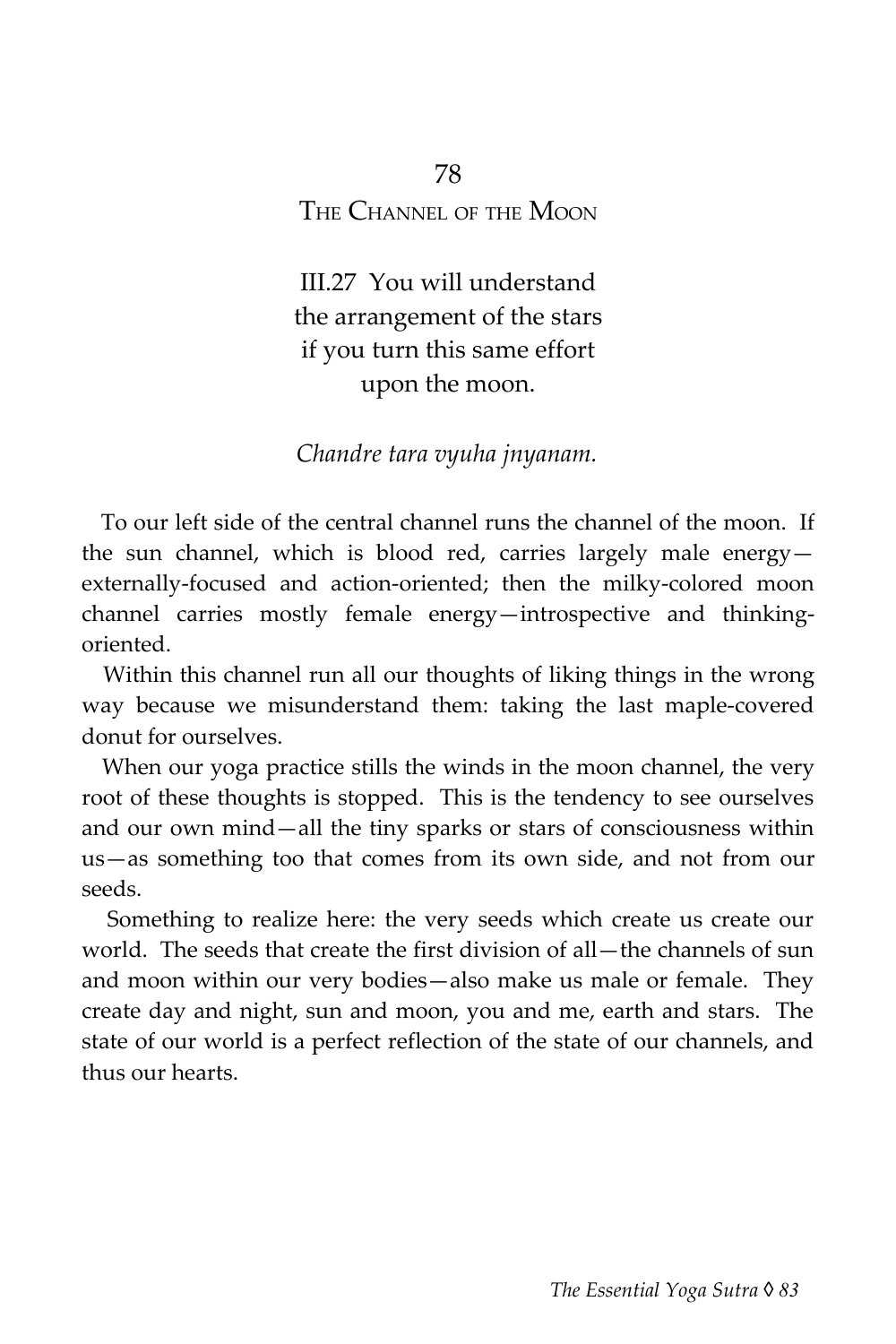# 79 THE CHANNEL OF THE POLESTAR

III.28 Turn the effort upon the polestar, and you will understand their workings.

*Dhruve tad gati jnyanam.*

The central channel, colored like crystal flame, runs up and down the body like the great axis around which the stars turn. It follows the line of the spine from between our legs to the tip of our head, curving down to a point between the eyebrows.

Linked to the winds in this channel run all our good thoughts: caring for others, watching what they want and need, and most importantly the realization that this in itself will literally create a perfect world.

The three channels are joined together below the area of our navel. Simply reading and understanding the words on this page sucks inner wind or *prana* out of the troublesome side channels, and directs it into the pure central channel. This in turn further reveals to us the workings of earth and stars.

You must realize that the true purpose of all physical yoga practice is to guide inner wind out of the side channels and into the central channel. This triggers our progress thorough all five paths, especially the direct perception of ultimate reality.

When *all* the inner wind dissolves into the central channel, the body changes from flesh to light, and you stand upon all worlds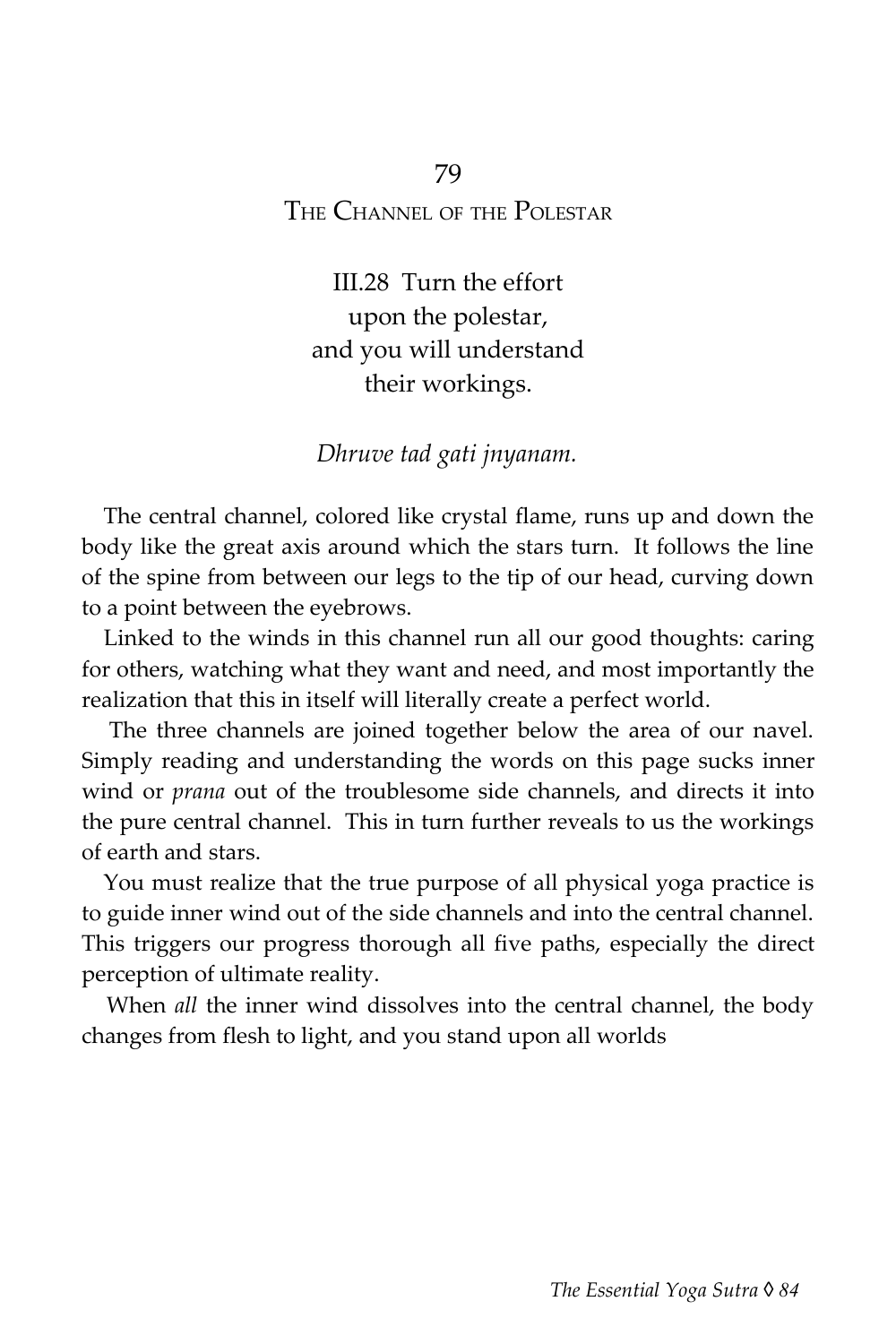80 CHOKEPOINTS AND CHAKRAS

III.29-31 Turn the same effort upon the wheel at the navel, and you will understand the structure of the body. Turn it upon the throat, and you put an end to hunger and thirst. This is a stable state of the channels of the turtle.

*Nabhi chakre kaya vyuha jnyanam. Kantha kupe kshut pipasa nivirttih. Kurma nadyam sthairyam.*

As they follow the central channel up the body, the two side channels twist around it at certain spots, like vines. This creates chokepoints which obstruct the flow of winds within the central channel, thus hindering the sweet and wise thoughts linked to these winds.

During the development of the inner channels within the fetus, pressure builds up at these chokepoints and secondary channels spurt out from them. Looking down the spine, these are seen radiating out like the spokes of a wheel. Thus they are called *chakras*, from the Sanskrit word for "wheel."

The first wheel to form in the womb is at the navel. Eventually an entire network develops, and the very structure of our skeleton, blood vessels, and nervous system forms around the channels, like ice around the contours of a twig. This means that any physical ailment we ever have can be traced to the channels, and cured, with understanding.

Turning this understanding upon the *chakra* at the neck allows us, in time, to overcome even the need to eat. We gradually control all five physical senses, which are tied to five secondary winds such as the "turtle" wind, responsible for hearing and related to our turtle-shaped liver.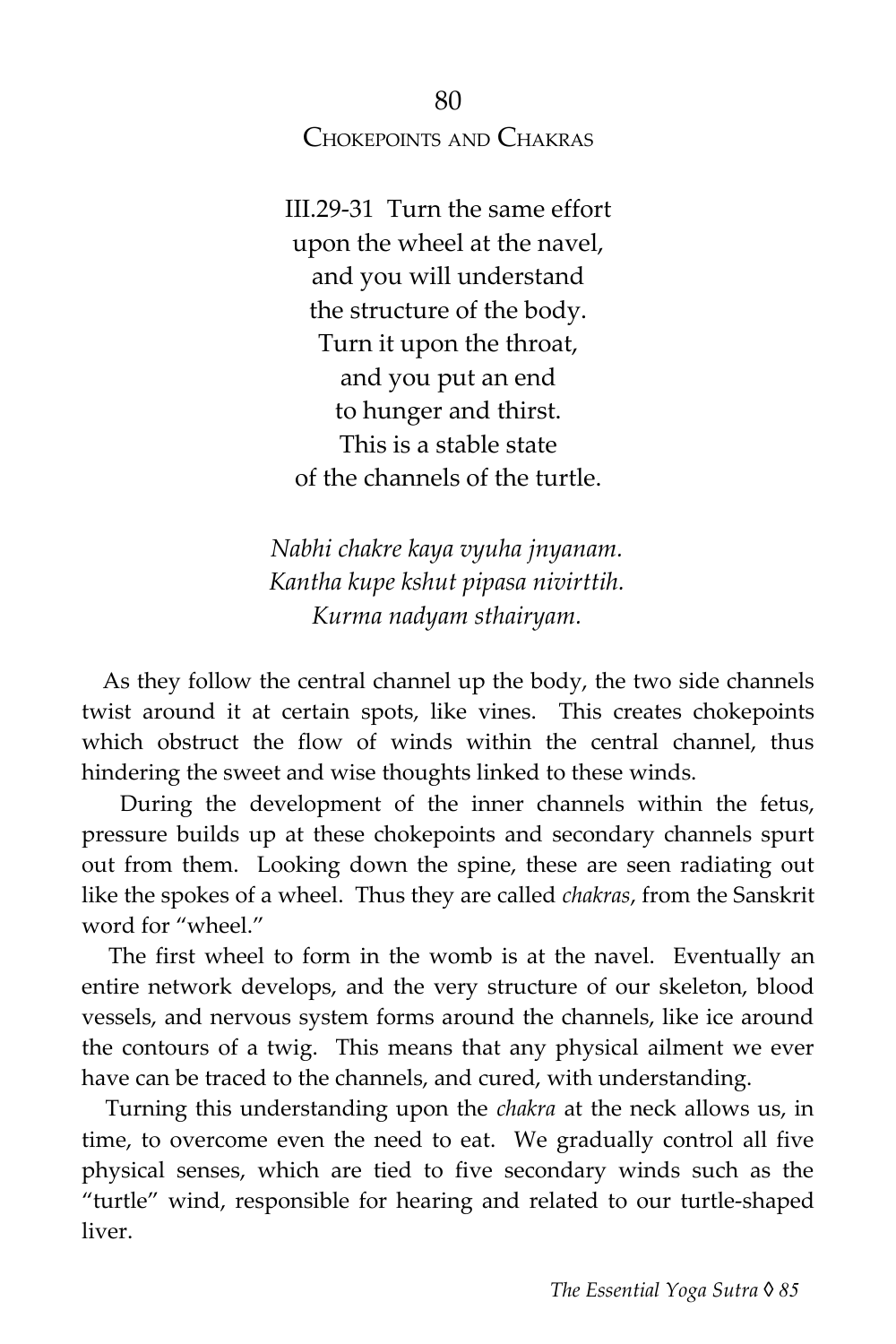81 EVERYTHING FROM UNDERSTANDING

III.32-34 Turn it upon the radiance at the tip of the head, and you will see the powers. All of them come from total understanding. Turn it upon the heart, and you will know the mind.

*Murdha jyotishi siddha darshanam. Pratibhad va sarvam. Hirdaye chitta sanvit.*

The inner wheels or *chakras* begin as chokepoints, but the very act of focusing upon them with understanding releases the tightness of the two side channels wrapped around them.

Think of the inner wind or *prana* within the three main channels as being a certain fixed amount, like the air inside a toy animal made of long thin balloons. If you squeeze the tummy, the legs get fatter.

If you work on a chokepoint with thoughts of knowledge and caring for others, inner wind leaves the side channels that caused the chokepoint in the first place. The *chakra* then becomes a center of radiance, and high spiritual realizations.

Using this method, we can release a radiant, white, honey-like substance within the *chakra* at the tip of our head. This triggers worldly powers, and then divine ones. Again, all the powers ultimately support and also spring from a clear understanding of the seeds as they create the world.

Within the *chakra* at the heart lies an indestructible drop of consciousness, infinitely smaller than the tip of a needle. Herein lies the storehouse of billions of seeds, projecting forth our life. When this *chakra* heart is opened, ultimate love bursts forth as crystal light.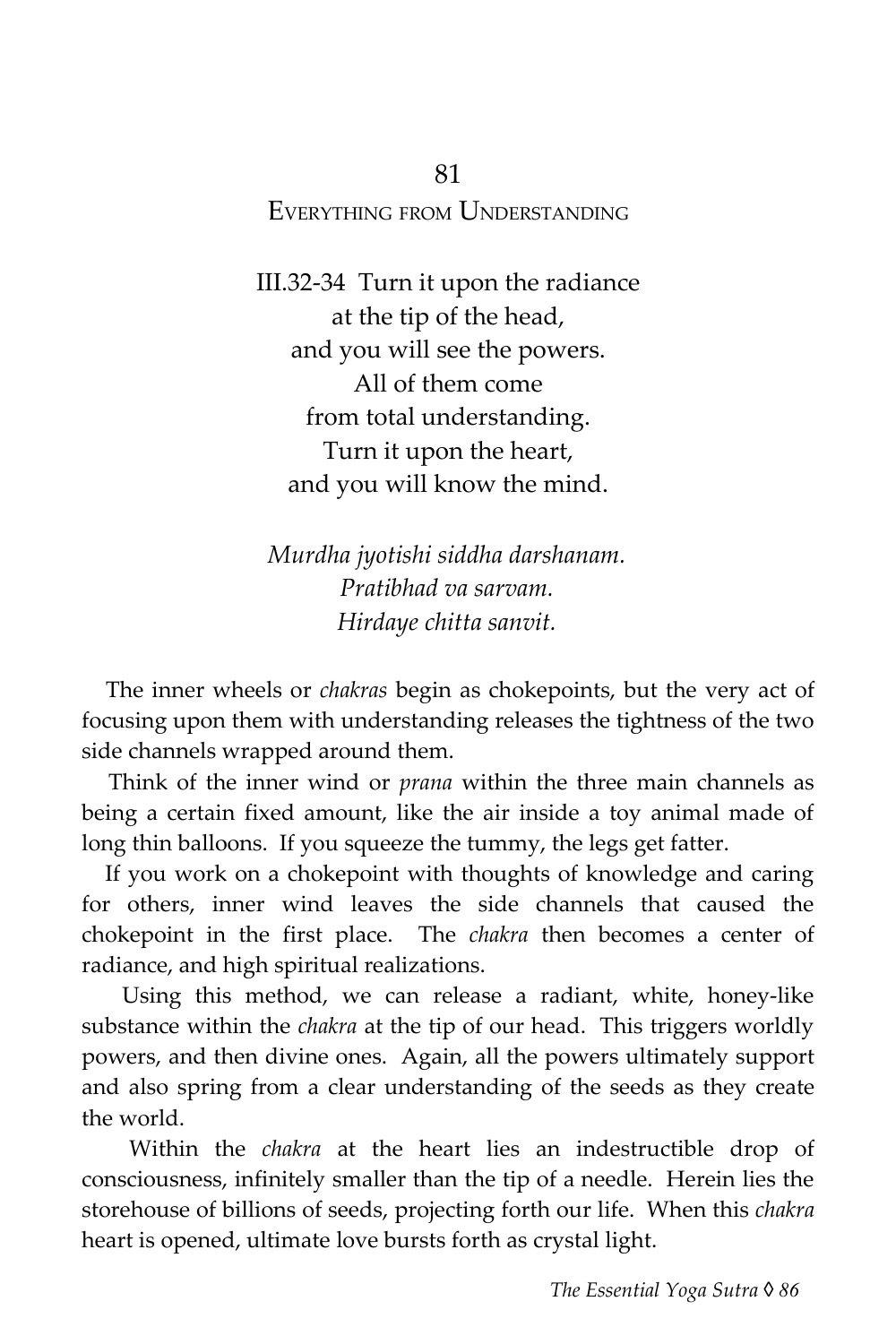### 82 KNOW THYSELF

III.35 The causes for reality and the person, however very distinct from one another these two may be, are no different. We experience them not because of something outside of ourselves, but as something from ourselves. Turn the combined effort upon this, and you will understand the person.

*Sattva purushayor atyanta-asankirnayoh pratyaya-avishesho bhogah para-arthatvat sva-artha sanyamat purusha jnyanam.*

It's a lot easier to deal with the misunderstanding of our outer reality which runs in the sun channel, than to correct the misunderstanding of the person—meaning ourselves—which runs in the moon channel.

Take the outer reality of a pen, for example. If I hold a pen up to you and ask you what it is, you automatically say, "A pen." And in that split second you also believe that it's a pen from its own side. You think that "pen-ness" is somehow coming out of the pen itself.

But if we hold the same object up to a dog, they simply see it as a mildly interesting stick: perhaps something good to chew on.

A moment's reflection tell us that neither view of the object is more "correct." And we also quickly see that "pen-ness" is not exuding from the pen. Rather, "pen" is a perfect little idea-picture imposed upon a shiny cylinder by my own mind. And *which* picture my mind comes up with all depends on the seeds—on how I've treated others.

That's in fact what *makes* me a human, and the dog a dog. Even the question of whether you can *think* these ideas is coming from the seeds.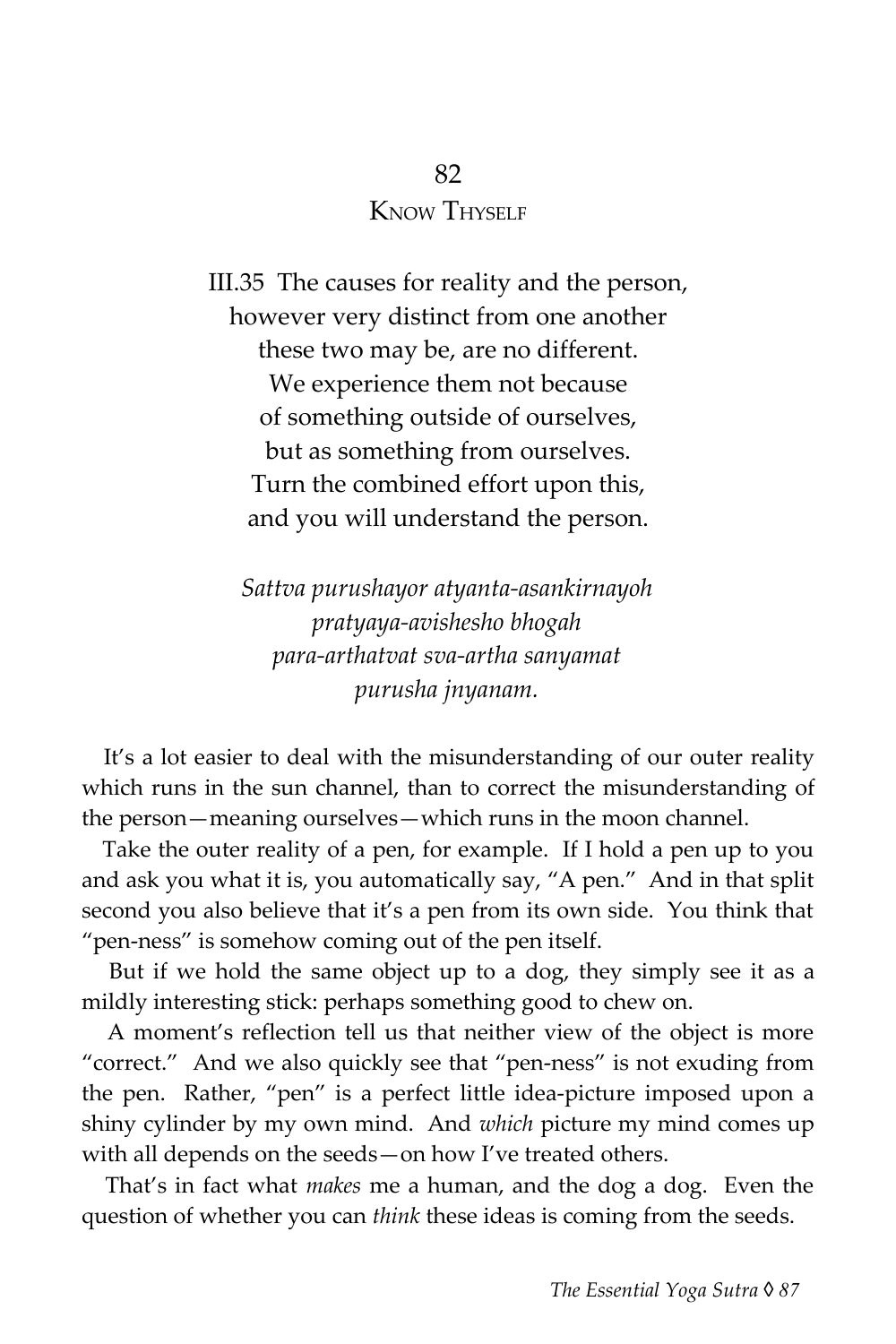83 WHEN TWO IS ONE

III.36-37 With this you develop supernormal abilities of hearing, touch, sight, taste, and smell. During meditation, these could be an obstacle; when you rise from meditation, they are powers.

> *Tatah pratibha shravana vedana-adarsha svada varta jayante. Te samadhau upasarga vyutthane siddhayah.*

The ability to understand a simple pen then is a powerful tool that allows us to go behind reality and make adjustments at its very core: sort of like having the source code for a computer program, or working on an organism at the level of its genetic code.

The distances at which we can hear two other people having a conversation is an example. If a certain number of feet were inherently the number of feet at which we can no longer hear what they're saying, then someone standing next to us who has much more acute hearing than us shouldn't be able to hear them either. Just like the pen and the dog.

And so rather than bringing about some miraculous change in our ability to hear, we simply replace the seeds in our own mind which are creating the *limit* at which we can hear. A hundred feet becomes two feet, and we can listen to people talking two houses down the street.

This could obviously drive you mad, and make activities like sleep and meditation impossible. Generally speaking we are automatically protected by the fact that such powers are only gained thorough the desire to use them to serve others.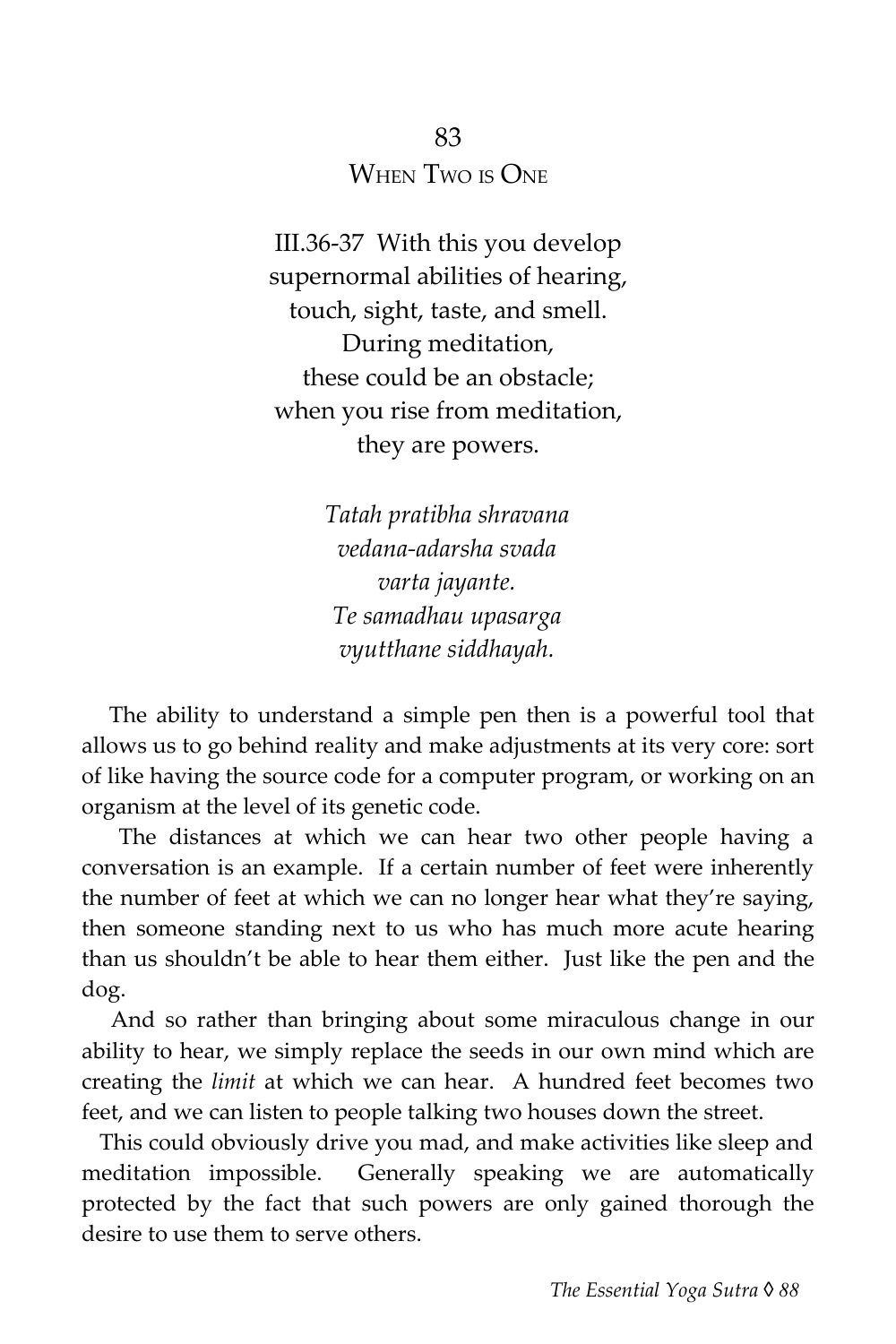# 84 THE RAINBOW IN <sup>A</sup> PRISON

III.38 When you loosen the ties which bind you, and know this for a prison, then you can send your mind to enter another body.

*Bandha karana shaithilyat prachara sanvedanach cha chittasya parasharir aveshah.*

We dearly love our bodies of flesh and blood, but imagine how they would seem to a person whose body had already changed to light. Sort of a slimy prison. A dangerous place to be stuck in.

Incidentally, you maintain the general outer form of a human being when your body does change. Other people (remember the pen and the dog) might even see you the same as before. You and others like you, though, see you as the most exquisite being you can imagine right now, magnified a thousand times over.

And so sometimes the body of light is called the "rainbow" body, because from a distance a rainbow looks like solid stuff, but up close you can pass your hand through it: no more guts and blood.

Since a dog in the end is only the seeds to see things as a dog, a person again who really understands seeds could take on various outer forms, and appear to be born as various different people, if this would help us. They know it's easier for us, on a day-to-day level, to relate to someone fairly much like ourselves. And so at the beginning they come to us that way.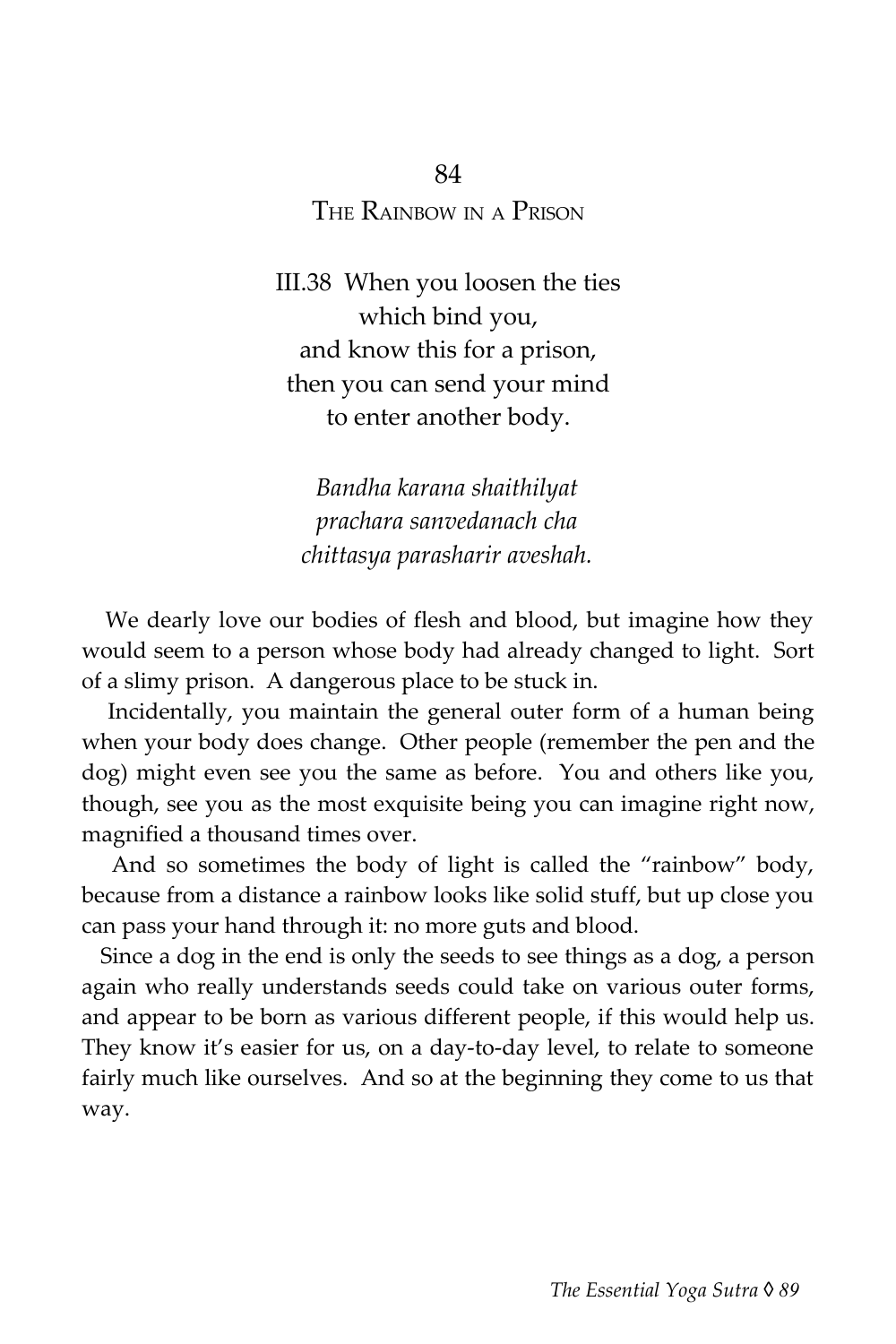### 85 THE FIVE PRIMARY WINDS

III.39-40 When you gain mastery over the upward-running wind, then you can pass unimpeded over bodies of water, swamps, thornbushes and the like. When you gain mastery over the co-resident wind, you gain inner fire.

*Udana jayaj jala pangka kantaka-adishvasanga utkrantish cha. Samana jayat prajvalanam.*

When the inner winds race to a specific part of the body and gather there, even momentarily, to perform a necessary bodily function, we identify them as one of the five primary winds.

The first of these, the "pervasive" wind, covers the entire body, governing the flow of all other winds to whatever place they are needed. The "life" wind maintains life itself and also the passage of breath. The "downward-clearing" wind assures the elimination of feces and urine.

The "upward-running" wind mentioned here relates to eating and speaking, also assisting the upward movement of any other wind. When with knowledge of seeds we gain mastery over this wind, we can move quickly—even over obstacles like lakes or thick brush—if someone needs help. In our final evolution, we pass through planets and galaxies at the speed of thought—the speed of a seed ripening.

The final primary wind "resides together" with both digestive fire and mystic fire near the navel. On the first level, it distills nutrients from food and distributes them throughout the body. On the second level, it triggers a downward flow of the radiant nectar at the tip of the head, engendering knowledge, bliss, and our angelic transformation.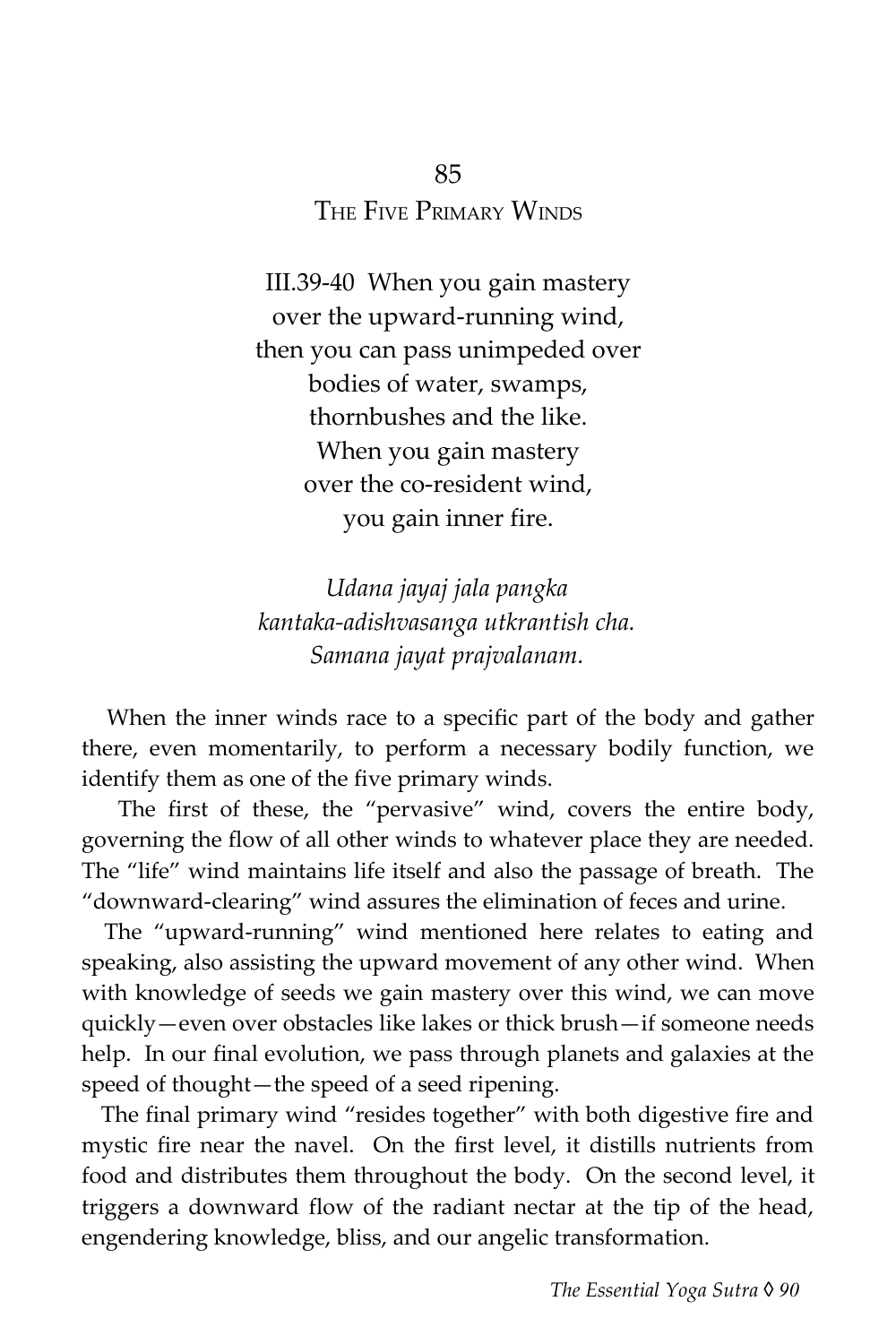### 86 THE THREE SKIES

III.41-42 When you turn the combined effort upon the relationship between the ear and space, you gain the angel power of hearing. When you turn this effort upon the relationship between the body and space, you gain a power of meditation where you become light as a wisp of cotton, and can thus fly through the sky.

*Shrotra-akashayoh sambandha sanyamad divyam shrotram. Kaya-akashayoh sambandha sayamal laghu tula samapattesh cha-akasha gamanam.*

The word here for "space" had three meaning in ancient times. One was simply sky, space, the distance between things.

The second meaning, as we've mentioned before, was place itself: that unchanging thing which objects enter, stay in, and then exit.

The third was space in the sense of the void that's left when you find out that something you thought was there never was. The feeling you get when you reach into your pocket after a meal at an expensive restaurant, and realize you're left your wallet at home.

We get the same feeling of absence when we realize that everything around us is not coming *at* us, but *from* us. Seeing how this space allows us to hear, seeing how this space allows our body to be there, allows us again to adjust the "switches" on both these objects. Unheard switched to heard, heavy switched to light.

Again we use the resulting powers first to help a limited number of people. As we grow, the number becomes infinite. All the powers evolve this way—from mundane, to helpful, to enlightened. In the end the mind flies free through the sky of what was never there anyway.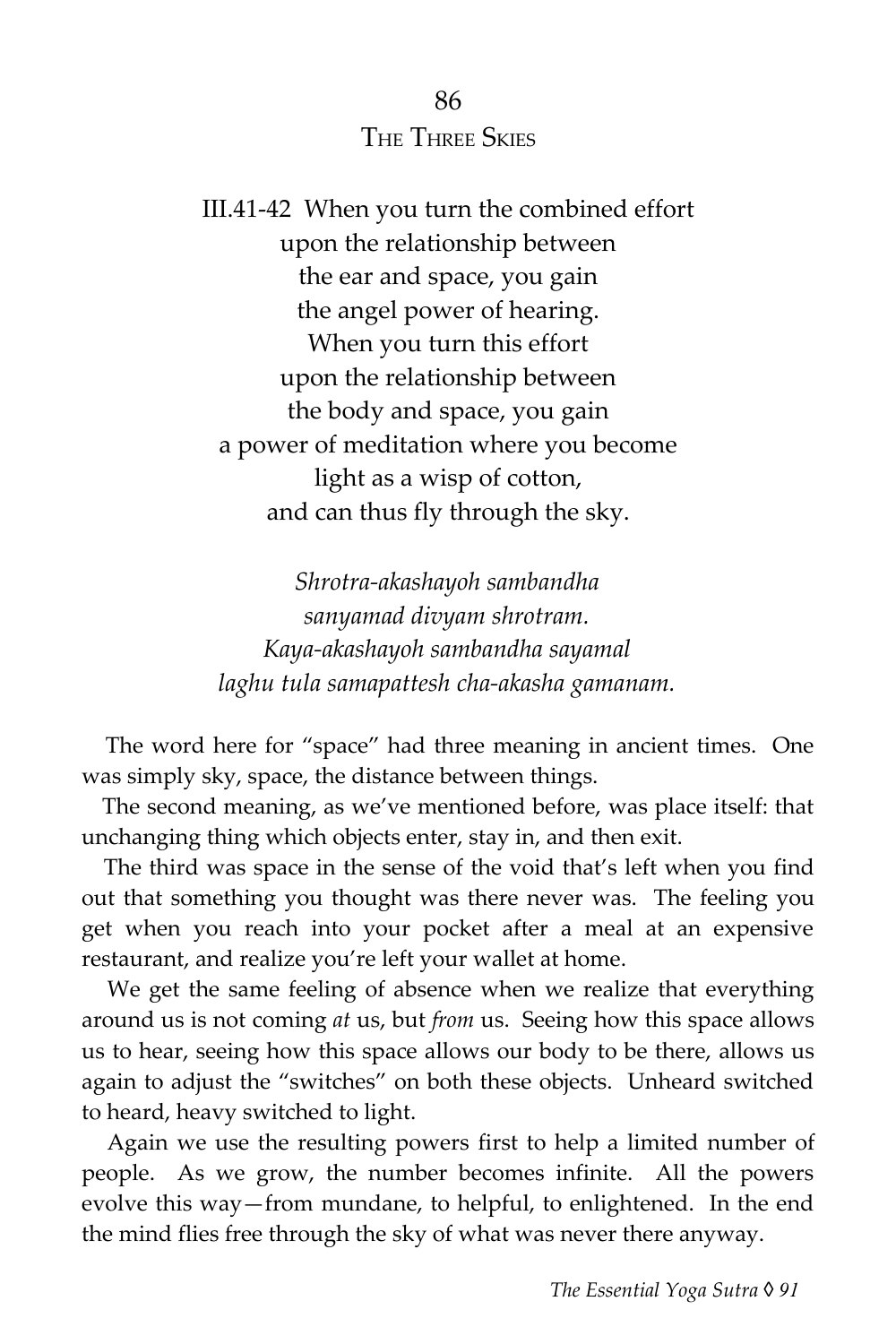### 87 THE FOUR BODIES

III.43-44 Those who no longer perceive anything as being outside experience the transformation into the ultimate body. With this, every veil which covers the light is destroyed. Turn the combined effort upon the fact that this gross body is an object which comes from that subtle nature, and you'll gain mastery over the elements.

> *Bahir akalpita virtti mahavideha tatah prakasha-avarana kshayah. Sthula svarupa sukshma-anvaya-arthavattva sanyamad bhuta jayah.*

 These lines mark the point at which the combined effort of stillness and understanding has been sustained for so long that we undergo the final transformation, into a being who can serve all worlds. At this point we will have four distinct parts, or bodies.

In a way, we already posses the first part of an Angel, and we always have. It is *the simple fact that we are not what we are:* you are not the person they give that word, your name. Rather, the name—the seed picture came first, and then made you you. Since you are not you any other way, you are available to become something else—an Angel. And you always have been. This is your first body.

When we grasp that the way we *look*—our physical appearance—is also available in the same way, we begin the hard work of collecting enough seeds to change the actual physical elements of our body into those of the Angel.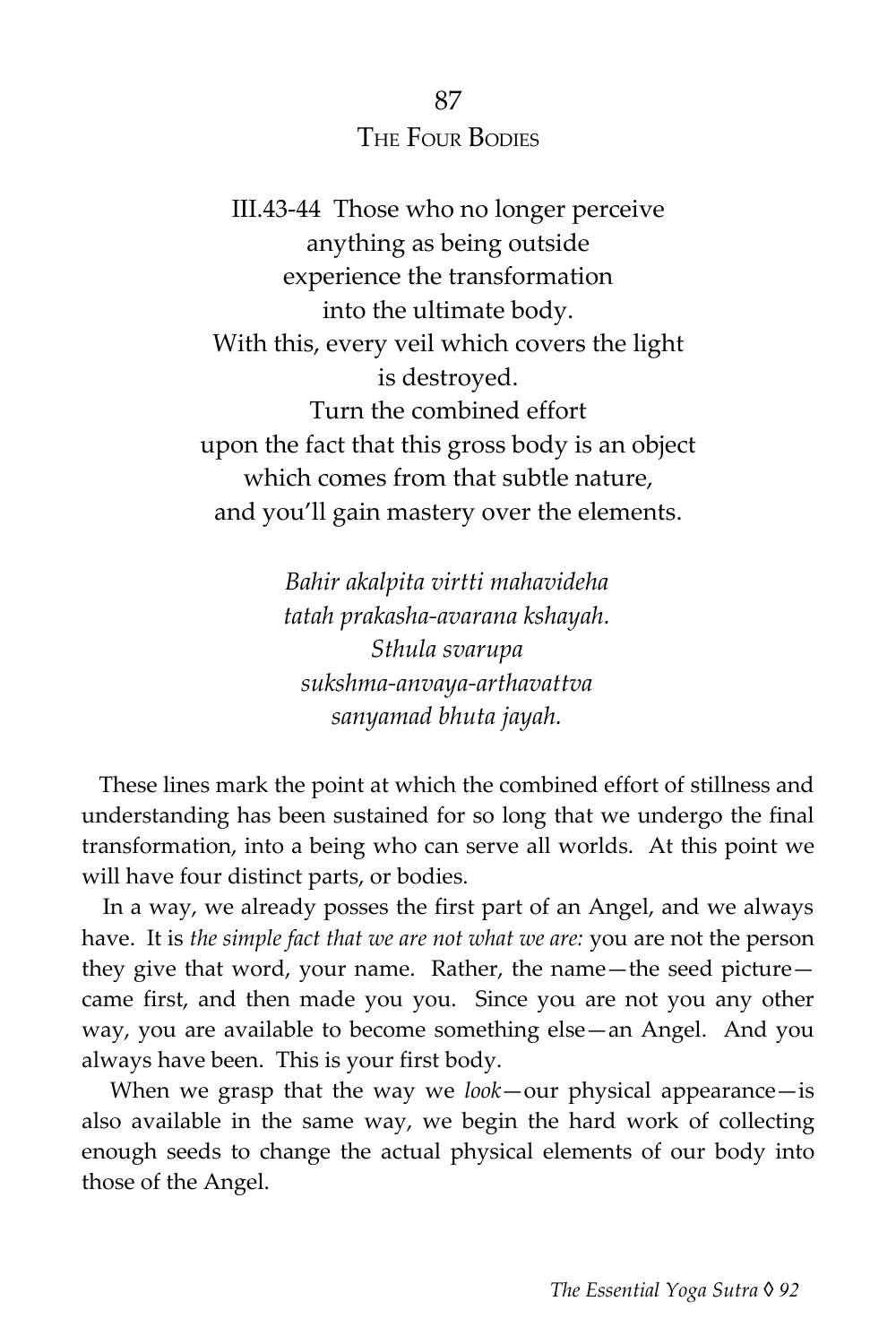88 THE LAST ONE LEFT

III.45-46 With this you attain power at microscopic levels and all the rest. You achieve a perfect body, which cannot be hurt by any existing thing. You gain the body of perfection: exquisite in its appearance, strong, sold as diamond itself.

*Tatonima-adi pradurbhavah kaya sampat tad dharma-anabhighatash cha. Rupa lavanya bala vajra sanhananatvani kaya sampat.*

There is a traditional list of eight low-level powers which we can use to help others in a limited way: the ability to shrink and pass through a crack, or to lighten your body and fly through the air—the types of powers mentioned earlier.

By this stage though we have reached the ultimate evolution of these powers, which is the second body of the Angel: billions of different physical forms that we send out. Imagine the ability to appear as a pet dog to a lonely person, or even as their favorite television show.

Then imagine filling an entire world with different beings, all interacting with each other; plus all the things they use every day. For a finished yogi, the first is considered "small" stuff; the second is "lightweight."

And so I really could be the last person left here who hasn't turned into an Angel.

At the center of all these forms that the Angel is sending out sits their "home" body. This is the third body, the paradise body, exquisite and indestructible. And she will never leave us, until we become her.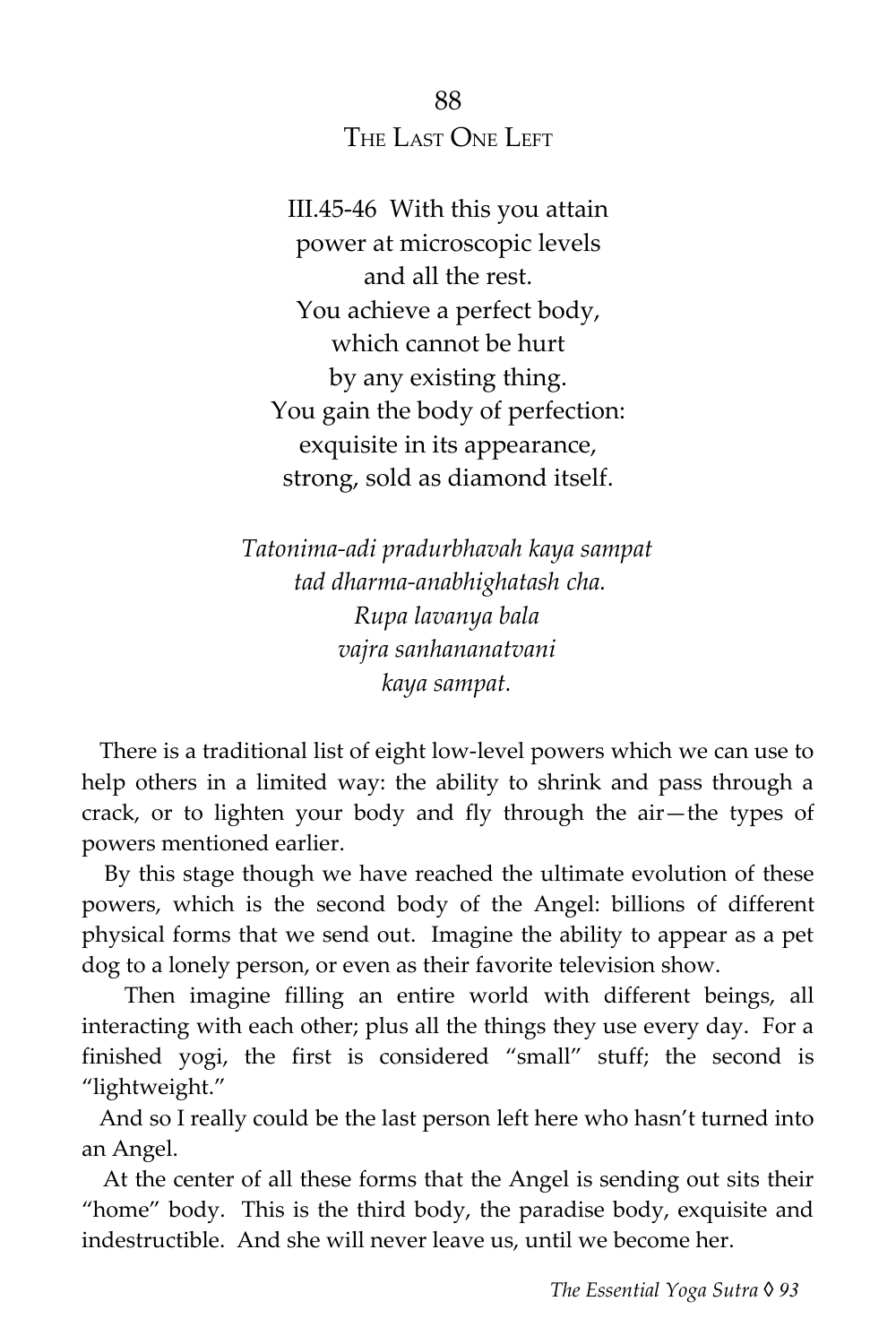89 THE BODY OF ALL-KNOWING

III.47-48 If you turn the combined effort upon the fact that the senses which hold onto objects also follow upon their true nature, their real self, then you gain mastery over the powers of sense. Thus then you also master that thing which takes the aspect: the main thing, the swift messenger of the mind.

*Grahana svarupa-asmita-anvaya-arthavattva sanyamad indriya jayah. Tato mano javitva vikarana bhavah pradhana jayash cha.*

So far we have attained three bodies: the "emptiness" body, which makes all the other ones possible, plus two physical bodies: one that we send out in infinite forms; and another that we stay in ourselves, within our heaven.

The fourth body then is the body of what our mind will become. Our sense powers take ahold of objects, and then report back to the mind. The mind, as we'll see more fully in the last chapter, is like a mirror, assuming the form or aspect of whatever the senses present to it. When you see a red apple, a part of your mind is in a sense imbued with redness.

It takes a split-second for the mind to identify the objects presented to it—including organizing thought-sounds into thought-words. So in one way we're always a split-second behind what's going on around us, but the principal character, mind, is so quick that we never notice.

In the last chapter we'll see how the true nature of every part of this process is that it's still coming *from* the mind. Understanding this allows us to reach the fourth body: the power to know all things.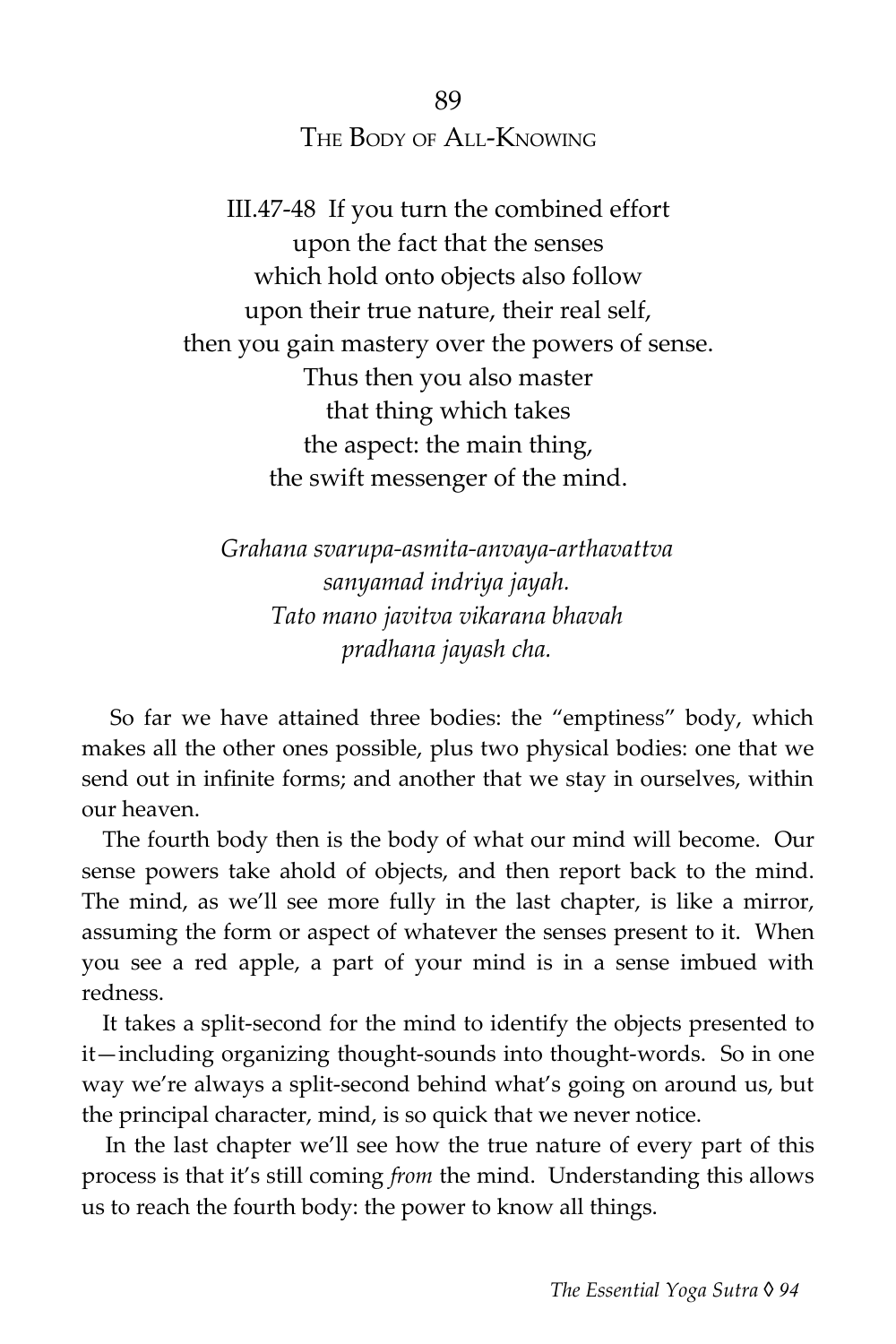90 HEREIN LIES TOTAL PURITY

III.49-50 This then becomes the support of all things, and a knower of all things, for all things whether the reality around us or the person themselves are nothing more than its manifestations. And if we can avoid attachment even to this, we can destroy all the negative seeds. Herein lies total purity.

*Sattva purusha-anyata-akhyati matrasya sarva bhava-adhishthatirtvam sarvajnyatirtvam cha. Tad vairagyad api dosha bija kshaye kaivalyam.*

The Master again summarizes the only way that we could reach the four bodies of an Angel. In the end, the mind underlies all things projecting everything we are aware of, even ourselves. At the end, the mind then fulfills its true capacity, of seeing directly every one of these objects—past, present, or future.

In one final mental twist, we need to understand that even our *understanding* of how all this works is *itself* a projection: a mental picture presented to our mind when extraordinarily rare and powerful seeds break open.

The ideas presented in Master Patanjali's little book on yoga, especially the description of the powers that we've just covered, are *coming from you*. Whether you grasp these ideas to fulfill the destiny of this world, or whether it all seems a little far-fetched this afternoon, is *also coming from you.*

Understanding this emptiness of understanding itself has the effect of destroying billions of old negative seeds within our mind. This in itself takes us a long way towards the final goal: total purity.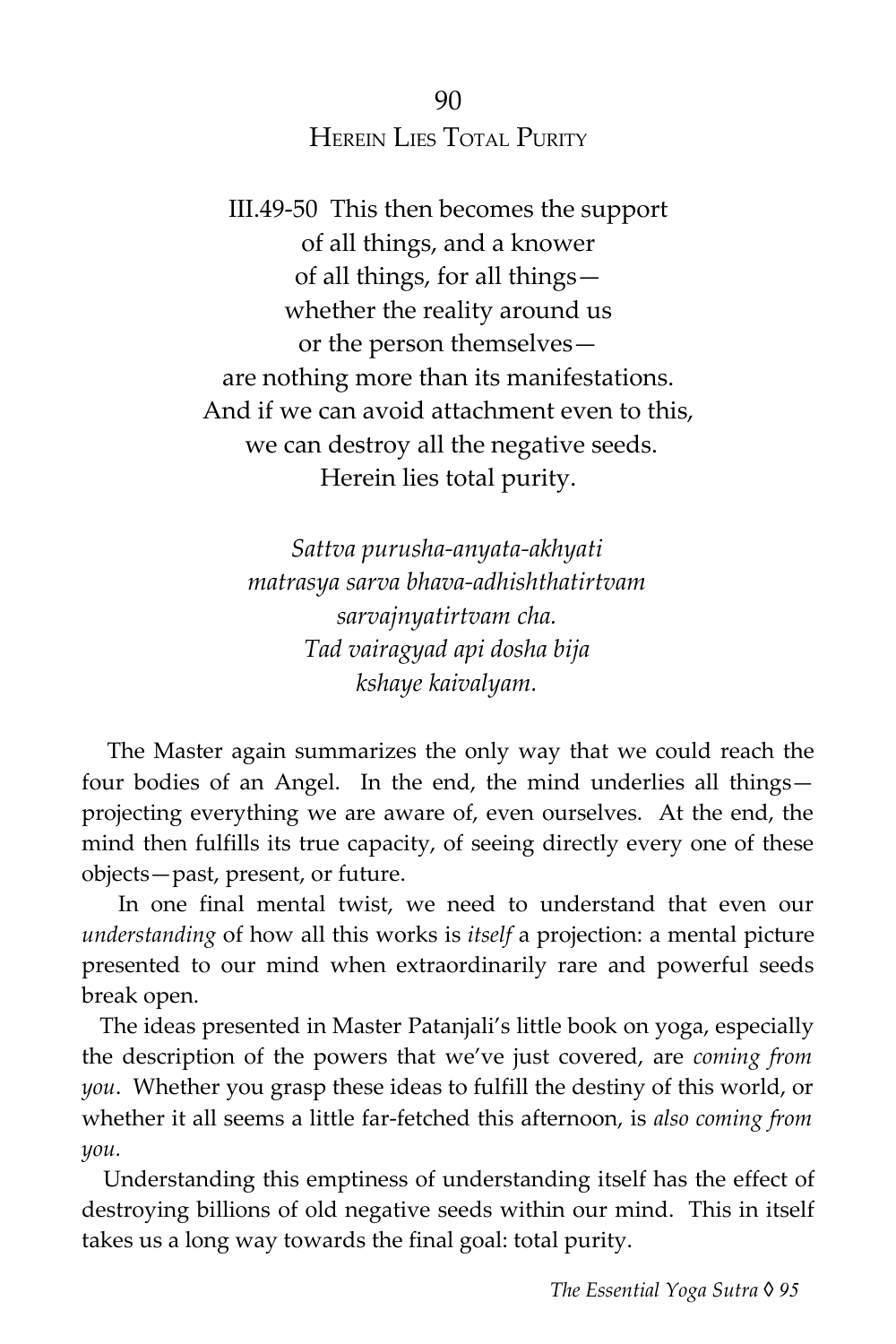### 91 RESPECTING OUR DESTINY

III.51 And there will come a time when they invite you to take your place with them. You must become a source of pride for your family, or you'll again fall victim to all you sought to avoid.

> *Sthanyupanimantrane sanga smaya-akaranam punah anishta prasangat.*

The minute you first picked up this book, you attracted the attention of some very important people: everyone who has studied the book in the last two thousand years, and understood it, and practiced it, and become the Angel.

 Simply by *thinking* the ideas we've read about so far, you become a part of certain family of people. People who are very concerned about the pain of the world. People who have the spark of high understanding somewhere within them. Who believe that, somehow, there must be a *key* to stopping death and unhappiness altogether.

We said that we had to understand understanding itself; that it too is coming from seeds. And the only seeds it can come from are planted by wanting to be the one who rescues all the rest of us.

As your powers grow, and you evolve, your own physical and emotional pain will of course begin to disappear. There's a point at which you may get trapped, thinking to stop at that.

But then, you see, these important people will show themselves to you, and invite you into the higher family, which acts only for the happiness of the entire family—of living kind.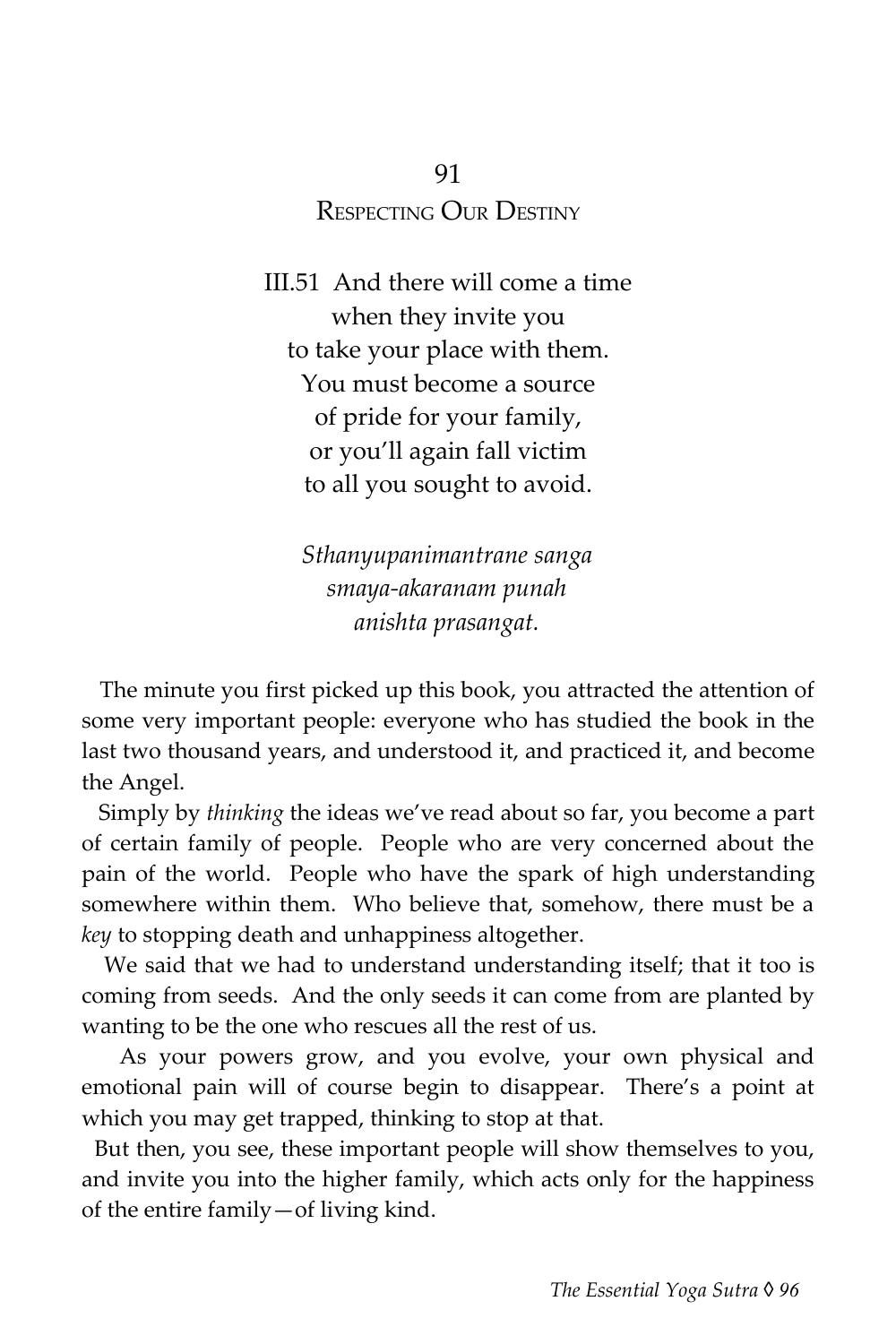### 92 THE FINAL MOMENTS

III.52-53 If you turn the combined effort upon the two stages of this moment, then you gain the knowledge which comes from not discriminating. You then attain the ability to be in the two equally, unrestricted by anything: by birth, or type, or place.

> *Kshana tat kramayoh sanyamad avivekajam jnyanam. Jati lakskana deshair anyata-anavachedat tulyayos tatah pratipattih.*

There are three crucial moments at the end, when we gain all four bodies.

The first is the last moment in which we are still not the Angel: we are in what is called "the wisdom of the final instant." To get here we have seen the ultimate directly, on the Path of Seeing, briefly. And then we have worked our way up through seven levels, using what we saw, and discriminating—in the sense of staying aware that even now the way things look to us is not the way they really are.

During three more levels we need no longer discriminate this way: we no longer have the seeds for things to even *appear* to us in the wrong way. This brings us to that final moment; we cross over; and in the next moment we have this new knowledge—the power to know all things born from the last three levels.

 For one split second, we sit in but one exquisite body, in paradise. And then, because of the prayer we have made for countless lifetimes—to serve others—we without a single thought appear on all worlds, Angelic.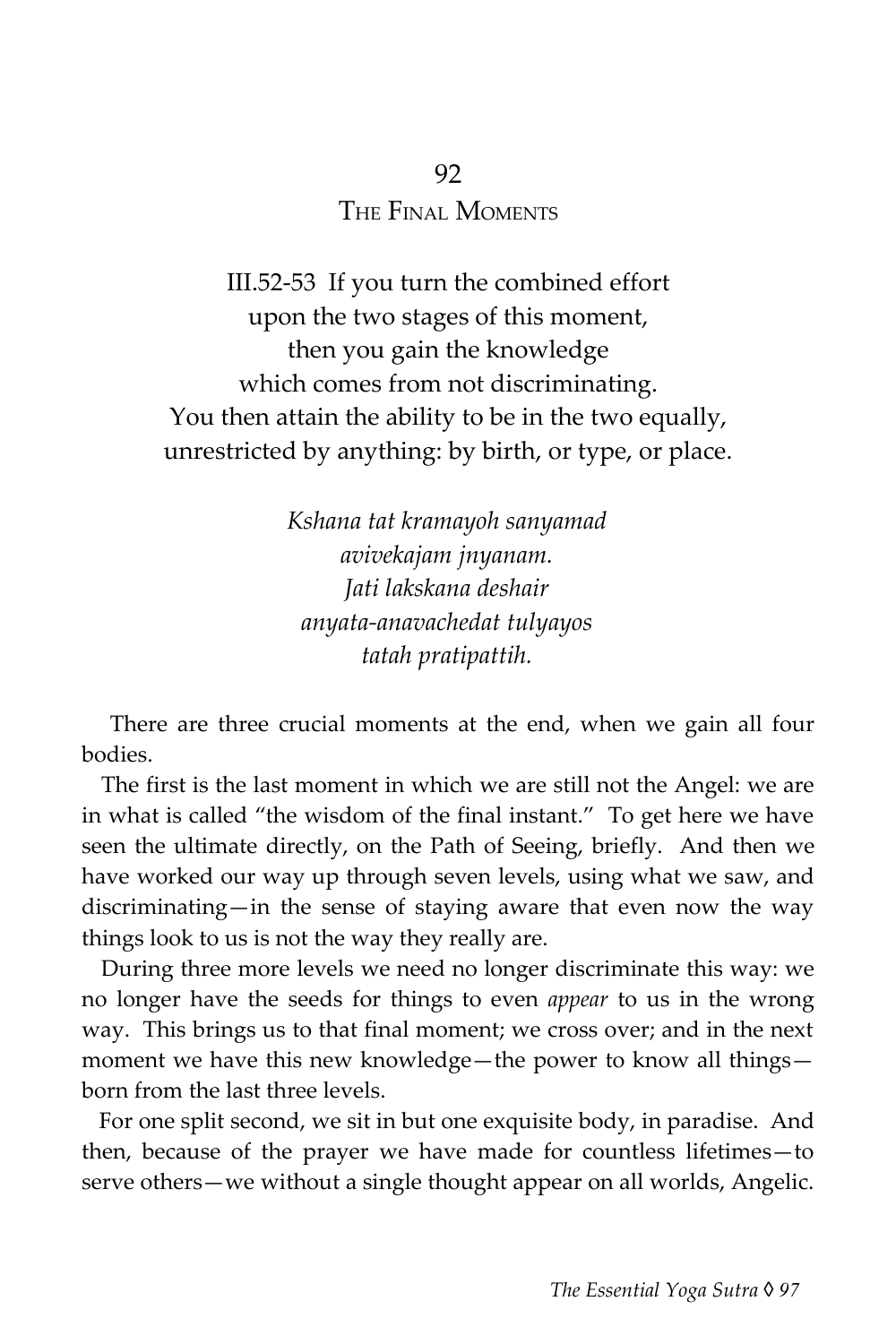93 ALL THINGS IN ALL WAYS

III.54-55 You attain the knowledge which comes from discriminating; the one that frees you, where we are able to see all things and the way all things are, without having to alternate between the two. When the person and the reality around them are equally pure, this is total purity.

*Tarakam sarva vishayam sarvatha vishayam akramam cheti vivekajam jnyanam. Sattva purushayoh shuddhi samye kaivalyam.*

Before we reach the final goal, it is completely impossible to be in an experience of ultimate reality and still be experiencing the normal, deceptive reality around us now. And for us to experience ultimate reality, we must be in a state of deep meditation. And so we cannot help anyone if we are not practicing how to meditate ourselves, every day.

In a sense all things come from this basic ability to discriminate between the way we always thought things were happening, and the way we realize they are really happening.

Even at very high levels then we can only alternate between seeing ultimate reality during deep meditation, and being in deceptive reality at other times. This changes when we reach the bodies of the Angel: then, and only then, we can see all things, and all creatures in the world, and love them completely, serve them, and in the same moment see their higher reality, absolute emptiness.

This very knowledge and love plants pure seeds that sustain it into the next moment, at which time its very existence again plants the seeds for it to be there in the following moment, on through eternity, total purity.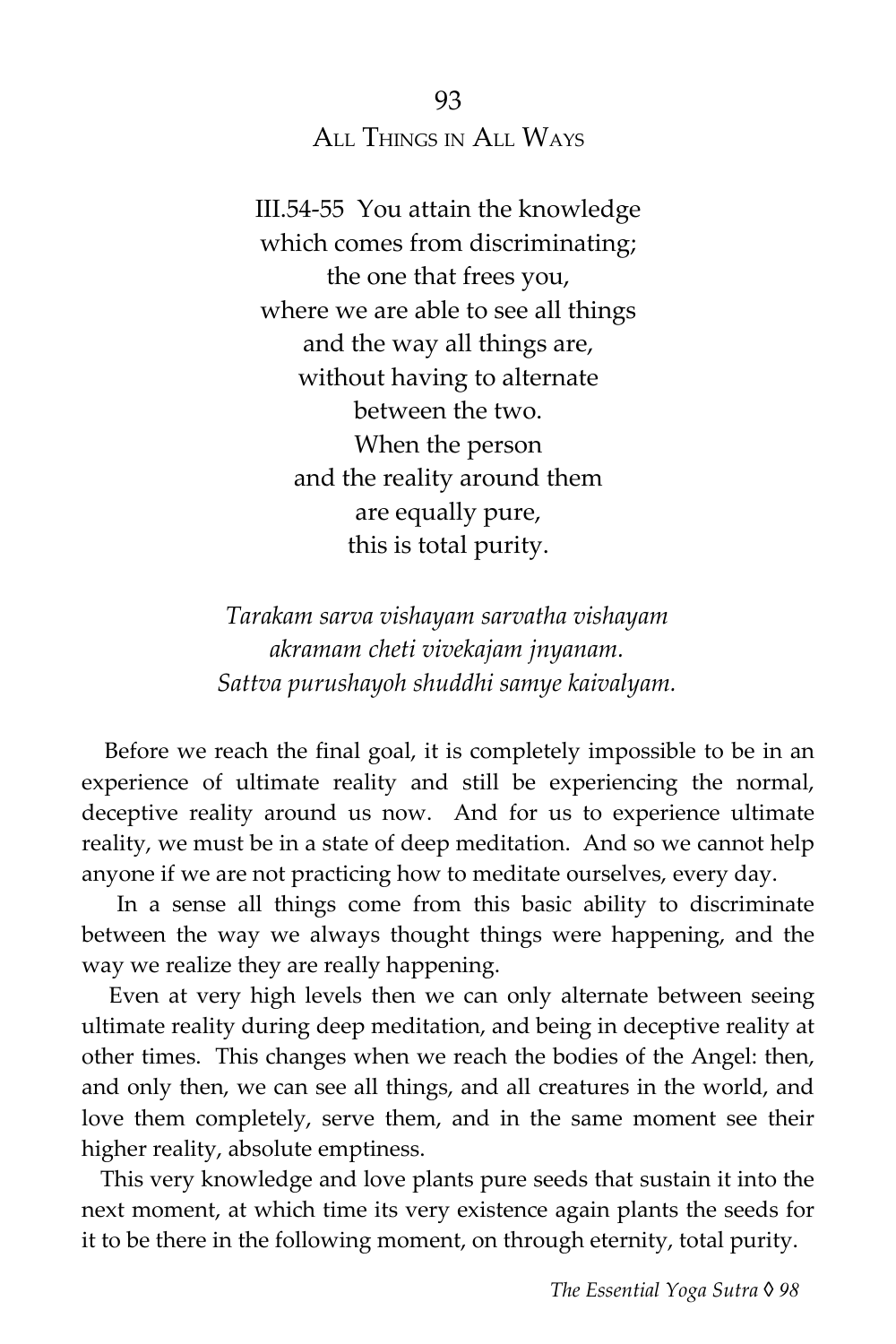*The Essential Yoga Sutra ◊ 99*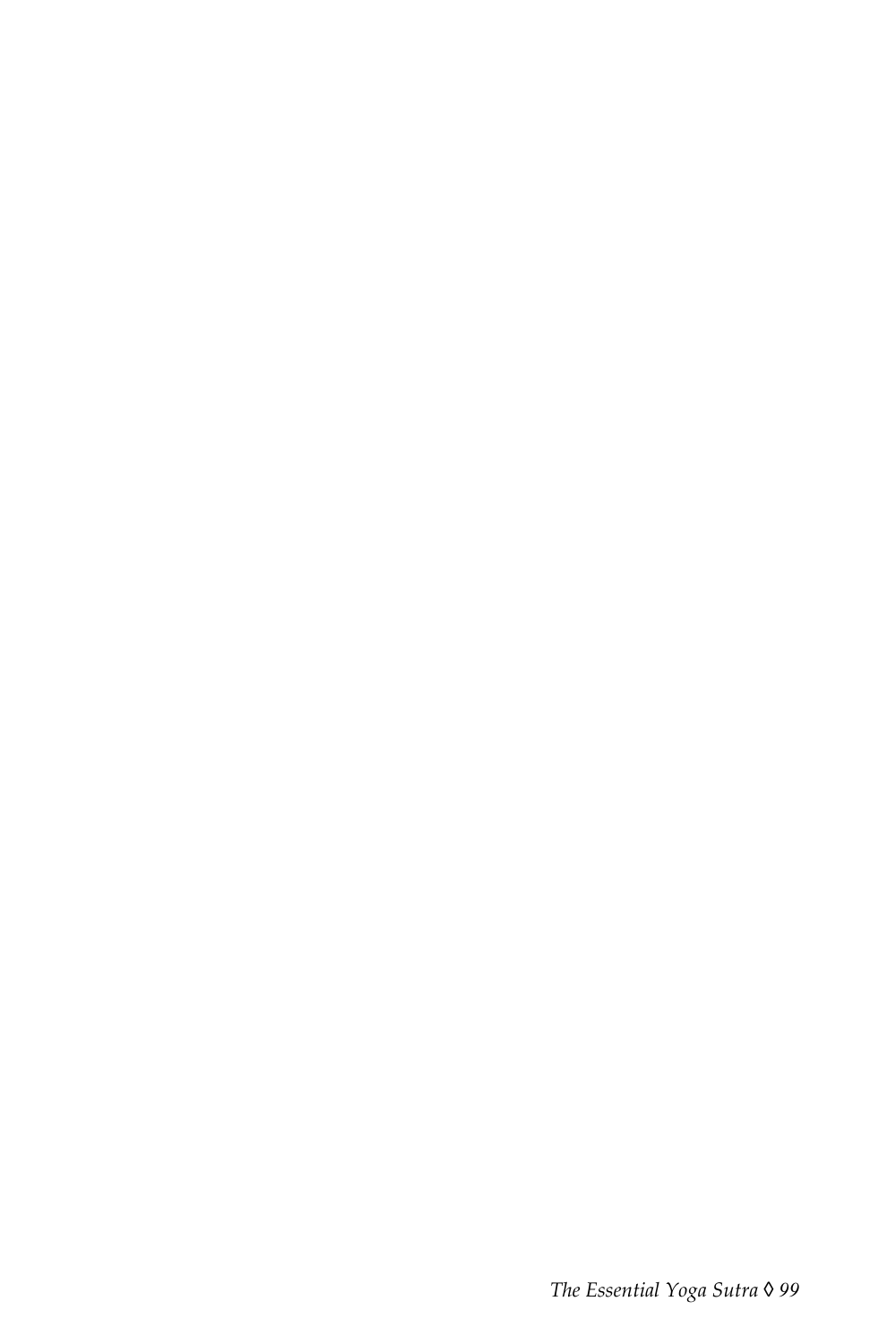FOURTH CORNERSTONE THE CHAPTER ON TOTAL PURITY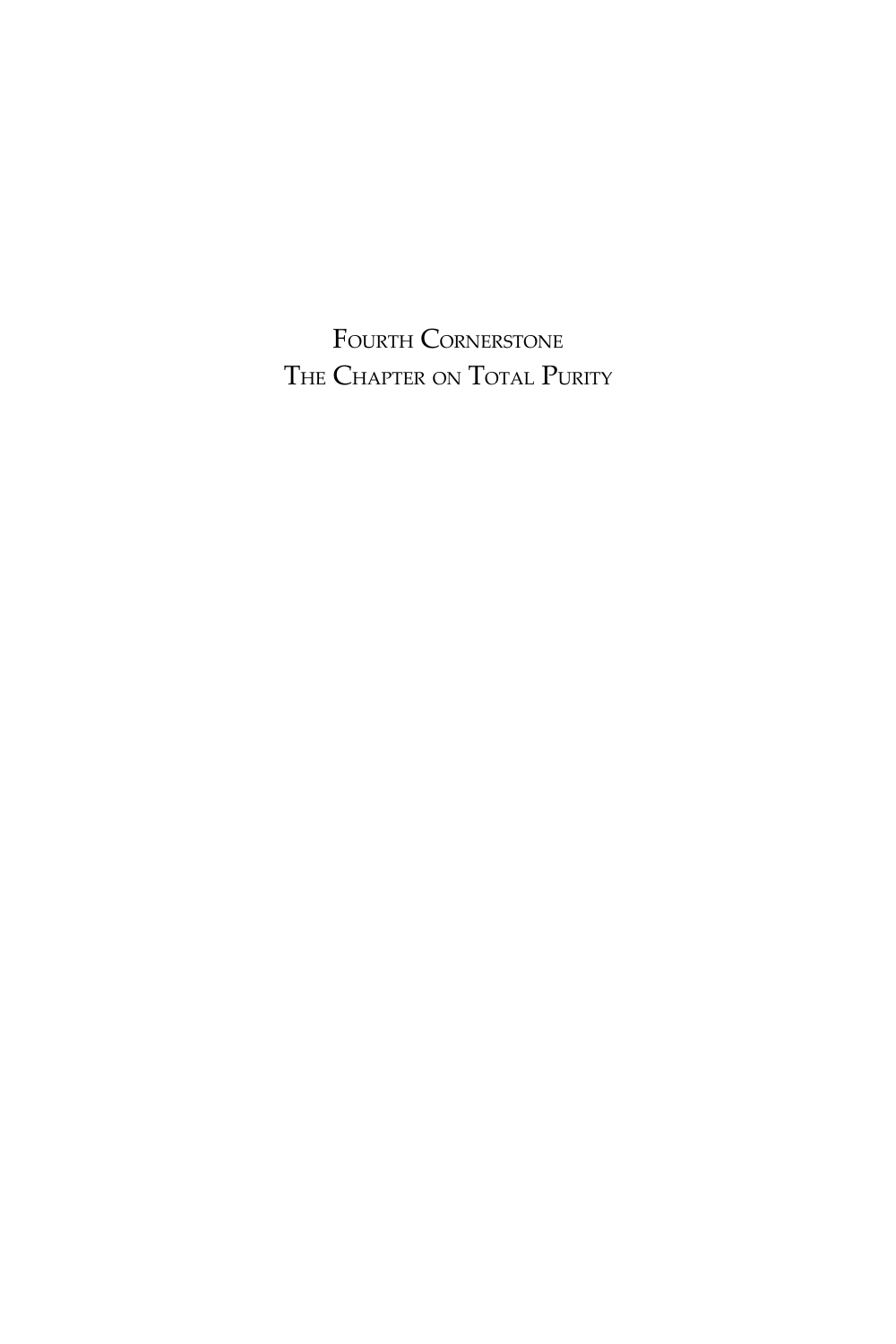*The Essential Yoga Sutra ◊ 101*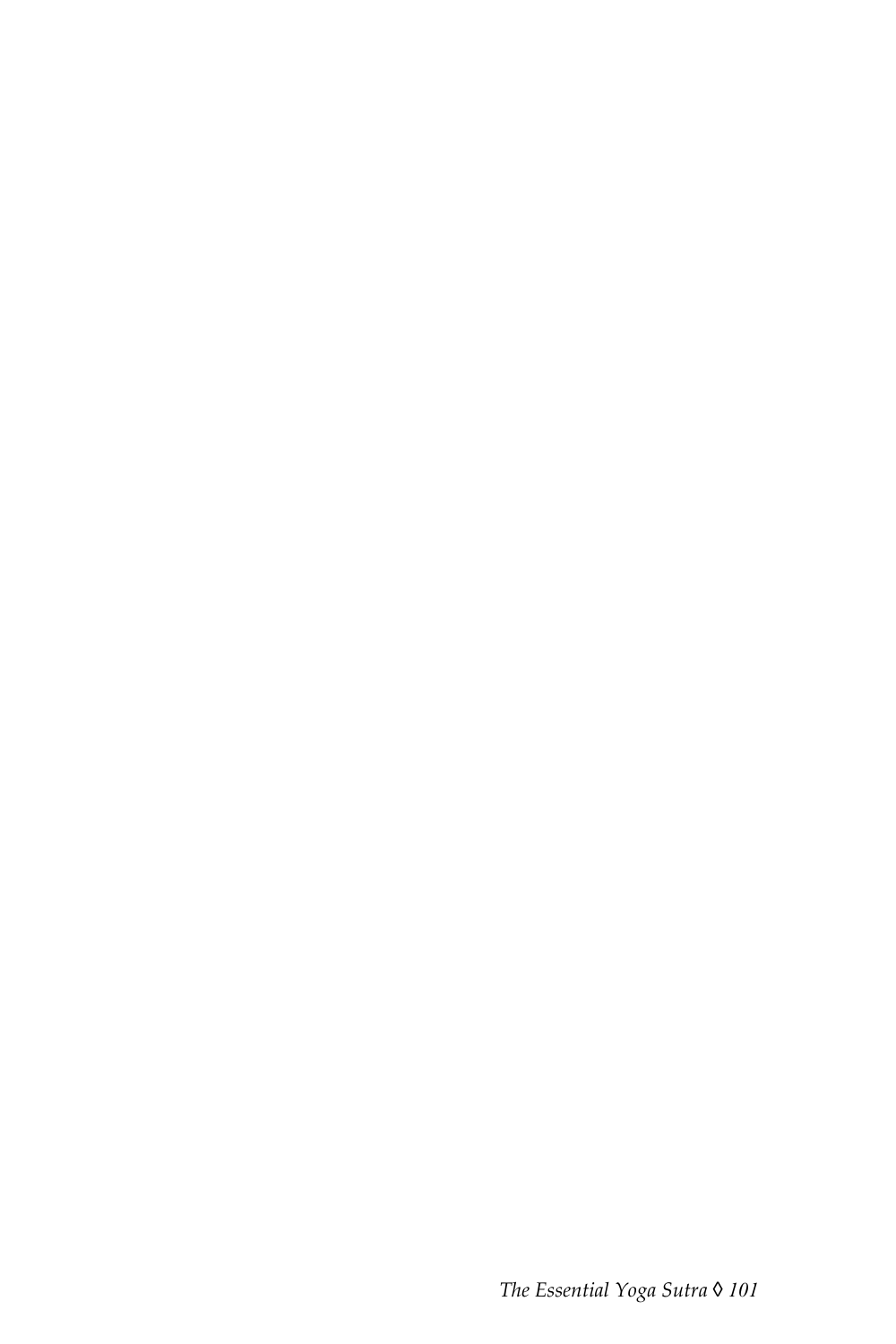# 94 WE MUST BECOME AS GARDENERS

### Fourth Cornerstone: The Chapter on Total Purity

IV. I-3 Powers can be attained either at birth, through herbs, spells, extreme practices, or through deep meditation. The transformation which occurs between births is fulfilled by nature. In order to be released from them, we must destroy the veil of the qualities of things. And then we must become as gardeners.

*Chaturthah Kaivailya Padah*

*Janmaushadhi mantra tapah samadhija siddhayah. Jatyantara parinamah prakirtyapurat. Nimittam aprayojakam prakirtinam varana bhedas tu tatah kshetrikavat.*

The first chapter took us down the five paths, to perfection. The next two chapters took us there through the eight limbs. The fourth and final chapter now takes us through the mental details to the same place.

There are many ways to the special powers we mentioned. If a person is very attached to their house, for example, then after they die they may return as a spirit or ghost chained to the house, with powers like walking through walls.

Deceased people in the spirit world, waiting for their next life, automatically gain similar powers, and try to contact loved ones. This existence and its powers also end, by nature, within seven weeks.

One can moreover gain special powers and visions using herbs or drugs, or through extreme practices like sleep deprivation or drastic fasting. Or one can utter special spells to fly or pick up fire.

The problem with all these methods is that they simply cannot be sustained at will. We must instead master deep meditation, and see that the qualities which all things posses actually come from our seeds. Then we must quietly, happily, and steadily tend the garden of our own minds, to produce paradise.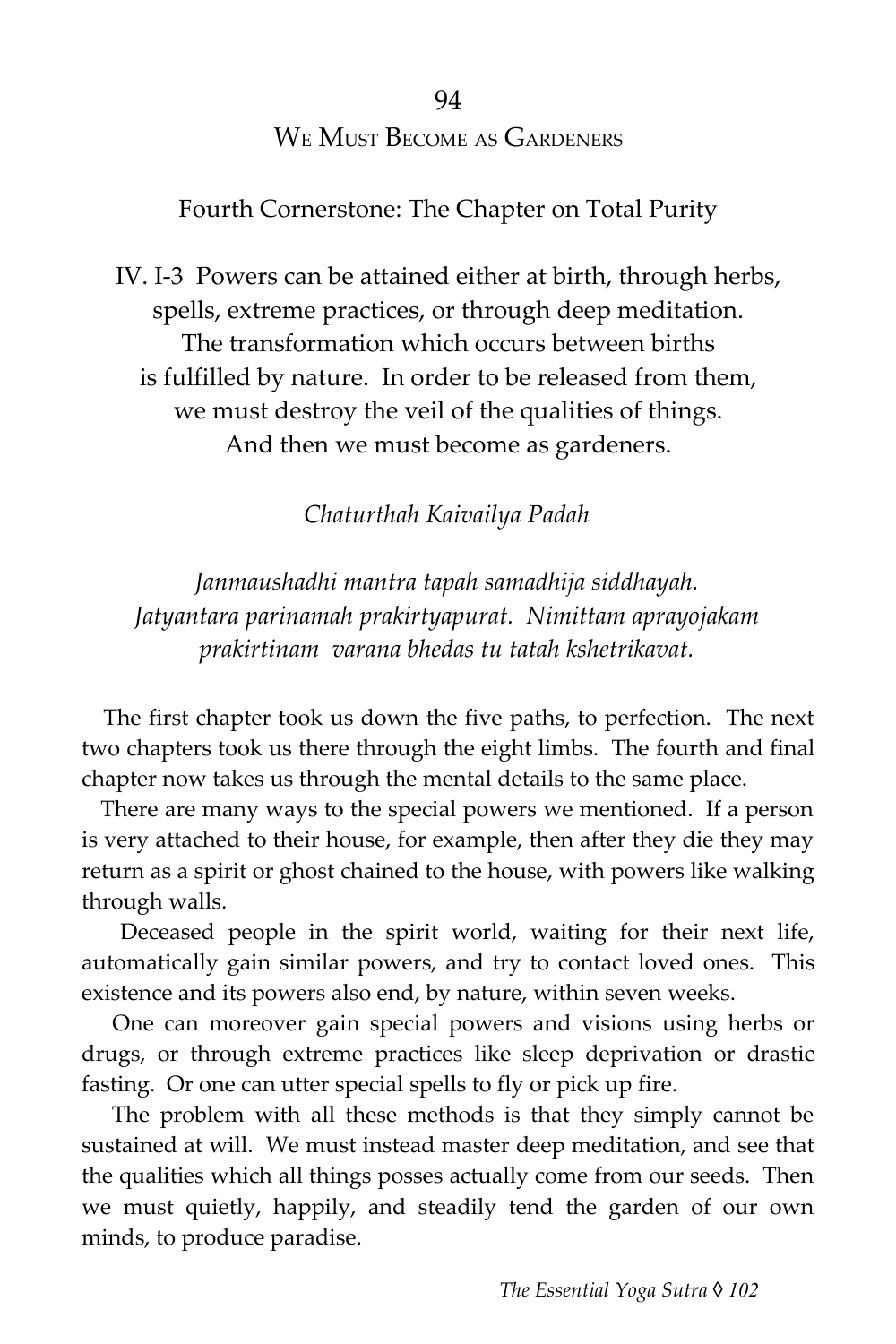95 THE DESTRUCTION OF THE STOREHOUSE

IV. 4-6 Emanations are only possible because of the self-nature of the states of mind. When you destroy the mistaken attitude, then the mind is released from ideas of one or many. Herein lies the destruction of the storehouse attained through high meditation.

> *Nirmana chittanyasmita matrat. Pravirtti bhede prayojakam chittam ekam anekesham. Tatra dhyanajam anashayam.*

The one most important power from the last chapter was the ability to emanate, or send ourselves out to help one person, and later on infinite people. Each requires a certain state of mind called the "emanation state." We can only enter this state because its nature too is that it is produced by our kindness towards others.

 A popular exercise in ancient times for seeing that things actually come from us was called "neither one nor many." You can't see a car without looking at its parts. But you can have all of the parts of a car and still not have a car—so the parts are not the car.

So if the parts you need to see, to see a car, aren't the car, then where is the car itself coming from? Needless to say two or three such cars.

 Grasp this about your mind itself—grasp this about the *idea* to send out countless clones of yourself to help people—and you are halfway there.

Meditating upon how things really work functions to destroy the storehouse of negative seeds, as we saw at the end of the first chapter. Gardening is both planting flowers and stopping weeds.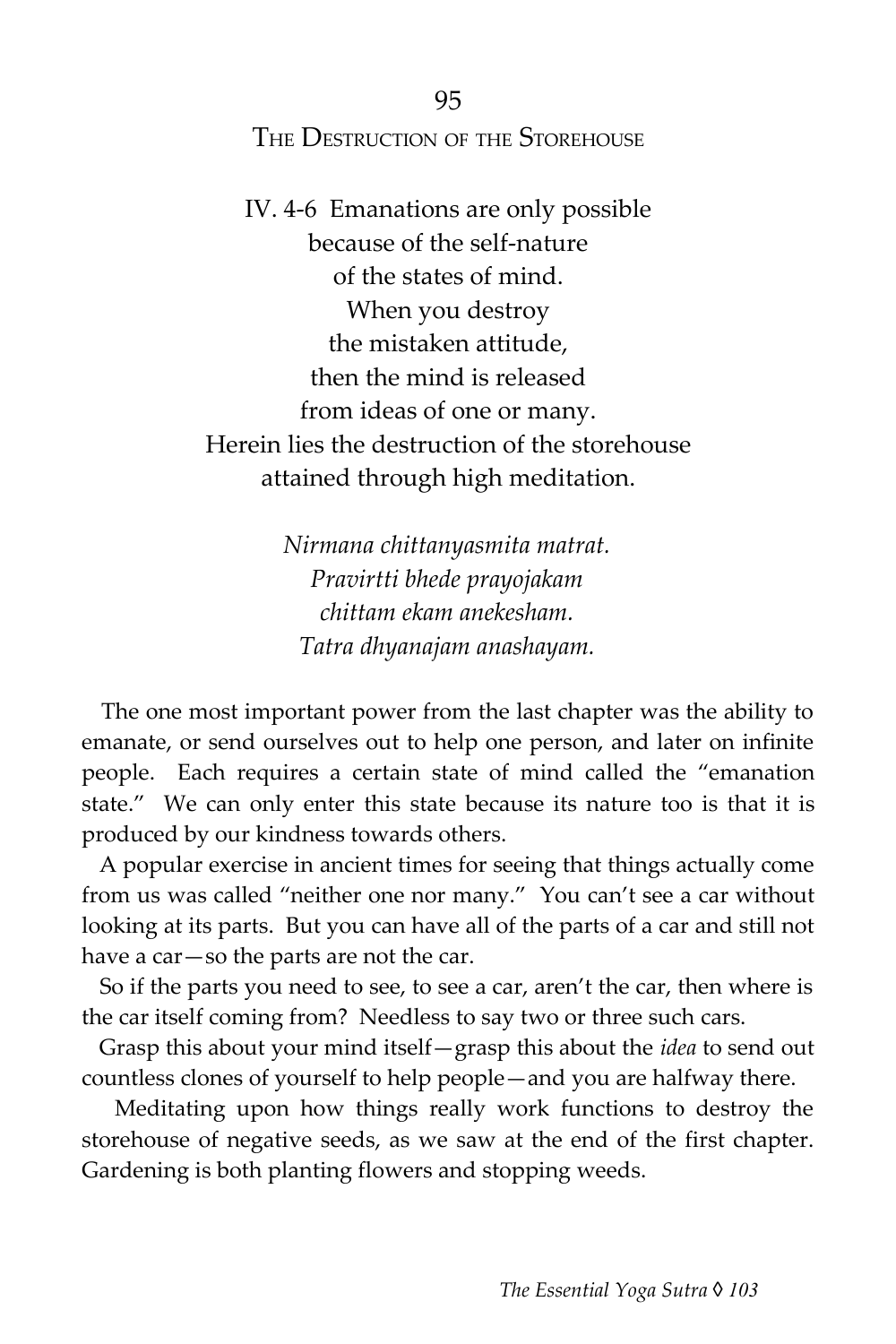96 GAINING CONTROL OF OUR LIVES

IV. 7-8 Deeds done by a true practitioner are neither white nor black. Those done by others are of three different kinds. At that point, the corresponding consequences which will ripen from these are perfectly obvious to them from the seeds they've planted.

> *Karma-ashukla-akirshnam yoginah trividham itaresham. Tatas tad vipaka-anugunanam eva-abhivyaktir vasananam.*

If our lives are actually run by old seeds sprouting in our minds, then logically life would be a little frustrating. Many of the immediate actions that we take then to get what we want simply wouldn't work out. And isn't that just the way it is?

Gardening your reality means taking back control over your life. It means knowing exactly how to get the things you want, because you now understand precisely what seeds to plant, and how they will ripen. *This* is yoga; *this* is true practice.

Most people are constantly and blindly planting three kinds of seeds in their mental garden: many moment-to-moment little black negative seeds; a lot of "neutral" seeds that are planted by our constant, fundamental misunderstanding of things; and the occasional nice white seeds, from helping someone.

You must understand that even white seeds planted without *understanding* cause pain, because they wear out. Millions of white seeds have created your life, and it is leaking away as you read these words. True practitioners do the same good deeds with *understanding;* instead of planting impure white or black seeds, they plant only pure white ones, and thus run their lives themselves.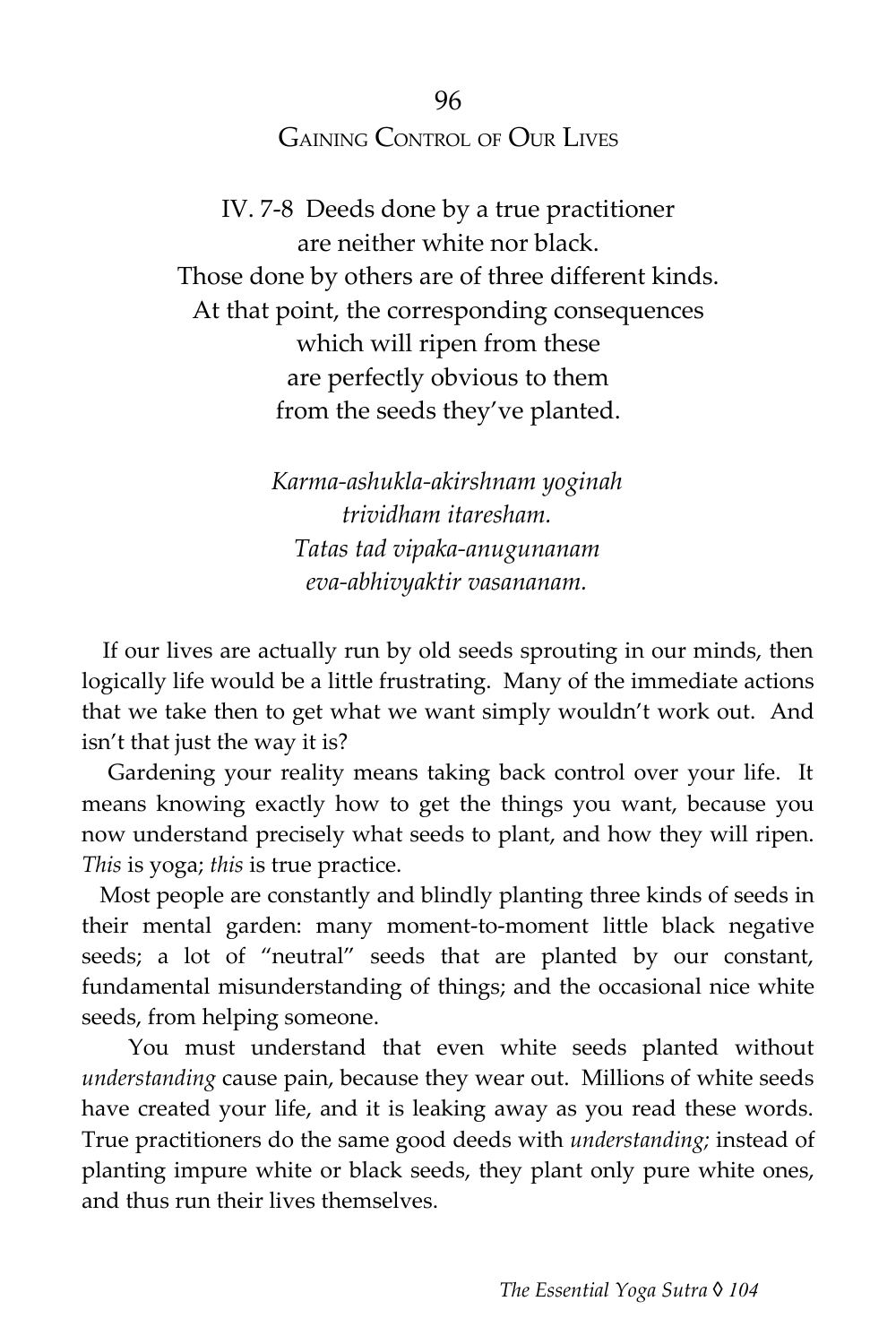### 97 THE END OF LIMITS

IV. 9-11 Distant lifetimes, distant places, and distant times all become entirely here and now, for the thought of them and the seeds for them assume the exact same form. They see them forever, back to no beginning, ahead with nothing left. The structure of causes and effects is maintained by certain factors; it disappears then, when they do.

*Jati desha kala vyavahitanam apyanantaryam smirti sanskarayoh ekarupatvat. Tasam anaditvam chashisho nityatvat. Hetu phala-ashraya-alambanaih sangirhitatvad esham abhave tad abhava.*

You can recollect or think about your fantastic vacation spot right now, but it's not the same as being there—it's only a mental picture of being there. So if everything is just mental pictures anyway, why *isn't* it the same as being there?

When we *think* about a nice place, a seed has ripened in our mind to *imagine* it. When we are *sitting* in a nice place, a seed has sprouted to *be* there. And so (as you may have noticed) it doesn't matter how much you *want* to be there, you're not going to get there just by *wanting* to be.

The *only* way to get there is to purposefully plant the right seeds—say by providing a nice vacation for someone else. Then sit back and wait for the fireworks.

 A person who's gotten very good at mental gardening though utilizes a powerful inner catalyst of knowledge and wanting to help others. They can then frame even distant events mentally, and thereby be there. They reach backwards and ahead into infinite time with nothing left unknown.

When misunderstanding stops, the old storehouse collapses, replaced by self-perpetuating, pure seeds.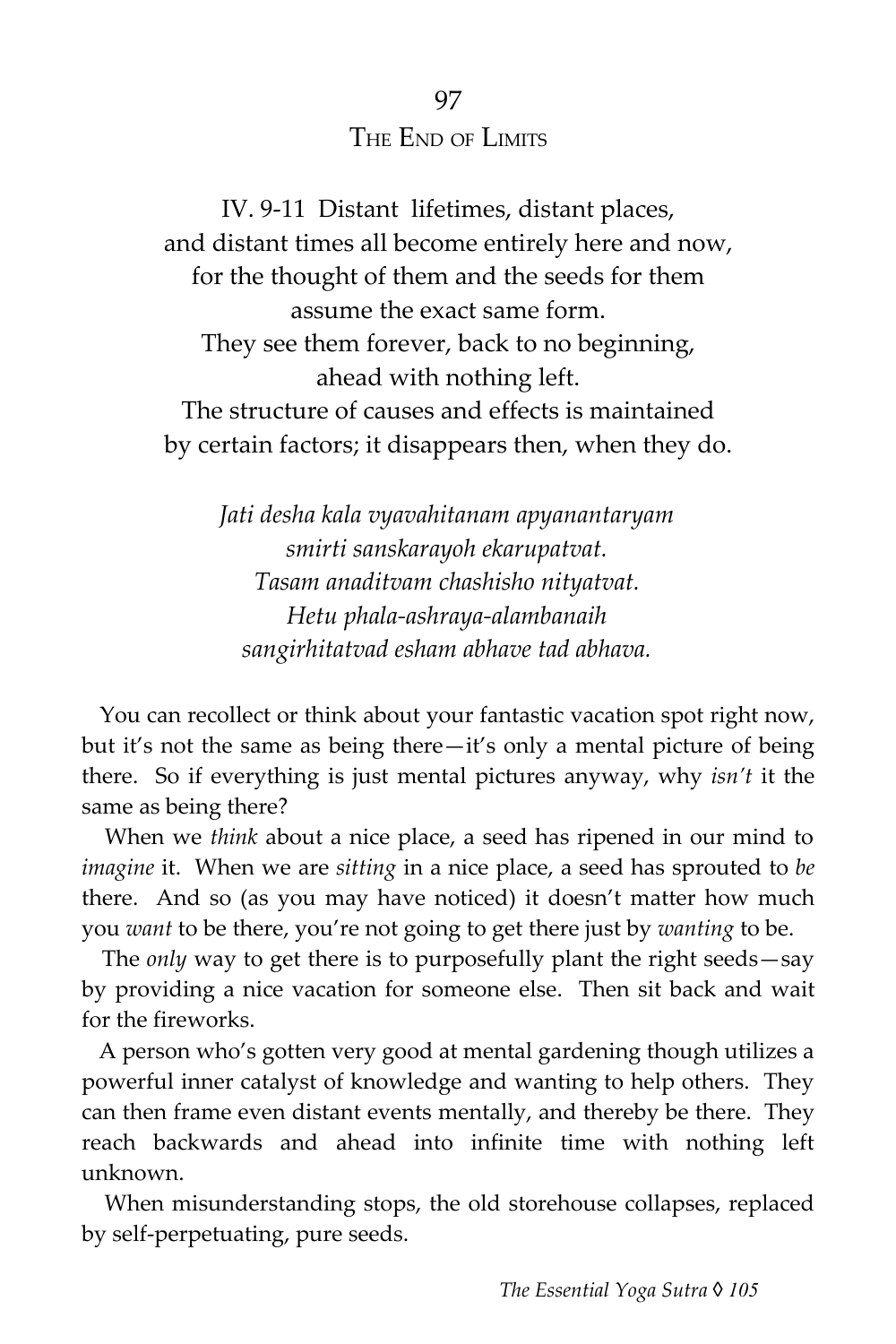98 DROPPING THE BORDERS OF TIME

IV. 12-14 It comes because those who understand things have broken through the idea that past and future are times that could exist in and of themselves. For them, the most subtle details of the very nature of things are evident. Since all the possible permutations of things are but one, their basis is suchness.

*Atita-anagatam svarupatostyadhva bhedad dharmanam. Te vyakta sukshma guna-atmanah. Parinamaikatvad vastu tattvam.*

Here's another easy demonstration of emptiness, which is sometimes called "suchness." The boss bursts into your office and yells at you for blowing a customer's order.

In reality his face is only some reddish color, and his voice a certain number of decibels. But the seeds in your mind go off and impose upon this the finished image of an unpleasant person.

Someone else in the room may feel that he's being quite reasonable. Their seeds are laying a different picture on him. Neither image is necessarily correct. It's not that unpleasantness or pleasantness is flowing from the boss. And that's his emptiness.

Ancient meditators were able to establish that the impression of time passing only occurs because of 65 separate images that go off in our mind every fingersnap; interestingly, about the number of frames per second in a film.

Time itself is just like the boss. How fast we see it pass—at the dentist or with a good friend—depends only upon our seeds. Those who see these subtle details can define their own time, by gardening.

Because emptiness is the foundation underlying all events, we are all capable of seeing everything that every happens, in this one moment.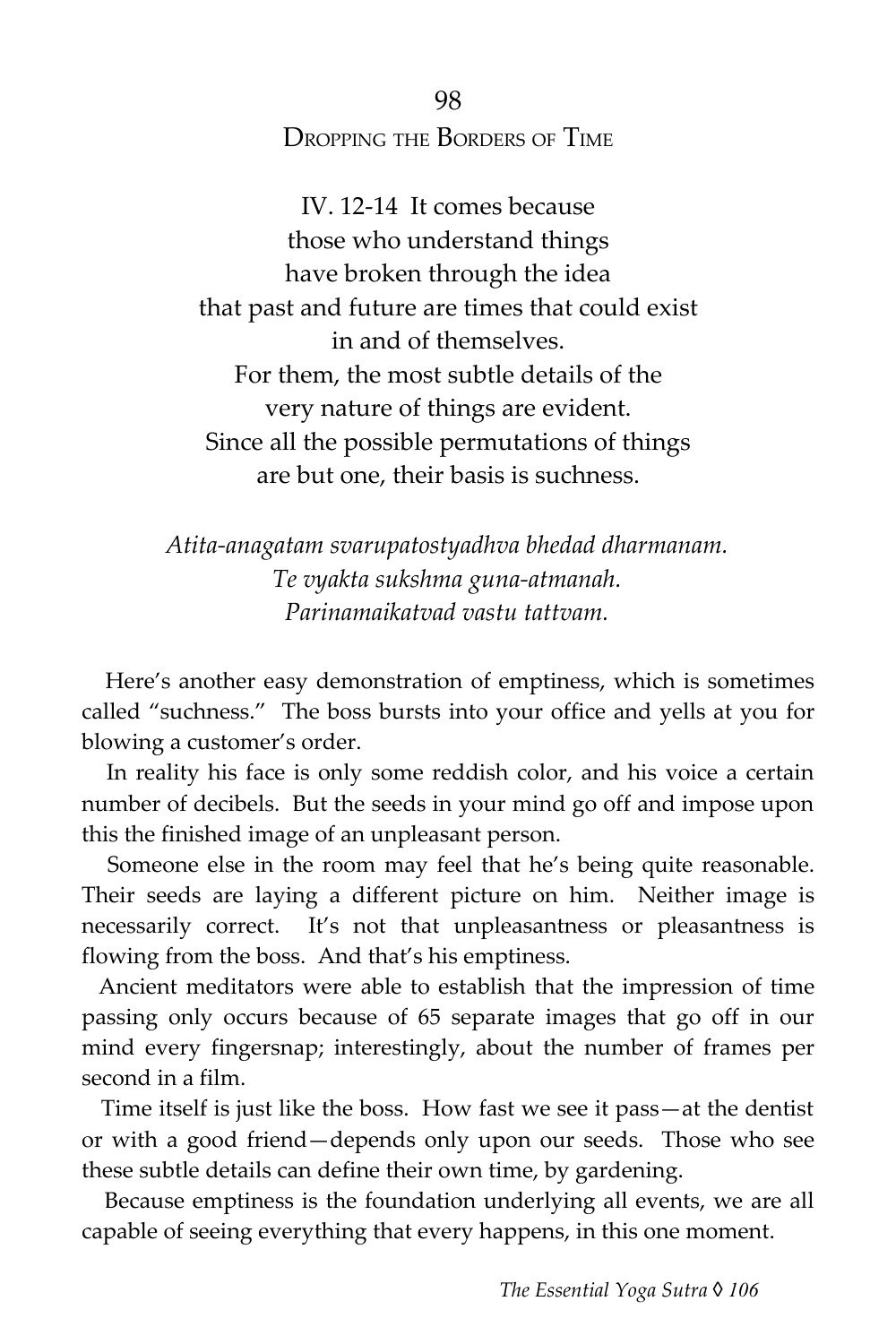99 BEYOND BUT NOT BEYOND THE MIND

IV. 15-16 Since the two states of mind are distinct from one another, they take separate routes to experience this one same basis. And it's not the case that any one state of mind could, by way of something else, experience this basis without a correct perception. If that could happen, anything could happen.

> *Vastu samye chitta bhedat tayor vibhakta panthah. Na chaika chitta tantram vastu tad apramanakam tada kim syat.*

If emptiness is the single more important thing—the foundation which allows all other things to happen—then why is it so difficult for us to grasp?

For the answer, we return to The Great Mistake. We've said all along that—on one level—every single perception we ever have is mistaken. But if our mind is making some fundamental error every moment of our lives, then how can we ever *catch ourselves* making this mistake? The very instrument we're using is itself defective.

Some people have claimed that we never can see the truth with this defective mind. Others say we can, if we work by way of our selfawareness: sort of a little independent corner of our mind that listens to it, and watches it, even though the mind itself never sees anything correctly.

The great Masters of history say that both of these ideas are silly. As Master Patanjali himself mentioned in the opening verses, there are two other routes for approaching the foundation truth of emptiness. One is reasoning—like an actor in a movie who explains to the audience how the movie can't be real. This leads to a direct, correct experience of ultimate reality during meditation, triggered by the purest of seeds.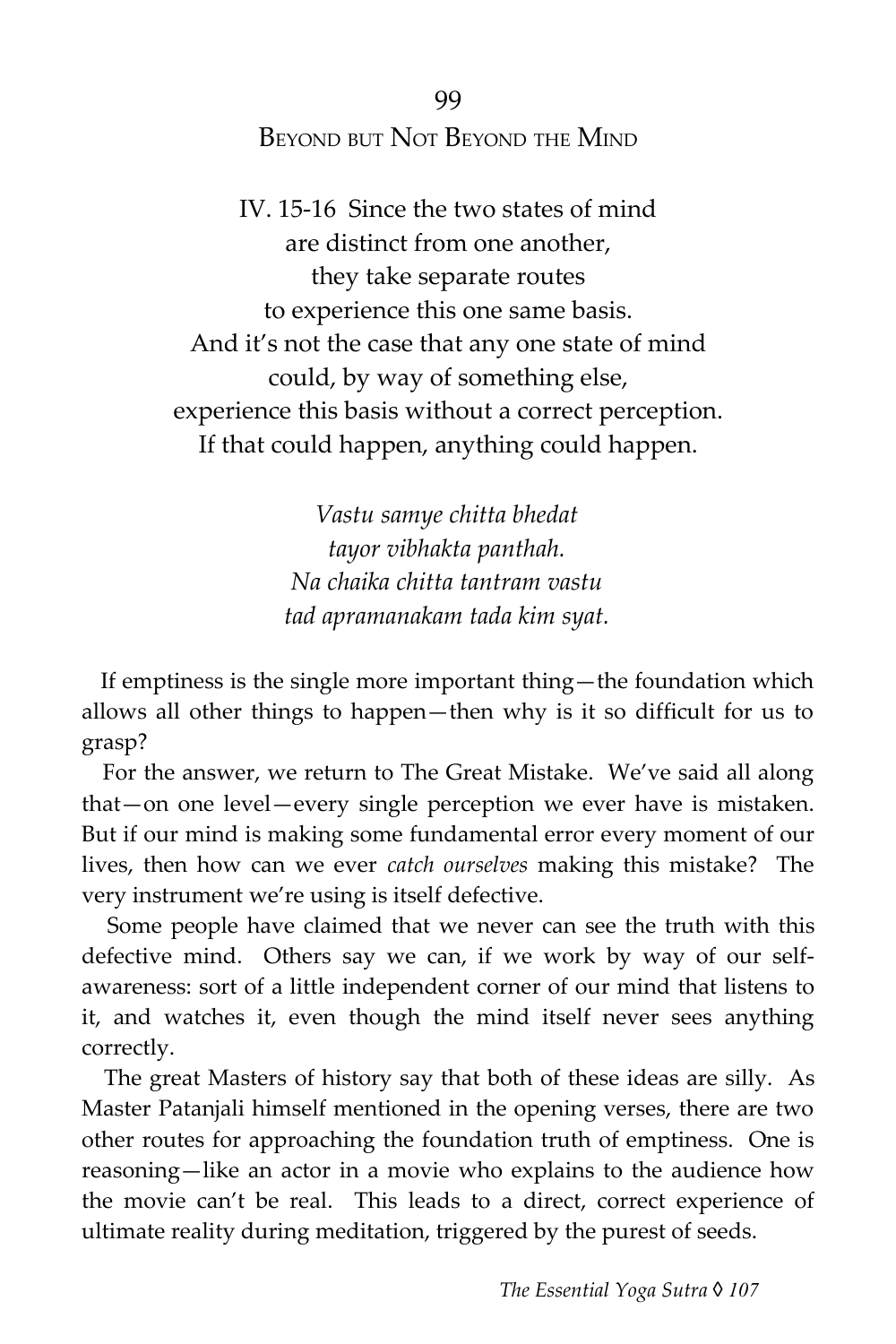100 HOW WE HEAR OURSELVES THINK

IV. 17-18 Whether the mind is aware of a basis—an object—or not depends upon its exposure to that object. The workings of the mind are always something that both are aware of, for this is not something which depends upon the degree to which each person has transformed themselves.

> *Tad uparaga-apekshatvat chittasya vastu jnyata-ajnyatam. Sada jnyatash chitta virttayas tat prabhoh purushasya-aparinamitvat.*

If you think about it a moment, it's clear that the only way we can say something exists is whether we, or someone, knows it. Perhaps not always directly, but at least through its effects: we "see" the wind blowing through the trees.

If there is a higher reality which can save us, and which underlies all things, then it must also be able to underlie or support a perception of it. Objects depend on subjects, and subjects rest upon objects. Neither can exist without the other. It's not true we can never see the truth.

The mind is like a mirror: place an object in front of it, and the mirror assumes the likeness of that object. It's not true that we can't watch our own mind simply with our own mind—even without some exotic bystander—to discover how it's making The Great Mistake. Everyone, regardless of their spiritual level, is watching their mind work all the time; including those on both routes to truth.

 Our physical senses detect outer stimuli; our mental sense detects inner images and thoughts. In the next millisecond, these as a group are presented to the mirror of our mind—and we see the world and ourselves.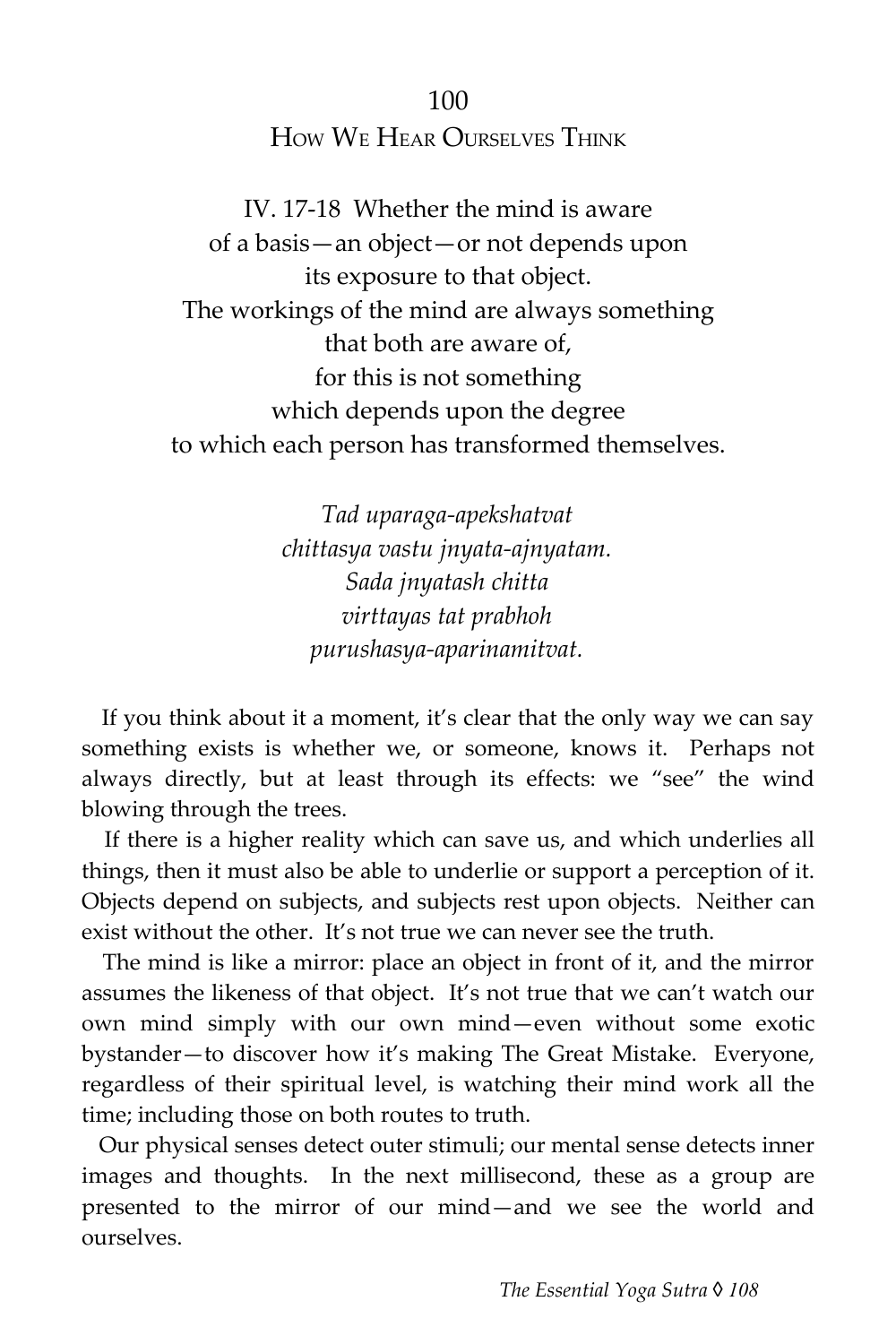### 101 KNIVES DON'T CUT THEMSELVES

IV. 19-20 This does not occur because the mind is aware of itself, since it would then rather be the object it was seeing. And then, since they are one and the same, neither would be what was holding the object.

*Na tat svabhasam dirshyatvat. Ekasamaye chobhaya-anavadharanam.*

Subjects and objects then are necessarily different, and separate. The ancient Masters said that the mind is like a knife: it cannot cut itself. If the mind could see itself in a single moment, it couldn't be what was being seen, or what saw it.

Now this doesn't at all contradict what we said back in the second chapter about the perception of separate subjects and objects being what causes all our problems. But here "separate" only refers to subjects and objects which aren't coming from the same place: from the seeds within our own minds.

It's important here to realize that it's not at all the case that we are just living in our own minds, confined there forever. Outer objects and other people may be a result of images that I am creating, but that doesn't mean they're not real, that they don't exist "out there."

The seeds create them *as* out there. If you don't think so, go out and stand in front of a moving car. Its steel bumper which your seeds are projecting, will strike your leg—which you are also projecting—and you'll go to a projected hospital and get a very *real* projected hospital bill.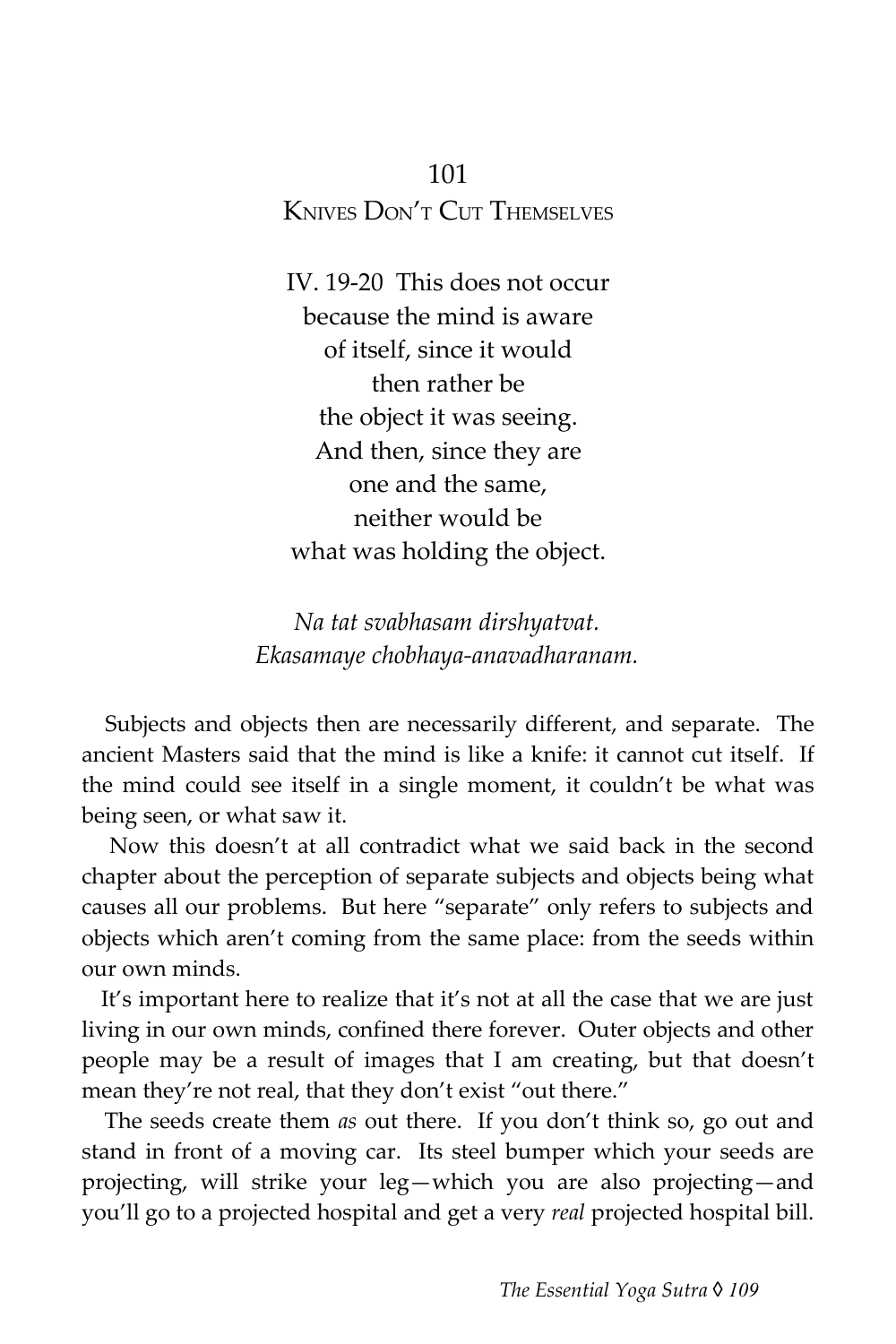102 THE APPARENT SELF-AWARENESS

IV. 21-22 When one is aware of things within the mind itself, it must however be both that which knows and that which is known; this though is due to recollection and seeds. The way in which the mind is aware of itself is that it falls into believing the appearance that things are arriving to it which it never sent out.

> *Chitta-antara dirshye buddhi buddher atiprasangah smirti sanskarash cha. Chiter apratisankrama-ayas tad akara pattau svabuddhi sanvedanam.*

But if the mind can't see itself, how then can I be aware of myself at all? How can I listen to myself think?

Take a moment to think about how you hear yourself think. Listen to the thoughts in your mind.

Now—a question. Are you the one who is *saying* what you hear? Or are you the one *listening* to what you hear? You see the problem.

We are indeed though undeniably hearing ourselves think. What's actually happening is that seeds *from how we have treated others* are going off in our mind, and presenting thoughts to the mirror of our mind. We are not thinking our thoughts—the seeds are.

But if that's the case, am I forever to be simply a helpless witness of what the seeds present to me—whether it's the outside world or my own thoughts? What happened to free will?

Come on, that's what this whole book has been about. You *can't* control the present moment. It's happening *to* you. It's like dry cement.

But you have every power and right—and you must *use* this power and right—to select what new seeds you plant in the garden of your mind.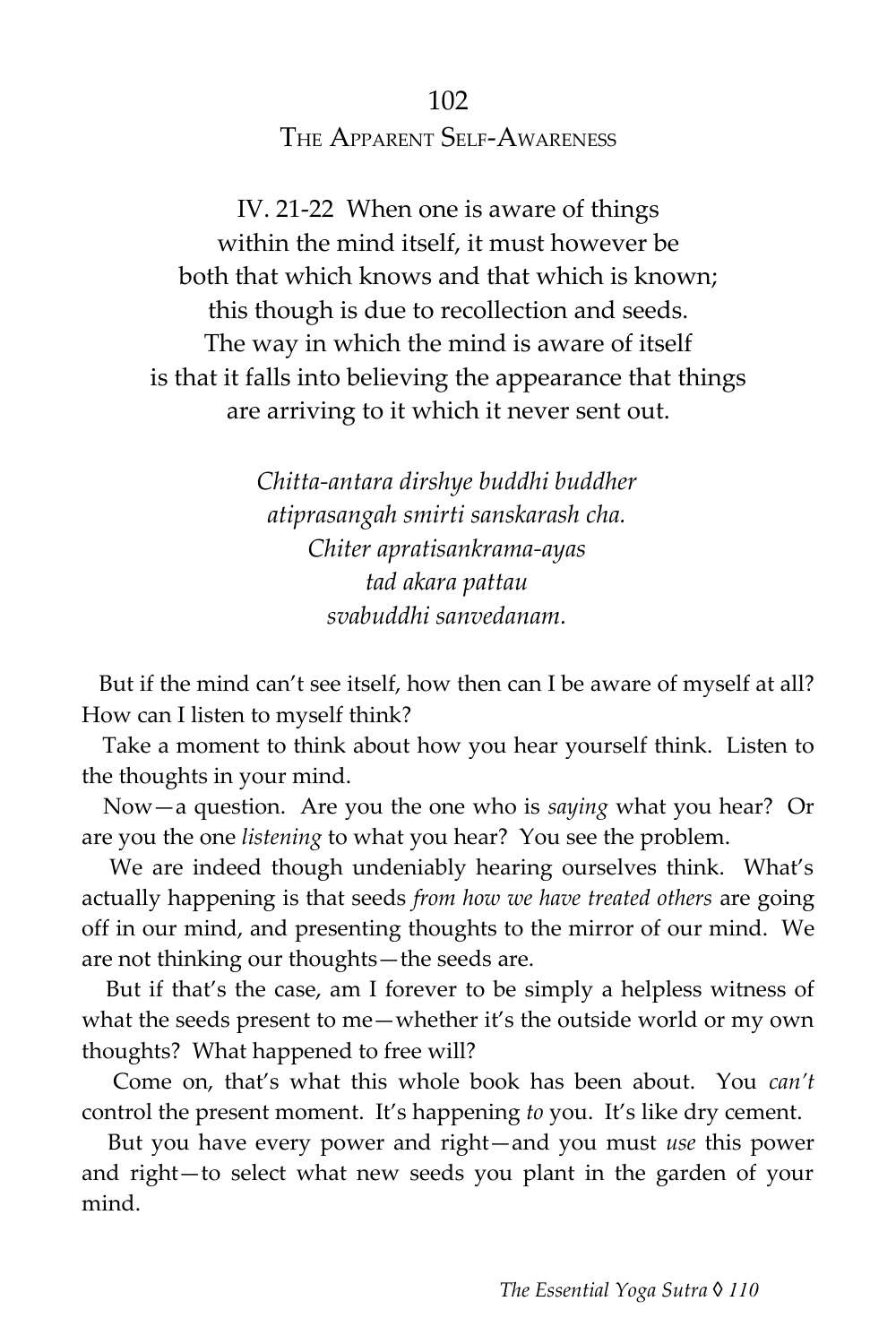# 103 HOW WE PROJECT THE WORLD

IV. 23-24 The mind perceives all of its objects through the exposure of what is seen to what sees. Countless seeds within our minds make us see the great variety of things around us. The way it works is that they organize other parts in a certain way.

*Drashtir dirshyoparaktam chittam sarva-artham. Tad asankhyeya vasanabish chitram api para-artham sanhatya karitvat.*

We've established then that the mind sees everything it sees—even itself—only when objects are presented to it, the subject.

Here the Master reminds us of where all these objects—and of course even the mirror itself—are coming from: countless seeds within our minds, planted there by how we have treated others. And so if you think about it, it makes perfect sense that real yoga doesn't begin with the third limb of yoga—the yoga exercises. Rather, it begins where it must: with the first limb, self-control, taking care of others.

You see, it's not that the physical yoga can do anything for you. It can't. It's empty: it could break your neck as easily as reduce your waistline. Whether yoga *works* on you—whether medicine works for you, whether your car starts today, whether the sun itself comes up tomorrow—all depends upon how the seeds organize your reality.

Nothing does anything to anything else. Nothing has any power to do anything. If anything works at all, it is only because we have cared for others.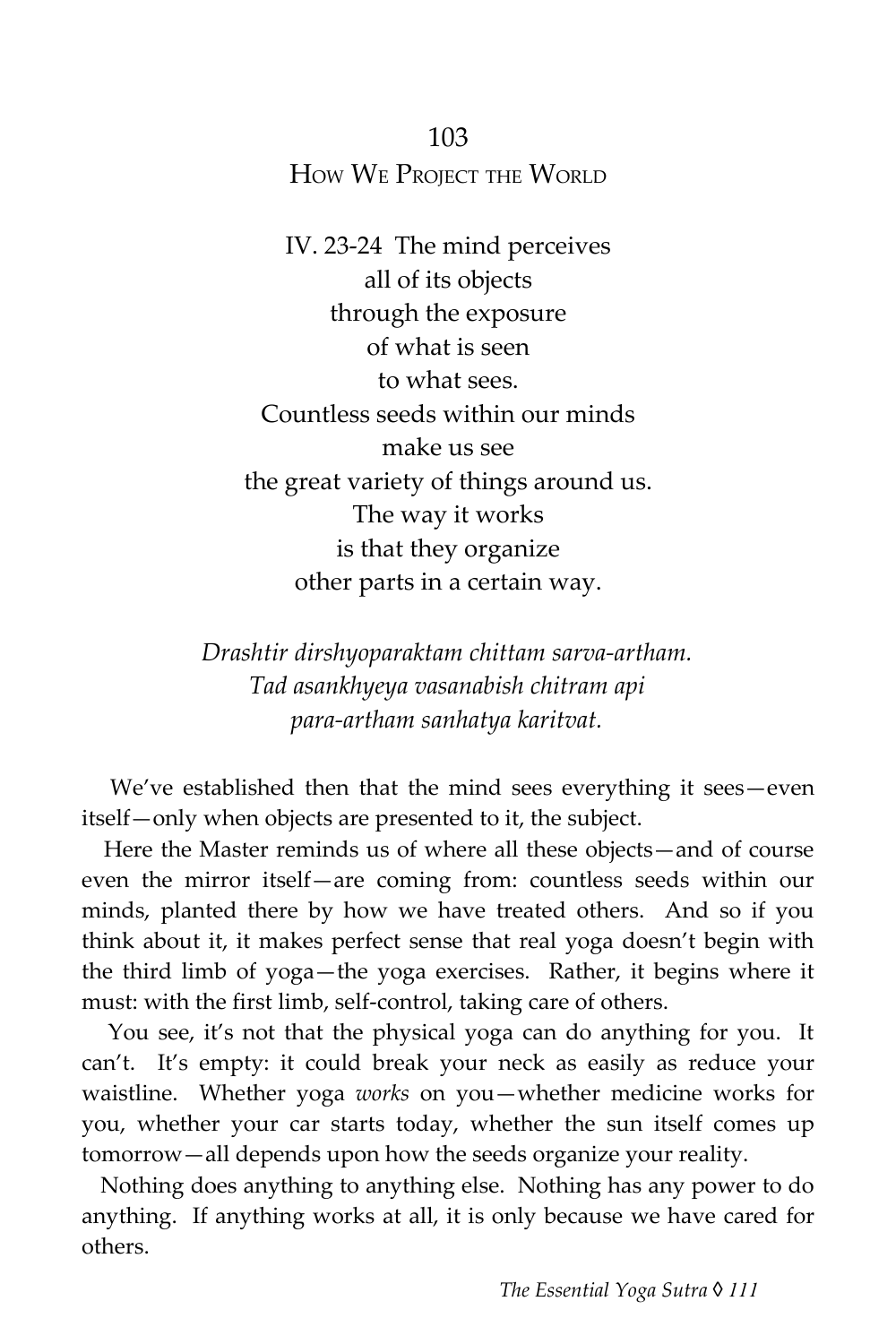### 104

#### LEARNING FROM SEEING

IV. 25-26 Those who have experienced the extraordinary vision never stop meditating upon the way the self really is. Engrossed then in discrimination, the mind is carried on towards total purity.

> *Vishesha darshina atma bhava bhavana vinivirttih. Tada viveka nimnam kaivalya pragbharam chittam.*

In Master Patanjali's time, people didn't relate to books the way we do: to read once from cover to cover, put away, or toss out. A relationship with a really meaningful book was like a marriage. You sat down and read it, studied it—probably memorized most or all of it. You kept it with you, as a friend and help-mate, your entire life.

Now that you've read this book, you need to *use* it. You need to get through the five paths that every seeker must travel.

First you probably need a personal disaster—a divorce, or personal illness, or loss of a loved one—to get you asking questions, to pick the book up.

 Secondly you need to study it carefully; seek out "live" guidance if you can. Spend a lot of time thinking about the seeds, and especially that idea of emptiness. You'll need to plant *new* seeds to grasp all this. Be *good* to people, dedicate it to understanding.

Third part: learn to meditate properly, work towards gaining ultimate love and seeing ultimate truth. About twenty minutes in this gets you to the fourth path, discriminating now between how things seem and how you know them to be different.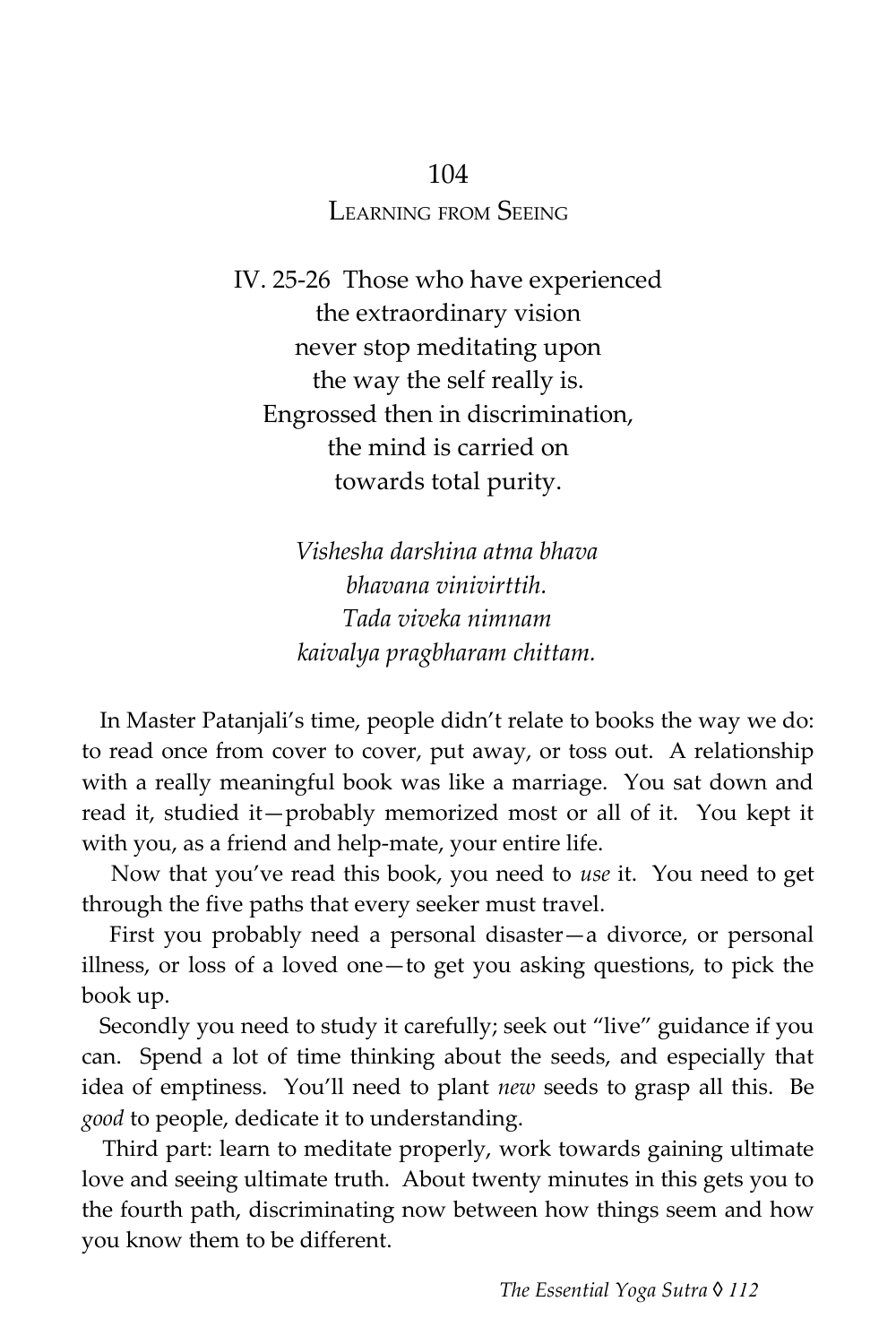#### 105

#### THE END OF SEEDS

IV. 27-28 Due to the seeds, certain factors intervene during intervals of that. These are destroyed in the same way described for the negative thoughts.

*Tach chidreshu pratyaya-antarani sanskarebhyah. Hanam esham kleshavad uktam.*

If the third path happens in minutes, traveling the entire length of the fourth path may take you a lifetime or more.

This is a period when, by tradition, the physical practices of yoga are very important: working from the outside in, as well as the inside out. Banging on the outside of a blocked pipe to clear it, as you push a stick down the inside at the same time. Working to loosen the choke-hold of the side channels, the misunderstanding of subjects and objects: ourselves and our world.

At this point we posses the tools for working on the storehouse, but our work is still imperfect. The work itself can trigger minor explosions in the interim, like clearing an old minefield. We encounter obstacles, but we have seen how the end will be, and there is no despair.

Say you meet an angry person. How much longer can you get upset, knowing first that you have created them; and secondly that your old, natural reaction is precisely the one which will keep them in your world?

So first the negative emotions go, and then gradually all the seeds related to them—all killed by sheer understanding.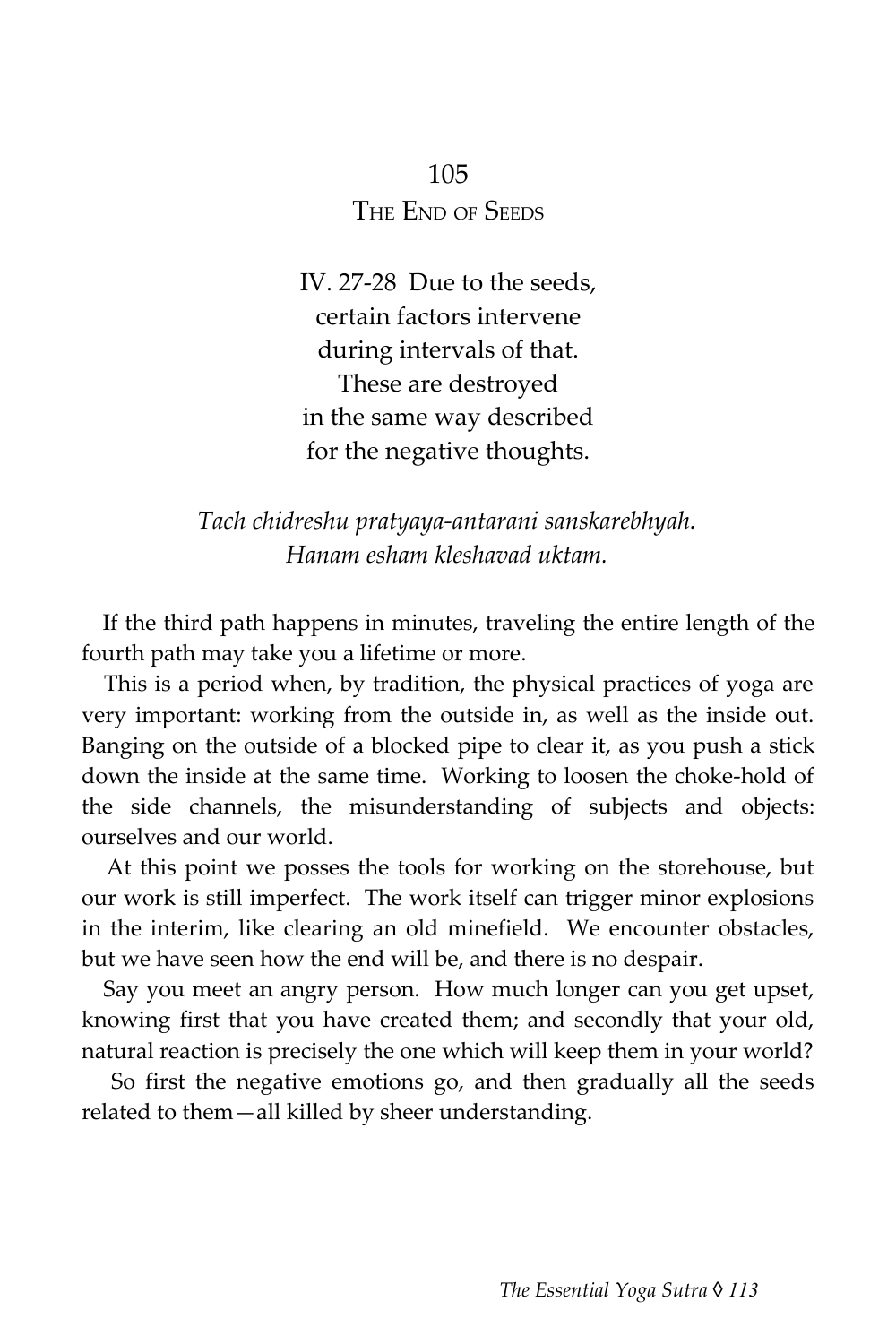### 106 DEBTS NEVER PAID

IV. 29-30 You will never have to pay those old debts back; not a single one. You have reached the meditation of the galaxy of teachings, a revelation into the way of all things, beyond all discrimination. With this you destroy all negative thoughts and all ignorant deeds.

> *Prasankhyana apyakusidasya sarvatha-aviveka khyater dharma meghah samadhih. Tatah klesha karma nivirttih.*

We spoke before about ten high levels of spiritual development. We reach the first one when we first see ultimate reality on the third path. Up through the seventh level, we are on the fourth path using what we understood about ultimate reality, keeping our mind on the distinction between what *seems* real and what *is* real.

Towards the end of the fourth path we pass through those three final levels—the "pure" levels—and destroy the last subtle seeds which limit us: everything at all related to old negative thoughts and actions. Whatever we have ever done wrong, in countless lifetimes, is forever cancelled and erased.

 The tenth and final level—the very end of the fourth path—is called the "galaxy of the teachings." We are already capable of visiting the perfect paradises of Angels who have come before us, to learn from them. We are on the threshold of releasing billions of copies of ourself into the universe, to share the teachings of this small book in showers of wisdom that spread like galaxies.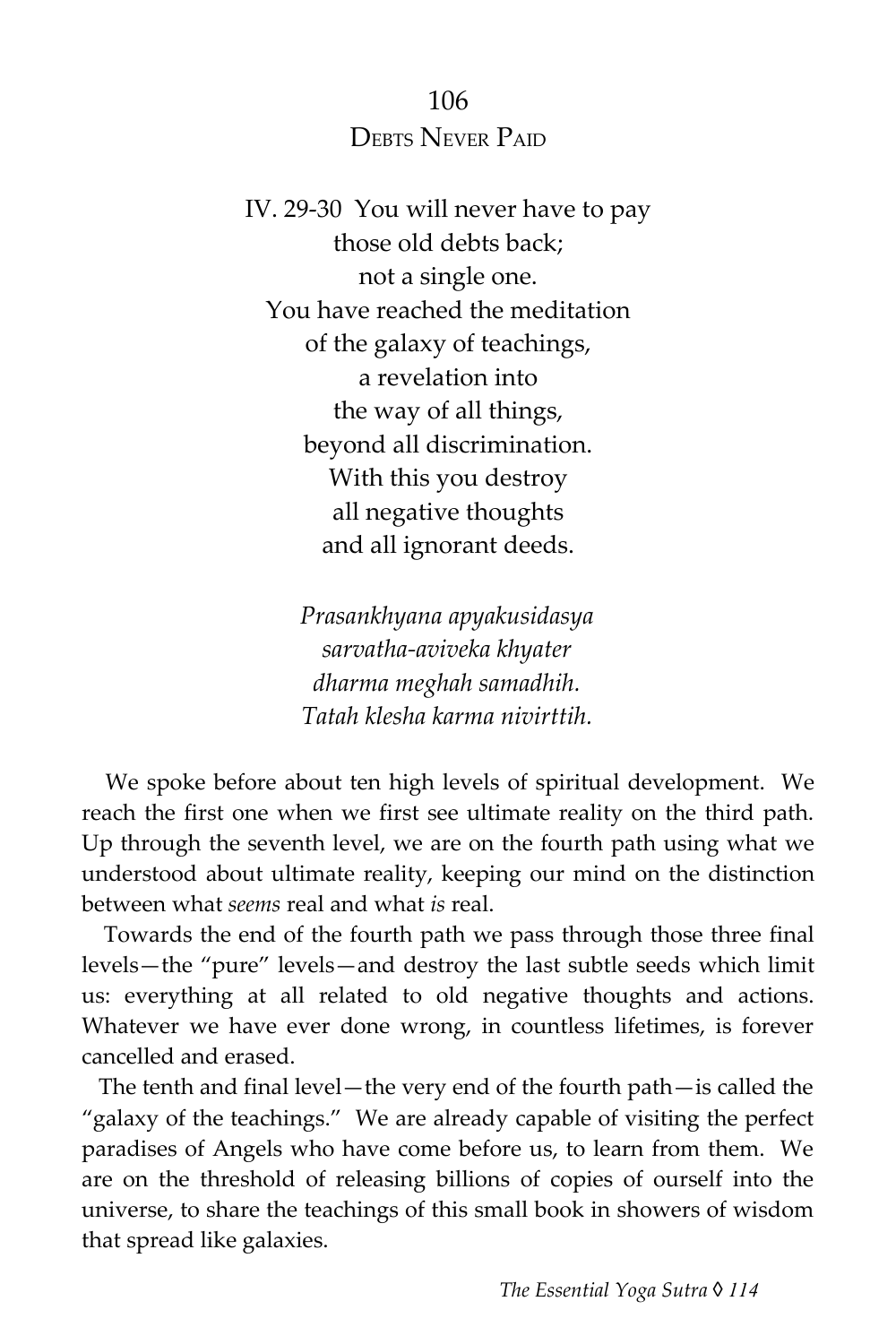107 STEPPING OVER A PUDDLE

IV. 31-32 And then you are freed from the veil of impurity which covers all things. When knowledge is limitless then all there is to know is reduced to the size of a puddle. At this point, those who have finished what they set out to do accomplish the perfection of qualities, which comes from the stages of transformation.

*Tada sarva-avarana mala-apetasya jnyanasya-anantyaj jnyeyam alpam. Tatah kirta-arthanam parinama krama parisamaptir gunanam.*

As a culture, we tend to think that we know more than people did before us because—well—we know *more* things. But there is also knowing a thing *well:* knowing how it really works. If we know this one thing, then knowing all the things there are to know, across the breadth of the ocean of this entire universe, becomes no more than stepping over a puddle of water.

Please don't be fooled by life, and by the small-minded people of the world, by skeptics, into believing that you are not capable of this, of becoming an actual Angel, who sees all things and helps all living creatures.

This little book on yoga has lasted for two thousand years, because it works. In our modern times the ideas you've studied here may not be widely discussed or accepted, but if you're honest with yourself, you have to admit they make a lot of sense.

It's not just that these ideas may apply to some small part of your life. They are pointing you to your entire destiny—to the very reason you came into this world—and now it's up to you to fulfill that destiny.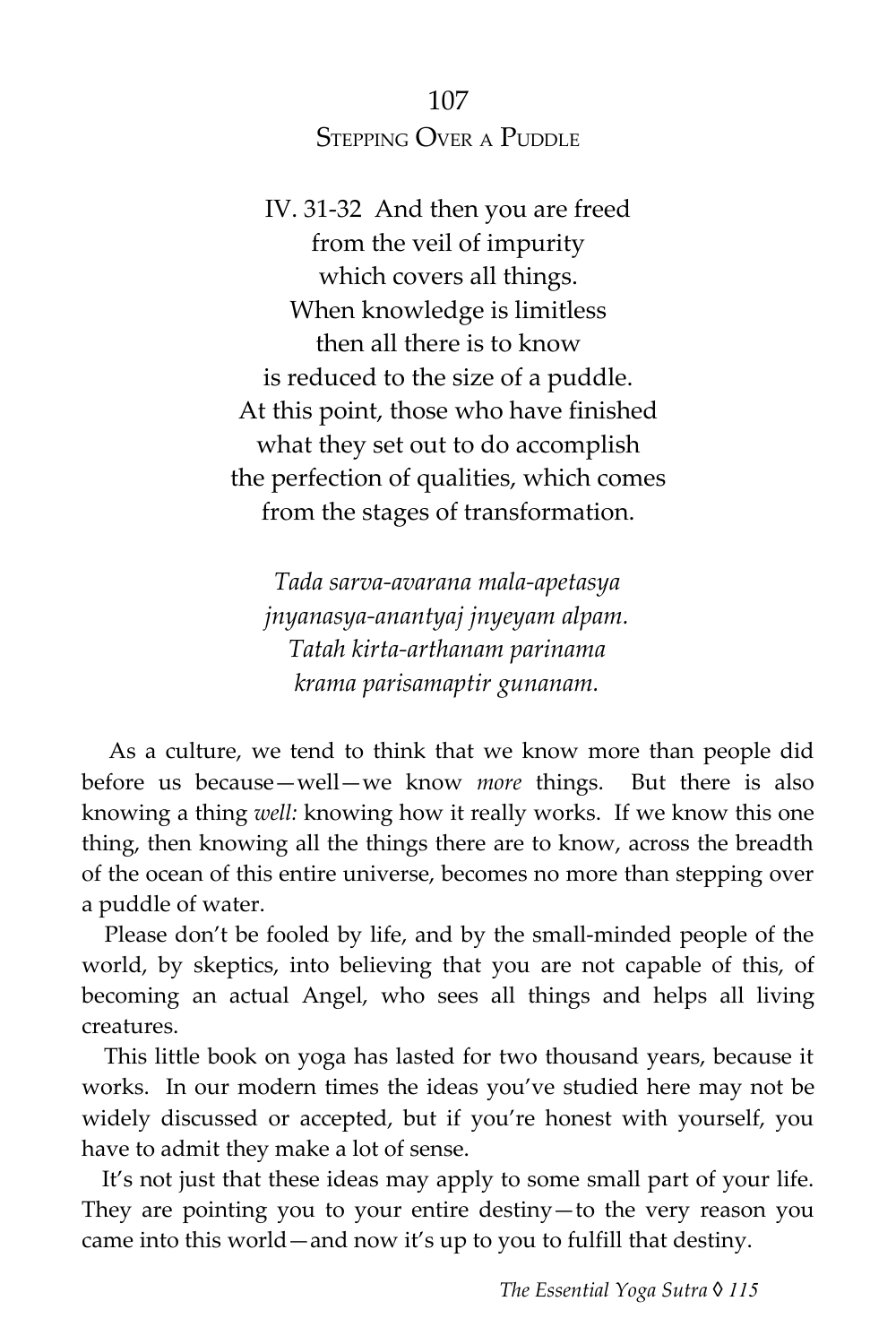108 **AND SO WE MUST SEE** 

IV. 33-34 The antidote of that moment is the step where you finish off the final end of the transformation. Total purity is where those who have grasped the emptiness of the person and of things develop each of the high qualities. It too is something that comes through the power of the mind, for those who dwell in their own true nature.

*Kshana pratiyogi parinama-aparanta nigrahyah kramah. Svarupa pratishtha va chiti shakter iti.*

We crave the idea of a beginning—it makes us feel more comfortable. Which came first, the chicken or the egg? Where did the first seed come from?

A seed is always planted by reacting to the product of an earlier seed: every person who has ever hurt you came from a seed that was planted when you hurt someone who hurt you before. There is no first seed, such a thing cannot be. We have been here forever, because we have always hurt back those who hurt us.

It seems like a cycle that could never be stopped. But one thing will save us: something we call a "spiritual antidote." If two ideas are struggling to win a single heart, and if one of them is false and the other is ultimately true, then truth will always prevail.

The ultimate antidote for all the pain of the entire world is emptiness: things that do things simply aren't there, and never were. We don't need to struggle with them anymore. We don't need to flail away at the bad man on the movie screen.

Things work only because they come from us, from our seeds—from taking care of each other.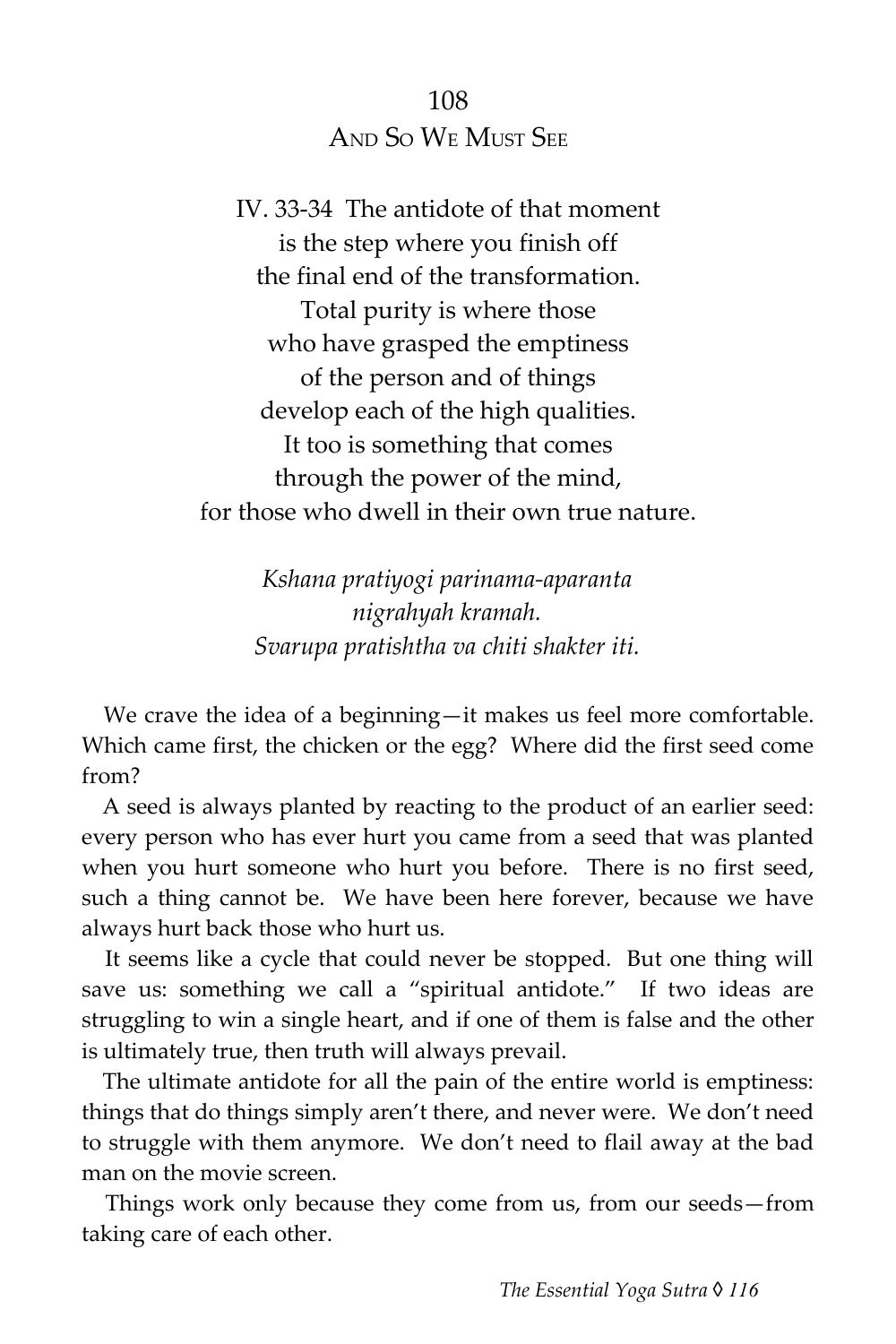*The Essential Yoga Sutra ◊ 117*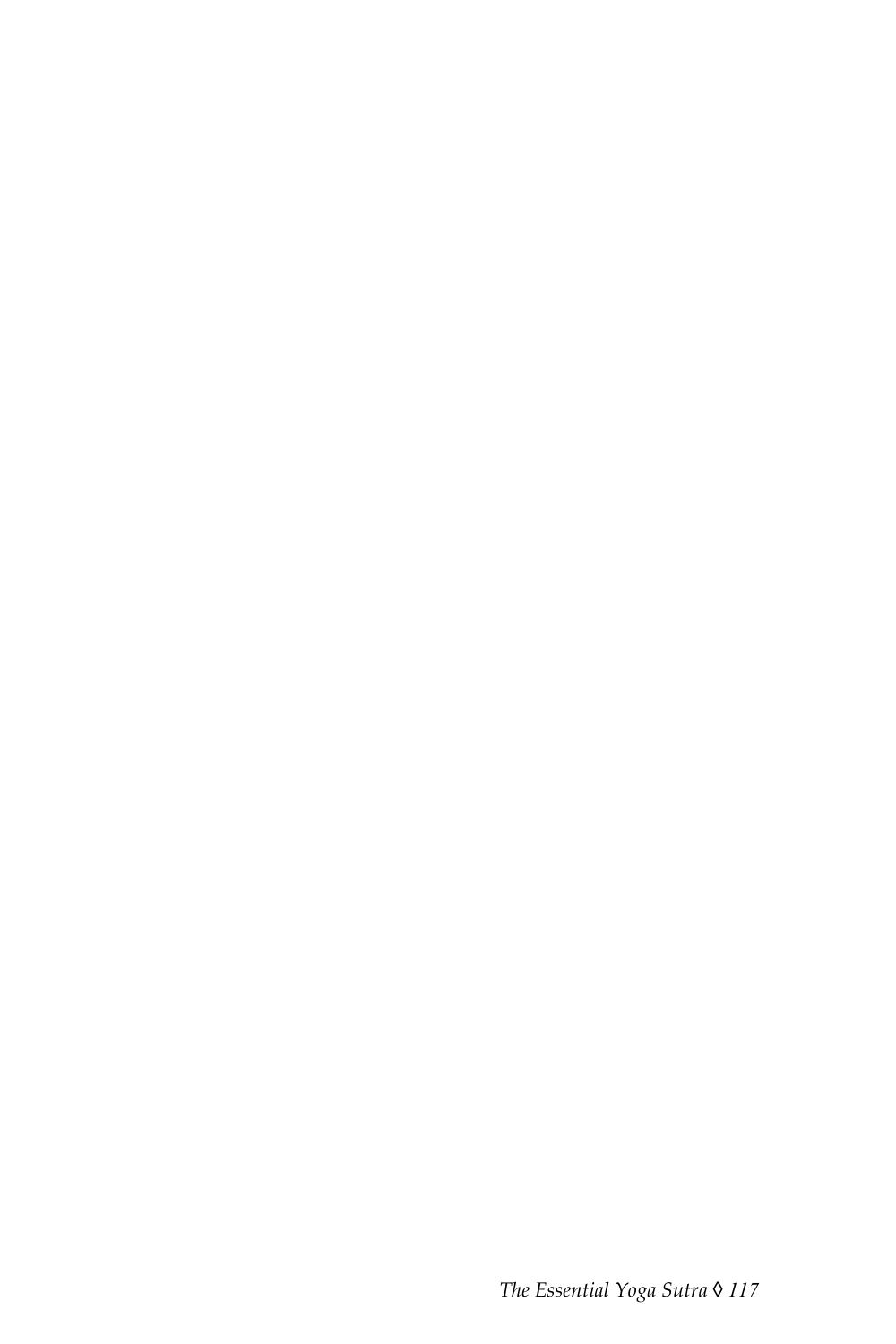### INDEX OF IMPORTANT IDEAS (BY CHAPTER AND VERSE)

abortion II.30a *ahinsa* (see also "avoiding harm to others") I.12-13 alcohol I.30a Angel (see also "divine being") I.50-51, II.1-2, III.45-46, III.52-53 among us II.32, II.40-41, III.51 bodies of III.43-44 contacting II.1-2, II.44-45 anger II.3-4 animals, killing II.30a antidote (see also "spiritual antidote") antidote, to bad karma II.33- 34a, II.34b anxiety I.31, II.50 apprenticeship II.44-45 *asana—*see "yoga poses" *ashtanga*—see "eight limbs of yoga" atoms I.38-40 attachment, stopping I.12-13, I.15 authority and correct perception I.7 avoiding harm to others I.12-13, II.30a

awareness I.20 balance II.46-47, III.1-2 balanced meditation I.41, I.42- 43, II.46-47, III.1-2 becoming (as stage in rebirth) I.18-19 becoming whole—see "yoga" beginning, concept of IV.33-34 beginning, emptiness of II.13-15 being here now I.20 being in oneself, meditation stage I.17 belief I.20 Big-Bang Theory II.14 black *karma* IV.7-8 blessings, of Master II.1-2, II.32 bliss I.38-40 blockages (inner)—see "chokepoints" blood vessels III.29-31 body III.38 body, formation of III.29-31 body of light—see "rainbow body" books IV.25-26 breath I.31, II.50, II.51-53

results of II.35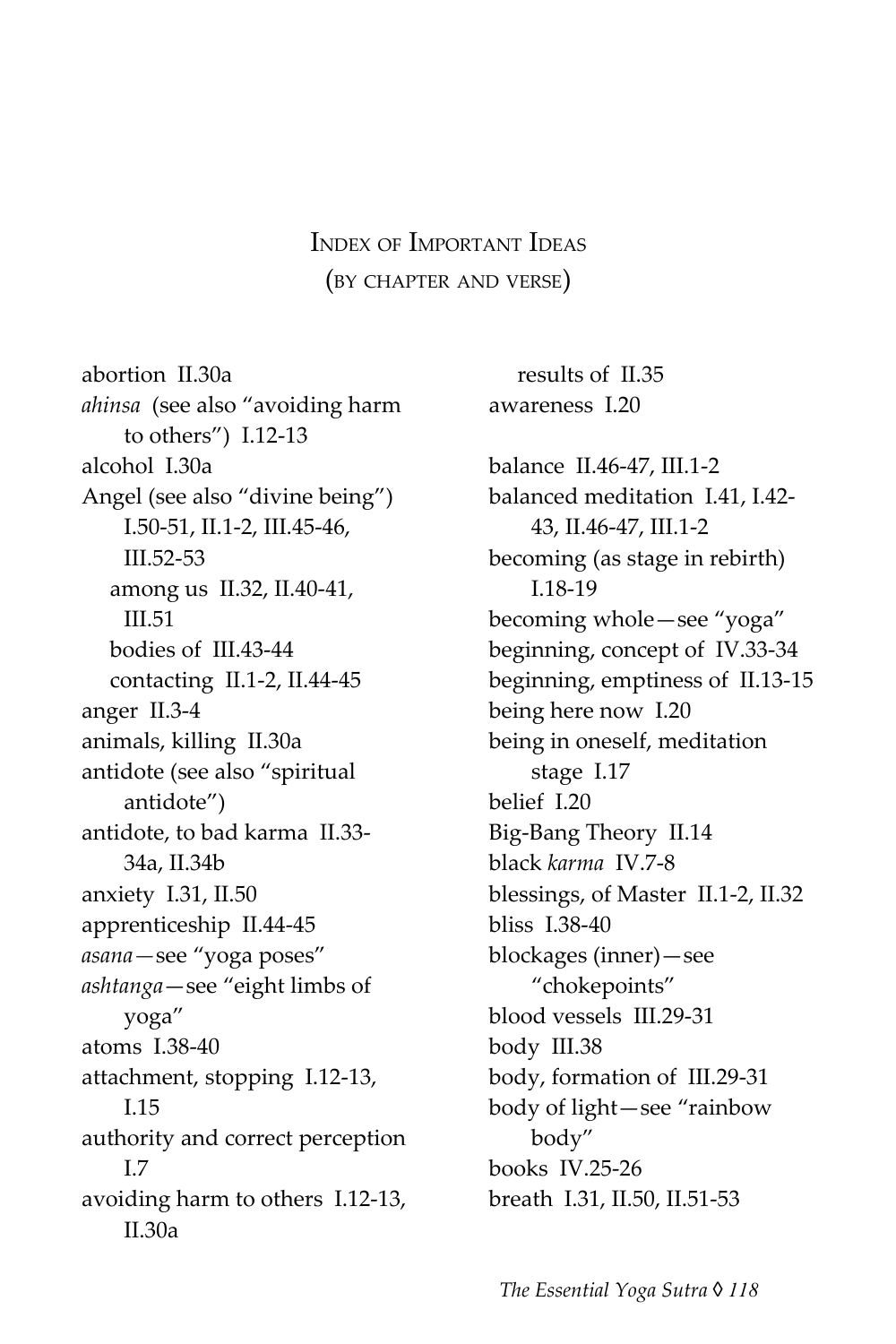and inner winds II.49, II.50, III.39-40 counting II.50 duration II.50 length II.50 location II.50 stopping II.49, II.50, II.51-53 subtlety II.50 breath control (fourth limb of yoga) II.28-29, II.50, II.51-53 defined II.49 calmness, achieving I.31, II.50 carelessness I.30a central channel II.48, III.26, III.27, III.28 *chakras* (see also "chokepoints) I.36-37, II.50, III.29-31, III.32-34 change II.15 changing the world—see "saving the world" changing things (things that change) II.17-18 channels I.31, I.33b-35, I.36-37, II.46-47, II.48, II.49, III.26, III.27, III.28, III.29-31, IV.27- 28 Chapter on Meditation (title, Ch. I) Chapter on Practice (title, Ch. III) Chapter on the Way (title, Ch. II) Chapter on Total Purity (title, Ch. IV) choices, the lie of II.48

chokepoints (inner)—see also *chakras* II.50, III.29-31, III.32-34 clairvoyance (see also "supernormal powers") III.19-20, III.23-25, III.36-37, IV.9-11 clarity I.30a, I.33b-35 cleanliness II.32 results of II.40-41 cleanness II.5 clear light (see also "emptiness" or "ultimate reality") I.42- 43, III.3 combined effort (of focus, fixation, and perfect meditation) III.4-8, III.9-10, III.11-12, III.16-18, III.26, III.35 commitments (second limb of yoga) II.28-29, II.49, III.11- 12 types of, listed II.32 compassion I.32-33a, III.23-25 concentration—see "focus" conceptual thought I.42-43 concepts I.42-43 confession II.33-34a consciousness III.27 contentment II.32 results of II.42-43 control, illusion of II.23-25 control of our life IV.7-8, IV.21- 22 co-resident wind III.39-40 correct perception I.5-6, I.7 creation II.14 Creator II.14

*The Essential Yoga Sutra ◊ 119*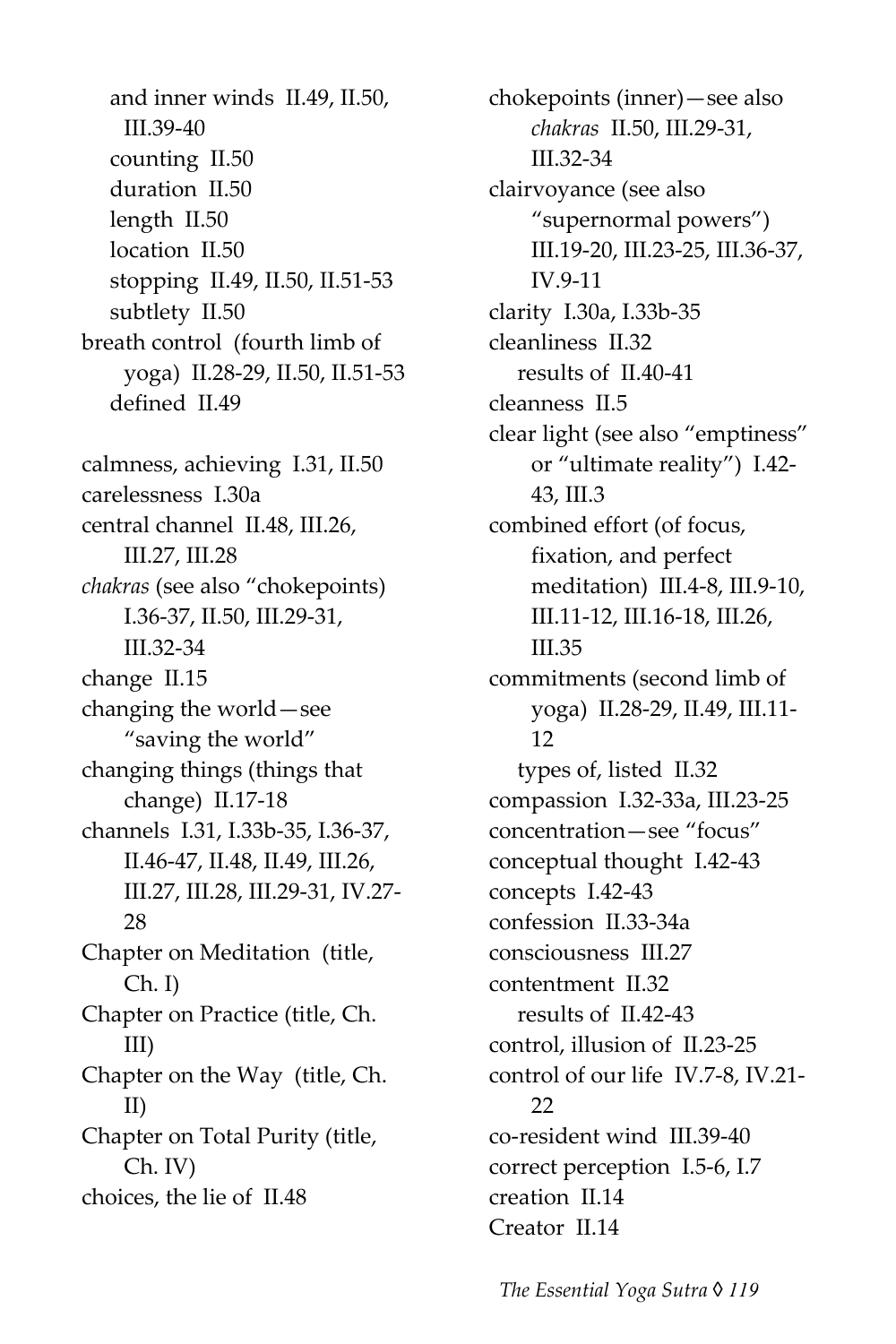crystal—see "diamond" daily practice—see "practice" dance (title) day III.27 death I.16, I.18-19, II.15, III.1-2, III.11-12, III.22.2, IV.1-3 debts (karmic)—see "karmic debts" deceptive reality, III.54-55 defined II.19-20 destiny I.12-13, III.1-2, III.51, IV.31-32 deductive correct perception 1.7 diamond I.41, III.45-46 differences, overcoming II.48 digestion III.39-40 direct correct perception I.7 discrimination (between real & unreal) II.26-27, II.28-29, III.52-53, III.54-55 disliking things III.26 displeasure, when others obtain something II.30b-31 disliking things II.3-4, II.7-9, II.33-34a distraction I.30a stopping I.15 divine beings II.14, II.32, II.40- 41 doctrine II.30b-31 doubt I.30a downward-clearing wind III.39-40 drops of consciousness III.27, III.32-34 duality II.6, II.10-11

dullness (in meditation) I.41 dreams I.38-40 drugs I.30a, IV.1-3 eating III.39-40 ecology II.30a economy II.36-37 effort I.20 effort & relaxation II.46-47 eight limbs of yoga II.32, III.4-8 listed II.28-29 eight worldly powers III.45-46 elements (physical) III.13-15 Elephant of War III.23-25 emanation III.38, III.45-46, IV.4- 6 emanation body III.45-46, III.52- 53, IV.29-30 emptiness (see also "ultimate reality," "voidness," or "clear light"), III.35, IV.4-6, IV.12-14, IV.15-16, IV.33-34 defined I.42-43, III.41-42 of parts II.19-20, IV.4-6 of raw data II.19-20 of starting and stopping III.13-15 emptiness body III.43-44 empty space II.17-18 ending, emptiness of III.13-15 enjoying things I.16, II.7-9 environment, preserving II.30a equanimity I.32-33a, III.23-25 examining, meditation stage I.17, I.44-46 exercise—see "yoga poses" exhalation of breath II.49, II.50, II.51-53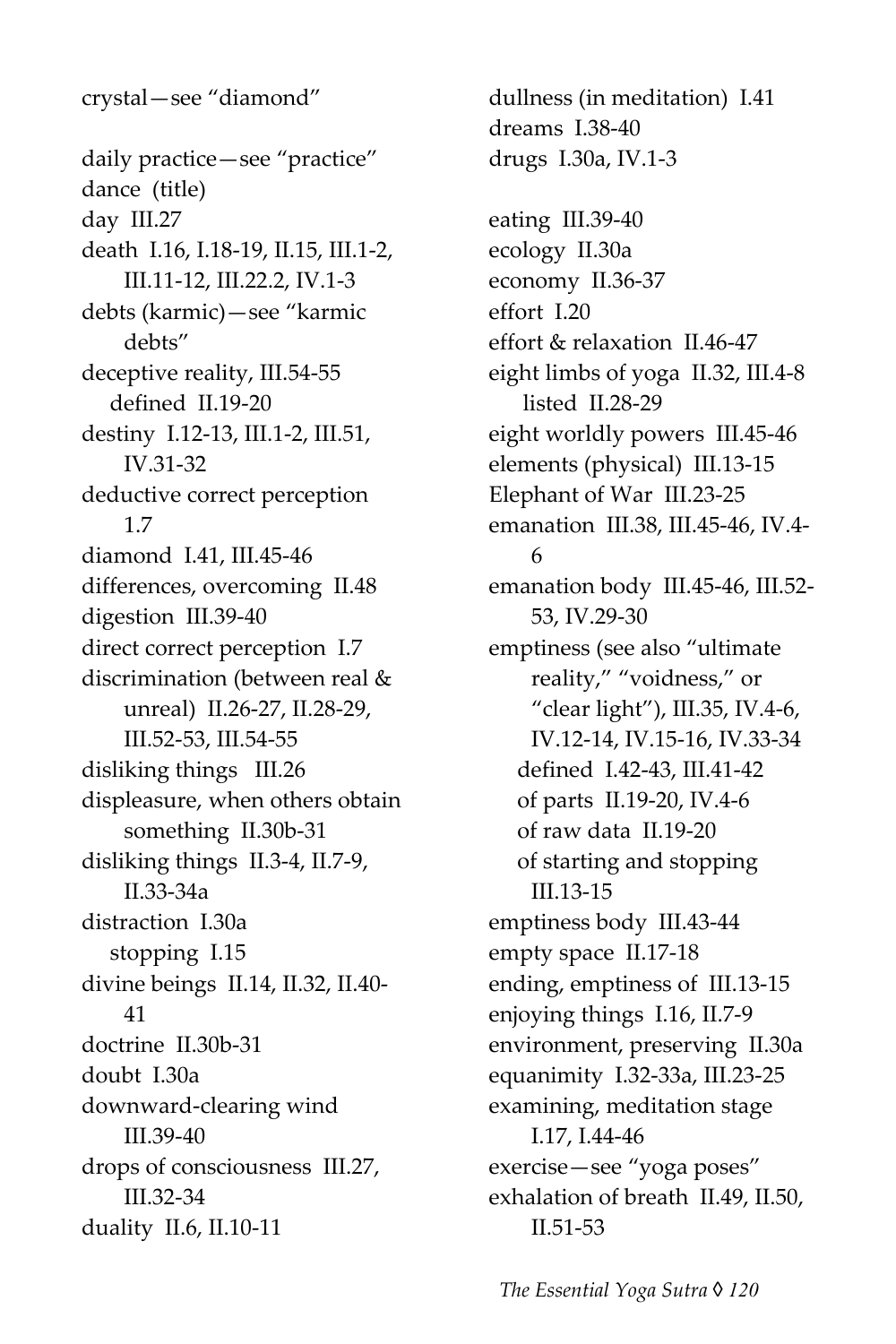existence I.7, IV.17-18 extreme practices IV.1-3 faith I.20 fasting IV.1-3 feces, elimination of III.39-40 female energy III.27 fetus II.30a, III.29-31 fire, inner III.39-40 Five Highest Objects I.21-22 five negative thoughts II.3-4 five paths (title, Ch. I), III.52-53, IV.29-30 Five Powers I.20, I.21-22 Five Strengths I.21-22 fixation (in meditation, seventh limb of yoga) II.28-29 defined III.1-2 flying III.39-40, IV.1-3 focus (sixth limb of yoga, see also "single-pointedness") II.28-29, II.40-41, II.51-53, III.4-8 defined III.1-2 (mental) fogginess I.30a food I.30a, II.54-55, III.39-40 four bodies of an Angel III.43- 44, III.45-46, III.47-48, III.49- 50 four chapters of Yoga Sutra (title, Ch. I), IV.1-3 four cornerstones (title, Ch.1) Four Forces (for purifying old bad karma) II.34b Four Higher Truths II.3-4 Four Infinite Thoughts I.32-33a, III.23-25 Four Mistakes II.5

four stages of Path of Preparation I.21-22 fourth state, of breath II.51-53 free will IV.21-22 function IV.23-24 functional things II.17-18 future lives II.12-13, II.38-39, IV.9-11 future, seeing III.16-18, III.22.2 galaxies I.38-40 galaxy of the teachings (tenth level) IV.29-30 gap in time, for karma to ripen II.16, II.36-37, IV.7-8, IV.21- 22 gardening IV.1-3, IV.7-8, IV.9- 11, IV.21-22 ghosts IV.1-3 gladness I.20 God II.14 grasping II.3-4, II.7-9 Great Mistake (see also "ignorance" and "turning things around") I.2, I.8, I.9- 11, I.12-13, I.18-19, I.21-22, II.48, II.51-53, III.3, III.9-10, III.11-12, III.26, IV.15-16 group karma II.35 Guardian Angel, finding II.44- 45 guilt II.34b happiness I.36-37 how to get II.42-43 hardships—see "spiritual hardships"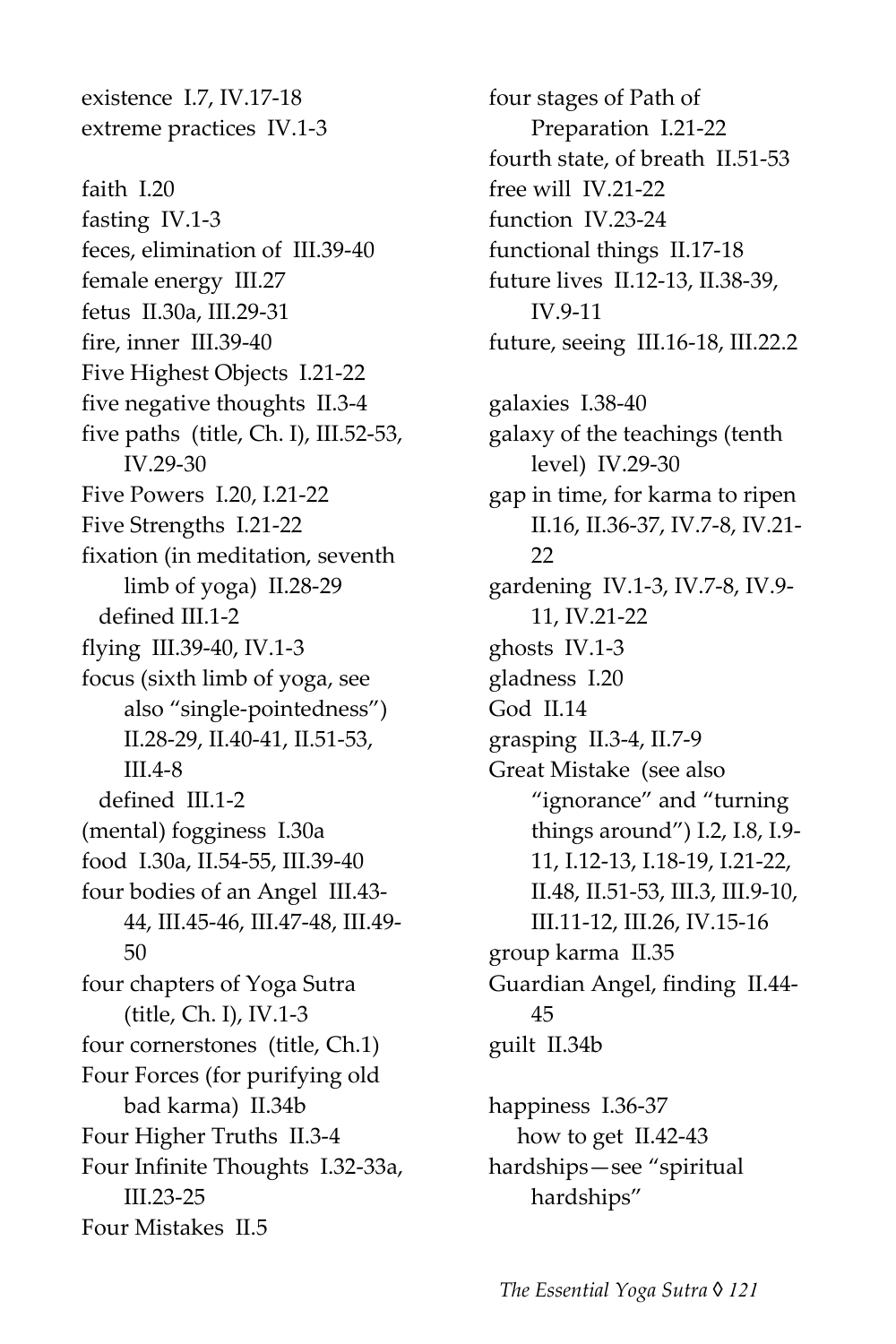harming others—see "avoiding harm to others" hearing III.41-42 hearing yourself think (see also "self-awareness") IV.17-18, IV.21-22 heart *chakra* III.32-34 heaven (see also "paradise") I.50-51, II.7-9 herbs IV.1-3 higher reality—see "ultimate reality" higher truth of pain II.15 higher truth of the end of pain II.16 higher truth of the source of pain II.3-4 Highest Object of All (stage of Path of Preparation) I.21-22 humility I.30a hunger, stopping III.29-31 hyperactivity (in meditation) I.41

ignorance (see also "Great Mistake" and "turning things around") I.47-49, II.3-4, II.6 as a seed II.5 as planting seeds II.33-34a elimination of II.23-25, II.26- 27 illness I.30a, I.31, III.29-31 illusion I.2, I.16, II.10-11, II.28- 29, III.52-53, IV.15-16, IV.33- 34 defined I.42-43 eliminating II.26-27

images—see "mental images" imagination I.5-6, I.9-11 impermanence II.5 indescribable (experience of emptiness) II.21-22 indestructible drop III.32-34 individuality of karma II.35 inhalation of breath II.49, II.50, II.51-53 inner & outer methods I.31, II.1- 2, II.28-29, II.46-47, II.48, II.49, II.54-55, III.4-8, IV.27- 28 inner channels—see "channels" inner chokepoints—see "chokepoints" inner fire III.39-40 inner winds I.31, II.1-2, II.46-47, III.26, III.27, III.28, III.29-31, III.32-34 connection to breath II.49, II.50 five primary III.39-40 intellectual understanding I.47- 49, III.4-8 intention III.22.2 interaction of subjects and objects II.17-18, II.23-25 invisibility III.21-22.1 joy I.32-33a, II.23-25 justice II.14

*karma* (see also "seeds") II.12- 13, II.16 by a group of people II.35 results of II.35, II.36-37, III.22.2

*The Essential Yoga Sutra ◊ 122*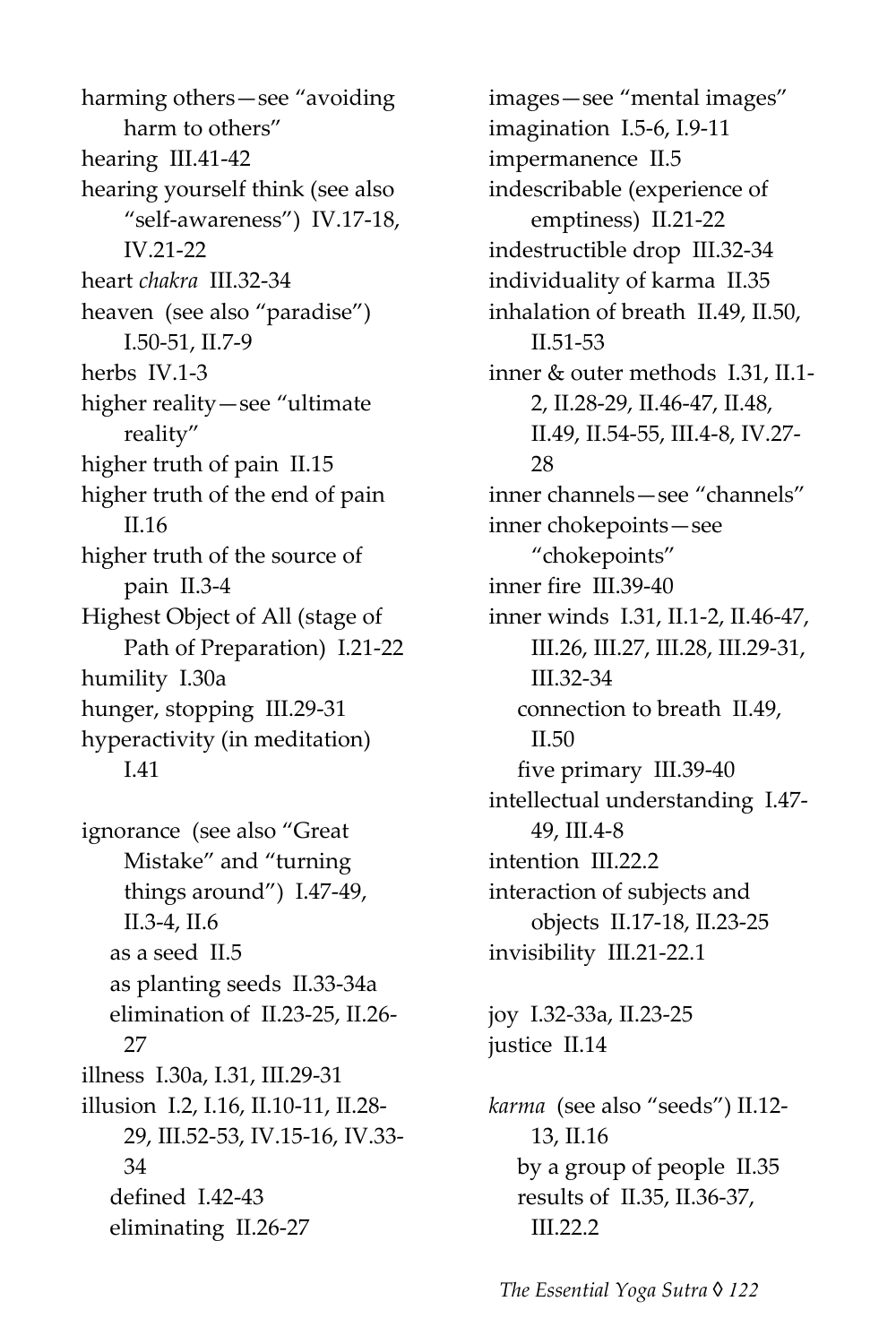stopping old bad karma II.33-34a, II.34b strength of II.34b white and black IV.7-8 karmic debts IV.29-30 karmic seeds—see "seeds" karmic objects II.34b karmic storehouse—see "storehouse" kindness I.32-33a *kriya yoga—*see "yoga of activity" language III.16-18 law II.30b-31 layers of being I.31, II.49 laziness I.30a (spiritual) levels I.30b, II.28-29 the ten II.26-27, IV.29-30 life III.39-40 life wind III.39-40 light body—see "rainbow body" liking things II.3-4, II.7-9, II.33- 34a, III.27 limbs—see "eight limbs of yoga" limitations, ending IV.9-11, IV.12-14 liver III.29-31 love (see also "ultimate love") I.36-37, III.23-25 male energy III.27 manifestation (see also

"emanation") III.38, III.45-46 *mantra* I.27-29, IV.1-3

(Spiritual) Master I.14, I.21-22, I.25-26, II.1-2, IV.25-26 defined I.23-24 blessings of II.1-2, II.32, II.44- 45 Mastery (stage of Path of Preparation) I.21-22 "me" II.6 "me" and "mine" II.23-25 "me" and "you" II.48 medicine (title) meditation (title, Ch. I), I.12-13, I.38-40, I.42-43, I.50-51, III.11-12, III.36-37, IV.1-3, IV.25-26 balanced meditation, defined I.41 in sense of final goal II.44-45 mistakes in I.17, III.9-10 on Path of Preparation I.20 perfect meditation (eighth limb of yoga) II.28-29 postures for II.46-47 stages of I.17 stopping negative thoughts with II.1-2 meditative focus—see "focus" meditative fixation—see "fixation" memory I.5-6 mental fixation—see "fixation" mental functions I.5-6 mental images I.21-22, III.16-18, IV.9-11 from old bad karma II.33-34a mental seeds—see "seeds" middle channel—see "central channel"

*The Essential Yoga Sutra ◊ 123*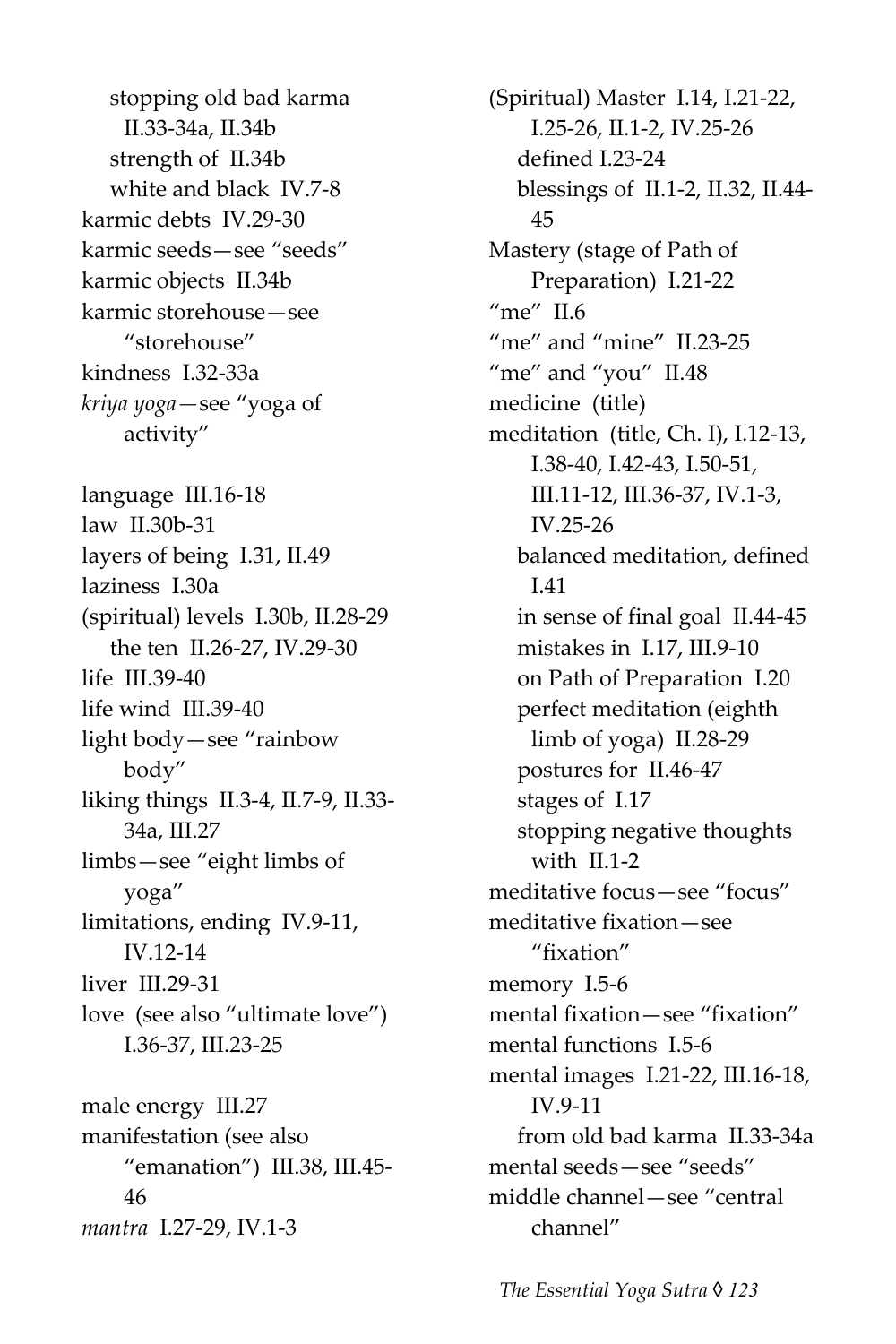mind III.47-48 mind, reading III.19-20 miracles III.13-15, III.16-18, III.21-22.1 mistaken perception I.5-6, I.8 mistaken views I.30b mixed white & black *karma* IV.7-8 money, where it comes from II.36-37 moon channel II.48, III.27, III.29-31, III.35 morality II.38-39 music II.54-55 mystic fire III.39-40 names III.43-44 navel III.28, III.29-31 neck III.29-31 nectar III.32-34, III.39-40 negative thoughts I.47-49, II.1-2, II.12-13, IV.27-28 and the inner channels II.48 the five II.3-4 stopping II.3-4, II.21-22, III.9- 10 nervous system III.29-31 nervousness I.31, II.50 neutral *karma* IV.7-8 never stealing from others II.30a results of II.36-37 night III.27 nirvana, defined II.1-2 noting, meditation stage I.17 obstacles I.27-29, I.30a, II.42-43

object (as opposed to subject) II.6, II.17-18, IV.17-18, IV.19- 20, IV.21-22, IV.23-24 objects of perception I.9-11, I.41, I.44-46 *Om* I.27-29 omens, reading of III.22.2 omniscience I.47-49, I.50-51, III.47-48, III.49-50, III.54-55, IV.12-14, IV.31-32 one or many, emptiness of IV.4- 6 outside objects I.9-11, II.54-55, IV.19-20 and inner channels III.26, III.35 overcoming possessiveness II.30b-31, II.38-39 ownership, illusion of II.23-25 pain I.2, II.5, II.40-41, III.11-12 where it comes from II.14 paradise (see also "heaven") I.50-51, II.44-45, IV.1-3 paradise body III.45-46, III.52- 53 past lives II.5, II.38-39, III.16-18, IV.9-11 past, seeing III.16-18 (Master) Patanjali (title) Path of Habituation I.44-46, I.47-49, III.52-53, IV.25-26, IV.27-28 Path of No More Learning I.47- 49 Path of Preparation I.16, I.20, I.21-22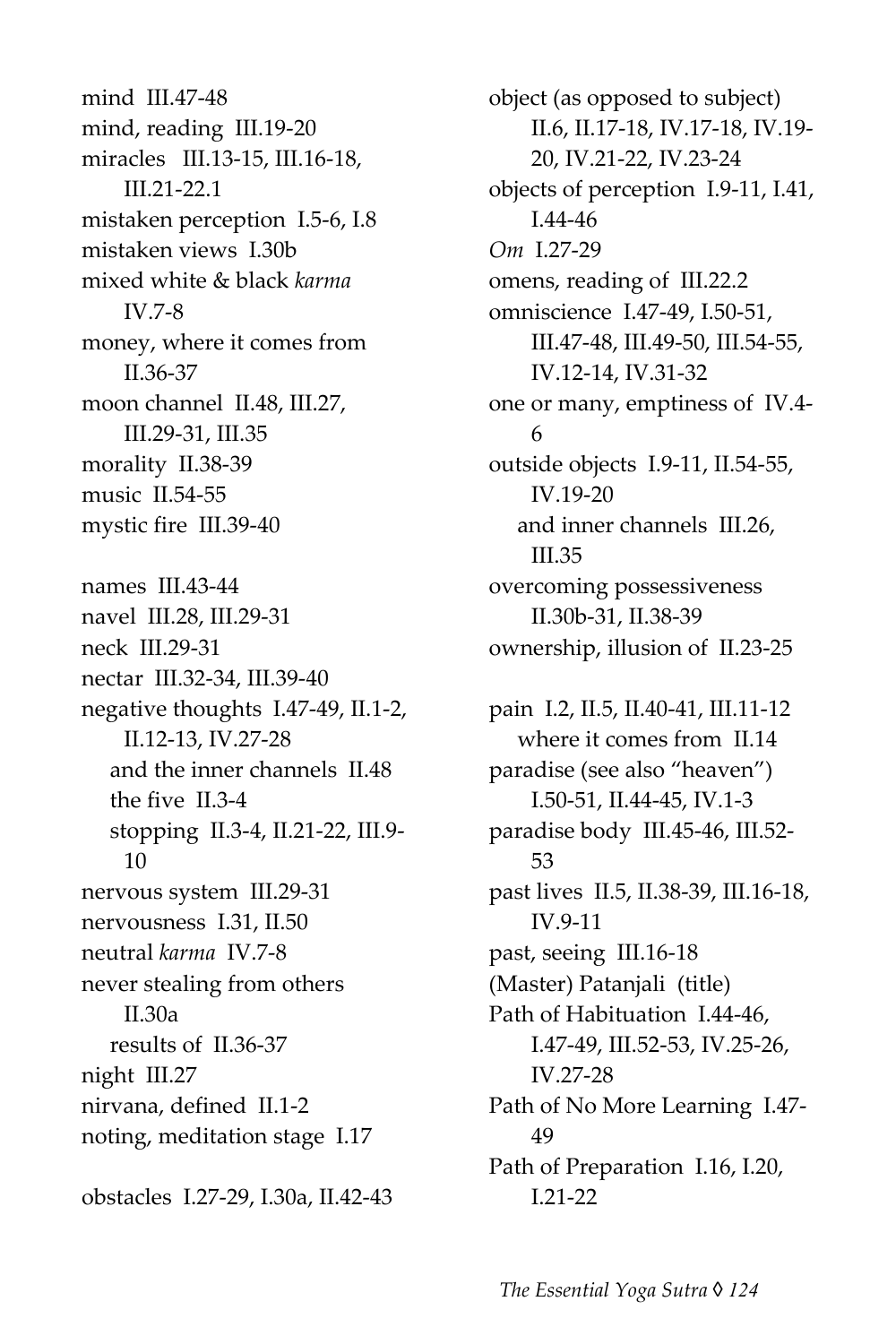Path of Seeing I.3-4, I.42-43, II.21-22, III.9-10, III.19-20, III.52-53, IV.25-26 defined I.41 Peak (stage of Path of Preparation) I.21-22 perception, how it works III.1- 2, III.47-48 perfect meditation (eighth limb of yoga) II.28-29 defined III.3 person III.35 pervasive wind III.39-40 place II.17-18 pleasure II.5 where it comes from II.14 pleasure, meditation stage I.17 polestar channel III.28 poses—see "yoga poses" possessiveness—see "overcoming possessiveness" poverty II.38-39 powers (the eight)—see "eight worldly powers" powers of sense—see "sense powers" practice I.12-13, I.14, II.1-2 *prana*—see "inner winds" prayer I.12-13, I.27-29, II.1-2, II.44-45 *pranayama*—see "breath control" projecting reality I.21-22, II.10- 11, II.17-18, III.21-22.1, III.32-34, III.49-50, IV.12-14, IV.19-20, IV.21-22, IV.23-24 pure levels, the three II.28-29, III.52-53

purification, of old bad karma II.33-34a, II.34b purity II.40-41 race (racial type) II.30b-31 rainbow body II.46-47, II.51- 53, III.28, III.38 raw data for an object II.19-20 reactions IV.27-28, IV.33-34 reading minds III.19-20 reality—see also "two realities" reality, adjusting III.36-37, III.41-42 reality, structure of II.17-18 rebirth III.35, III.38, IV.1-3, IV.9- 11 regret II.34b regular study—see "study" relationships II.15, II.38-39 relaxation & effort II.46-47 religion II.30b-31 resonance II.49 responsibility, for karma II.33- 34a rich, how to get II.42-43 ripening, of mental seeds or karma I.18-19, II.12-13 *sadhana* II.1-2 Sanskrit (title) satisfaction—see "contentment" satisfaction, over problems of

*The Essential Yoga Sutra ◊ 125*

others II.30b-31

seeds I.18-19, I.44-46, II.32,

science II.14

IV.21-22

saving the world I.15, III.13-15

II.42-43, III.11-12, IV.9-11,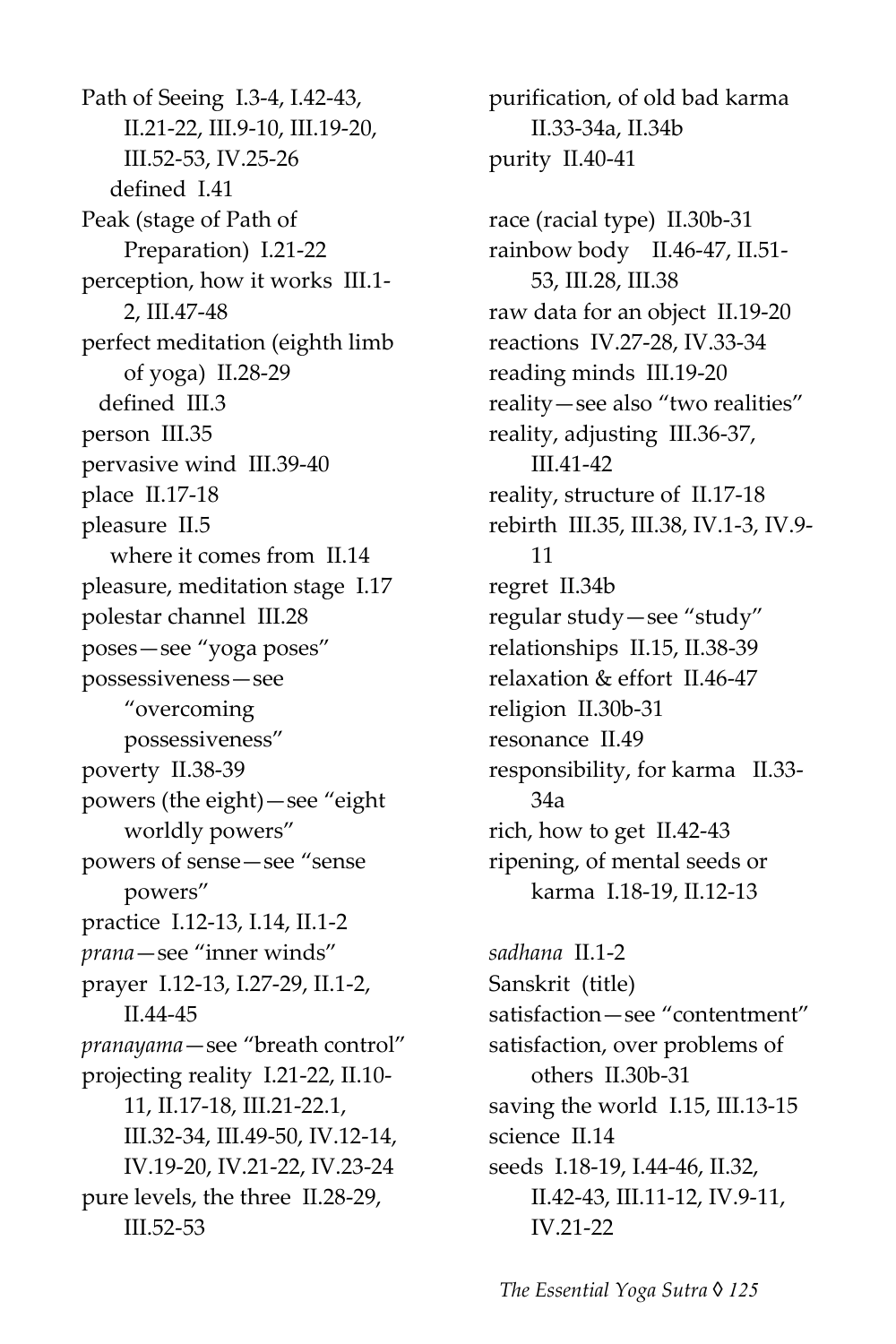causing change II.15 creating the world II.12-13, IV.23-24 impossibility of sharing III.19-20 manifestation of III.9-10 planting of II.12-13, III.19-20 power of II.34b, III.22.2 ripening of II.12-13, II.16, II.42-43, III.22.2 stopping I.50-51, III.4-8, III.49-50, IV.4-6, IV.27-28 stopping old seeds II.33-34a, II.34b storing of II.12-13, III.32-34 suppression of III.9-10 time gap in ripening II.16 seeing—see "Path of Seeing" self-awareness IV.15-16, IV.17- 18, IV.19-20, IV.21-22, IV.23- 24 self-control (first limb of yoga) II.28-29, II.49, III.11-12, IV.23-24 types of, listed II.30a, II.30b-31 self-examination II.44-45 selfishness I.33b-35, III.51 self-nature II.5, II.6 selfness II.3-4, II.6 sense powers III.13-15, III.47-48, IV.17-18 sense withdrawal—see "withdrawal of senses" senses, control of—see "withdrawal of senses" serenity II.40-41

serving others—see "taking care of others" sexual purity II.30b-31 results of II.38-39 side channels II.48, II.49, II.50, II.51-53 silence II.54-55 signs (qualities of objects) I.44- 46 simplicity III.1-2 single-pointedness (see also "focus") II.40-41, III.1-2, III.11-12 six perfections II.26-27, III.4-8 skeleton III.29-31 sleep I.5-6, I.30a, I.38-40 sleep deprivation IV.1-3 sound III.21-22.1 space II.17-18 defined III.41-42 speaking in tongues III.16-18 speech III.39-40 spells IV.1-3 spine III.26, III.28 spirit world IV.1-3 spirits IV.1-3 spiritual antidotes IV.33-34 spiritual commitments—see "commitments" spiritual hardships II.1-2, II.32, IV.1-3 results of II.42-43 spiritual levels—see "levels" spiritual obstacles—see "obstacles" spiritual rewards II.35, II.36-37 spiritual teacher—see "Master"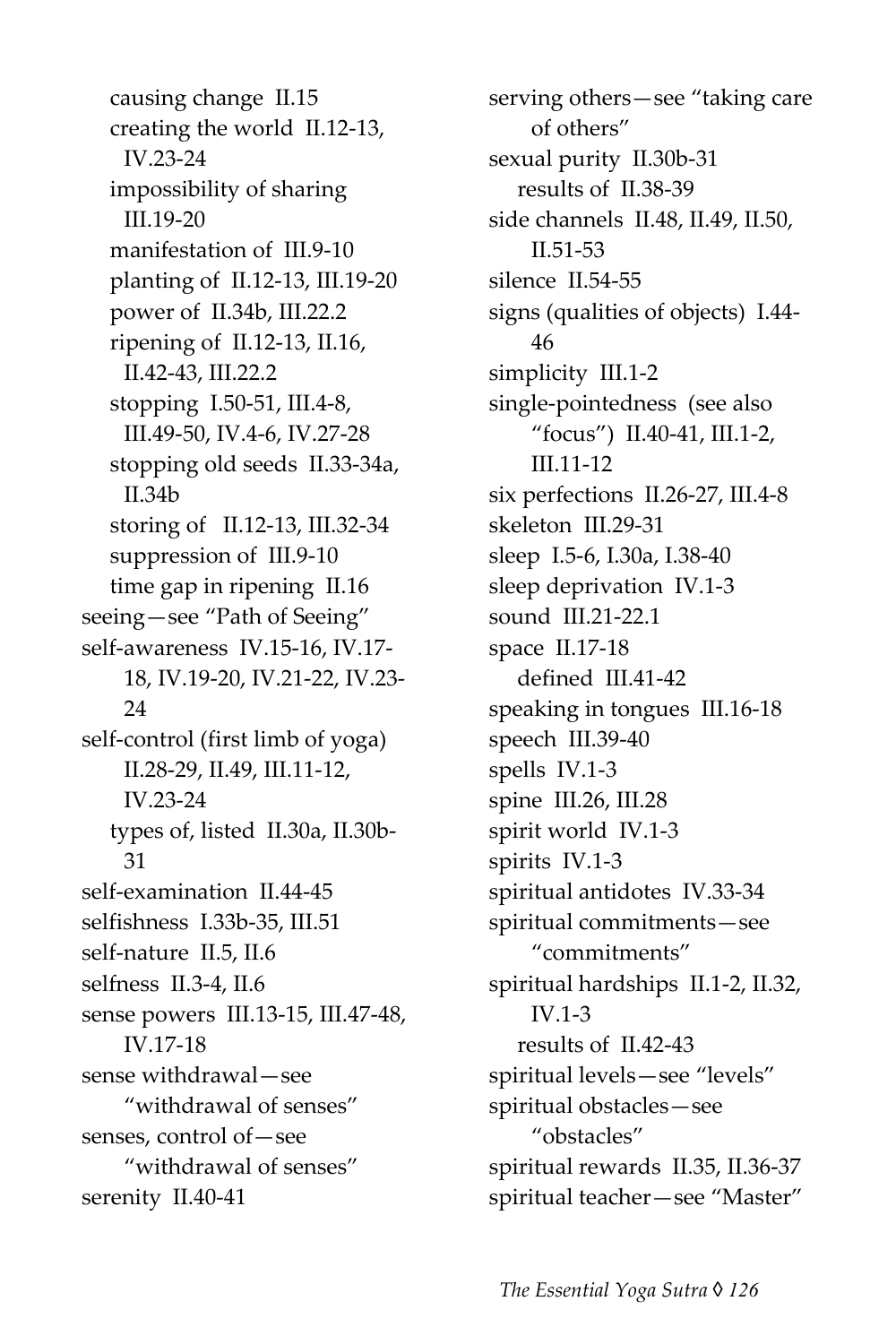stages of spiritual rewards II.35, II.36-37 stars III.27 starting, emptiness of III.13-15 staying, emptiness of III.13-15 stealing—see "never stealing from others" stillness III.3 stopping, emptiness of III.13-15 stopping negative qualities I.12- 13 storehouse (karmic) II.12-13, III.32-34, III.49-50, IV.4-6, IV.9-11, IV.27-28 study II.1-2, II.32 results of I.44-45 subject (as opposed to object) II.6, II.17-18, IV.17-18, IV.19- 20, IV.21-22, IV.23-24 success, how to get II.36-37 suchness (see also "emptiness") IV.12-14 suffering of change II.15 sun channel II.48, III.26, III.29- 31, III.35 supernormal powers (see also "clairvoyance") III.36-37, IV.1-3 sutra (title) taking care of others I.33b-35,

I.50-51, II.14, II.49, II.51-53, III.11-12, III.36-37, III.51, IV.33-34 *tapas*—see "spiritual hardships" teacher—see "Master" telling the truth II.30a results of II.36-37

ten spiritual levels II.26-27 third eye III.4-8, III.28 thirst, stopping III.29-31 thoughts III.47-48 and inner winds I.31, I.33b-35, II.46-47, II.48, II.49, II.50, III.26, III.27, III.28 awareness of IV.15-16, IV.17- 18 stopping I.5-6, I.42-43, III.9- 10, III.11-12 sweet ones II.40-41 three pure levels—see "pure levels" throat *(chakra)* III.29-31 time I.47-49, III.16-18, IV.9-11, IV.12-14 time gap, in karma ripening II.16, II.36-37 tongues, speaking in III.16-18 total purity III.49-50, III.54-55, IV.33-34 tragedies in life I.12-13, IV.25-26 transformation (see also the following three) III.16-18 transformation of meditation III.11-12, III.13-15 transformation of singlepointedness III.11-12, III.13-15 transformation of the stopping III.9-10, III.13-15 truth (see also "Four Higher Truths") II.40-41 truthfulness—see "telling the truth" turning things around (see also "Great Mistake") I.2, II.15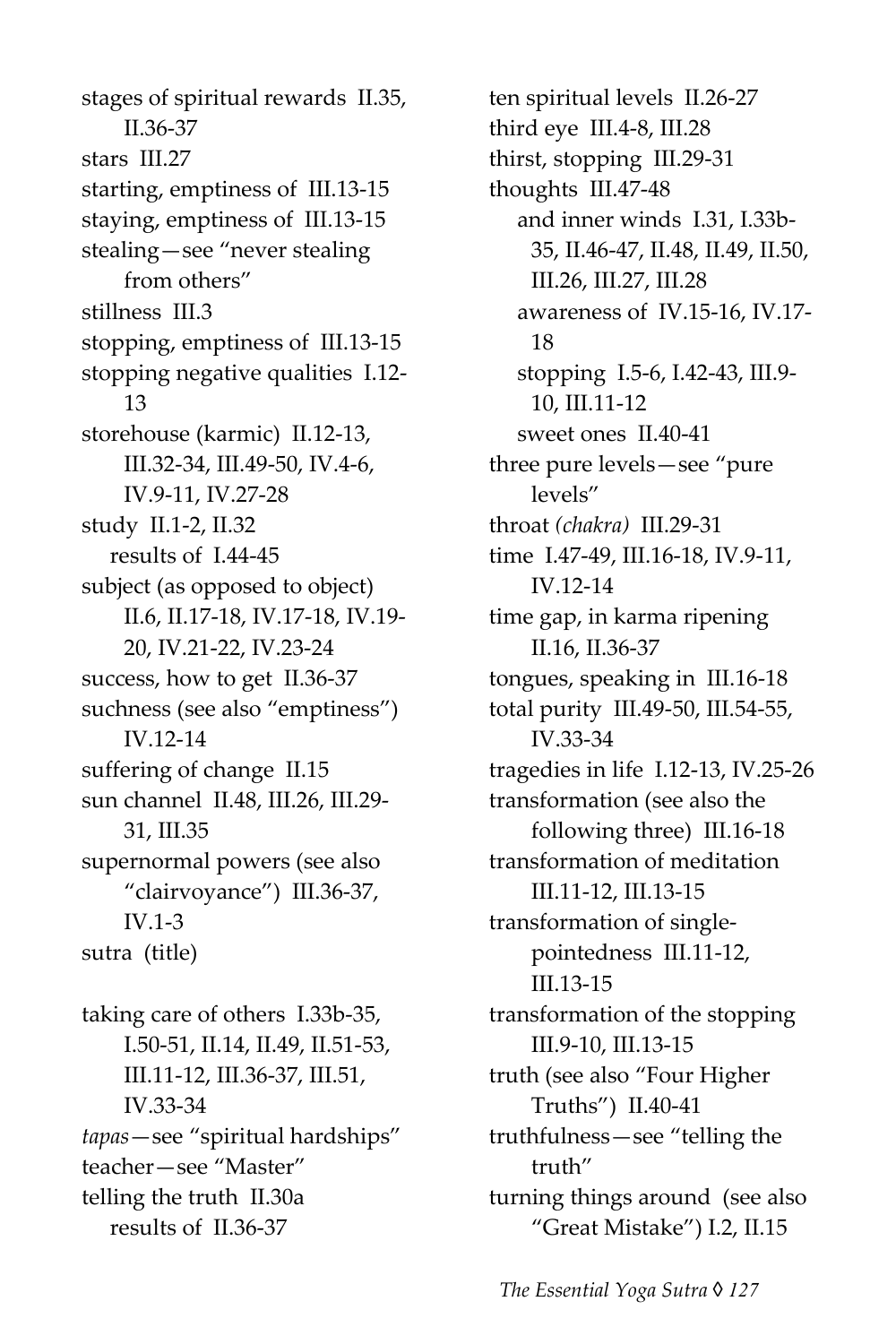turtle wind III.29-31 two realities I.47-49, II.21-22, III.54-55 defined II.19-20

ultimate love I.36-37, III.32-34, III.51 ultimate reality (see also "emptiness" or "clear light") I.42-43, II.40-41, II.51-53, III.28, III.54-55, IV.7-8, IV.33-34 as indescribable II.21-22 defined I.41, II.19-20 unchanging things II.17-18 unripe mental seeds I.18-19 upset, feeling II.50 upward-running wind III.39-40 urine, elimination of III.39-40

views—see "mistaken views" voidness (see also "ultimate reality") III.41-42

wanting things I.36-37 Warmth (stage of Path of Preparation) I.21-22 water poured into water I.41 well-being II.46-47 wheel—see "*chakra"* white *karma* IV.7-8 winds—see "inner winds" wisdom I.12-13, I.16, III.3

 as a projection III.49-50 how it transforms objects III.13-15 on Path of Preparation I.20 wisdom body III.47-48 wisdom eye III.4-8 wisdom of hearing I.47-49 wisdom of reasoning I.47-49 wisdom of the final instant III.52-53 wishing IV.9-11 withdrawal of senses (fifth limb of yoga) II.28-29, II.40-41 defined II.54-55 words III.16-18, III.43-44, III.47- 48 working things II.17-18 world, where it comes from III.27, IV.23-24 worldviews I.30b, II.14

yoga II.1-2, II.48 defined (title), I.1, I.31 physical yoga—see "yoga poses" yoga of activity (*kriya yoga*) II.1- 2 yoga poses (third limb of yoga) I.33b-35, II.28-29, II.46-47, II.51-53, II.54-55, III.26, IV.23-24, IV.27-28 Yoga Sutra (title)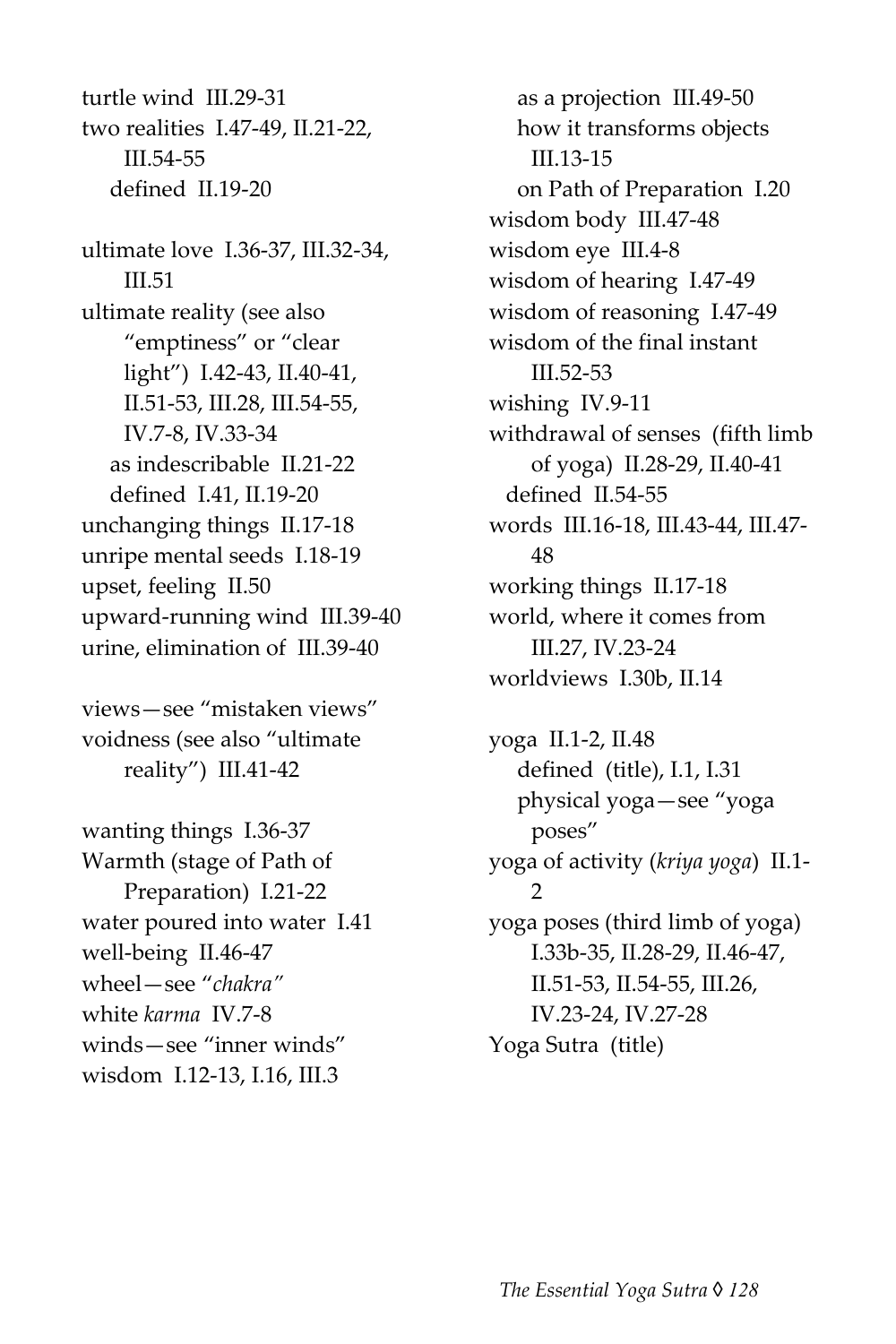Whether you're already doing yoga regularly, or just thinking about starting, you can use this book to make your yoga take off. Written about 2,000 years ago, the Yoga Sutra is the original source of every type of yoga in the world today. Within it are all the deepest secrets of making yoga work for you.

This new translation of the Yoga Sutra is authentic, accurate, and easy to use in your real life. The version of the original Sanskrit found here has been recovered from ancient handwritten and palm-leaf manuscripts. The explanation of each verse has been drawn from hundreds of wood-carved texts found in the area of the Himalayan Mountains. The authors have spent more than 30 years learning the yoga teachings directly from high yoga masters of both India and Tibet.

\* \* \* \*

Geshe Michael Roach is the first Westerner in 600 years to pass the rigorous test for the title of Geshe, or Master of Buddhism, at Sera Mey Tibetan Monastery, after 20 years of study in the yoga and philosophy of India and Tibet. He is an honor graduate of Princeton University and has received the Presidential Scholar medal at the White House. Geshe Michael is the author of over 30 translations of ancient texts, as well as books such as the international bestseller, *The Diamond Cutter,* and *The Tibetan Book of Yoga.*